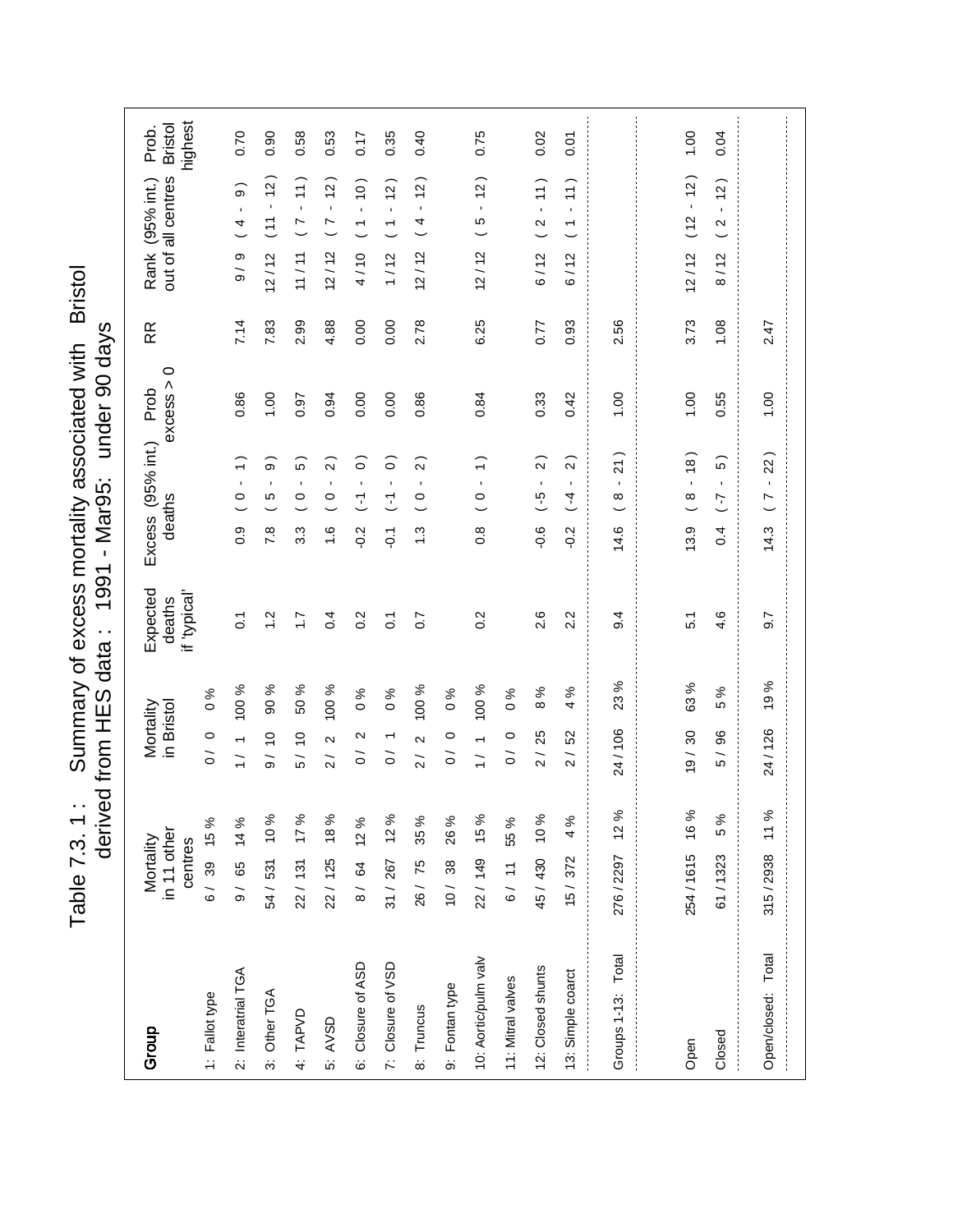Table 7.3. 2 : Summary of excess mortality associated with Bristol Table 7.3. 2: Summary of excess mortality associated with Bristol<br>derived from HES data: 1991 - Mar95: 90 days to 1 yr derived from HES data : 1997 - Teren Sult Heori payabo

| Group                | in 11 other<br>Mortality<br>centres |           | Mortality<br>in Bristol                   | Expected<br>if 'typical'<br>deaths | Excess (95% int.)<br>deaths                                     | $\circ$<br>excess ><br>Prob | RR    | highest<br><b>Bristol</b><br>Prob.<br>out of all centres<br>Rank (95% int.) |  |
|----------------------|-------------------------------------|-----------|-------------------------------------------|------------------------------------|-----------------------------------------------------------------|-----------------------------|-------|-----------------------------------------------------------------------------|--|
| 1: Fallot type       | 12/242                              | 5%        | $\frac{6}{6}$<br>ო<br>$\overline{O}$      | 0.2                                | $\widehat{\circ}$<br>$\blacksquare$<br>E<br>$-0.2$              | 0.00                        | 0.00  | 0.25<br>$\frac{1}{2}$<br>$\mathbf{r}$<br>$\overline{\phantom{0}}$<br>2/12   |  |
| 2: Interatrial TGA   | 2/33                                | 6 %       | $\overline{ }$<br>1/14                    | 0.9<br>%                           | ╤<br>$\mathbf{r}$<br>က္<br>$\overline{O}$                       | 0.50                        | 1.16  | 0.00<br>$\infty$<br>$\mathbf{I}$<br>9/11                                    |  |
| 3: Other TGA         | 6/ 42 14 %                          |           | 33<br>S<br>$\frac{1}{1}$                  | 0.4<br>%                           | $\widehat{\cdot}$<br>$\mathbf{r}$<br>こ<br>0.6                   | 0.64                        | 2.33  | 0.21<br>$\frac{1}{2}$<br>$\mathbf{r}$<br>$\mathbf{\Omega}$<br>10/10         |  |
| 4: TAPVD             | 1/35                                | 3%        | $\circ$<br>4<br>$\tilde{\circ}$           | $\overline{c}$<br>%                | ြ<br>$\blacksquare$<br>Σ<br>$\overline{Q}$                      | 0.00                        | 0.00  | 0.05<br>(0)<br>$\mathbf{r}$<br>$\overline{ }$<br>5/10                       |  |
| 5: AVSD              | 26/277                              | 9%        | $\frac{4}{3}$<br>24<br>$\frac{1}{\sigma}$ | 2.0<br>ళ                           | ္စြ<br>$\blacksquare$<br>ო<br>7.0                               | 1.00                        | 4.55  | 0.80<br>$\frac{1}{2}$<br>$\mathbf{r}$<br>$\frac{0}{10}$<br>12/12            |  |
| 6: Closure of ASD    | $3/85$                              | 4%        | 8<br>∞<br>5 /                             | $0.\overline{3}$<br>%              | Ю<br>$\blacksquare$<br>ო<br>4.7                                 | 1.00                        | 18.52 | 0.70<br>$\left(1\right)$<br>$\mathbf{r}$<br>$\circ$<br>11/11                |  |
| 7: Closure of VSD    | 14/544                              | 3%        | $\circ$<br>46<br>$\frac{1}{\sqrt{2}}$     | $\ddot{.}$<br>న్                   | $\widehat{\circ}$<br>$\blacksquare$<br>$\frac{6}{7}$<br>$-1.3$  | 0.00                        | 0.00  | 0.00<br>(0)<br>$\mathbf{I}$<br>$\overline{\phantom{0}}$<br>2/12             |  |
| 8: Truncus           | 5/ 22                               | 23%       | 50<br>$\mathbf{\Omega}$<br>$\overline{1}$ | 0.5<br>℅                           | ╤<br>$\blacksquare$<br>7<br>ro<br>ö                             | 0.61                        | 2.13  | 0.06<br>(2)<br>$\blacksquare$<br>$\boldsymbol{\sim}$<br>9/12                |  |
| 9: Fontan type       | 10/80 12%                           |           | SO.<br>4<br>$\overline{2}$                | 0.5<br>℅                           | $\alpha$<br>$\blacksquare$<br>$\frac{0}{1}$<br>$\frac{1}{1}$    | 0.90                        | 3.77  | 0.38<br>(0)<br>$\mathbf{r}$<br>4<br>10/10                                   |  |
| 10: Aortic/pulm valv | 3/101                               | 3%        | 33<br>ς<br>$\overline{\phantom{0}}$       | $\overline{C}$<br>వ్               | ╤<br>$\blacksquare$<br>$\circ$<br>0.9                           | 0.91                        | 11.11 | 0.53<br>$\tilde{c}$<br>$\blacksquare$<br>5<br>12/12                         |  |
| 11: Mitral valves    |                                     | 6/ 40 15% | 55<br>ო<br>$\sim$                         | 0.5<br>$\%$                        | $\mathbf{\Omega}$<br>$\blacksquare$<br>$\circ$<br>$\frac{1}{1}$ | 0.92                        | 4.26  | 0.39<br>$\left(1\right)$<br>$\blacksquare$<br>Ю<br>11/11                    |  |
| 12: Closed shunts    | 13/168                              | 8%        | $\infty$<br>1/13                          | Ξ<br>వి                            | $\widehat{\cdot}$<br>$\blacksquare$<br>$\binom{3}{2}$<br>č      | 0.38                        | 0.93  | 0.07<br>$\left(1\right)$<br>$\mathbf{r}$<br>$\overline{ }$<br>8/12          |  |
| 13: Simple coarct    | 2/54                                | 4%        | $\circ$<br>0/12                           | 0.4<br>ళ                           | $\circ$<br>$\mathbf{r}$<br>$\widetilde{S}$<br>$-0.4$            | 0.00                        | 0.00  | 0.00<br>σ<br>$\mathbf{r}$<br>$\overline{ }$<br>5/11                         |  |
| Groups 1-13: Total   | 103/1723                            | 6%        | 17%<br>23/136                             | 8.2                                | $\frac{21}{2}$<br>$\blacksquare$<br>თ<br>14.8                   | 00.1                        | 2.82  |                                                                             |  |
|                      |                                     |           |                                           |                                    |                                                                 |                             |       |                                                                             |  |
| Open                 | 102/1561                            | 7%        | 19%<br>22/113                             | 7.6                                | 20)<br>$\mathbf{r}$<br>$\overline{a}$<br>14.4                   | 1.00                        | 2.89  | 0.92<br>$-12$<br>$\overline{11}$<br>12/12                                   |  |
| Closed               | 17/461                              | 4 %       | 4<br>57<br>$\frac{1}{2}$                  | $\tilde{2}$<br>ৡ                   | $\overline{2}$<br>$(-4)$<br>$\overline{Q}$                      | 0.42                        | 0.94  | 0.02<br>11)<br>$\mathbf{r}$<br>$\overline{\phantom{0}}$<br>5/12             |  |
| Open/closed: Total   | 119/2022                            | 6%        | 14 %<br>24/170                            | 9.7                                | 22<br>$\mathbf{r}$<br>r<br>14.3                                 | 00.1                        | 2.47  |                                                                             |  |
|                      |                                     |           |                                           |                                    |                                                                 |                             |       |                                                                             |  |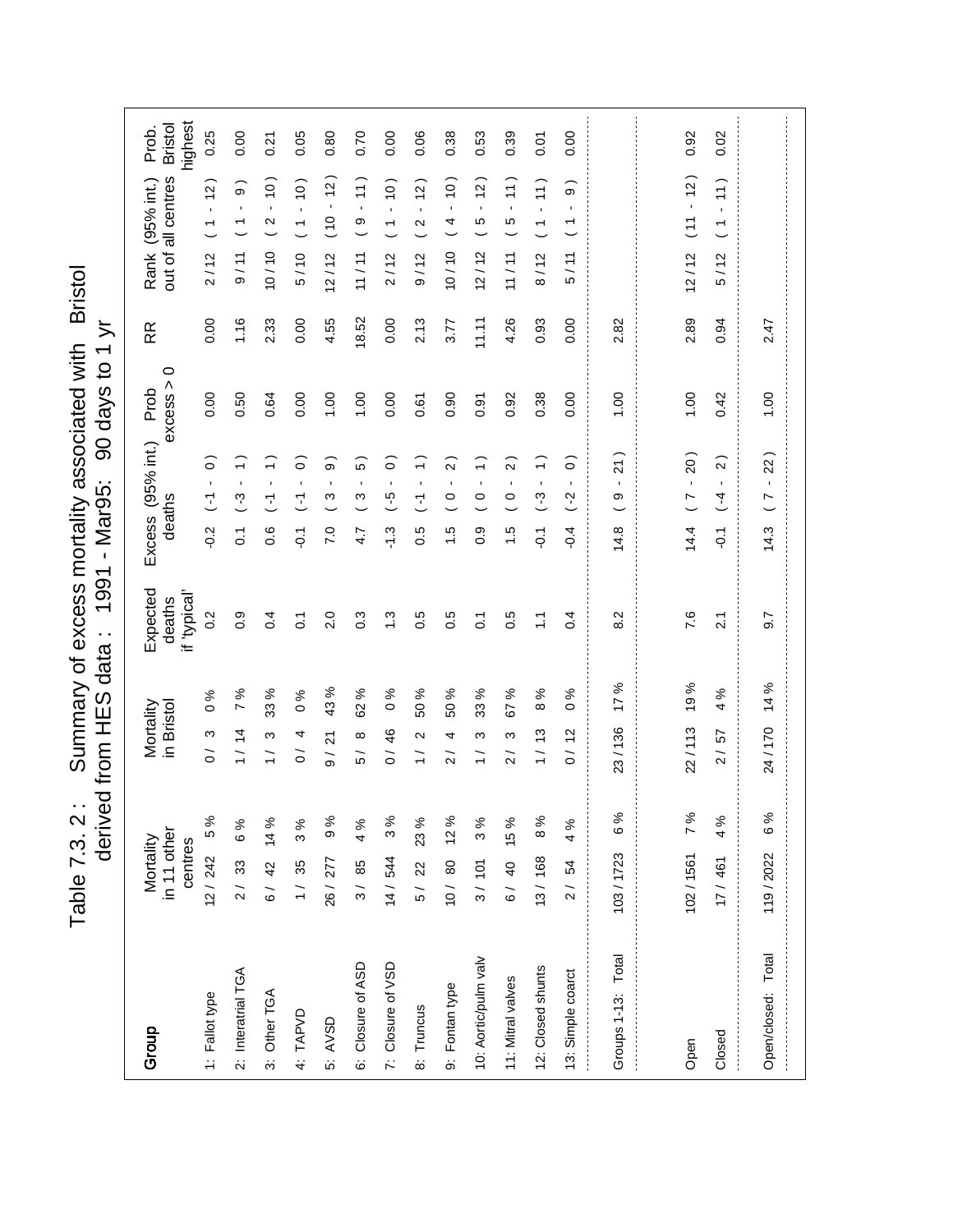Table 7.3. 3: Summary of excess mortality associated with Bristol<br>derived from HES data: 1991 - Mar95: 1 to 15 years Table 7.3. 3 : Summary of excess mortality associated with Bristol derived from HES data : 1991 - Mar95: 1 to 15 years

| Group                | in 11 other<br>Mortality<br>centres |                | Mortality<br>in Bristol                    |                        | Expected<br>"Ispical"<br>deaths | Excess (95% int.)<br>deaths                                     | $\circ$<br>excess ><br>Prob | RR   | out of all centres<br>Rank (95% int.)                                  | highest<br><b>Bristol</b><br>Prob. |
|----------------------|-------------------------------------|----------------|--------------------------------------------|------------------------|---------------------------------|-----------------------------------------------------------------|-----------------------------|------|------------------------------------------------------------------------|------------------------------------|
| 1: Fallot type       | 27 / 557                            | 5%             | 5/44                                       | 11 %                   | 2.2                             | $\overline{5}$<br>$\blacksquare$<br>Ņ<br>2.8                    | 0.89                        | 2.29 | $\frac{1}{2}$<br>$\mathbf{r}$<br>$\mathbf \Omega$<br>11/12             | 0.13                               |
| 2: Interatrial TGA   | 3/43                                | 7 %            | ς<br>$\frac{1}{1}$                         | ৡ<br>33                | 0.2                             | $\widehat{\cdot}$<br>$\blacksquare$<br>$\circ$<br>$\frac{8}{2}$ | 0.81                        | 4.55 | $\frac{1}{2}$<br>$\blacksquare$<br>S<br>10/10                          | 0.37                               |
| 3: Other TGA         | 3/47                                | 6%             | ဖ<br>$\frac{1}{1}$                         | %<br>$\overline{1}$    | 0.4                             | $\widehat{\cdot}$<br>$\blacksquare$<br>7<br>0.6                 | 0.68                        | 2.50 | $\widehat{8}$<br>$\blacksquare$<br>$\mathbf{\Omega}$<br>∞<br>$\delta$  | 0.09                               |
| 4: TAPVD             | 1/32                                | 3%             | $\circ$<br>$\tilde{\circ}$                 | ℅<br>$\circ$           |                                 |                                                                 |                             |      |                                                                        |                                    |
| 5: AVSD              | 14/367                              | 4%             | Ξ<br>$\frac{1}{1}$                         | వ్<br>တ                | 0.5                             | ᡪ<br>0.5                                                        | 0.64                        | 2.13 | $\frac{1}{2}$<br>ო<br>9/12                                             | 0.13                               |
| 6: Closure of ASD    | 3/1015                              | $\frac{96}{6}$ | 0/80                                       | %<br>$\circ$           | 0.2                             | $\widehat{\circ}$<br>$\mathbf{r}$<br>Ņ<br>$-0.2$                | 0.00                        | 0.00 | $\left(1\right)$<br>$\blacksquare$<br>$\overline{ }$<br>5/12           | 0.07                               |
| 7: Closure of VSD    | 20/465                              | 4%             | 1/46                                       | %<br>$\mathbf{\Omega}$ | 2.0                             | $\widehat{\cdot}$<br>$\mathbf{I}$<br>ပ္ပ္<br>$\frac{1}{1}$      | 0.17                        | 0.49 | $\frac{1}{1}$<br>$\mathbf{r}$<br>$\overline{\phantom{0}}$<br>3/12      | <b>PO.0</b>                        |
| 8: Truncus           | $1/6$ 17%                           |                | $\overline{\phantom{0}}$<br>$\overline{O}$ | ℅<br>$\circ$           | 0.2                             | $\widehat{\circ}$<br>$\blacksquare$<br>7<br>$-0.2$              | 0.00                        | 0.00 | $\widehat{\circ}$<br>$\blacksquare$<br>$\overline{\phantom{0}}$<br>3/6 | 0.13                               |
| 9: Fontan type       | 51/525 10%                          |                | 3/34                                       | న<br>თ                 | 3.5                             | $\infty$<br>$\mathbf{r}$<br>7<br>$-0.5$                         | 0.41                        | 0.86 | 11)<br>$\bar{1}$<br>$\boldsymbol{\sim}$<br>7/12                        | 0.00                               |
| 10: Aortic/pulm valv | 18/645                              | 3%             | 46<br>$\frac{1}{3}$                        | వి<br>Z                | $\dot{4}$                       | $\widehat{3}$<br>$\mathbf{I}$<br>Ņ<br>$\frac{6}{1}$             | 0.83                        | 2.22 | $\frac{1}{2}$<br>$\mathbf{r}$<br>4<br>11/12                            | 0.18                               |
| 11: Mitral valves    | 13/180                              | 7 %            | $\overline{c}$<br>$\frac{1}{1}$            | ℅<br>5                 | $\dot{4}$                       | $\widehat{\cdot}$<br>$\mathbf{I}$<br>4<br>$-0.4$                | 0.31                        | 0.69 | 11)<br>$\mathbf{r}$<br>$\overline{\phantom{0}}$<br>8/12                | 0.07                               |
| 12: Closed shunts    | 18/292                              | 6 %            | 27<br>$\frac{1}{4}$                        | ℅<br>$\frac{1}{2}$     | $\frac{8}{1}$                   | $\widehat{+}$<br>$\blacksquare$<br>Ņ<br>2.2                     | 0.86                        | 2.23 | $-12$<br>4<br>11/12                                                    | 0.11                               |
| 13: Simple coarct    | 0/159                               | $\frac{96}{6}$ | 28<br>$\overline{O}$                       | ৡ<br>$\circ$           | 0.0                             | $\widehat{\circ}$<br>$\mathbf{I}$<br>$\circ$<br>0.0             | 0.00                        | ≨    | (0)<br>$\mathbf{r}$<br>$\overline{\phantom{0}}$<br>6/12                | 0.00                               |
| Groups 1-13: Total   | 172/4333                            | 4%             | 20/346                                     | వ్<br>ဖ                | 3.8                             | 15<br>$\mathbf{r}$<br>ကု<br>6.2                                 | 0.90                        | 1.45 |                                                                        |                                    |
|                      |                                     |                |                                            |                        |                                 |                                                                 |                             |      |                                                                        |                                    |
| Open                 | 194/4211                            | 5%             | 21/314                                     | ಸಿ<br>$\overline{ }$   | 15.0                            | (17)<br>$(-14)$<br>6.0                                          | 0.80                        | 1.40 | 11)<br>$\mathbf{r}$<br>$\circ$<br>11/12                                | 0.07                               |
| Closed               | 15/893                              | 2%             | 89<br>$\overline{O}$                       | $\frac{6}{6}$          | $\ddot{ }$ :                    | $\widehat{\circ}$<br>$\mathbf{I}$<br>$\sim$<br>$\overline{L}$   | 0.00                        | 0.00 | $\widehat{\Theta}$<br>$\mathbf{I}$<br>$\overline{\phantom{0}}$<br>4/12 | 0.00                               |
| Open/closed: Total   | 209 / 5104                          | 4%             | 21/403                                     | న<br>Ю                 | 6.7                             | 21)<br>$\blacksquare$<br>$(-12)$<br>4.3                         | 0.69                        | 1.25 |                                                                        |                                    |
|                      |                                     |                |                                            |                        |                                 |                                                                 |                             |      |                                                                        |                                    |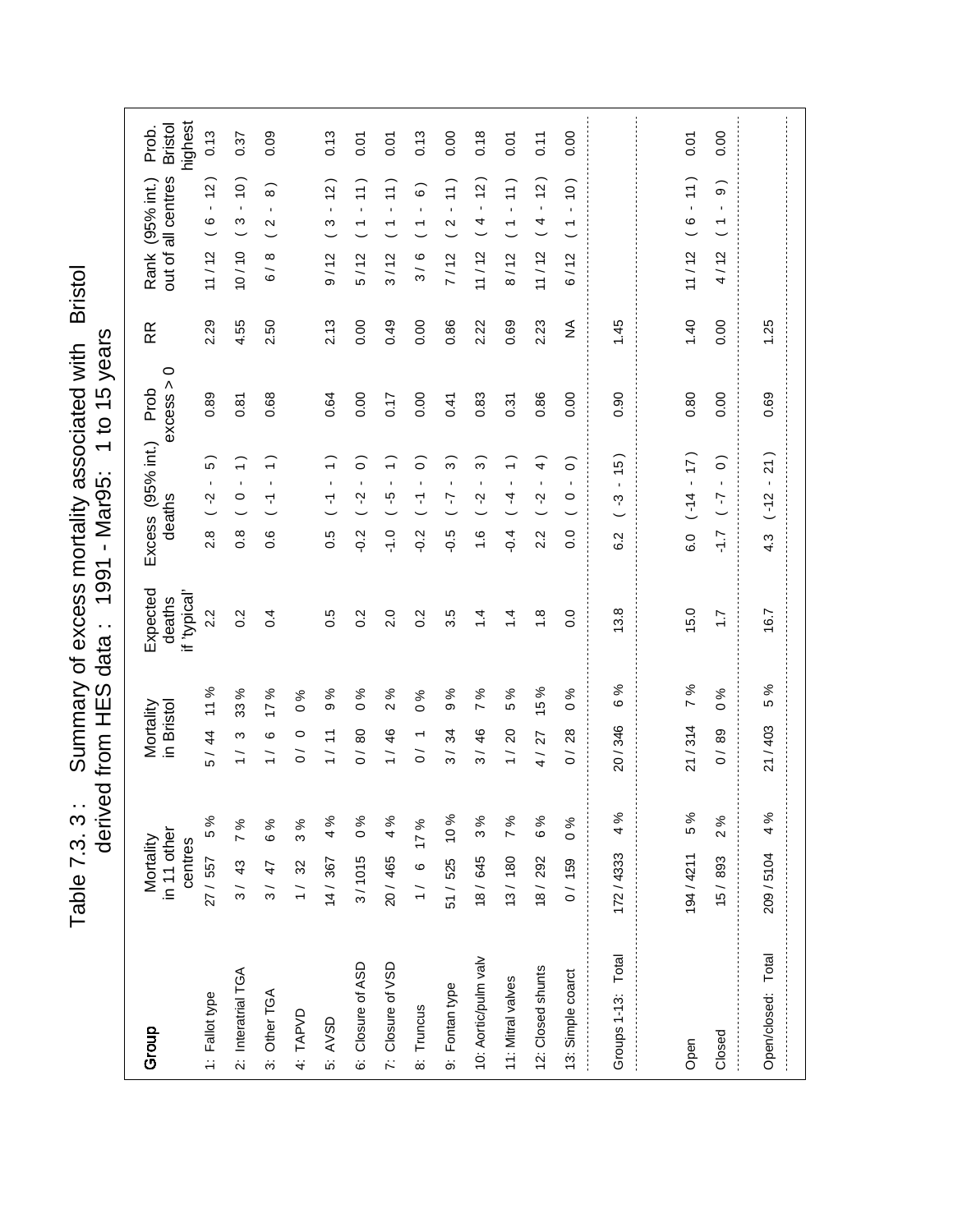Table 7.3. 4: Summary of excess mortality associated with Bristol<br>derived from HES data: 1991 - Mar95: All ages Table 7.3. 4 : Summary of excess mortality associated with Bristol derived from HES data : 1991 - Mar95: All ages

| highest<br><b>Bristol</b><br>Prob.                             |                                                                       |                                            |                                  |                           |                                           |                                |                                       |                                |                                       |                           |                                       |                           |             |                         |                               |
|----------------------------------------------------------------|-----------------------------------------------------------------------|--------------------------------------------|----------------------------------|---------------------------|-------------------------------------------|--------------------------------|---------------------------------------|--------------------------------|---------------------------------------|---------------------------|---------------------------------------|---------------------------|-------------|-------------------------|-------------------------------|
| out of all centres<br>Rank (95% int.)                          |                                                                       |                                            |                                  |                           |                                           |                                |                                       |                                |                                       |                           |                                       |                           |             |                         |                               |
|                                                                |                                                                       |                                            |                                  |                           |                                           |                                |                                       |                                |                                       |                           |                                       |                           |             |                         |                               |
| 2.15<br>RR                                                     | 2.48<br>5.56                                                          | 2.79                                       | 4.20                             | 6.58                      | 0.29                                      | 2.16                           | 1.24                                  | 3.12                           | 1.57                                  | 1.28                      | 0.77                                  | 2.14                      | 2.24        | 0.83                    | 1.91                          |
| $\circ$<br>excess ><br>0.88                                    | 0.001<br>0.86                                                         | 0.97                                       | 00.1                             | 1.00                      | 0.05                                      | 0.86                           | 0.64                                  | 0.96                           | 0.71                                  | 0.68                      | 0.32                                  | 1.00                      | 0.99        | 0.35                    | 1.00                          |
| Excess (95% int.) Prob<br>$\widehat{5}$<br>$\blacksquare$<br>Ņ | 11)<br>္ပြ<br>$\blacksquare$<br>$\mathbf{r}$<br>$\mathbf \Omega$<br>7 | $\widehat{5}$<br>$\blacksquare$<br>$\circ$ | $\tilde{c}$<br>$\mathbf{r}$<br>5 | 5)<br>$\blacksquare$<br>2 | $\widehat{\cdot}$<br>$\blacksquare$<br>7. | ္ဂ<br>$\blacksquare$<br>7      | $\widehat{5}$<br>$\blacksquare$<br>ယှ | 5<br>$\blacksquare$<br>$\circ$ | $\widehat{3}$<br>$\blacksquare$<br>ကု | စ<br>$\blacksquare$<br>ယု | $\widehat{2}$<br>$\blacksquare$<br>ပှ | 49)<br>$\mathbf{I}$<br>23 | $(13 - 49)$ | $\widehat{5}$<br>$11 -$ | 53)<br>$\blacksquare$<br>(13) |
| deaths<br>2.7                                                  | $\frac{8}{1}$<br>0.6                                                  | 3.2                                        | $\overline{9}$ .                 | 4.2                       | $\frac{4}{2}$                             | $\frac{6}{1}$                  | $\frac{0}{1}$                         | 3.4                            | $\tilde{\cdot}$                       | $\frac{5}{1}$             | $-0.6$                                | 35.6                      | 34.3        | $-1.5$                  | 32.8                          |
| Expected<br>if 'typical'<br>deaths<br>2.3                      | 2.0<br>$\frac{2}{1}$                                                  | $\frac{8}{1}$                              | 2.9                              | $\frac{8}{2}$             | 3.4                                       | $\dot{4}$                      | 4.0                                   | $\frac{6}{1}$                  | $\ddot{0}$                            | 5.5                       | 2.6                                   | 31.4                      | 27.7        | 8.5                     | 36.2                          |
| 11 %                                                           | 58 %<br>℅<br>$\overline{1}$                                           | 36 %                                       | 35 %                             | ℅<br>ဖ                    | ಸಿ<br>$\overline{ }$                      | 60 %                           | 13 %                                  | 10%                            | 13%                                   | 11 %                      | ℅<br>$\sim$                           | 11 %                      | 14 %        | 3 %                     | 10 %                          |
| in Bristol<br>Mortality<br>5/47                                | 11 / 19<br>3/18                                                       | 5/14                                       | 12/34                            | 90<br>$\overline{5}$      | 93<br>$\overline{1}$                      | LO<br>$\overline{\mathcal{S}}$ | $38\,$<br>5 /                         | 50<br>5 /                      | 23<br>$\overline{\mathcal{S}}$        | 7/65                      | 2/92                                  | 67/588                    | 62/457      | 7/242                   | 69/699                        |
| 5%                                                             |                                                                       |                                            | 8%                               |                           | 5 %                                       | 31 %                           |                                       | 5%                             | 11%                                   | 9%                        | 3%                                    | 7%                        | 7%          | 3%                      | 6%                            |
| in 11 other<br>Mortality<br>centres<br>45/838                  | 63/ 620 10%<br>14/ 141 10%                                            | 24/ 198 12%                                | 62 / 769                         | 14/ 1164 1%               | 65/1276                                   | 32/103                         | 71/ 643 11%                           | 43/895                         | 25 / 231                              | 76/890                    | 17/ 585                               | 551/8353                  | 550 / 7387  | 93/2677                 | 643/10064                     |
|                                                                |                                                                       |                                            |                                  |                           |                                           |                                |                                       |                                |                                       |                           |                                       |                           |             |                         |                               |
| 1: Fallot type<br>Group                                        | 2: Interatrial TGA<br>3: Other TGA                                    | 4: TAPVD                                   | 5: AVSD                          | 6: Closure of ASD         | 7: Closure of VSD                         | 8: Truncus                     | 9: Fontan type                        | 10: Aortic/pulm valv           | 11: Mitral valves                     | 12: Closed shunts         | 13: Simple coarct                     | Groups 1-13: Total        |             | Closed                  | Open/closed: Total            |
|                                                                |                                                                       |                                            |                                  |                           |                                           |                                |                                       |                                |                                       |                           |                                       |                           | Open        |                         |                               |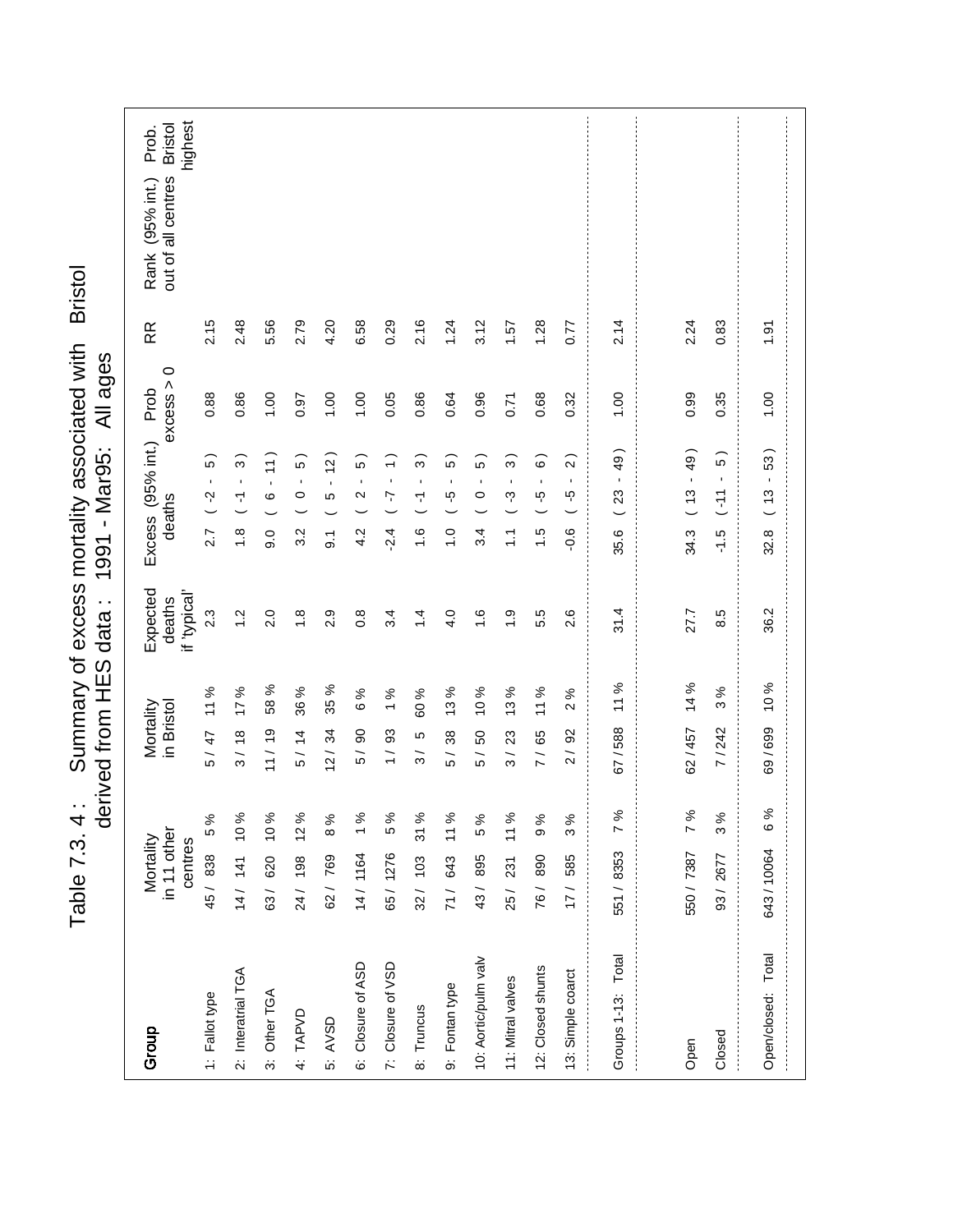Table 7.4. 1: Summary of excess mortality associated with Bristol<br>derived from CSR data: 1984 - 1987: under 1 yr Table 7.4. 1 : Summary of excess mortality associated with Bristol derived from CSR data : 1987 MSC Eout payrible 1

| Group                | in 11 other<br>Mortality<br>centres |          | Mortality<br>in Bristol         |                     | Expected<br>if 'typical'<br>deaths |               | Excess (95% int.)<br>deaths                  | $\circ$<br>excess ><br>Prob | RR    | highest<br><b>Bristol</b><br>Prob.<br>out of all centres<br>Rank (95% int.) |  |
|----------------------|-------------------------------------|----------|---------------------------------|---------------------|------------------------------------|---------------|----------------------------------------------|-----------------------------|-------|-----------------------------------------------------------------------------|--|
| 1: Fallot type       | 9/ 60 15%                           |          | $\circ$<br>$\frac{1}{\sqrt{2}}$ | $\%$<br>$\circ$     |                                    |               |                                              |                             |       |                                                                             |  |
| 2: Interatrial TGA   | 7/75                                | 9%       | Ю<br>$\tilde{\circ}$            | ℅<br>$\circ$        | 0.5                                | $-0.5$        | ြ<br>Ņ                                       | 0.00                        | 0.00  | 0.03<br>$\widetilde{\tau}$<br>$\blacksquare$<br>4/11                        |  |
| 3: Other TGA         | 56/295 19%                          |          | 1/12                            | %<br>$\infty$       | 2.4                                | $-1.4$        | $\widehat{\cdot}$<br>$\mathbf{I}$<br>ယ္      | 0.10                        | 0.41  | 0.00<br>$\widehat{\circ}$<br>$\blacksquare$<br>↽<br>2/11                    |  |
| 4: TAPVD             | 22/ 114 19%                         |          | 6/16                            | ಸಿ<br>57            | 3.0                                | 3.0           | ؘڡ<br>ကု                                     | 0.86                        | 2.00  | 0.06<br>$\left(1\right)$<br>$\blacksquare$<br>Ю<br>10/11                    |  |
| 5: AVSD              | 16/61                               | 26 %     | 4<br>$\frac{3}{ }$              | %<br>75             | $\tilde{\mathcal{L}}$              | $\frac{0}{1}$ | ო<br>$\mathbf{I}$<br>$\circ$                 | 0.90                        | 2.66  | 0.18<br>$\frac{1}{2}$<br>$\blacksquare$<br>4<br>7/10                        |  |
| 6: Closure of ASD    | 6/ 59 10%                           |          | $\frac{1}{1}$                   | 100 %               | $\overline{c}$                     | 0.9           | $\widehat{\cdot}$<br>$\mathbf{I}$<br>$\circ$ | 0.90                        | 10.33 | 0.69<br>$\left(1\right)$<br>$\blacksquare$<br>Ю<br>11/11                    |  |
| 7: Closure of VSD    | 34 / 338 10 %                       |          | 0/12                            | ℅<br>$\circ$        | $\frac{5}{1}$                      | $-1.5$        | ි<br>$\blacksquare$<br>ပ္ပ္                  | 0.00                        | 0.00  | 0.00<br>$\widehat{\circ}$<br>$\blacksquare$<br>↽<br>2/11                    |  |
| 8: Truncus           | 31/ 60 52%                          |          | ω<br>$\frac{1}{3}$              | 100 %               | $\frac{6}{1}$                      | $\dot{4}$     | S<br>$\blacksquare$<br>$\circ$               | 0.82                        | 1.91  | 0.32<br>$\frac{1}{1}$<br>$\blacksquare$<br>4<br>11 / 11                     |  |
| 9: Fontan type       | 1/111100%                           |          | $\circ$<br>$\overline{O}$       | $\%$<br>$\circ$     |                                    |               |                                              |                             |       |                                                                             |  |
| 10: Aortic/pulm valv | 38/158 24 %                         |          | 2/11                            | 18 %                | 2.8                                | $-0.8$        | $\mathbf{\Omega}$<br>$\blacksquare$<br>ပ္ပ္  | 0.25                        | 0.71  | 0.02<br>(0)<br>$\blacksquare$<br>$\overline{\phantom{0}}$<br>4/11           |  |
| 11: Mitral valves    | $1/4$ 25%                           |          | $\circ$<br>$\tilde{0}$          | $\%$<br>$\circ$     |                                    |               |                                              |                             |       |                                                                             |  |
| 12: Closed shunts    | $0 \quad 0$                         | $\sim 0$ | $\circ$<br>$\tilde{\circ}$      | ℅<br>$\circ$        |                                    |               |                                              |                             |       |                                                                             |  |
| 13: Simple coarct    | 7/302                               | 2%       | 23<br>$\overline{1}$            | వ్<br>4             | 0.5                                | 0.5           | $\hat{=}$<br>$\mathbf{r}$<br>Ņ               | 0.62                        | 1.89  | 0.07<br>$\tilde{a}$<br>$\mathbf{r}$<br>$\sim$<br>11/12                      |  |
| Groups 1-13: Total   | 228 / 1527                          | 15 %     | 17/8                            | 20%                 | 13.5                               | 3.5           | $\frac{1}{2}$<br>$\blacksquare$<br>ယူ        | 0.79                        | 1.26  |                                                                             |  |
|                      |                                     |          |                                 |                     |                                    |               |                                              |                             |       |                                                                             |  |
| Open                 | 267/1290 21 %                       |          | 16/63                           | 25 %                | 14.0                               | 2.0           | 12)<br>Î,<br>$(-12)$                         | 0.65                        | 1.14  | 0.03<br>11)<br>$\blacksquare$<br>S<br>7/11                                  |  |
| Closed               | 110/1814                            | 6 %      | 18/154                          | ℅<br>$\overline{c}$ | 9.4                                | 8.6           | $\frac{16}{2}$<br>$\mathbf{r}$<br>ယှ         | 0.92                        | 1.92  | 0.21<br>(2)<br>$\mathbf{r}$<br>${}^{\circ}$<br>11/12                        |  |
| Open/closed: Total   | 377/3104                            | 12%      | 34/217                          | 16%                 | 23.4                               | 10.6          | 27)<br>$\mathbf{r}$<br>ပှ                    | 0.89                        | 1.45  |                                                                             |  |
|                      |                                     |          |                                 |                     |                                    |               |                                              |                             |       |                                                                             |  |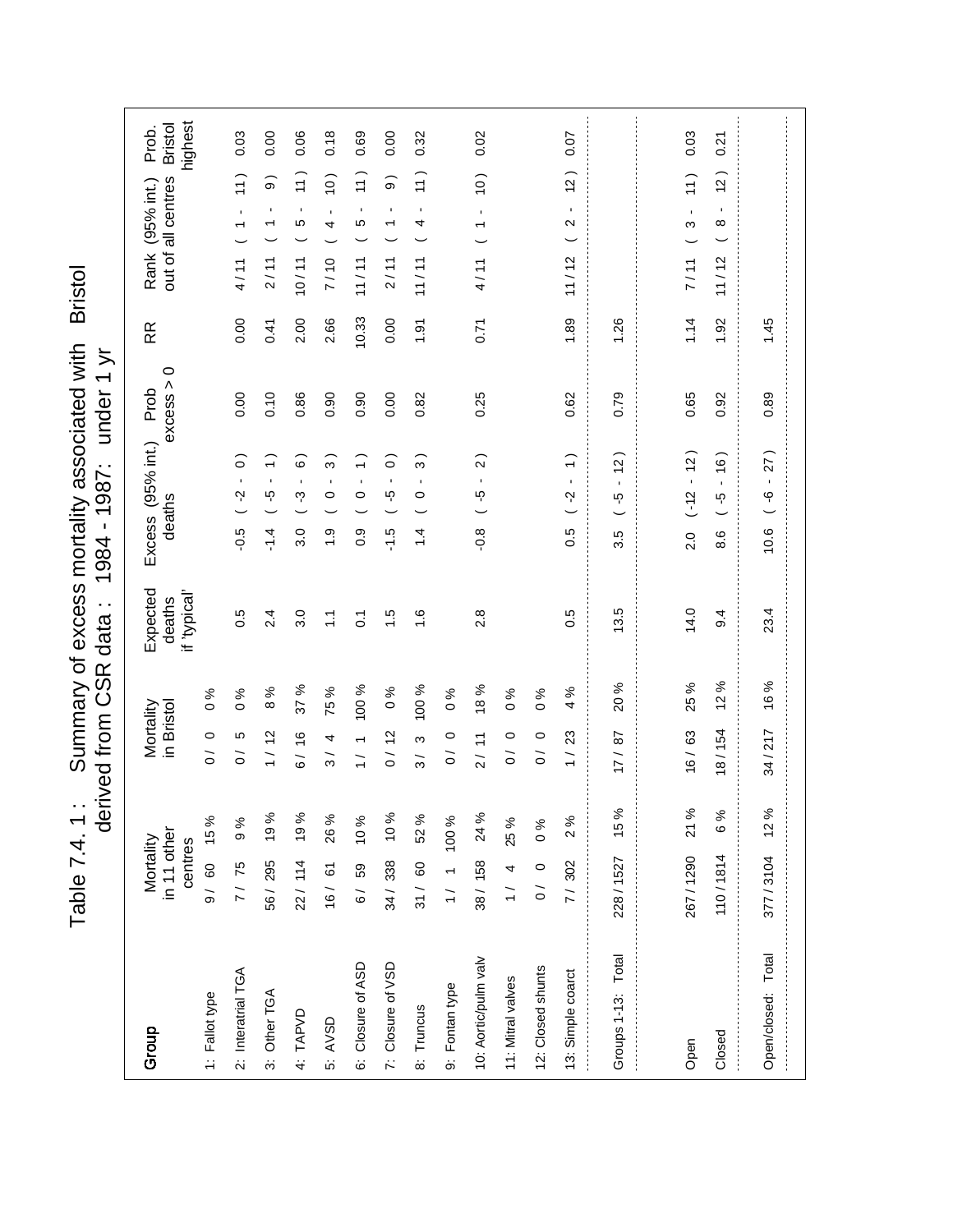Table 7.4. 2: Summary of excess mortality associated with Bristol<br>derived from CSR data: 1984 - 1987: 1 to 15 years Table 7.4. 2 : Summary of excess mortality associated with Bristol derived from CSR data : 1984 - 1987: 1 to 15 years

| Group                | in 11 other<br>Mortality<br>centres |      | Mortality<br>in Bristol                   |                     | Expected<br>if 'typical'<br>deaths |                  | Excess (95% int.)<br>deaths                     | $\circ$<br>excess ><br>Prob | RR   | highest<br><b>Bristol</b><br>Prob.<br>out of all centres<br>Rank (95% int.)                      |
|----------------------|-------------------------------------|------|-------------------------------------------|---------------------|------------------------------------|------------------|-------------------------------------------------|-----------------------------|------|--------------------------------------------------------------------------------------------------|
| 1: Fallot type       | 24 / 404                            | 6%   | 7/49                                      | వ్<br>$\dot{4}$     | 3.4                                | 3.6              | $\tilde{z}$<br>$\blacksquare$<br>4              | 0.88                        | 2.08 | 0.10<br>$\overline{ }$<br>$\blacksquare$<br>ъ<br>10/11                                           |
| 2: Interatrial TGA   | $1/26$ 4%                           |      | $\circ$<br>$\tilde{0}$                    | $\%$<br>$\circ$     |                                    |                  |                                                 |                             |      |                                                                                                  |
| 3: Other TGA         | $10/128$ 8%                         |      | 2/23                                      | %<br>တ              | $\ddot{6}$                         | $\overline{c}$   | $\widehat{2}$<br>$\mathbf{I}$<br>4              | 0.49                        | 1.06 | 0.00<br>(0)<br>$\blacksquare$<br>$\mathbf{\Omega}$<br>8/11                                       |
| 4: TAPVD             | 2/24                                | 8%   | $\overline{ }$<br>$\tilde{0}$             | $\%$<br>$\circ$     | $\overline{c}$                     | $\overline{Q}$   | ြ<br>$\mathbf{I}$<br>7                          | 0.00                        | 0.00 | 0.09<br>$\widehat{\mathbf{e}}$<br>$\mathbf{I}$<br>$\overline{\phantom{0}}$<br>თ<br>$\frac{4}{1}$ |
| 5: AVSD              | 22/ 118 19%                         |      | 3/12                                      | ళ<br>25             | 2.3                                | $\overline{0}$   | ္ဂ<br>$\blacksquare$<br>4                       | 0.60                        | 1.29 | 0.04<br>$\frac{1}{1}$<br>$\blacksquare$<br>$\mathbf{\Omega}$<br>9/11                             |
| 6: Closure of ASD    | 6/857                               | 1%   | 1/88                                      | %<br>$\overline{ }$ | 0.6                                | 0.4              | ╤<br>$\blacksquare$<br>Ņ                        | 0.57                        | 1.57 | 0.04<br>$\tilde{a}$<br>$\mathbf{I}$<br>Ν<br>9/12                                                 |
| 7: Closure of VSD    | 12/331                              | 4%   | 27<br>$\frac{1}{\sqrt{2}}$                | ℅<br>$\circ$        | $\frac{1}{2}$                      | $-1.0$           | ြ<br>$\blacksquare$<br>4                        | 0.00                        | 0.00 | <b>PO.0</b><br>$\left($ 0<br>$\mathbf{I}$<br>$\overline{\phantom{0}}$<br>3/11                    |
| 8: Truncus           | 2/9                                 | 22 % | $\overline{ }$<br>$\gtrsim$               | $\%$<br>$\circ$     | 0.2                                | $-0.2$           | $\widehat{\circ}$<br>$\blacksquare$<br>7        | 0.00                        | 0.00 | 0.26<br>$\widehat{4}$<br>$\blacksquare$<br>٣<br>2/4                                              |
| 9: Fontan type       | 24/ 64 37 %                         |      | 4<br>$\overline{2}$                       | 50 %                | $\ddot{5}$                         | 0.5              | $\widehat{\Omega}$<br>$\blacksquare$<br>Ņ       | 0.52                        | 1.32 | 0.16<br>$\frac{1}{2}$<br>$\blacksquare$<br>$\overline{\phantom{0}}$<br>9/10                      |
| 10: Aortic/pulm valv | 20/341                              | 6%   | 27<br>$\overline{O}$                      | %<br>$\circ$        | $\frac{6}{1}$                      | $-1.6$           | ြ<br>$\blacksquare$<br>7                        | 0.00                        | 0.00 | 0.00<br>$\sigma$<br>$\blacksquare$<br>↽<br>3/12                                                  |
| 11: Mitral valves    | 11/ 51 22%                          |      | 5<br>$\frac{1}{1}$                        | 20 %                | $\tilde{\mathcal{L}}$              | $\overline{Q}$   | $\widehat{\cdot}$<br>$\blacksquare$<br>Ņ        | 0.34                        | 0.92 | 0.02<br>တ<br>$\blacksquare$<br>4/10                                                              |
| 12: Closed shunts    | 0 / 0                               | 0%   | $\circ$<br>$\tilde{o}$                    | ℅<br>$\circ$        |                                    |                  |                                                 |                             |      |                                                                                                  |
| 13: Simple coarct    | 0/223                               | 0%   | 35<br>$\overline{\phantom{0}}$<br>$\circ$ | ৡ<br>$\circ$        | $\overline{0}$ .                   | $\overline{0}$ . | $\widehat{\circ}$<br>$\mathbf{r}$<br>7          | 0.00                        | 0.00 | 0.00<br>$\frac{1}{1}$<br>$\mathbf{r}$<br>↽<br>6/12                                               |
| Groups 1-13: Total   | 134/2576                            | 5 %  | 16/272                                    | శ<br>ဖ              | 13.7                               | 2.3              | $\frac{1}{2}$<br>$\mathbf{I}$<br>7              | 0.68                        | 1.17 |                                                                                                  |
|                      |                                     |      |                                           |                     |                                    |                  |                                                 |                             |      |                                                                                                  |
| Open                 | 237 / 2904                          | 8%   | 24 / 284                                  | ℅<br>$\infty$       | 23.3                               | $\overline{0}$ . | $\frac{1}{8}$<br>$\mathbf{r}$<br>$( -30)$       | 0.59                        | 1.03 | 0.00<br>$\left(1\right)$<br>$\blacksquare$<br>4<br>7/12                                          |
| Closed               | 21/1226                             | 2%   | 3/120                                     | $\%$<br>$\sim$      | 2.0                                | $\frac{0}{1}$    | $\widehat{3}$<br>$\mathbf{I}$<br>$\overline{4}$ | 0.69                        | 1.48 | 0.06<br>$\overline{c}$<br>$\mathbf{r}$<br>S<br>10/12                                             |
| Open/closed: Total   | 258/4130                            | 6%   | 27/404                                    | ℅<br>$\overline{a}$ | 25.3                               | $\overline{1}$ . | $\frac{8}{2}$<br>$\mathbf{r}$<br>$(-24)$        | 0.55                        | 10.1 |                                                                                                  |
|                      |                                     |      |                                           |                     |                                    |                  |                                                 |                             |      |                                                                                                  |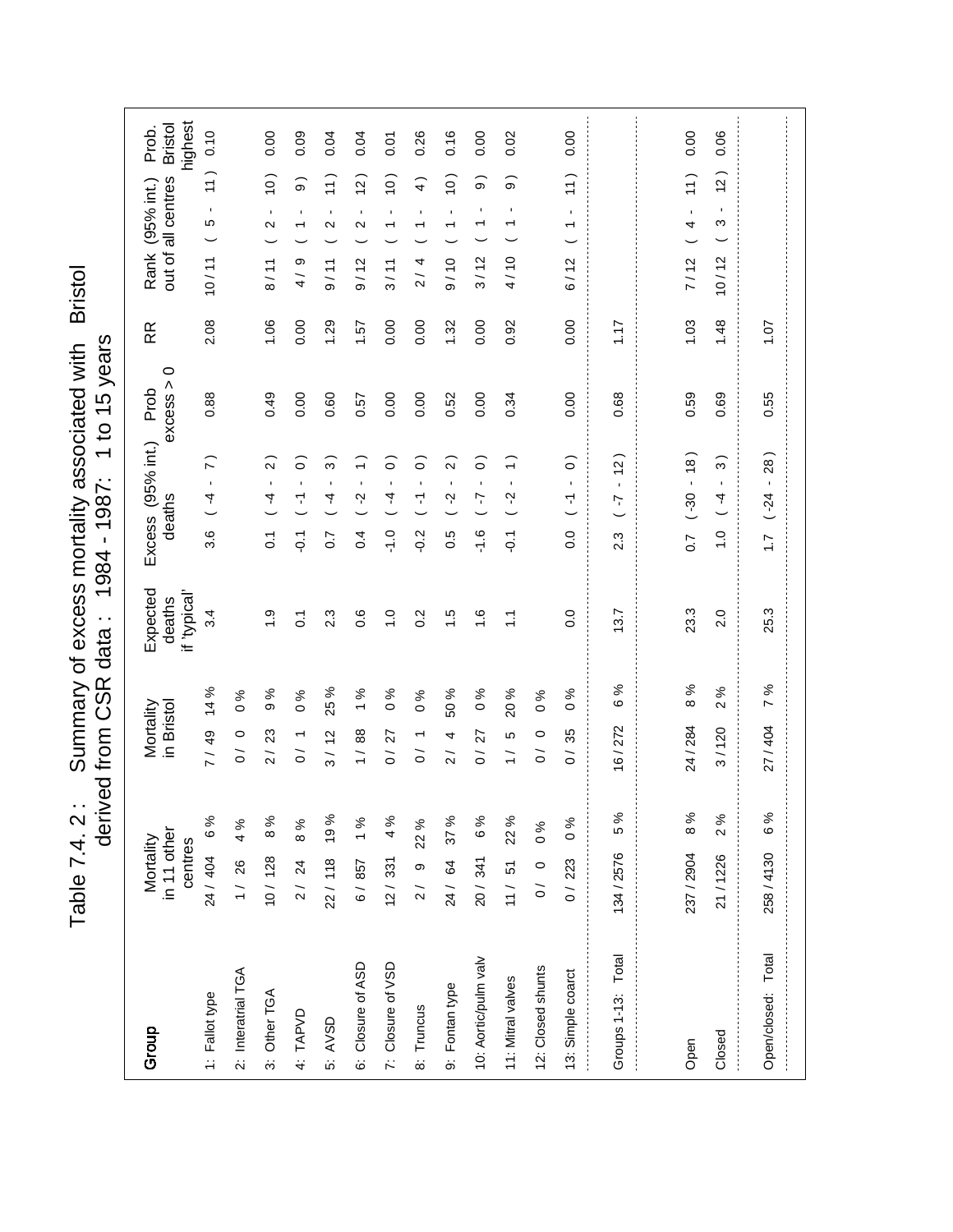**Bristol** Table 7.4.3: Summary of excess mortality associated with Bristol Table 7.4. 3: Summary of excess mortality associated with<br>derived from CSR data: 1988 - 1990: under 1 yr derived from CSR data : 1990 Eout paxilae

| Group                | in 11 other<br>Mortality<br>centres |       | Mortality<br>in Bristol               |                     | Expected<br>if 'typical'<br>deaths |                 | Excess (95% int.)<br>deaths                               | $\circ$<br>excess ><br>Prob | RR    | highest<br><b>Bristol</b><br>Prob.<br>out of all centres<br>Rank (95% int.)                  |
|----------------------|-------------------------------------|-------|---------------------------------------|---------------------|------------------------------------|-----------------|-----------------------------------------------------------|-----------------------------|-------|----------------------------------------------------------------------------------------------|
| 1: Fallot type       | 12/ 121 10%                         |       | $\mathbf{\Omega}$<br>$\overline{2}$   | 100 %               | 0.2                                | $\frac{8}{1}$   | $\widehat{2}$<br>$\mathbf{I}$<br>$\overline{\phantom{0}}$ | 0.99                        | 10.20 | 0.85<br>$\overline{a}$<br>$\blacksquare$<br>(10<br>12/12                                     |
| 2: Interatrial TGA   | 13/ 63 21 %                         |       | ო<br>$\overline{O}$                   | వ్<br>$\circ$       | 0.6                                | $-0.6$          | $\circ$<br>$\mathbf{I}$<br>Ņ                              | 0.00                        | 0.00  | 0.05<br>$\widehat{\circ}$<br>$\blacksquare$<br>თ<br>$\tilde{2}$                              |
| 3: Other TGA         | 60/353 17%                          |       | 4/34                                  | 12%                 | 6.2                                | 2.2             | $\infty$<br>$\blacksquare$<br>$\tilde{f}$                 | 0.26                        | 0.64  | 0.00<br>$\widehat{\mathbf{e}}$<br>$\blacksquare$<br>$\overline{\phantom{0}}$<br>4/12         |
| 4: TAPVD             | 18/140 13%                          |       | 5/11                                  | ಸಿ<br>45            | $\frac{5}{1}$                      | 3.5             | .<br>ما<br>$\mathbf{r}$<br>$\circ$                        | 0.97                        | 3.31  | 0.24<br>$\overline{5}$<br>$\blacksquare$<br>∞<br>11/12                                       |
| 5: AVSD              | 28/ 146 19%                         |       | 4/13                                  | %<br>$\frac{1}{2}$  | 2.8                                | $\ddot{.}$      | $\widehat{+}$<br>$\mathbf{r}$<br>4                        | 0.68                        | 1.40  | 0.02<br>(2)<br>$\blacksquare$<br>ω<br>9/12                                                   |
| 6: Closure of ASD    | 8/ 67 12%                           |       | 4<br>$\frac{1}{2}$                    | 50 %                | 0.6                                | $1\overline{4}$ | $\sim$<br>$\mathbf{I}$<br>۳                               | 0.87                        | 3.31  | 0.09<br>$\left(1\right)$<br>$\blacksquare$<br>4<br>9/11                                      |
| 7: Closure of VSD    | 24/434 6%                           |       | 28<br>$\frac{1}{4}$                   | ళ<br>$\overline{4}$ | $\ddot{0}$                         | $\tilde{2}$     | $\rightarrow$<br>$\mathbf{I}$<br>ကု                       | 0.85                        | 2.16  | 0.05<br>(11)<br>$\blacksquare$<br>ဖ<br>9/11                                                  |
| 8: Truncus           | 35/61                               | 57%   | ဖ<br>$\frac{1}{4}$                    | 67 %                | 3.5                                | 0.5             | $\infty$<br>$\blacksquare$<br>Ņ                           | 0.48                        | 1.14  | 0.06<br>$\frac{1}{1}$<br>$\blacksquare$<br>↽<br>8/11                                         |
| 9: Fontan type       | $2/8$ 8 $25%$                       |       | $\circ$<br>$\tilde{0}$                | న<br>$\circ$        |                                    |                 |                                                           |                             |       |                                                                                              |
| 10: Aortic/pulm valv | 39/183                              | 21%   | ဖ<br>$\frac{1}{1}$                    | $^{96}$ 11          | $\ddot{.}$                         | $-0.3$          | $\widehat{\cdot}$<br>$\mathbf{I}$<br>ကု                   | 0.28                        | 0.76  | 0.04<br>$\tilde{c}$<br>$\mathbf{r}$<br>$\overline{\phantom{0}}$<br>6/12                      |
| 11: Mitral valves    | 6/ 25 24 %                          |       | $\overline{\phantom{0}}$<br>$\gtrsim$ | ℅<br>$\circ$        | $0.\overline{2}$                   | $-0.2$          | $\widehat{\circ}$<br>$\mathbf{I}$<br>Ч                    | 0.00                        | 0.00  | 0.13<br>$\widehat{\circ}$<br>$\mathbf{I}$<br>$\overline{\phantom{0}}$<br>თ<br>$\overline{2}$ |
| 12: Closed shunts    | 0 / 0                               | $0\%$ | $\circ$<br>$\overline{O}$             | ℅<br>$\circ$        |                                    |                 |                                                           |                             |       |                                                                                              |
| 13: Simple coarct    | 13/339                              | 4 %   | 0/19                                  | ৡ<br>$\circ$        | $\overline{0}$ .7                  | $-0.7$          | $\widehat{\circ}$<br>$\mathbf{I}$<br>ကု                   | 0.00                        | 0.00  | 0.02<br>$\frac{1}{1}$<br>$\mathbf{r}$<br>$\overline{\phantom{0}}$<br>4/12                    |
| Groups 1-13: Total   | 258/1940 13%                        |       | 26/127                                | 20%                 | 19.7                               | 6.3             | (8)<br>ယူ                                                 | 0.87                        | 1.32  |                                                                                              |
|                      |                                     |       |                                       |                     |                                    |                 |                                                           |                             |       |                                                                                              |
| Open                 | 336/1863 18%                        |       | 31/108                                | 29%                 | 22.3                               | 8.7             | 23)<br>$\mathbf{r}$<br>$(-12)$                            | 0.83                        | 1.39  | 0.05<br>(2)<br>$\mathbf{I}$<br>N<br>10/12                                                    |
| Closed               | 95/1740                             | 5 %   | 12/152                                | ℅<br>$\infty$       | 7.9                                | $\frac{1}{4}$   | (2)<br>$\mathbf{r}$<br>$(5 - )$                           | 0.79                        | 1.51  | 0.00<br>$\left(1\right)$<br>$\blacksquare$<br>$\circ$<br>11/12                               |
| Open/closed: Total   | 431/3603                            | 12 %  | 43/260                                | 17%                 | 30.3                               | 12.7            | 40)<br>$\mathbf{r}$<br>$( -14)$                           | 0.82                        | 1.42  |                                                                                              |
|                      |                                     |       |                                       |                     |                                    |                 |                                                           |                             |       |                                                                                              |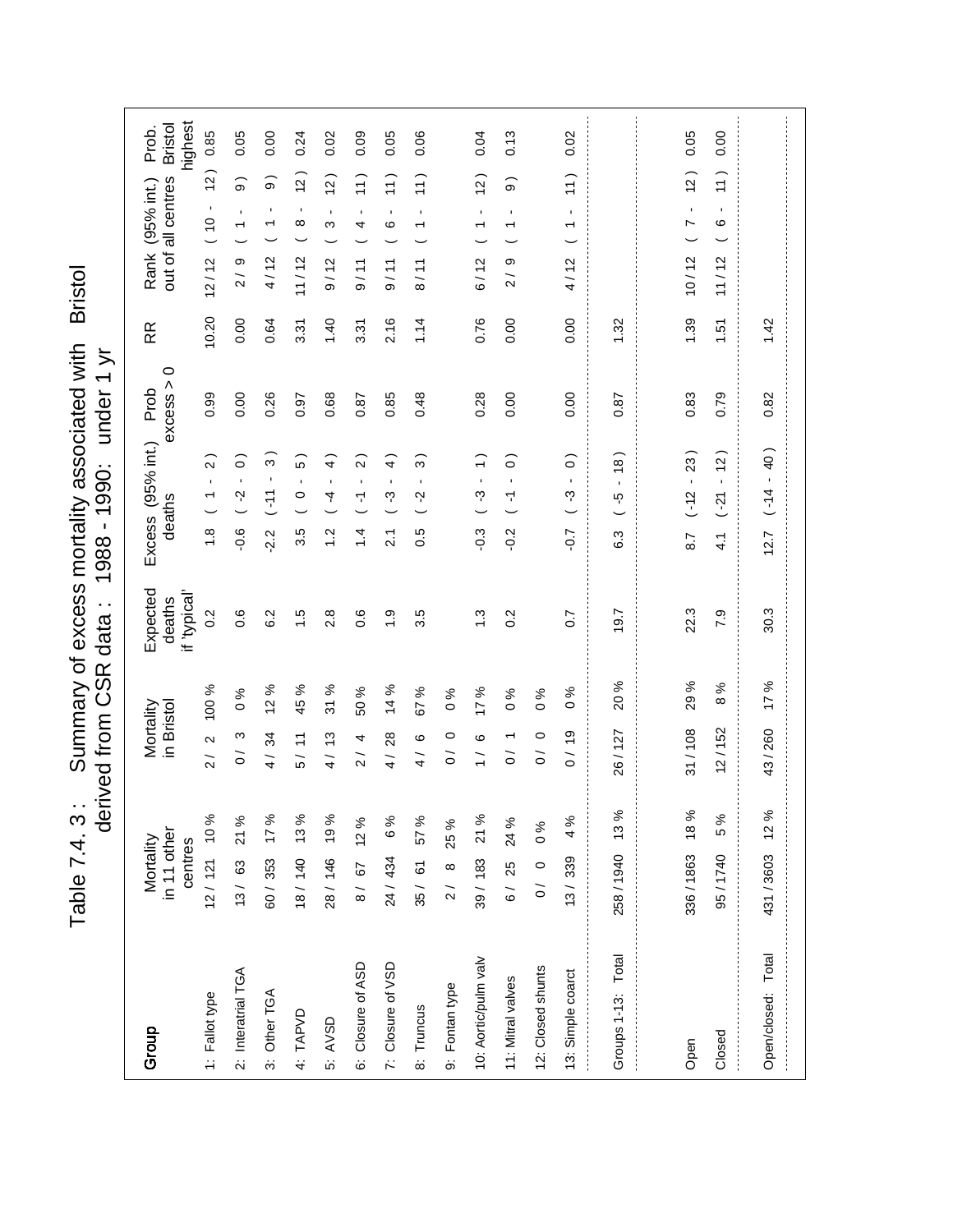Table 7.4. 4 : Summary of excess mortality associated with Bristol **Bristol** Summary of excess mortality associated with derived from CSR data: 1988 - 1990: 1 to 15 years derived from CSR data : 1988 - 1990: 1 to 15 years Table 7.4.4:

highest out of all centres Bristol Prob. 0.07  $0.18$  $0.19$  $0.04$  $0.20$  $0.00$  $0.09$ 0.33  $0.02$ 0.22  $0.00$ 0.06  $0.04$  37 / 575 6 % 7 / 52 13 % 4.0 3.0 ( -4 - 7 ) 0.84 1.77 11 / 12 ( 4 - 12 ) 0.07 9 / 117 8 % 3 / 11 27 % 0.9 2.1 ( 0 - 3 ) 0.92 3.41 11 / 11 ( 4 - 11 ) 0.18 1 / 26 4 % 1 / 2 50 % 0.1 0.9 ( 0 - 1 ) 0.92 11.71 9 / 9 ( 2 - 9 ) 0.33 14 / 99 14 % 4 / 8 50 % 1.3 2.7 ( 0 - 4 ) 0.95 3.19 12 / 12 ( 6 - 12 ) 0.19 5 / 857 1 % 0 / 83 0 % 0.5 -0.5 ( -3 - 0 ) 0.00 0.00 4 / 12 ( 1 - 11 ) 0.02 12 / 375 3 % 2 / 42 5 % 1.4 0.6 ( -3 - 2 ) 0.61 1.38 8 / 11 ( 2 - 11 ) 0.04 3 / 7 43 % 0 / 1 0 % 0.4 -0.4 ( -1 - 0 ) 0.00 0.00 2 / 6 ( 1 - 6 ) 0.04 14 / 120 12 % 6 / 11 55 % 1.6 4.4 ( 1 - 6 ) 0.98 3.75 12 / 12 ( 7 - 12 ) 0.22 23 / 331 7 % 0 / 29 0 % 2.1 -2.1 ( -6 - 0 ) 0.00 0.00 3 / 12 ( 1 - 9 ) 0.00 10 / 69 14 % 1 / 3 33 % 0.5 0.5 ( -1 - 1 ) 0.63 2.21 12 / 12 ( 2 - 12 ) 0.20 0 / 235 0 % 0 / 43 0 % 0.1 -0.1 ( -1 - 0 ) 0.00 0.00 6 / 12 ( 1 - 10 ) 0.00 224 / 3319 7 % 37 / 304 12 % 22.4 14.6 ( -19 - 32 ) 0.88 1.65 11 / 12 ( 8 - 12 ) 0.06 21 / 980 2 % 4 / 127 3 % 2.6 1.4 ( -5 - 4 ) 0.73 1.52 9 / 12 ( 4 - 12 ) 0.09  $11/12$  (4 - 12)  $11/11$   $(4 - 11)$  $(11)$  $12)$  $12)$  $12)$  $(2)$  $12)$  $11)$ Rank (95% int.)  $\widehat{9}$  $\widehat{\circ}$  $\widehat{\circ}$  $(1 - 10)$ out of all centres RR Rank (95% int.)  $\overline{1}$ l, l,  $\bar{1}$  $\frac{1}{1}$  $(2 \mathbf{r}$  $\frac{1}{4}$  $\frac{1}{1}$  $\frac{1}{2}$  $\frac{2}{3}$  $\circ$  $\overline{\phantom{a}}$  $12/12$  ( 2  $11/12$  (8  $4/12$  $8/11$  $12/12$  $12/12$  $3/12$  $2/6$  $6/12$  $\frac{6}{9}$  /  $\frac{6}{9}$  $9/12$  $\begin{array}{c} \begin{array}{c} \begin{array}{c} \begin{array}{c} \end{array} \\ \end{array} \end{array} \end{array}$ 1.65 1.77  $3.41$  $3.19$  $0.00$ 3.75  $0.00$ 2.21  $0.00$ 1.52  $11.71$ 1.38  $0.00$ 1.88 1.64  $\frac{1}{2}$ RR 130 / 2841 5 % 24 / 285 8 % 12.8 11.2 ( 2 - 20 ) 0.99 1.88 245 / 4299 6 % 41 / 431 10 % 25.1 15.9 ( -12 - 44 ) 0.87 1.64  $excess > 0$ Excess (95% int.) Prob 0.84 0.92 0.92 0.95 0.00  $0.00$ 0.98  $0.00$ 0.63  $0.00$  $\frac{1}{2}$ 0.99 0.88 0.73 0.87 0.61 j Excess (95% int.)  $15.9$   $(-12 - 44)$  $3.0 (4 - 7)$  $14.6$   $(-19 - 32)$  $11.2$  (  $2 - 20$  )  $1.4$  (-5 - 4)  $\widehat{\cdot}$  $\widehat{\circ}$  $\overline{2}$  $\widehat{\circ}$  $\widehat{\circ}$  $\widehat{\circ}$  $0.5$  ( $-1$  - 1)  $(0 - 1 - 0.1$  $\widehat{\mathcal{E}}$  $\widehat{+}$  $2.1 (0 \overline{\phantom{a}}$  $-1 - 1$  $\frac{1}{1}$  $\overline{0}$  $(-3)$  $\frac{3}{2}$  $-6$  $\circ$ deaths  $-0.5$  $-0.4$  $4\overline{4}$  $\frac{6}{10}$  $\overline{21}$ 2.7  $0.\overline{6}$ Expected if 'typical' deaths  $4.0$  $12.8$ 22.4 25.1  $\frac{1}{2}$  $0.9$  $\ddot{.}$  $0.5$  $1.4$  $0.4$  $\frac{6}{1}$  $0.\overline{5}$  $\frac{1}{2}$ 2.6  $\overline{0}$ .  $\overline{2}$ .1  $\overline{0}$ 12% 10% 13 % 27 % 55 %  $8%$  $3%$  $\frac{1}{2}$ 50 % 50 %  $0%$ 5 %  $\frac{96}{6}$ 33 %  $0%$  $0%$  $\sim 0$  $\sim 0$ j 2 / 30 7 % 0 0 0 0 % 0 / 0 0 % 0 / 0 0 % Mortality in Bristol 24/285 7/ 52  $3/11$  $0/29$  $0/0$  $1/2$ 83  $2/42$  $\frac{1}{3}$  $0/43$ 37/304 4/127 41/431  $\infty$  $\overline{0}$  /  $\overline{0}$  $6/11$  $\circ$  $\frac{1}{4}$  $\overline{O}$  $\overline{O}$ 7 %  $6%$ 12 % 5 %  $14%$  $3%$ 7%  $14%$  $2%$ 37/575 6%  $8%$  $\frac{6}{6}$ 7% 4 %  $1%$ 43 %  $\sim 0$ in 11 other Mortality centres 224/3319 245/4299 130/2841  $2/30$  $12/375$  $21/980$  $9/117$  $1/26$  $14/99$  $\frac{1}{2}$  $14/120$ 23/331  $10/69$  $0/235$ 5/857  $\circ$  $\overline{O}$ Groups 1-13: Total Total 10: Aortic/pulm valv Groups 1-13: Total Open/closed: Total10: Aortic/pulm valv 6: Closure of ASD 7: Closure of VSD 6: Closure of ASD 7: Closure of VSD 12: Closed shunts 12: Closed shunts 2: Interatrial TGA 2: Interatrial TGA 13: Simple coarct 13: Simple coarct 11: Mitral valves 11: Mitral valves 9: Fontan type 9: Fontan type 3: Other TGA 1: Fallot type 1: Fallot type 3: Other TGA Open/closed: 8: Truncus 8: Truncus 4: TAPVD 5: AVSD Group Closed  $\begin{array}{c} \begin{array}{c} \bullet \\ \bullet \\ \bullet \end{array} \end{array}$ Open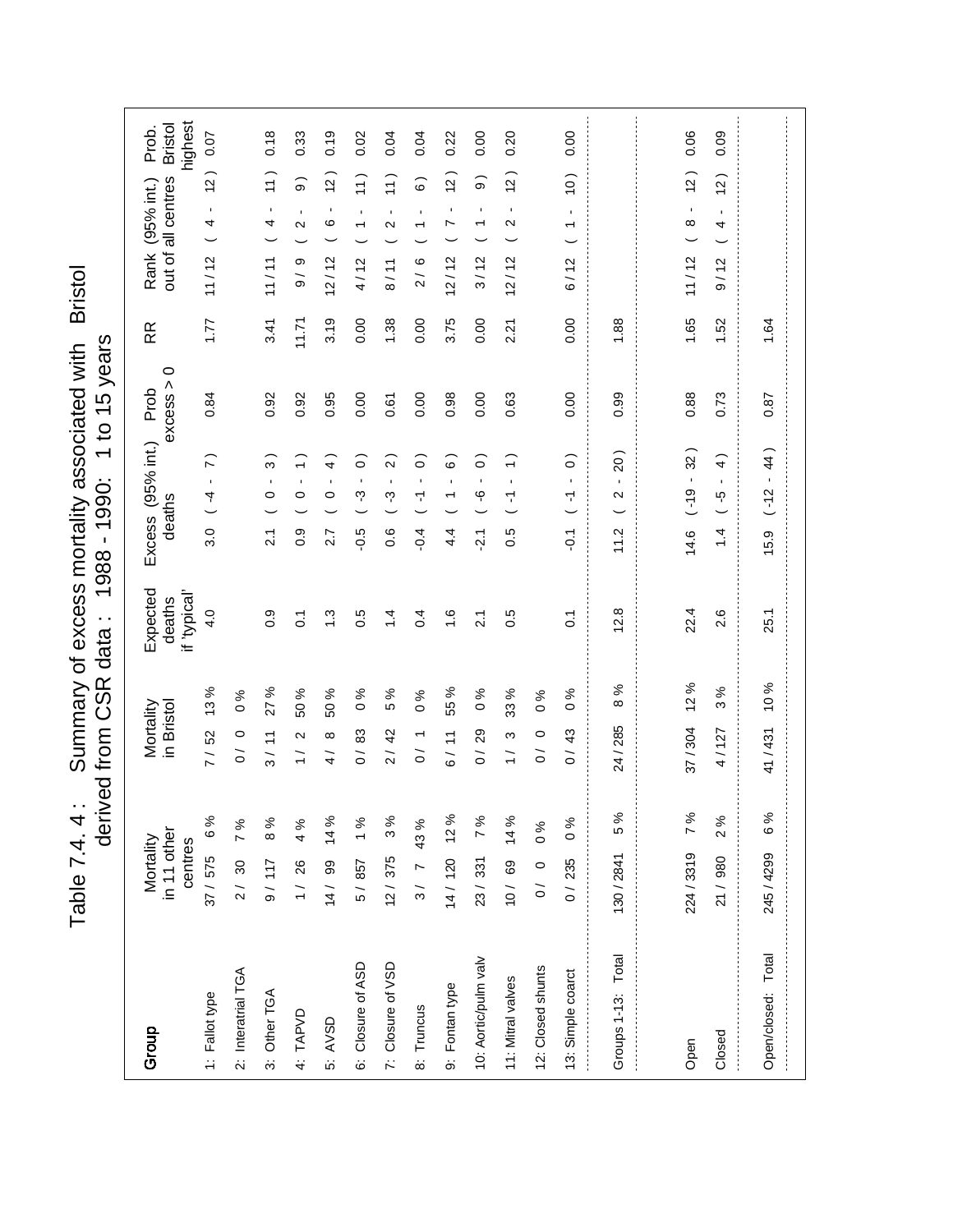Table 7.4. 5: Summary of excess mortality associated with Bristol<br>derived from CSR data: 1991 - Mar95: under 1 yr Table 7.4. 5: Summary of excess mortality associated with Bristol derived from CSR data : 1991 - Mar95: under 1 yr

| Group                | in 11 other<br>Mortality<br>centres |      | Mortality<br>in Bristol                        |                 | Expected<br>if 'typical'<br>deaths |                  | Excess (95% int.)<br>deaths                                           | $\circ$<br>excess ><br>Prob | RR    | out of all centres<br>Rank (95% int.)                               | highest<br><b>Bristol</b><br>Prob. |
|----------------------|-------------------------------------|------|------------------------------------------------|-----------------|------------------------------------|------------------|-----------------------------------------------------------------------|-----------------------------|-------|---------------------------------------------------------------------|------------------------------------|
| 1: Fallot type       | 22/270                              | 8%   | $\mathbf{\Omega}$<br>$\frac{1}{\sqrt{2}}$      | $\frac{6}{6}$   | 0.2                                | $-0.2$           | $\widehat{\circ}$<br>$\mathbf{I}$<br>7                                | 0.00                        | 0.00  | $\tilde{a}$<br>$\blacksquare$<br>$\overline{\phantom{0}}$<br>2/12   | 0.31                               |
| 2: Interatrial TGA   | 14/ 50 28%                          |      | ო<br>$\tilde{\circ}$                           | ℅<br>$\circ$    | $0.\overline{8}$                   | $-0.8$           | $\widehat{\circ}$<br>$\blacksquare$<br>က္                             | 0.00                        | 0.00  | $\frac{1}{2}$<br>$\blacksquare$<br>$\overline{\phantom{0}}$<br>3/11 | 0.02                               |
| 3: Other TGA         | 72/573 13%                          |      | 36<br>$\frac{1}{2}$                            | 28%             | 5.0                                | 5.0              | (0)<br>$\mathbf{r}$<br>Ņ                                              | 0.92                        | 2.01  | (2)<br>$\blacksquare$<br>$\overline{ }$<br>12/12                    | 0.47                               |
| 4: TAPVD             | $21/153$ 14%                        |      | $\frac{8}{1}$<br>$\delta$                      | $\%$<br>33      | 2.6                                | 3.4              | $\widehat{\circ}$<br>$\blacksquare$<br>$\overline{\mathbf{r}}$        | 0.93                        | 2.31  | $\tilde{a}$<br>$\blacksquare$<br>5<br>11/12                         | 0.16                               |
| 5: AVSD              | 44/331 13%                          |      | 32<br>$\frac{1}{8}$                            | %<br>25         | 4.5                                | 3.5              | $\widehat{8}$<br>$\blacksquare$<br>ကု                                 | 0.86                        | 1.77  | $\overline{c}$<br>$\blacksquare$<br>Ю<br>11/12                      | 0.17                               |
| 6: Closure of ASD    | 2/129                               | 2%   | Ю<br>$\overline{2}$                            | 40 %            | $\overline{0}$                     | $\frac{0}{1}$    | $\overline{\mathsf{C}}$<br>$\blacksquare$<br>$\overline{\phantom{0}}$ | 0.99                        | 25.97 | 11)<br>$\blacksquare$<br>N<br>11/11                                 | 0.63                               |
| 7: Closure of VSD    | 18/689                              | 3%   | 5<br>$\frac{1}{\sqrt{2}}$                      | వ్<br>$\circ$   | $\dot{4}$                          | $-1.4$           | $\widehat{\circ}$<br>$\blacksquare$<br>ပ္ပ္                           | 0.00                        | 0.00  | (0)<br>$\mathbf{I}$<br>$\overline{\phantom{0}}$<br>2/12             | 0.07                               |
| 8: Truncus           | 26/102                              | 25 % | $\overline{ }$<br>$\overline{2}$               | $\%$<br>29      | $\ddot{ }$                         | $\overline{0}$ . | $\widehat{2}$<br>$\blacksquare$<br>ကု                                 | 0.44                        | 1.08  | (2)<br>$\blacksquare$<br>$\overline{\phantom{0}}$<br>8/12           | 0.05                               |
| 9: Fontan type       | 7/ 21 33%                           |      | $\overline{\phantom{0}}$<br>$\frac{1}{1}$      | 100 %           | 0.4                                | 0.6              | $\widehat{\cdot}$<br>$\blacksquare$<br>$\circ$                        | 0.64                        | 2.75  | $\widehat{8}$<br>$\blacksquare$<br>2<br>$\infty$<br>$\overline{7}$  | 0.26                               |
| 10: Aortic/pulm valv | 24/ 179 13%                         |      | $\overline{ }$<br>$\frac{1}{1}$                | 100 %           | 0.2                                | $\frac{8}{2}$    | $\widehat{\cdot}$<br>$\blacksquare$<br>$\circ$                        | 0.84                        | 6.08  | $\overline{a}$<br>$\blacksquare$<br>Ю<br>12/12                      | 0.55                               |
| 11: Mitral valves    | 5/ 36 14%                           |      | $\overline{\phantom{0}}$<br>$\overline{\circ}$ | $\%$<br>$\circ$ | 0.2                                | $-0.2$           | $\widehat{\circ}$<br>$\blacksquare$<br>7                              | 0.00                        | 0.00  | (0)<br>$\blacksquare$<br>$\overline{\phantom{0}}$<br>4/10           | 0.07                               |
| 12: Closed shunts    | 0 / 0                               | 0%   | $\circ$<br>$\tilde{\circ}$                     | ℅<br>$\circ$    |                                    |                  |                                                                       |                             |       |                                                                     |                                    |
| 13: Simple coarct    | 9/464                               | 2%   | 30<br>$\frac{1}{2}$                            | ৡ<br>$\circ$    | $\frac{6}{2}$                      | $-0.6$           | $\widehat{\circ}$<br>$\mathbf{r}$<br>ကု                               | 0.00                        | 0.00  | $\tilde{c}$<br>$\mathbf{r}$<br>↽<br>4/12                            | 0.03                               |
| Groups 1-13: Total   | 264 / 2997                          | 9%   | 30/187                                         | 16%             | 177                                | 12.3             | 22<br>$\blacksquare$<br>$\mathbf{\Omega}$                             | 0.99                        | 1.69  |                                                                     |                                    |
|                      |                                     |      |                                                |                 |                                    |                  |                                                                       |                             |       |                                                                     |                                    |
| Open                 | 395/3161 12%                        |      | 43/181                                         | 24 %            | 24.0                               | 19.0             | 32)<br>$\mathbf{r}$<br>$\sim$                                         | 0.98                        | 1.79  | (2)<br>$\blacksquare$<br>$\frac{0}{10}$<br>12/12                    | 0.88                               |
| Closed               | 57/1839                             | 3%   | 5/179                                          | $\%$<br>ო       | 6.2                                | $\frac{2}{1}$    | $\widehat{4}$<br>$11 -$                                               | 0.38                        | 0.87  | $\left(1\right)$<br>$\mathbf{r}$<br>$\sim$<br>5/12                  | 0.00                               |
| Open/closed: Total   | 452 / 5000                          | 9 %  | 48/360                                         | 13%             | 30.2                               | 17.8             | 35)<br>$\mathbf{r}$<br>$\circ$                                        | 0.98                        | 1.59  |                                                                     |                                    |
|                      |                                     |      |                                                |                 |                                    |                  |                                                                       |                             |       |                                                                     |                                    |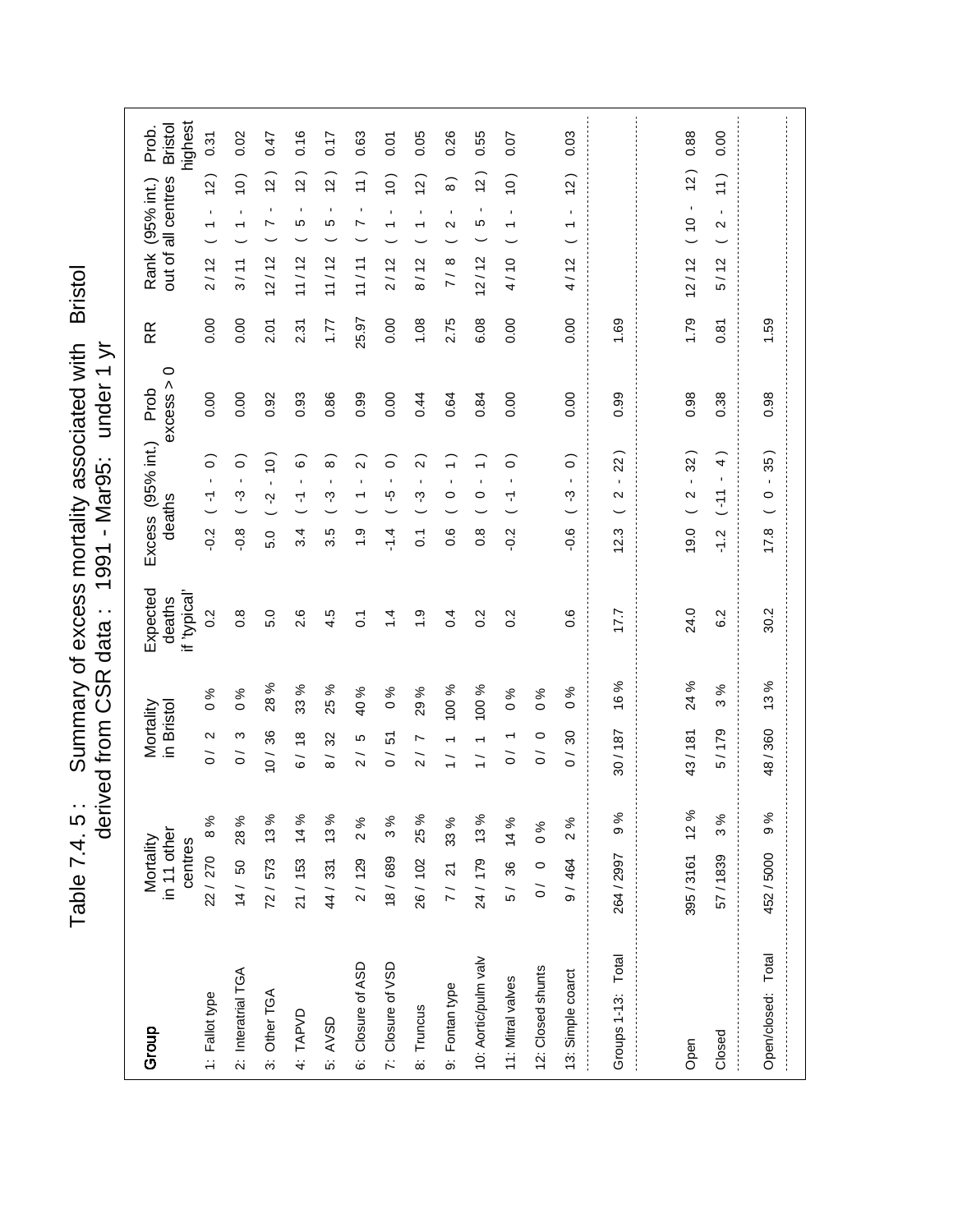Table 7.4. 6: Summary of excess mortality associated with Bristol<br>derived from CSR data: 1991 - Mar95: 1 to 15 years Table 7.4. 6 : Summary of excess mortality associated with Bristol derived from CSR data : 1991 - Mar95: 1 to 15 years

| Group                | in 11 other<br>Mortality<br>centres |     | Mortality<br>in Bristol                                 |                                         | Expected<br>if 'typical'<br>deaths | Excess (95% int.)<br>deaths |                                     | 0<br>excess ><br>Prob | RR   | out of all centres<br>Rank (95% int.)                            | highest<br><b>Bristol</b><br>Prob. |
|----------------------|-------------------------------------|-----|---------------------------------------------------------|-----------------------------------------|------------------------------------|-----------------------------|-------------------------------------|-----------------------|------|------------------------------------------------------------------|------------------------------------|
| 1: Fallot type       | 29 / 593 5%                         |     | 6/56                                                    | 11%                                     | 2.9                                | Ņ<br>$\overline{3.1}$       | $\widehat{\circ}$<br>$\mathbf{r}$   | 0.89                  | 2.09 | $\overline{a}$<br>$\blacksquare$<br>Ю<br>10/12                   | 0.10                               |
| 2: Interatrial TGA   | 1/22                                | 5 % | ↽<br>$\tilde{\circ}$                                    | ℅<br>$\circ$                            | $\overline{0}$                     | ۳<br>$\overline{Q}$         | $\circ$<br>$\mathbf{r}$             | 0.00                  | 0.00 | $\left($ 0<br>$\blacksquare$<br>$\overline{\phantom{0}}$<br>5/10 | 0.08                               |
| 3: Other TGA         | 7/ 67 10 %                          |     | တ<br>$\tilde{\circ}$                                    | న<br>$\circ$                            | $\frac{0}{1}$                      | 4<br>$-1.0$                 | ြ<br>$\mathbf{r}$                   | 0.00                  | 0.00 | တ<br>$\mathbf{I}$<br>$\overline{\phantom{0}}$<br>4/12            | 0.00                               |
| 4: TAPVD             | 1/31                                | 3%  | ↽<br>$\tilde{\circ}$                                    | ℅<br>$\circ$                            | 0.0                                | Υ<br>0.0                    | $\widehat{\circ}$<br>$\blacksquare$ | 0.00                  | 0.00 | 11)<br>$\blacksquare$<br>$\overline{\phantom{0}}$<br>6/11        | 0.20                               |
| 5: AVSD              | 10/181 6%                           |     | თ<br>ო                                                  | 33 %                                    | 0.5                                | $\circ$<br>2.5              | ္က<br>$\blacksquare$                | 0.97                  | 5.52 | $\overline{a}$<br>$\blacksquare$<br>Ņ<br>12/12                   | 0.30                               |
| 6: Closure of ASD    | 7/1270 1%                           |     | 0/121                                                   | శ<br>$\circ$                            | $\overline{0}$ .7                  | က္<br>$-0.7$                | $\circ$<br>$\mathbf{I}$             | 0.00                  | 0.00 | $\left(1\right)$<br>$\blacksquare$<br>↽<br>4/12                  | 0.07                               |
| 7: Closure of VSD    | 8/362                               | 2%  | 0/39                                                    | న<br>$\circ$                            | $\frac{1}{2}$                      | 4<br>$-1.0$                 | $\widehat{\circ}$<br>$\blacksquare$ | 0.00                  | 0.00 | (0)<br>$\blacksquare$<br>4/12                                    | 0.00                               |
| 8: Truncus           | $2/13$ 15%                          |     | $\frac{1}{2}$                                           | $\frac{6}{6}$                           | 0.2                                | Τ<br>$-0.2$                 | ြ<br>$\blacksquare$                 | 0.00                  | 0.00 | $\widehat{8}$<br>$\blacksquare$<br>$\infty$<br>$\frac{1}{4}$     | 0.08                               |
| 9: Fontan type       | 28 / 280 10 %                       |     | 38<br>$\overline{6}$                                    | %<br>$\overset{\circ}{\phantom{\circ}}$ | 4.0                                | ထု<br>2.0                   | စ<br>$\blacksquare$                 | 0.75                  | 1.49 | $\left(1\right)$<br>1<br>4<br>9/12                               | 0.00                               |
| 10: Aortic/pulm valv | 17/614                              | 3%  | 33<br>$\frac{1}{\sqrt{2}}$                              | ℅<br>$\circ$                            | Ξ                                  | 4<br>두                      | $\widehat{\circ}$<br>$\blacksquare$ | 0.00                  | 0.00 | (0)<br>$\blacksquare$<br>↽<br>2/12                               | 0.00                               |
| 11: Mitral valves    | 10/115                              | 9%  | $\infty$<br>$\overline{O}$                              | $\%$<br>$\circ$                         | $\overline{0.7}$                   | ကု<br>$\sim$                | $\circ$<br>$\blacksquare$           | 0.00                  | 0.00 | (0)<br>$\blacksquare$<br>↽<br>2/11                               | 0.07                               |
| 12: Closed shunts    | 0/0 0 0 %                           |     | $\circ$<br>$\tilde{\circ}$                              | 0%                                      |                                    |                             |                                     |                       |      |                                                                  |                                    |
| 13: Simple coarct    | 3/247                               | 1%  | $\tilde{\bm{c}}$<br>$\overline{\phantom{0}}$<br>$\circ$ | ళ<br>$\circ$                            | 0.4                                | Ņ<br>$-0.4$                 | $\widehat{\circ}$<br>$\mathbf{r}$   | 0.00                  | 0.00 | $\frac{1}{1}$<br>$\mathbf{L}$<br>↽<br>5/12                       | 0.02                               |
| Groups 1-13: Total   | 123/3795                            | 3 % | 5/347                                                   | ళ<br>4                                  | 12.6                               | ထု<br>2.4                   | $\frac{3}{2}$<br>$\mathbf{I}$       | 0.68                  | 1.19 |                                                                  |                                    |
|                      |                                     |     |                                                         |                                         |                                    |                             |                                     |                       |      |                                                                  |                                    |
| Open                 | 232/4503                            | 5%  | 28/382                                                  | 7 %                                     | 22.8                               | $-35$<br>5.2                | 24)<br>$\blacksquare$               | 0.72                  | 1.23 | $\frac{1}{2}$<br>$\blacksquare$<br>ဖ<br>9/12                     | 0.00                               |
| Closed               | 21/792                              | 3%  | 3/88                                                    | $\%$<br>ო                               | 2.5                                | $\frac{9}{1}$<br>0.5        | S<br>$\blacksquare$                 | 0.61                  | 1.18 | $\left(1\right)$<br>$\mathbf{I}$<br>ω<br>8/12                    | 0.02                               |
| Open/closed: Total   | 253 / 5295                          | 5 % | 31/470                                                  | వ్<br>Z                                 | 25.4                               | -27<br>5.6                  | $\frac{8}{36}$<br>$\mathbf{r}$      | 0.63                  | 1.22 |                                                                  |                                    |
|                      |                                     |     |                                                         |                                         |                                    |                             |                                     |                       |      |                                                                  |                                    |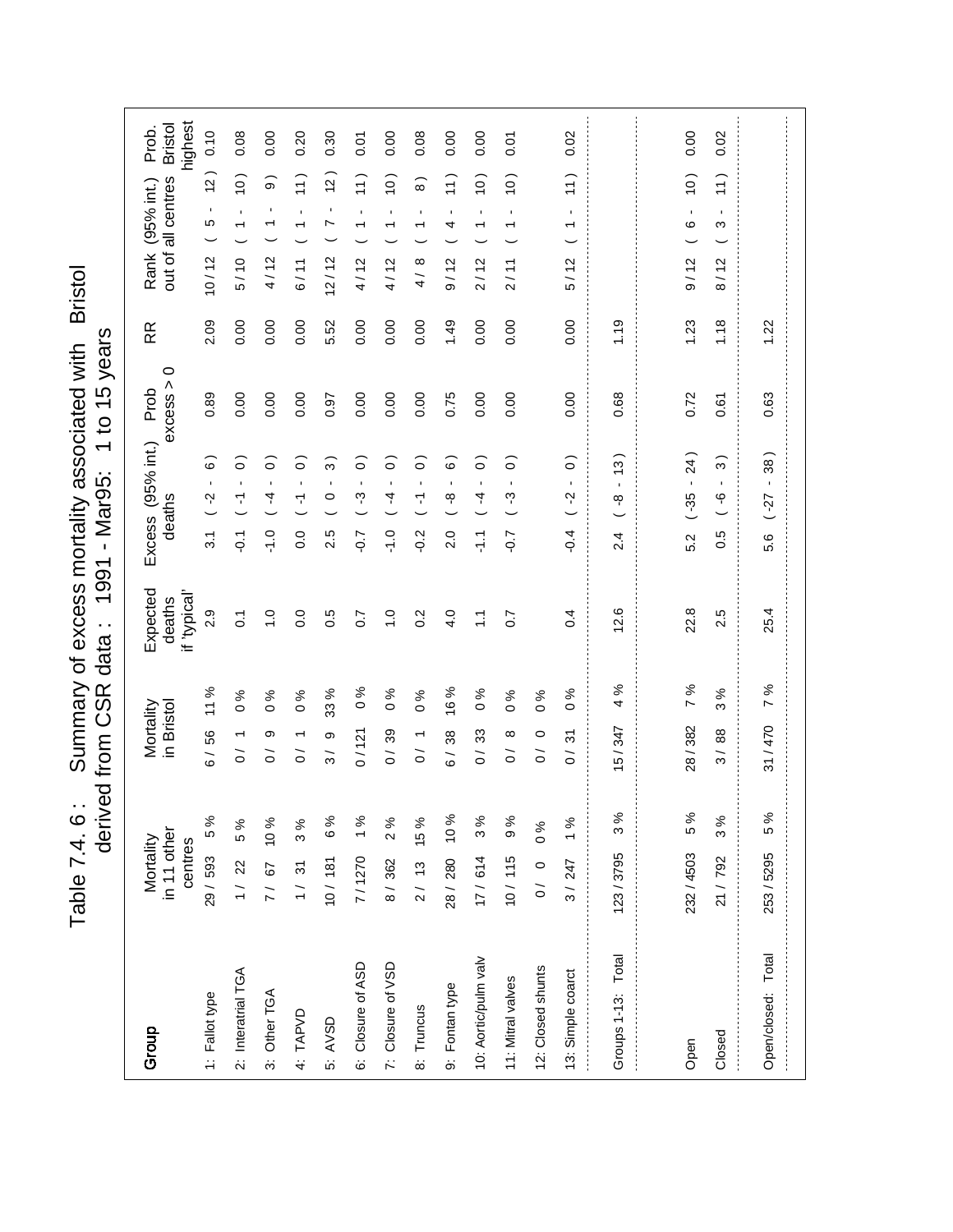| Summary of excess mortality associated wit<br>م<br>و<br>$\frac{1}{2}$ | agges<br>.<br>707.<br>.<br>)<br>)<br><b>DSO</b><br>.<br>Daid<br>J<br>n dota<br>A OOC Seef Territo<br>)<br>)<br>)<br>)<br>)<br>) |
|-----------------------------------------------------------------------|---------------------------------------------------------------------------------------------------------------------------------|

| Group                | in 11 other<br>Mortality<br>centres |      | in Bristol<br>Mortality    |                 | Expected<br>if 'typical'<br>deaths |                | Excess (95% int.) Prob<br>deaths                           | $\circ$<br>excess > | RR   | highest<br><b>Bristol</b><br>Prob.<br>out of all centres<br>Rank (95% int.) |
|----------------------|-------------------------------------|------|----------------------------|-----------------|------------------------------------|----------------|------------------------------------------------------------|---------------------|------|-----------------------------------------------------------------------------|
| 1: Fallot type       | 33/464 7%                           |      | 7/49                       | 14 %            | 3.4                                | 3.6            | $\tilde{z}$<br>$\mathbf{r}$<br>4                           | 0.88                | 2.08 |                                                                             |
| 2: Interatrial TGA   | 8/101                               | 8%   | Ю<br>$\tilde{0}$           | $\%$<br>$\circ$ | 0.5                                | $-0.5$         | ြ<br>$\blacksquare$<br>Ņ                                   | 0.00                | 0.00 |                                                                             |
| 3: Other TGA         | 66/ 423 16%                         |      | 3/35                       | $\%$<br>တ       | 4.3                                | $-1.3$         | $\widehat{2}$<br>$\blacksquare$<br>7                       | 0.23                | 0.69 |                                                                             |
| 4: TAPVD             | 24/ 138 17%                         |      | 6/17                       | 35 %            | $\overline{3}$ .                   | 2.9            | $\widehat{\circ}$<br>$\blacksquare$<br>ကု                  | 0.85                | 1.94 |                                                                             |
| 5: AVSD              | 38/179 21%                          |      | 6/16                       | ℅<br>57         | 3.4                                | 2.6            | $\widehat{\circ}$<br>$\blacksquare$<br>Ņ                   | 0.85                | 1.74 |                                                                             |
| 6: Closure of ASD    | $12/916$ 1%                         |      | 2/89                       | $\%$<br>$\sim$  | $\overline{0}$ .7                  | $\ddot{.}3$    | $\widehat{2}$<br>$\blacksquare$<br>$\overline{\mathbf{r}}$ | 0.83                | 2.73 |                                                                             |
| 7: Closure of VSD    | 46/669 7%                           |      | 0/39                       | $\%$<br>$\circ$ | 2.5                                | $-2.5$         | ြ<br>$\blacksquare$<br>7                                   | 0.00                | 0.00 |                                                                             |
| 8: Truncus           | 33/ 69 48%                          |      | 4<br>$\frac{3}{ }$         | 75 %            | $\frac{8}{1}$                      | $\frac{2}{1}$  | ్లె<br>$\blacksquare$<br>$\overline{\mathbf{r}}$           | 0.75                | 1.68 |                                                                             |
| 9: Fontan type       | 25/65                               | 38%  | 4<br>$\frac{1}{2}$         | 50 %            | $\frac{5}{1}$                      | 0.5            | $\widehat{2}$<br>$\blacksquare$<br>Ņ                       | 0.52                | 1.32 |                                                                             |
| 10: Aortic/pulm valv | 58/499 12%                          |      | 38<br>$\frac{2}{\sqrt{2}}$ | 5 %             | $4\overline{4}$                    | $-2.4$         | $\widehat{2}$<br>$\blacksquare$<br>ဂု                      | 0.11                | 0.46 |                                                                             |
| 11: Mitral valves    | 12/55                               | 22 % | LO<br>$\frac{1}{1}$        | 20 %            | $\tilde{\Xi}$                      | $\overline{5}$ | $\widehat{\cdot}$<br>$\blacksquare$<br>Ņ                   | 0.34                | 0.92 |                                                                             |
| 12: Closed shunts    | 0/0 0 0 %                           |      | $\circ$<br>$\overline{O}$  | $\frac{6}{6}$   |                                    |                |                                                            |                     |      |                                                                             |
| 13: Simple coarct    | 7/525 1%                            |      | 58<br>$\frac{1}{1}$        | ৡ<br>$\sim$     | $\frac{6}{2}$                      | 0.4            | $\widehat{\cdot}$<br>$\blacksquare$<br>Ņ                   | 0.59                | 1.74 |                                                                             |
| Groups 1-13: Total   | 362/4103                            | 9%   | 33/359                     | 9 %             | 27.3                               | 5.7            | $\frac{8}{1}$<br>$\mathbf{r}$<br>7                         | 0.82                | 1.21 |                                                                             |
|                      |                                     |      |                            |                 |                                    |                |                                                            |                     |      |                                                                             |
| Open                 | 504/4194 12%                        |      | 40/347                     | 12%             | 37.3                               | 2.7            | 24)<br>$-30 -$                                             | 0.63                | 1.07 |                                                                             |
| Closed               | 131 / 3040                          | 4 %  | 21/274                     | ಸಿ<br>ထ         | 11.4                               | 9.6            | (8)<br>$\mathbf{r}$<br>$\frac{6}{5}$                       | 0.93                | 1.84 |                                                                             |
| Open/closed: Total   | 635/7234                            | 9%   | 61/621                     | 10 %            | 48.8                               | 12.2           | 43)<br>$\bar{\phantom{a}}$<br>$( -19)$                     | 0.78                | 1.25 |                                                                             |
|                      |                                     |      |                            |                 |                                    |                |                                                            |                     |      |                                                                             |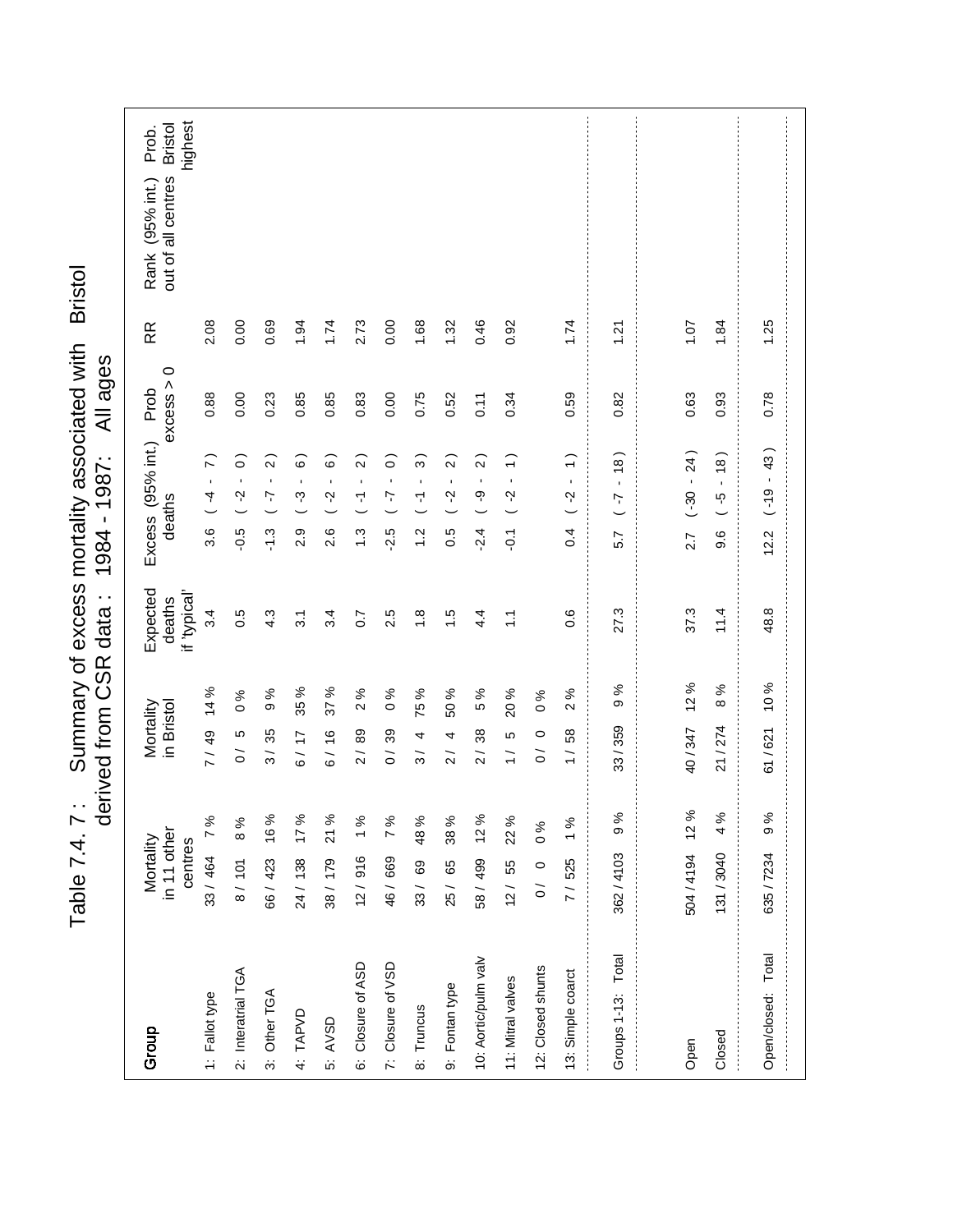| immary of excess mortality associated with L | All age:                   |
|----------------------------------------------|----------------------------|
|                                              | )<br>)<br>)<br>1988 - 1990 |
|                                              | data:                      |
|                                              |                            |
| ز<br>(                                       | derived from CSR           |
| Table $7.4.8$ .                              |                            |

| Group                | in 11 other<br>Mortality<br>centres |      | Mortality<br>in Bristol   |                                                                                                                                                                                                                                                                                                                                                                                                                                                                                                                                                                                                                                                                     | Expected<br>if 'typical'<br>deaths |                  | Excess (95% int.) Prob<br>deaths                              | $\circ$<br>excess > | RR   | highest<br><b>Bristol</b><br>Prob.<br>out of all centres<br>Rank (95% int.) |
|----------------------|-------------------------------------|------|---------------------------|---------------------------------------------------------------------------------------------------------------------------------------------------------------------------------------------------------------------------------------------------------------------------------------------------------------------------------------------------------------------------------------------------------------------------------------------------------------------------------------------------------------------------------------------------------------------------------------------------------------------------------------------------------------------|------------------------------------|------------------|---------------------------------------------------------------|---------------------|------|-----------------------------------------------------------------------------|
| 1: Fallot type       | 49/696 7%                           |      | 9/54                      | 17 %                                                                                                                                                                                                                                                                                                                                                                                                                                                                                                                                                                                                                                                                | 4.2                                | 4.8              | $\widehat{\mathbf{e}}$<br>$\blacksquare$<br>$\mathcal{C}$ -   | 0.92                | 2.16 |                                                                             |
| 2: Interatrial TGA   | 15/ 93 16%                          |      | ო<br>$\overline{O}$       | $% \mathbf{G} \rightarrow \mathbf{G} \rightarrow \mathbf{G} \rightarrow \mathbf{G} \rightarrow \mathbf{G} \rightarrow \mathbf{G} \rightarrow \mathbf{G} \rightarrow \mathbf{G} \rightarrow \mathbf{G} \rightarrow \mathbf{G} \rightarrow \mathbf{G} \rightarrow \mathbf{G} \rightarrow \mathbf{G} \rightarrow \mathbf{G} \rightarrow \mathbf{G} \rightarrow \mathbf{G} \rightarrow \mathbf{G} \rightarrow \mathbf{G} \rightarrow \mathbf{G} \rightarrow \mathbf{G} \rightarrow \mathbf{G} \rightarrow \mathbf{G} \rightarrow \mathbf{G} \rightarrow \mathbf{G} \rightarrow \mathbf{G} \rightarrow \mathbf{G} \rightarrow \mathbf{G} \rightarrow \mathbf$<br>$\circ$ | 0.6                                | $-0.6$           | $\widehat{\circ}$<br>$\blacksquare$<br>$\frac{2}{3}$          | 0.00                | 0.00 |                                                                             |
| 3: Other TGA         | 69/470 15%                          |      | 7/45                      | 16 %                                                                                                                                                                                                                                                                                                                                                                                                                                                                                                                                                                                                                                                                | $\overline{7}$                     | $\overline{Q}$   | $\tilde{\circ}$<br>$\blacksquare$<br>$0(-)$                   | 0.50                | 0.98 |                                                                             |
| 4: TAPVD             | 19/166 11%                          |      | 6/13                      | 46 %                                                                                                                                                                                                                                                                                                                                                                                                                                                                                                                                                                                                                                                                | $\frac{6}{1}$                      | 4.4              | $\widehat{\circ}$<br>$\mathbf{r}$<br>$\overline{\phantom{a}}$ | 0.98                | 3.76 |                                                                             |
| 5: AVSD              | 42/245 17%                          |      | 21<br>$\frac{1}{8}$       | 38 %                                                                                                                                                                                                                                                                                                                                                                                                                                                                                                                                                                                                                                                                | 4.1                                | 3.9              | $\widehat{\circ}$<br>$\blacksquare$<br>7                      | 0.92                | 1.95 |                                                                             |
| 6: Closure of ASD    | 13/ 924 1%                          |      | 2/87                      | $\%$<br>$\sim$                                                                                                                                                                                                                                                                                                                                                                                                                                                                                                                                                                                                                                                      | $\frac{1}{\sqrt{2}}$               | $\overline{0}$ . | $\widehat{2}$<br>$\mathbf{I}$<br>Ņ                            | 0.70                | 1.75 |                                                                             |
| 7: Closure of VSD    | 36/809                              | 4 %  | 6/70                      | $\%$<br>တ                                                                                                                                                                                                                                                                                                                                                                                                                                                                                                                                                                                                                                                           | $3.\overline{3}$                   | 2.7              | ි<br>$\blacksquare$<br>4                                      | 0.84                | 1.82 |                                                                             |
| 8: Truncus           | 38/ 68                              | 56 % | 4/7                       | $\%$<br>57                                                                                                                                                                                                                                                                                                                                                                                                                                                                                                                                                                                                                                                          | 3.9                                | $\ddot{\circ}$   | ္က<br>$\mathbf{r}$<br>ကု                                      | 0.38                | 1.02 |                                                                             |
| 9: Fontan type       | 16/128 12%                          |      | 6/11                      | 55 %                                                                                                                                                                                                                                                                                                                                                                                                                                                                                                                                                                                                                                                                | $\frac{6}{1}$                      | $4\overline{4}$  | $\widehat{\circ}$<br>$\blacksquare$<br>$\overline{ }$         | 0.98                | 3.75 |                                                                             |
| 10: Aortic/pulm valv | 62/514 12%                          |      | 1/35                      | ℅<br>$\infty$                                                                                                                                                                                                                                                                                                                                                                                                                                                                                                                                                                                                                                                       | 3.4                                | .24              | $\widehat{\cdot}$<br>$\mathbf{I}$<br>7                        | 0.05                | 0.30 |                                                                             |
| 11: Mitral valves    | 16/ 94 17%                          |      | 4<br>$\frac{1}{1}$        | 25 %                                                                                                                                                                                                                                                                                                                                                                                                                                                                                                                                                                                                                                                                | $\overline{0}$ .7                  | $0.\overline{3}$ | $\widehat{\cdot}$<br>$\blacksquare$<br>7                      | 0.47                | 1.44 |                                                                             |
| 12: Closed shunts    | 0/0 0 0 %                           |      | $\circ$<br>$\overline{c}$ | $\frac{6}{6}$                                                                                                                                                                                                                                                                                                                                                                                                                                                                                                                                                                                                                                                       |                                    |                  |                                                               |                     |      |                                                                             |
| 13: Simple coarct    | 13/574                              | 2%   | 0/62                      | $\frac{6}{6}$                                                                                                                                                                                                                                                                                                                                                                                                                                                                                                                                                                                                                                                       | $0.\overline{8}$                   | $-0.8$           | $\widehat{\circ}$<br>$\blacksquare$<br>ကု                     | 0.00                | 0.00 |                                                                             |
| Groups 1-13: Total   | 388/4781                            | 8%   | 50/412                    | 12 %                                                                                                                                                                                                                                                                                                                                                                                                                                                                                                                                                                                                                                                                | 32.4                               | 17.6             | 32)<br>$\blacksquare$<br>ω                                    | 0.99                | 1.54 |                                                                             |
|                      |                                     |      |                           |                                                                                                                                                                                                                                                                                                                                                                                                                                                                                                                                                                                                                                                                     |                                    |                  |                                                               |                     |      |                                                                             |
| Open                 | 560/5182 11%                        |      | 68/412                    | 17%                                                                                                                                                                                                                                                                                                                                                                                                                                                                                                                                                                                                                                                                 | 44.8                               | 23.2             | $( -16 - 48)$                                                 | 0.91                | 1.52 |                                                                             |
| Closed               | 116/2720                            | 4 %  | 16/279                    | 6 %                                                                                                                                                                                                                                                                                                                                                                                                                                                                                                                                                                                                                                                                 | 10.6                               | 5.4              | (5)<br>$\blacksquare$<br>$( -20)$                             | 0.87                | 1.51 |                                                                             |
| Open/closed: Total   | 676/7902                            | 9 %  | 84/691                    | 12%                                                                                                                                                                                                                                                                                                                                                                                                                                                                                                                                                                                                                                                                 | 55.3                               | 28.7             | 67)<br>$-0(-)$                                                | 0.93                | 1.52 |                                                                             |
|                      |                                     |      |                           |                                                                                                                                                                                                                                                                                                                                                                                                                                                                                                                                                                                                                                                                     |                                    |                  |                                                               |                     |      |                                                                             |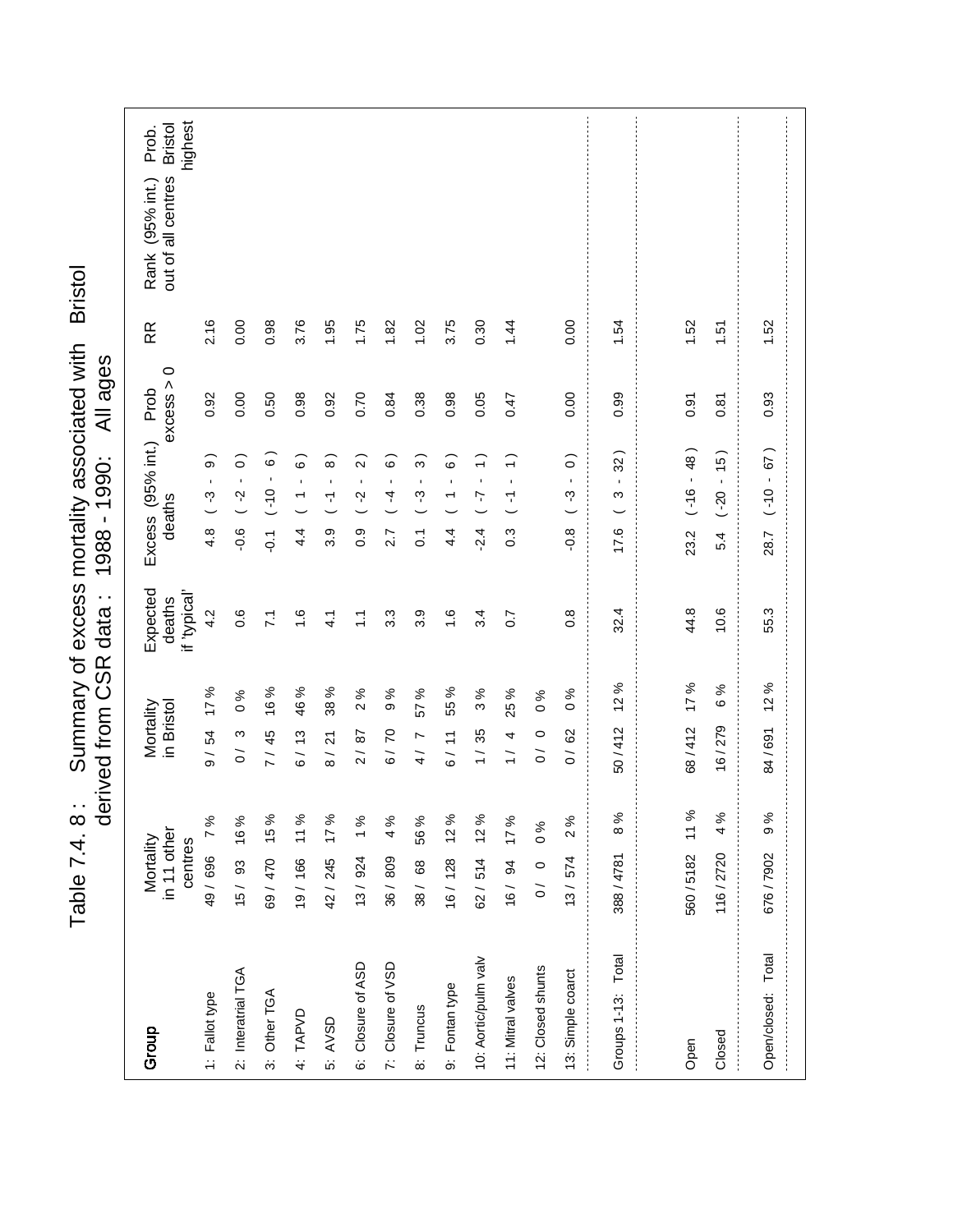| Group                | in 11 other<br>Mortality<br>centres |       | Mortality<br>in Bristol   |                 | Expected<br>if 'typical'<br>deaths |               | Excess (95% int.) Prob<br>deaths                                         | $\circ$<br>excess > | RR   | highest<br><b>Bristol</b><br>Prob.<br>out of all centres<br>Rank (95% int.) |
|----------------------|-------------------------------------|-------|---------------------------|-----------------|------------------------------------|---------------|--------------------------------------------------------------------------|---------------------|------|-----------------------------------------------------------------------------|
| 1: Fallot type       | 51/863 6%                           |       | 6/58                      | 10%             | 3.0                                | 3.0           | $\widehat{\circ}$<br>$\mathbf{I}$<br>Ņ                                   | 0.88                | 1.61 |                                                                             |
| 2: Interatrial TGA   | 15/ 72 21 %                         |       | 0/4                       | $\%$<br>$\circ$ | $\overline{0}$ .                   | $-0.9$        | $\circ$<br>$\blacksquare$<br>ကု                                          | 0.00                | 0.00 |                                                                             |
| 3: Other TGA         | 79/ 640 12%                         |       | 10/45                     | 22 %            | 5.9                                | $\frac{1}{4}$ | $\widehat{\mathbf{e}}$<br>$\mathbf{r}$<br>$\frac{4}{3}$                  | 0.87                | 1.68 |                                                                             |
| 4: TAPVD             | 22/ 184 12%                         |       | 6/19                      | 32 %            | 2.6                                | 3.4           | $\widehat{\circ}$<br>$\mathbf{r}$<br>7                                   | 0.92                | 2.27 |                                                                             |
| 5: AVSD              | 54/ 512 11 %                        |       | 11 / 41                   | %<br>27         | $\overline{5}$                     | 5.9           | $\frac{10}{10}$<br>$\mathbf{r}$<br>7                                     | 0.95                | 2.17 |                                                                             |
| 6: Closure of ASD    | 9/ 1399 1%                          |       | 2/126                     | 2%              | $0.\overline{8}$                   | $\ddot{ }$    | $\widehat{2}$<br>$\mathbf{r}$<br>$\sim$                                  | 0.82                | 2.53 |                                                                             |
| 7: Closure of VSD    | 26/1051                             | 2%    | 0/90                      | $\frac{6}{6}$   | 2.4                                | $-2.4$        | $\widehat{\circ}$<br>$\blacksquare$<br>7                                 | 0.00                | 0.00 |                                                                             |
| 8: Truncus           | 28/ 115                             | 24 %  | $\infty$<br>$\frac{1}{2}$ | 25 %            | 2.0                                | 0.0           | $\widehat{2}$<br>$\blacksquare$<br>ကု                                    | 0.39                | 0.99 |                                                                             |
| 9: Fontan type       | 35/ 301 12%                         |       | 7/39                      | 18 %            | $4\overline{4}$                    | 2.6           | $\widehat{r}$<br>$\bar{1}$<br>7                                          | 0.79                | 1.59 |                                                                             |
| 10: Aortic/pulm valv | 41/793                              | 5%    | 34<br>$\frac{1}{1}$       | ℅<br>$\bar{c}$  | $\ddot{.}$                         | $-0.3$        | $\widehat{\cdot}$<br>$\mathbf{r}$<br>4                                   | 0.34                | 0.78 |                                                                             |
| 11: Mitral valves    | 15/ 151 10%                         |       | თ<br>$\tilde{0}$          | $\%$<br>$\circ$ | $0.\overline{9}$                   | $-0.9$        | $\widehat{\circ}$<br>$\mathbf{I}$<br>ကု                                  | 0.00                | 0.00 |                                                                             |
| 12: Closed shunts    | 0/0                                 | $\%0$ | $\circ$<br>$\tilde{0}$    | ℅<br>$\circ$    |                                    |               |                                                                          |                     |      |                                                                             |
| 13: Simple coarct    | 12/711                              | 2%    | 0/61                      | $\delta$ %      | $\frac{0}{1}$                      | $-1.0$        | $\widehat{\circ}$<br>$\bar{\mathbf{r}}$<br>4<br>$\overline{\phantom{0}}$ | 0.00                | 0.00 |                                                                             |
| Groups 1-13: Total   | 387/6792                            | 6%    | 45/534                    | %<br>$\infty$   | 30.3                               | 14.7          | 29)<br>$\mathbf{r}$<br>$\circ$                                           | 0.98                | 1.48 |                                                                             |
|                      |                                     |       |                           |                 |                                    |               |                                                                          |                     |      |                                                                             |
| Open                 | 627 / 7664                          | 8%    | 71/563                    | 13%             | 46.9                               | 24.1          | $-49$<br>$\frac{8}{10}$                                                  | 0.92                | 1.51 |                                                                             |
| Closed               | 78/2631                             | 3%    | 8/267                     | 3%              | 8.7                                | $-0.7$        | $\widehat{\circ}$<br>$\blacksquare$<br>$(-12)$                           | 0.46                | 0.91 |                                                                             |
| Open/closed: Total   | 705/10295                           | 7%    | 79/830                    | 10 %            | 55.6                               | 23.4          | 60)<br>$\bar{\phantom{a}}$<br>$( -14)$                                   | 0.89                | 1.42 |                                                                             |
|                      |                                     |       |                           |                 |                                    |               |                                                                          |                     |      |                                                                             |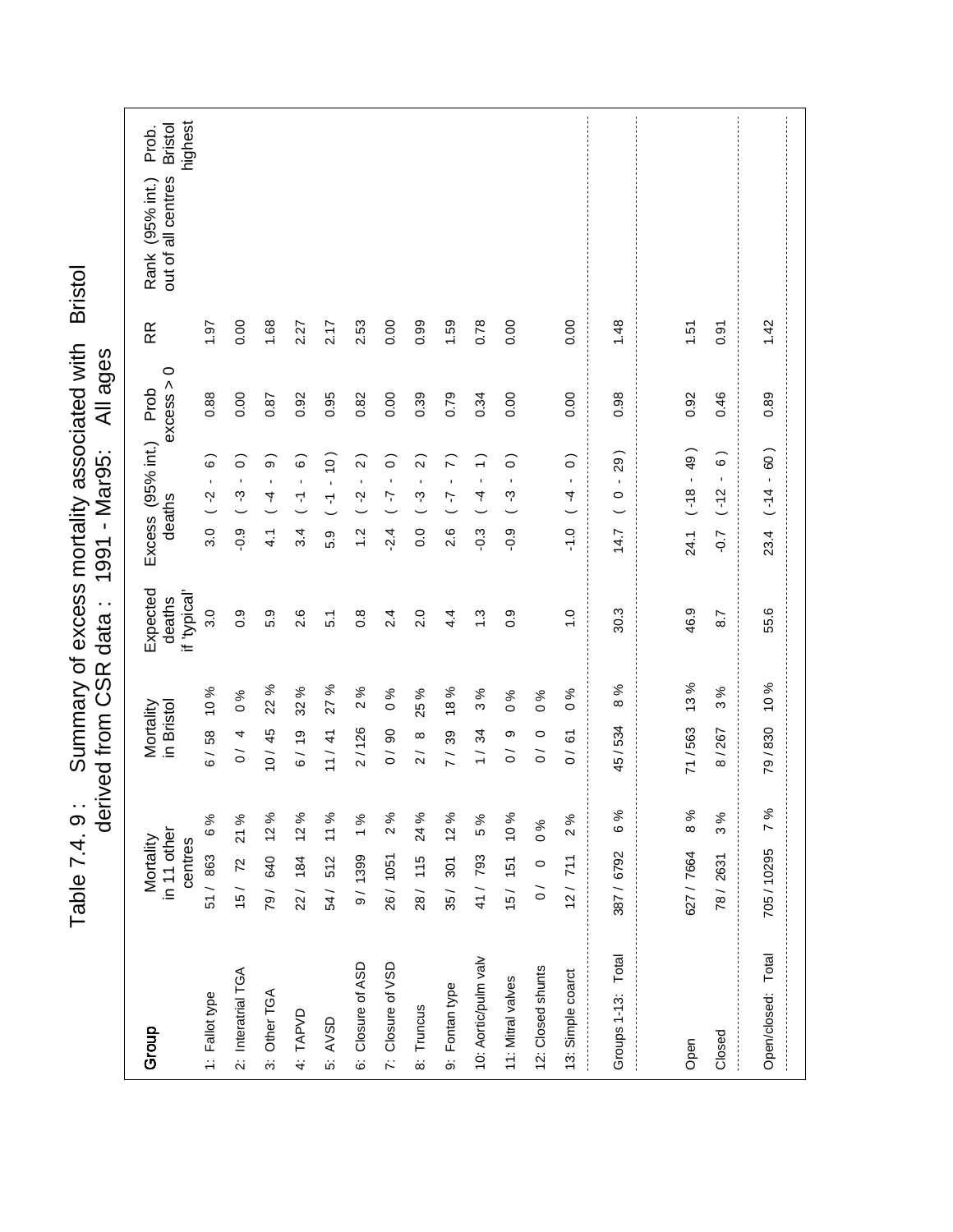|                      |                                     | Table 7.4.10:  |                         |       | Summary of excess mortality associated with Bristol<br>derived from CSR data: | 1984 - Mar95: |                                           | under 1 yr |      |                                                                   |
|----------------------|-------------------------------------|----------------|-------------------------|-------|-------------------------------------------------------------------------------|---------------|-------------------------------------------|------------|------|-------------------------------------------------------------------|
| Group                | in 11 other<br>Mortality<br>centres |                | in Bristol<br>Mortality |       | Expected<br>if 'typical'<br>deaths                                            | deaths        | Excess (95% int.) Prob                    | excess > 0 | RR   | highest<br>out of all centres Bristol<br>Prob.<br>Rank (95% int.) |
| 1: Fallot type       |                                     | 43/ 451 10%    | 2/4                     | 50 %  | 0.4                                                                           |               | $1.6$ ( $0 - 2$ )                         | 0.95       | 5.45 |                                                                   |
| 2: Interatrial TGA   |                                     | 34/ 188 18%    | 0/11                    | 6%    | $\ddot{ }$ .                                                                  | $-1.9$        | $(0 - 2 - )$                              | 0.00       | 0.00 |                                                                   |
| 3: Other TGA         |                                     | 188/1221 15 %  | 15/82                   | 18%   | 13.6                                                                          |               | $(01 - 0 - 1)$                            | 0.60       | 1.10 |                                                                   |
| 4: TAPVD             |                                     | 61/ 407 15%    | 17/45                   | 38%   | $\overline{71}$                                                               | ე<br>თ        | $(2 - 15)$                                | 0.99       | 2.39 |                                                                   |
| 5: AVSD              | 88/ 538                             | 16 %           | 15/49                   | 31%   | 8.5                                                                           | 6.5           | $( -1 - 12)$                              | 0.94       | 1.76 |                                                                   |
| 6: Closure of ASD    | 16/ 255                             | 6 %            | 5/10                    | 50 %  | $0.\overline{8}$                                                              | 4.2           | 5)<br>$\frac{1}{2}$                       | 00.1       | 6.43 |                                                                   |
| 7: Closure of VSD    | 76/1461                             | 5%             | 4/91                    | 4%    | 4.7                                                                           | $-0.7$        | $\widehat{3}$<br>$-8 -$                   | 0.38       | 0.85 |                                                                   |
| 8: Truncus           |                                     | 92/ 223 41 %   | 9/16                    | 56%   | 6.9                                                                           | <u>ર્</u>     | $\widehat{\circ}$<br>$\frac{1}{2}$        | 0.77       | 1.30 |                                                                   |
| 9: Fontan type       | 10/30                               | 33 %           | 1 / 1                   | 100 % | 0.4                                                                           | $\frac{6}{2}$ | $\widehat{\text{-}}$<br>$\frac{1}{\circ}$ | 0.64       | 2.75 |                                                                   |
| 10: Aortic/pulm valv |                                     | 101 / 520 19 % | 4/18                    | 22 %  | 4.3                                                                           | <u>ှ</u>      | $(-5 - 3)$                                | 0.39       | 0.93 |                                                                   |
| 11: Mitral valves    |                                     | $12/65$ 18%    | 0/2                     | 0%    | 0.4                                                                           | $-0.4$        | $\widehat{\circ}$<br>$(-2 -$              | 0.00       | 0.00 |                                                                   |

|                     |                     | a da bara da bara da bara da bara da bara da bara da bara da bara da bara da bara da bara da bara da bara da b |
|---------------------|---------------------|----------------------------------------------------------------------------------------------------------------|
|                     |                     |                                                                                                                |
|                     |                     |                                                                                                                |
|                     |                     |                                                                                                                |
|                     |                     |                                                                                                                |
|                     |                     |                                                                                                                |
|                     |                     |                                                                                                                |
|                     |                     |                                                                                                                |
|                     |                     |                                                                                                                |
|                     |                     |                                                                                                                |
|                     |                     |                                                                                                                |
|                     |                     |                                                                                                                |
|                     |                     |                                                                                                                |
|                     |                     |                                                                                                                |
| 9<br>1              | $\frac{9}{4}$       | $\frac{9}{4}$                                                                                                  |
|                     |                     |                                                                                                                |
|                     |                     |                                                                                                                |
|                     |                     |                                                                                                                |
|                     |                     |                                                                                                                |
| 0.97                | 0.87                | 0.99                                                                                                           |
|                     |                     |                                                                                                                |
|                     |                     |                                                                                                                |
|                     |                     |                                                                                                                |
| $29.6$ ( $0 - 53$ ) | $11.5$ $(-17 - 27)$ | $41.1$ ( $5 - 77$ )                                                                                            |
|                     |                     |                                                                                                                |
|                     |                     |                                                                                                                |
|                     |                     |                                                                                                                |
|                     |                     |                                                                                                                |
|                     |                     |                                                                                                                |
|                     |                     |                                                                                                                |
|                     |                     |                                                                                                                |
|                     |                     |                                                                                                                |
|                     |                     |                                                                                                                |
|                     |                     |                                                                                                                |
| 60.4                | 23.5                | 83.9                                                                                                           |
|                     |                     |                                                                                                                |
|                     |                     |                                                                                                                |
|                     |                     |                                                                                                                |
|                     |                     |                                                                                                                |
|                     |                     |                                                                                                                |
| <b>26%</b>          |                     |                                                                                                                |
|                     |                     |                                                                                                                |
|                     |                     |                                                                                                                |
|                     |                     |                                                                                                                |
| 90/352              | 35/485 7%           | $125/837$ 15%                                                                                                  |
|                     |                     |                                                                                                                |
|                     |                     |                                                                                                                |
|                     |                     |                                                                                                                |
|                     |                     |                                                                                                                |
| 998/6314 16%        | 262/539355%         |                                                                                                                |
|                     |                     |                                                                                                                |
|                     |                     |                                                                                                                |
|                     |                     |                                                                                                                |
|                     |                     |                                                                                                                |
|                     |                     |                                                                                                                |
|                     |                     |                                                                                                                |
|                     |                     |                                                                                                                |
|                     |                     |                                                                                                                |
|                     |                     |                                                                                                                |
|                     |                     |                                                                                                                |
|                     |                     |                                                                                                                |
|                     |                     |                                                                                                                |
|                     |                     |                                                                                                                |
|                     |                     | Open/closed: Total  1260/11707 11%                                                                             |
| Open                | Closed              |                                                                                                                |
|                     |                     |                                                                                                                |

0 / 0 0 % 0 / 0 0 %

 $0/0$  $1/72$ 

29 / 1105 3 % 1 / 72 1 % 1.9 -0.9 ( -5 - 1 ) 0.19 0.53

 $\ddot{6}$ 

 $1%$  $0%$ 

29/ 1105 3%  $0/0 0 0 %$ 

0.53

 $0.19$ 

 $(1 - 5 - 1)$  6:0-

750 / 6464 12 % 73 / 401 18 % 50.9 22.1 ( 5 - 39 ) 0.99 1.43

50.9

73/401 18%

750/6464 12%

1.43

0.99

 $22.1$  (  $5 - 39$  )

12: Closed shunts

12: Closed shunts 13: Simple coarct

13: Simple coarct

Groups 1-13: Total

Groups 1-13: Total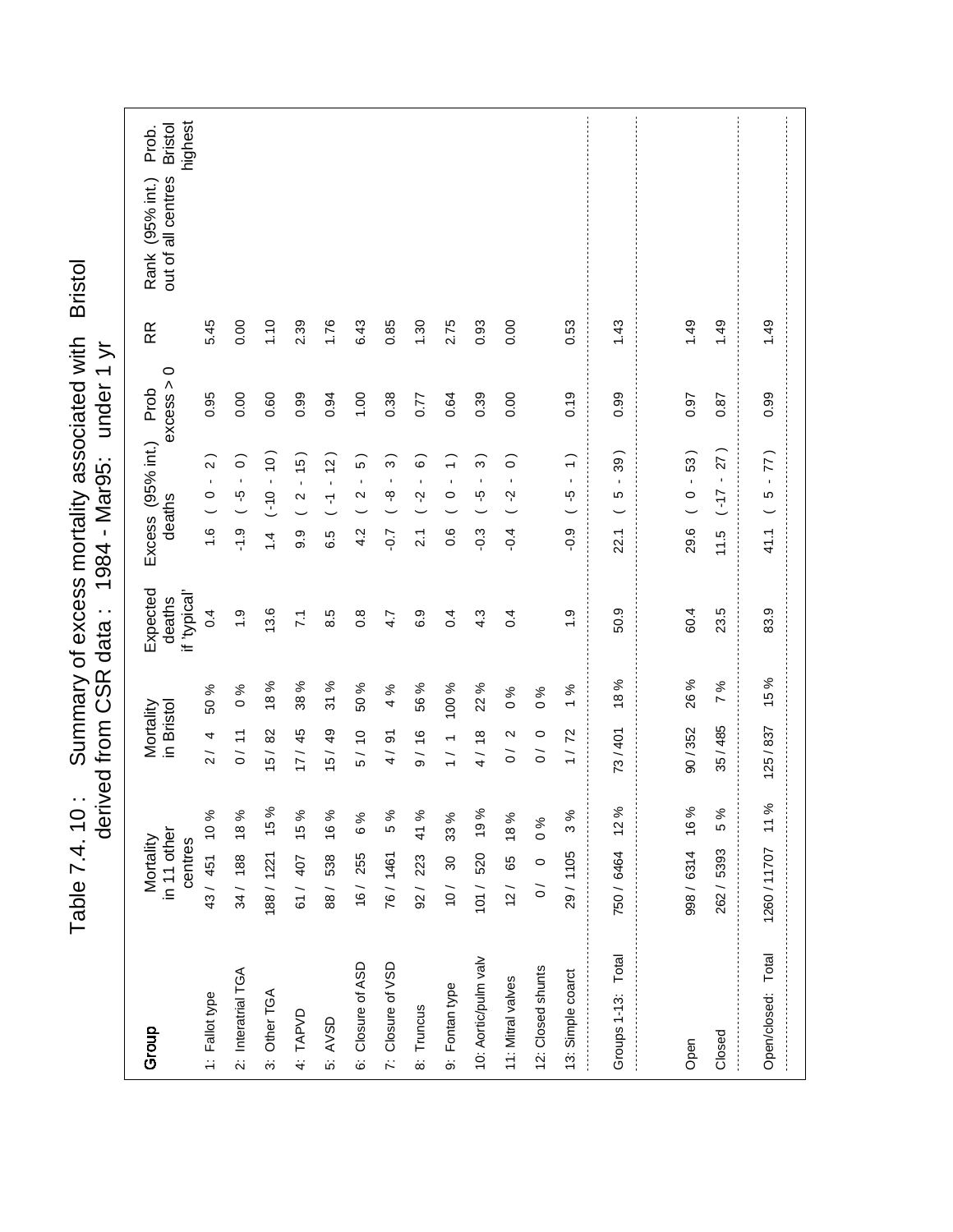|                                                                    | <b>H</b> of all centres<br>RR<br>Rank (95% int.)       |
|--------------------------------------------------------------------|--------------------------------------------------------|
|                                                                    |                                                        |
|                                                                    |                                                        |
| derived from CSR data: 1984 - Mar95: 1 to 15 years                 | Neather proposes of<br>Expected Excess (95% int.) Prob |
|                                                                    | deathe                                                 |
|                                                                    | in Bristol<br><b><i>lortality</i></b>                  |
| Table 7.4. 11: Summary of excess mortality associated with Bristol | in 11 other<br>Mortality                               |

| <b>Bristol</b><br>15 years<br>Summary of excess mortality associated with<br>$\frac{1}{2}$<br>- Mar95:<br>1984<br>data :<br>derived from CSR<br>$\ddot{\phantom{0}}$ | highest<br><b>Bristol</b><br>Prob.<br>out of all centres<br>(95% int.)<br>Rank<br>RR<br>$\circ$<br>excess ><br>Prob<br>Excess (95% int.)<br>deaths<br>Expected<br>if 'typical'<br>deaths<br>in Bristol<br>Mortality<br>in 11 other<br>Mortality<br>centres | 1.96<br>0.96<br>(17)<br>$\blacksquare$<br>$\overline{\mathbf{r}}$<br>9.8<br>10.2<br>13%<br>20/157<br>6 % | 0.00<br>0.00<br>$\widehat{\circ}$<br>$\blacksquare$<br>Ч<br>$\overline{Q}$<br>$\overline{0}$<br>$\frac{96}{6}$<br>$\overline{\phantom{0}}$<br>$\tilde{0}$<br>5 % | 1.34<br>0.68<br>5<br>$\blacksquare$<br>4<br>$\ddot{.}$<br>3.7<br>%<br>$\overline{a}$<br>43<br>57<br>8% | 4.74<br>0.87<br>$\widehat{\mathbf{t}}$<br>$\blacksquare$<br>$\circ$<br>$\frac{8}{2}$<br>0.2<br>25 %<br>4<br>$\frac{1}{1}$<br>5% | 2.43<br>0.98<br>(0)<br>$\blacksquare$<br>$\overline{\phantom{0}}$<br>5.9<br>$\frac{1}{4}$<br>34 %<br>29<br>$\frac{1}{2}$<br>46/ 398 12% | 0.53<br>0.20<br>$\widehat{\cdot}$<br>÷<br>ပ္ပ္<br>$-0.9$<br>$\ddot{ }$ .<br>ಸಿ<br>$\circ$<br>292<br>$\frac{1}{1}$<br>18/2984 1% | 0.59<br>0.20<br>$\widehat{2}$<br>$\blacksquare$<br>7<br>$-1.4$<br>3.4<br>$\%$<br>$\sim$<br>2/108<br>3% | 0.00<br>0.00<br>$\widehat{\circ}$<br>1<br>Ņ<br>$-0.8$<br>$0.\overline{8}$<br>$\frac{96}{6}$<br>S<br>$\overline{0}$<br>$7/29$ 24% | 1.96<br>0.93<br>(3)<br>$\blacksquare$<br>ကု<br>6.8<br>7.2<br>26 %<br>53<br>14/<br>66/ 464 14 % | 0.00<br>0.00<br>$\frac{1}{1}$<br>$\blacksquare$<br>$-12$<br>$-4.8$<br>4.8<br>ৡ<br>$\circ$<br>89<br>$\overline{O}$<br>5% | 0.88<br>0.34<br>$\widehat{2}$<br>$\blacksquare$<br>4<br>$-0.3$<br>2.3<br>$\%$<br>$\overline{a}$<br>$\frac{6}{5}$<br>$\frac{1}{2}$<br>$31/235$ 13% | $\frac{96}{6}$<br>$\circ$<br>$\overline{0}$<br>$\frac{96}{6}$ | 0.00<br>0.00<br>$\widehat{\circ}$<br>$\blacksquare$<br>ကု<br>$-0.5$<br>0.5<br>$\frac{6}{6}$<br>0/109<br>960 | 1.41<br>0.97<br>32)<br>$\blacksquare$<br>7<br>$\overline{\phantom{0}}$<br>15.9<br>39.1<br>6 %<br>904<br>55/<br>4% | 1.30<br>0.83<br>56)<br>$\blacksquare$<br>$(-38)$<br>20.4<br>68.6<br>$\%$<br>$\infty$<br>970<br>$\frac{89}{ }$<br>6 % | 1.39<br>0.77<br>$\widehat{\Theta}$<br>$\blacksquare$<br>7<br>2.8<br>7.2<br>న<br>ω<br>335<br>$\frac{10}{1}$<br>2% |                       |
|----------------------------------------------------------------------------------------------------------------------------------------------------------------------|------------------------------------------------------------------------------------------------------------------------------------------------------------------------------------------------------------------------------------------------------------|----------------------------------------------------------------------------------------------------------|------------------------------------------------------------------------------------------------------------------------------------------------------------------|--------------------------------------------------------------------------------------------------------|---------------------------------------------------------------------------------------------------------------------------------|-----------------------------------------------------------------------------------------------------------------------------------------|---------------------------------------------------------------------------------------------------------------------------------|--------------------------------------------------------------------------------------------------------|----------------------------------------------------------------------------------------------------------------------------------|------------------------------------------------------------------------------------------------|-------------------------------------------------------------------------------------------------------------------------|---------------------------------------------------------------------------------------------------------------------------------------------------|---------------------------------------------------------------|-------------------------------------------------------------------------------------------------------------|-------------------------------------------------------------------------------------------------------------------|----------------------------------------------------------------------------------------------------------------------|------------------------------------------------------------------------------------------------------------------|-----------------------|
|                                                                                                                                                                      |                                                                                                                                                                                                                                                            |                                                                                                          |                                                                                                                                                                  |                                                                                                        |                                                                                                                                 |                                                                                                                                         |                                                                                                                                 |                                                                                                        |                                                                                                                                  |                                                                                                |                                                                                                                         |                                                                                                                                                   |                                                               |                                                                                                             |                                                                                                                   |                                                                                                                      |                                                                                                                  | 75.8<br>8%<br>99/1305 |
|                                                                                                                                                                      |                                                                                                                                                                                                                                                            |                                                                                                          |                                                                                                                                                                  |                                                                                                        |                                                                                                                                 |                                                                                                                                         |                                                                                                                                 |                                                                                                        |                                                                                                                                  |                                                                                                |                                                                                                                         |                                                                                                                                                   |                                                               |                                                                                                             |                                                                                                                   |                                                                                                                      |                                                                                                                  |                       |
| Table 7.4.11                                                                                                                                                         |                                                                                                                                                                                                                                                            | 90/1572                                                                                                  | 4/ 78                                                                                                                                                            | 26/312                                                                                                 | 4/ 81                                                                                                                           |                                                                                                                                         |                                                                                                                                 | 32/1068                                                                                                |                                                                                                                                  |                                                                                                | 60/1286                                                                                                                 |                                                                                                                                                   | 0/0                                                           | 3/705                                                                                                       | 387/9212                                                                                                          | 693/10726                                                                                                            | 63/2998                                                                                                          |                       |
|                                                                                                                                                                      | Group                                                                                                                                                                                                                                                      | 1: Fallot type                                                                                           | 2: Interatrial TGA                                                                                                                                               | 3: Other TGA                                                                                           | 4: TAPVD                                                                                                                        | 5: AVSD                                                                                                                                 | 6: Closure of ASD                                                                                                               | 7: Closure of VSD                                                                                      | 8: Truncus                                                                                                                       | 9: Fontan type                                                                                 | 10: Aortic/pulm valv                                                                                                    | 11: Mitral valves                                                                                                                                 | 12: Closed shunts                                             | 13: Simple coarct                                                                                           | Groups 1-13: Total                                                                                                | Open                                                                                                                 | Closed                                                                                                           | Open/closed: Total    |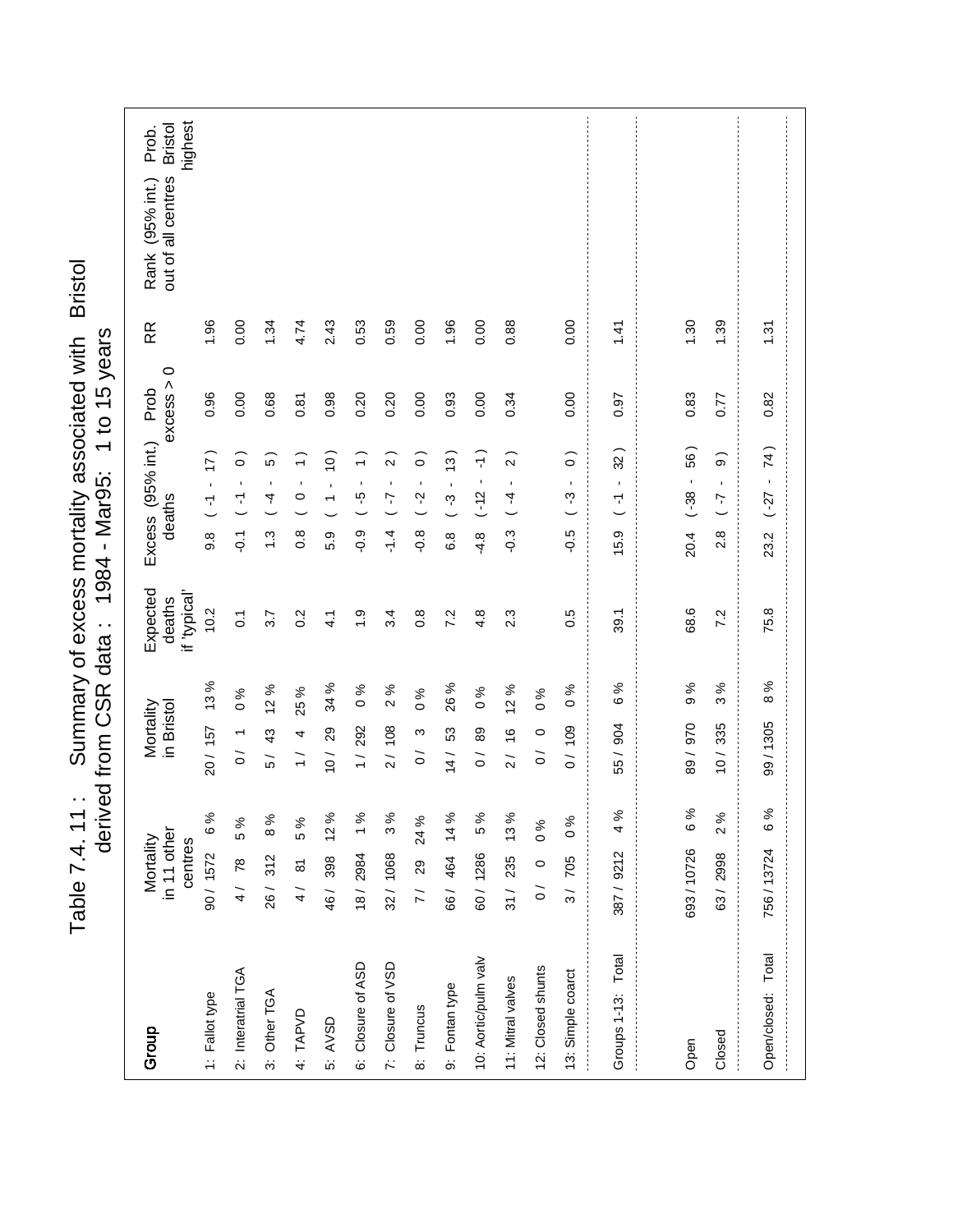| Summary of excess mortality associated with Bristol<br>derived from CSR data: 1984 - Mar95: All ages<br>Table 7.4.12: |  |
|-----------------------------------------------------------------------------------------------------------------------|--|

| Group                | in 11 other<br>Mortality<br>centres |      | Mortality<br>in Bristol                     | Expected<br>if 'typical'<br>deaths | Excess (95% int.) Prob<br>deaths                                                      | $\circ$<br>excess > | RR     | highest<br><b>Bristol</b><br>Prob.<br>out of all centres<br>Rank (95% int.) |
|----------------------|-------------------------------------|------|---------------------------------------------|------------------------------------|---------------------------------------------------------------------------------------|---------------------|--------|-----------------------------------------------------------------------------|
| 1: Fallot type       | 133/2023 7%                         |      | 14%<br>22/161                               | 10.6                               | (61)<br>$\blacksquare$<br>$\circ$<br>11.4                                             | 0.97                | 2.08   |                                                                             |
| 2: Interatrial TGA   | 38/ 266 14 %                        |      | $\circ$<br>0/12                             | 2.0<br>$\%$                        | $\widehat{\circ}$<br>$\blacksquare$<br>ပ္ပ္<br>$-2.0$                                 | 0.00                | 0.00   |                                                                             |
| 3: Other TGA         | 214/ 1533 14 %                      |      | 16%<br>20/125                               | 17.4                               | (2)<br>$\blacksquare$<br>$0(-)$<br>2.6                                                | 0.68                | 1.15   |                                                                             |
| 4: TAPVD             | 65/ 488 13%                         |      | 37 %<br>49<br>$\frac{18}{1}$                | 7.3                                | (91)<br>$\blacksquare$<br>S<br>10.7                                                   | 0.99                | 2.46   |                                                                             |
| 5: AVSD              | 134/ 936 14%                        |      | 32 %<br>25/78                               | 12.6                               | 20)<br>$\blacksquare$<br>S<br>12.4                                                    | 0.99                | 1.98   |                                                                             |
| 6: Closure of ASD    | 34 / 3239 1%                        |      | 2%<br>6/302                                 | 2.7                                | $\widehat{\circ}$<br>$\blacksquare$<br>$\overline{\mathbf{r}}$<br>3.3                 | 0.92                | 2.25   |                                                                             |
| 7: Closure of VSD    | 108/2529                            | 4%   | ო<br>6/199                                  | $\overline{\circ}$<br>℅            | $\widehat{+}$<br>$\blacksquare$<br>$0(-)$<br>$\frac{1}{2}$                            | 0.25                | 0.74   |                                                                             |
| 8: Truncus           | 99/252                              | 39 % | 47 %<br>9/19                                | 7.7                                | ි<br>$\blacksquare$<br>ကု<br>$\ddot{.}$                                               | 0.64                | 1.17   |                                                                             |
| 9: Fontan type       | 76/ 494 15%                         |      | 28%<br>15/54                                | 7.5                                | $\frac{1}{2}$<br>$\blacksquare$<br>ကု<br>7.5                                          | 0.94                | 1.99   |                                                                             |
| 10: Aortic/pulm valv | 161 / 1806 9%                       |      | 4%<br>4/107                                 | $\ddot{\circ}$                     | $\widehat{\cdot}$<br>$\blacksquare$<br>$(-13)$<br>$-5.1$                              | 0.04                | 0.44   |                                                                             |
| 11: Mitral valves    | 43/300 14%                          |      | 11%<br>2/18                                 | 2.7                                | $\widehat{2}$<br>$\blacksquare$<br>4<br>$-0.7$                                        | 0.25                | 0.75   |                                                                             |
| 12: Closed shunts    | $0 / 0 0 \%$                        |      | $\frac{96}{6}$<br>$\circ$<br>$\overline{O}$ |                                    |                                                                                       |                     |        |                                                                             |
| 13: Simple coarct    | 32/1810                             | 2%   | 1%<br>1/181                                 | 2.4                                | $\widehat{\phantom{0}}$<br>$\blacksquare$<br>ယူ<br>$\overline{\phantom{0}}$<br>$-1.4$ | 0.12                | 0.42   |                                                                             |
| Groups 1-13: Total   | 1137/15676 7%                       |      | 128/1305                                    | 0.06<br>10%                        | 62)<br>$\blacksquare$<br>(14)<br>38.0                                                 | 00.1                | 1.42   |                                                                             |
|                      |                                     |      |                                             |                                    |                                                                                       |                     |        |                                                                             |
| Open                 | 1691 / 17040 10 %                   |      | 179/1322                                    | 129.0<br>14 %                      | 94)<br>$\blacksquare$<br>$(-14)$<br>50.0                                              | 0.95                | 1.39   |                                                                             |
| Closed               | 325 / 8391                          | 4 %  | 45/820                                      | 30.7<br>5 %                        | $32^{\circ}$<br>$\blacksquare$<br>$-16$<br>14.3                                       | 0.89                | 1.46   |                                                                             |
| Open/closed: Total   | 2016/25431                          | 8%   | 224 / 2142                                  | 159.7<br>10 %                      | 126)<br>$\bar{\mathbf{r}}$<br>$\boldsymbol{\sim}$<br>64.3                             | 0.98                | $01$ . |                                                                             |
|                      |                                     |      |                                             |                                    |                                                                                       |                     |        |                                                                             |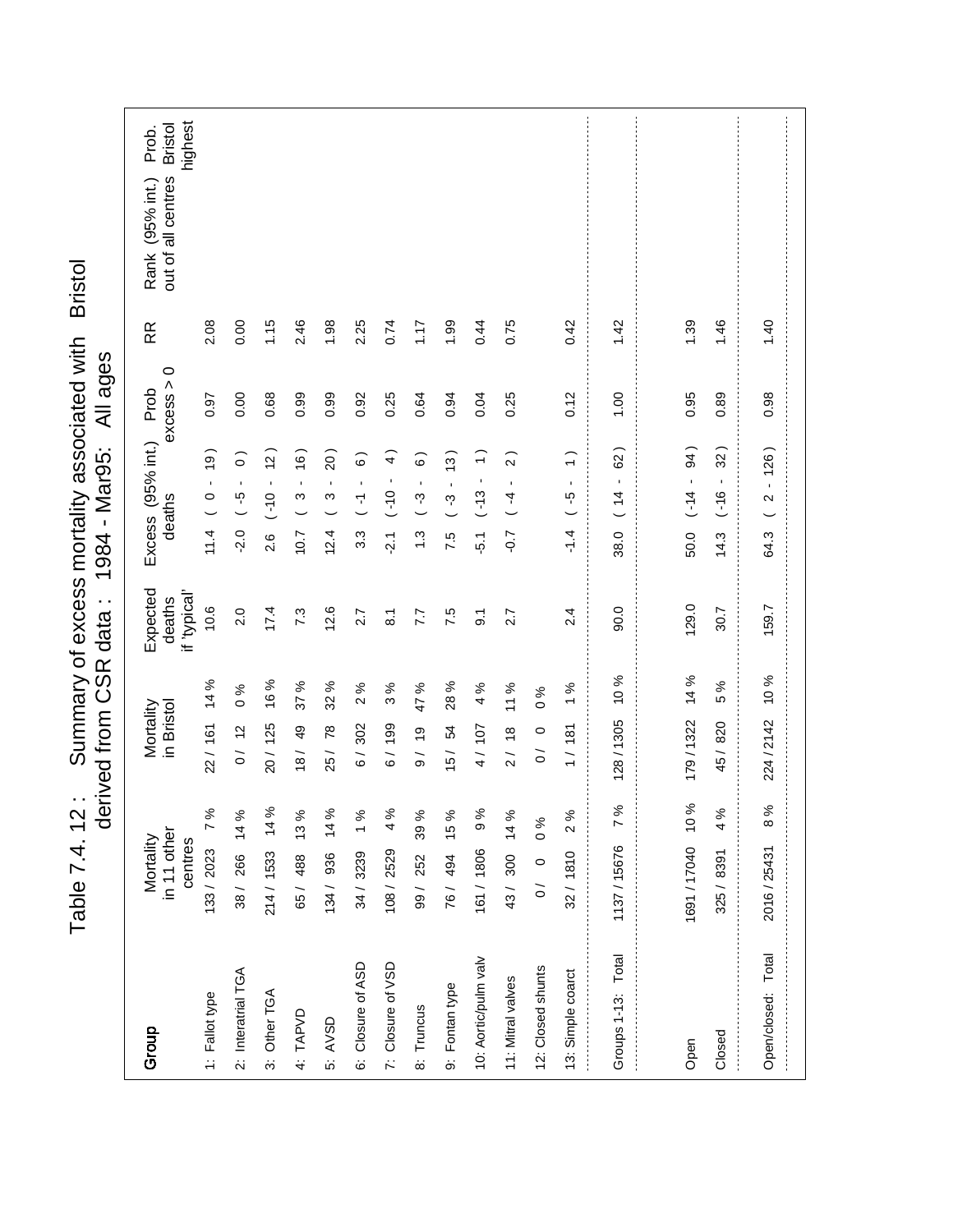Table 7.5. 1 : Summary of CSR and HES data for 1: Fallot type Table 7.5. 1 : Summary of CSR and HES data for 1: Fallot type

| Epoch - Age                 |                 | in 11 other<br>Mortality<br>centres |                       | Mortality<br>in Bristol          |               | Elsewhere<br><b>Bristol</b><br>Estimated true<br>mortality rates | Excess (95% int.) Prob<br>deaths                                             | $\circ$<br>excess > | Rank (95% int.)                  |                                    |
|-----------------------------|-----------------|-------------------------------------|-----------------------|----------------------------------|---------------|------------------------------------------------------------------|------------------------------------------------------------------------------|---------------------|----------------------------------|------------------------------------|
| 1984 - 1987: under 1 yr     |                 | 9/60                                | 15%                   | $\circ$<br>$\overline{O}$        | $\frac{6}{6}$ |                                                                  |                                                                              |                     |                                  |                                    |
| 1984 - 1987: 1 to 15 years  |                 | 24 / 404                            | 6%                    | 7/49                             | 14 %          |                                                                  | $\widehat{r}$<br>$\mathbf{r}$<br>$\overline{4}$<br>$3.\overline{6}$          | 10/11<br>0.88       |                                  | 11)<br>$\blacksquare$<br>LO        |
| 1988 - 1990: under 1 yr     |                 | 12/ 121 10%                         |                       | $\sim$<br>$\frac{1}{2}$          | 100 %         |                                                                  | $\widehat{2}$<br>$\blacksquare$<br>$\overline{\phantom{a}}$<br>$\frac{8}{1}$ | 12/12<br>0.99       | $\frac{0}{10}$                   | $\frac{1}{2}$<br>$\blacksquare$    |
| 1988 - 1990: 1 to 15 years  |                 | 37 / 575                            | 6%                    | 52<br>$\overline{7}$             | 13 %          |                                                                  | $\widehat{r}$<br>$\blacksquare$<br>$\overline{4}$<br>3.0                     | 11/12<br>0.84       |                                  | $\tilde{c}$<br>$\blacksquare$<br>4 |
| 1991 - Mar95: under 1 yr    |                 | 22 / 270                            | 8 %                   | $\mathbf{\Omega}$<br>$\tilde{0}$ | $\frac{6}{6}$ | ŗ                                                                | $\widehat{\circ}$<br>$\blacksquare$<br>$\overline{L}$<br>$-0.2$              | 0.00                | $\overline{ }$<br>2/12           | (2)<br>$\blacksquare$              |
| 1991 - Mar95: 1 to 15 years |                 | 29 / 593                            | 5 %                   | 56<br>$\overline{6}$             | 11 %          |                                                                  | $\widehat{\circ}$<br>$\blacksquare$<br>$( -2)$<br>$\overline{3}$             | 10/12<br>0.89       |                                  | 5<br>1<br>5                        |
| All ages<br>1984 - 1987:    |                 | 33 / 464                            | 7%                    | 7/49                             | 14 %          |                                                                  | $\widehat{r}$<br>$\blacksquare$<br>$\overline{4}$<br>3.6                     | 0.88                |                                  |                                    |
| All ages<br>1988 - 1990:    |                 | 49 / 696                            | 7%                    | 54<br>$\frac{1}{\sqrt{2}}$       | 17%           |                                                                  | $\widehat{\circ}$<br>$\blacksquare$<br>$-3$<br>4.8                           | 0.92                |                                  |                                    |
| 1991 - Mar95:               | All ages        | 51 / 863                            | 6 %                   | 58<br>$\overline{6}$             | 10%           |                                                                  | စ<br>$\blacksquare$<br>$\overline{C}$<br>3.0                                 | 0.88                |                                  |                                    |
|                             |                 |                                     |                       |                                  |               |                                                                  |                                                                              |                     |                                  |                                    |
| 1984 - Mar95: under 1 yr    |                 | 43/451                              | ℅<br>$\frac{1}{2}$    | $\overline{a}$<br>$\frac{1}{2}$  | 50 %          |                                                                  | $\widehat{2}$<br>$\mathbf{r}$<br>$\circ$<br>$\frac{6}{1}$                    | 0.95                |                                  |                                    |
| 1984 - Mar95:               | 1 to 15 years   | 90/1572                             | ಸಿ<br>$\tilde{\circ}$ | 20/157                           | 13%           |                                                                  | (17)<br>$\blacksquare$<br>$\overline{L}$<br>9.8                              | 0.96                |                                  |                                    |
| 1984 - Mar95:               | All ages        | 133/2023                            | ৡ<br>$\overline{ }$   | 22/161                           | 14 %          |                                                                  | (61)<br>$\mathbf{r}$<br>$\circ$<br>11.4                                      | 0.97                |                                  |                                    |
| 1991 - Mar95: under 90 days |                 | 39<br>$\overline{6}$                | 15 %                  | $\circ$<br>$\tilde{0}$           | $\%$ 0        |                                                                  |                                                                              |                     |                                  |                                    |
| 1991 - Mar95:               | 90 days to 1 yr | 12/242                              | 5 %                   | ო<br>$\tilde{0}$                 | $\%0$         |                                                                  | $\widehat{\circ}$<br>$\blacksquare$<br>E<br>$-2.0$                           | 0.00                | $\overline{\phantom{0}}$<br>2/12 | (2)<br>$\blacksquare$              |
| 1991 - Mar95:               | 1 to 15 years   | 27 / 557                            | 5 %                   | $\frac{4}{3}$<br>5 /             | 11 %          |                                                                  | စ<br>$\blacksquare$<br>$\sim$<br>$\frac{8}{2}$                               | 11/12<br>0.89       |                                  | 5<br>1<br>$\mathbf \Omega$         |
| 1991 - Mar95:               | All ages        | 45/838                              | 5 %                   | 47<br>5 /                        | 11%           |                                                                  | 5)<br>$\blacksquare$<br>$( -2)$<br>2.7                                       | 0.88                |                                  |                                    |
|                             |                 |                                     |                       |                                  |               | 80<br>60<br>$\overline{6}$<br>$\Omega$<br>$\circ$                | $\overline{100}$                                                             |                     |                                  |                                    |

CSR

% Mortality Rate % Mortality Rate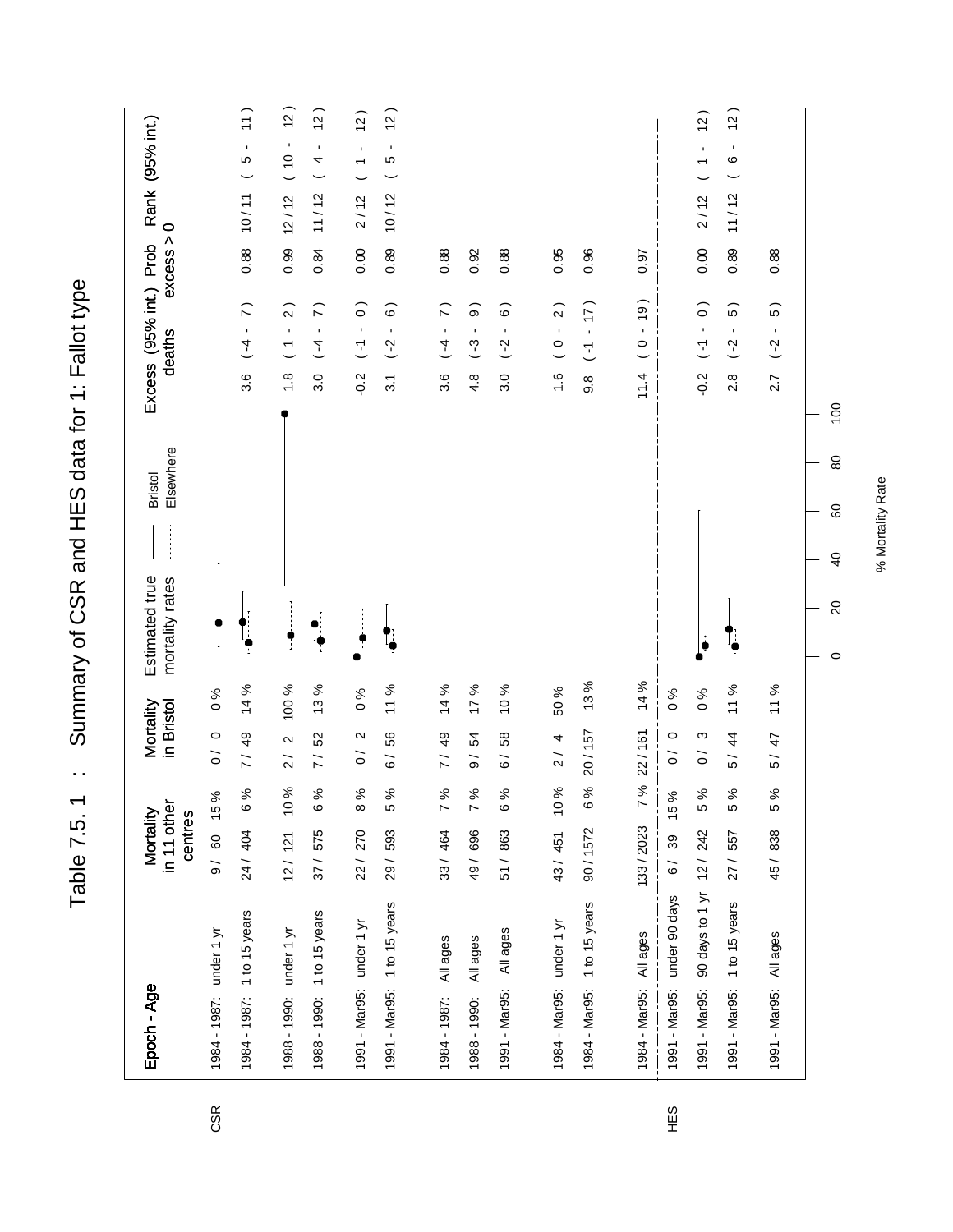Table 7.5.2 : Summary of CSR and HES data for 2: Interatrial TGA Table 7.5. 2 : Summary of CSR and HES data for 2: Interatrial TGA

| Epoch - Age                                             | in 11 other<br>Mortality<br>centres |                          | Mortality<br>in Bristol  |                                | Elsewhere<br><b>Bristol</b><br>Estimated true<br>mortality rates   |                                 | Excess (95% int.) Prob<br>deaths                                                          | excess >     | $\circ$             | Rank (95% int.)                            |                         |
|---------------------------------------------------------|-------------------------------------|--------------------------|--------------------------|--------------------------------|--------------------------------------------------------------------|---------------------------------|-------------------------------------------------------------------------------------------|--------------|---------------------|--------------------------------------------|-------------------------|
| 1984 - 1987: under 1 yr                                 | $9\%$<br>7/75                       | $\frac{1}{\sqrt{2}}$     | LO                       | $\frac{96}{6}$                 |                                                                    | $-0.5$                          | $\overline{0}$ .<br>$\overline{C}$                                                        | 0.00         | 4/11                | $\mathbf{r}$<br>$\overline{\phantom{0}}$   | $\left 11\right\rangle$ |
| 1984 - 1987: 1 to 15 years                              | 4%<br>1/26                          | $\overline{\phantom{0}}$ | $\circ$                  | $\frac{96}{6}$                 |                                                                    |                                 |                                                                                           |              |                     |                                            |                         |
| 1988 - 1990: under 1 yr                                 | 21%<br>13/63                        | $\frac{1}{\sqrt{2}}$     | S                        | $\frac{6}{6}$                  |                                                                    | $-0.6$                          | $\overline{0}$ .<br>$\overline{C}$                                                        | 0.00         | თ<br>$\overline{c}$ | $\blacksquare$<br>↽                        | $\widehat{\Theta}$      |
| 1988 - 1990: 1 to 15 years                              | 7%<br>2/30                          | $\tilde{0}$              | $\circ$                  | $\%0$                          |                                                                    |                                 |                                                                                           |              |                     |                                            |                         |
| 1991 - Mar95: under 1 yr                                | 28%<br>14/50                        | $\frac{1}{\sqrt{2}}$     | $\mathfrak{S}$           | $\frac{6}{6}$                  |                                                                    | $\frac{8}{7}$                   | $(-3 - 0)$                                                                                | 0.00         | 3/11                | $\blacksquare$<br>$\overline{ }$           | 10)                     |
| 1991 - Mar95: 1 to 15 years                             | 5%<br>1/22                          | $\frac{1}{\sqrt{2}}$     | $\overline{\phantom{0}}$ | $\frac{96}{6}$                 |                                                                    | $\overline{Q}$                  | $\widehat{\circ}$<br>$\epsilon$<br>$\overline{L}$                                         | 0.00         | 5/10                | $\blacksquare$<br>$\overline{\phantom{0}}$ | $\left 10\right\rangle$ |
| All ages<br>1984 - 1987:                                | 8 %<br>8/101                        | $\frac{1}{\sqrt{2}}$     | Ю                        | $\frac{96}{6}$                 |                                                                    | $-0.5$                          | $\widehat{\circ}$<br>$\mathbf{r}$<br>(2)                                                  | 0.00         |                     |                                            |                         |
| All ages<br>1988 - 1990:                                | 16%<br>15/93                        | $\tilde{0}$              | ω                        | $\frac{96}{6}$                 |                                                                    | $-0.6$                          | $\overline{0}$ .<br>$( -2)$                                                               | 0.00         |                     |                                            |                         |
| All ages<br>1991 - Mar95:                               | 21%<br>15/72                        | $\tilde{0}$              | 4                        | $\frac{96}{6}$                 |                                                                    | $-0.9$                          | $\widehat{\circ}$<br>$\mathbf{r}$<br>$(-3)$                                               | 0.00         |                     |                                            |                         |
|                                                         |                                     |                          |                          |                                |                                                                    |                                 |                                                                                           |              |                     |                                            |                         |
| 1984 - Mar95: 1 to 15 years<br>1984 - Mar95: under 1 yr | 34/188 18%<br>5%<br>4/78            | 0/11<br>$\frac{1}{2}$    |                          | $\frac{6}{6}$<br>$\frac{6}{6}$ |                                                                    | $\frac{1}{2}$<br>$\overline{Q}$ | $\widehat{\circ}$<br>$\widehat{\circ}$<br>$\mathbf{r}$<br>$\frac{6}{5}$<br>$\overline{L}$ | 0.00<br>0.00 |                     |                                            |                         |
| All ages<br>1984 - Mar95:                               | 38/266 14%                          | 0/12                     |                          | $\frac{6}{6}$                  |                                                                    | $-2.0$                          | $\widehat{\circ}$<br>$\blacksquare$<br>$\frac{6}{1}$                                      | 0.00         |                     |                                            |                         |
| 1991 - Mar95: under 90 days                             | 14 %<br>9/65                        | 1/1                      |                          | 100 %                          | ÷                                                                  | 0.9                             | $\widehat{\phantom{0}}$<br>$\mathbf{r}$<br>$\circ$                                        | 0.86         | თ<br>$\frac{1}{9}$  | 4                                          | $\widehat{\mathbf{e}}$  |
| 90 days to 1 yr<br>1991 - Mar95:                        | 6 %<br>2/33                         | 1/14                     |                          | 7%                             | ſО                                                                 | $\overline{c}$                  | $\widehat{\cdot}$<br>$\mathbf{r}$<br>$(-3)$                                               | 0.50         | 9/11                | $\blacksquare$<br>٣                        | $\widehat{\circ}$       |
| 1 to 15 years<br>1991 - Mar95:                          | 7%<br>3/43                          | $\frac{1}{1}$            | S                        | 33 %                           |                                                                    | $0.\overline{8}$                | $\widehat{\cdot}$<br>$\mathbf{r}$<br>$\circ$                                              | 0.81         | 10/10               | $\blacksquare$<br>S                        | $\frac{1}{2}$           |
| All ages<br>1991 - Mar95:                               | 10%<br>14/141                       | 3/18                     |                          | 17 %                           |                                                                    | $\frac{8}{1}$                   | $\widehat{3}$<br>$\blacksquare$<br>$\overline{L}$                                         | 0.86         |                     |                                            |                         |
|                                                         |                                     |                          |                          |                                | $\pmb{\mathbb{S}}$<br>60<br>$\overline{40}$<br>$\rm 20$<br>$\circ$ | $\overline{100}$                |                                                                                           |              |                     |                                            |                         |

HES

CSR

% Mortality Rate

% Mortality Rate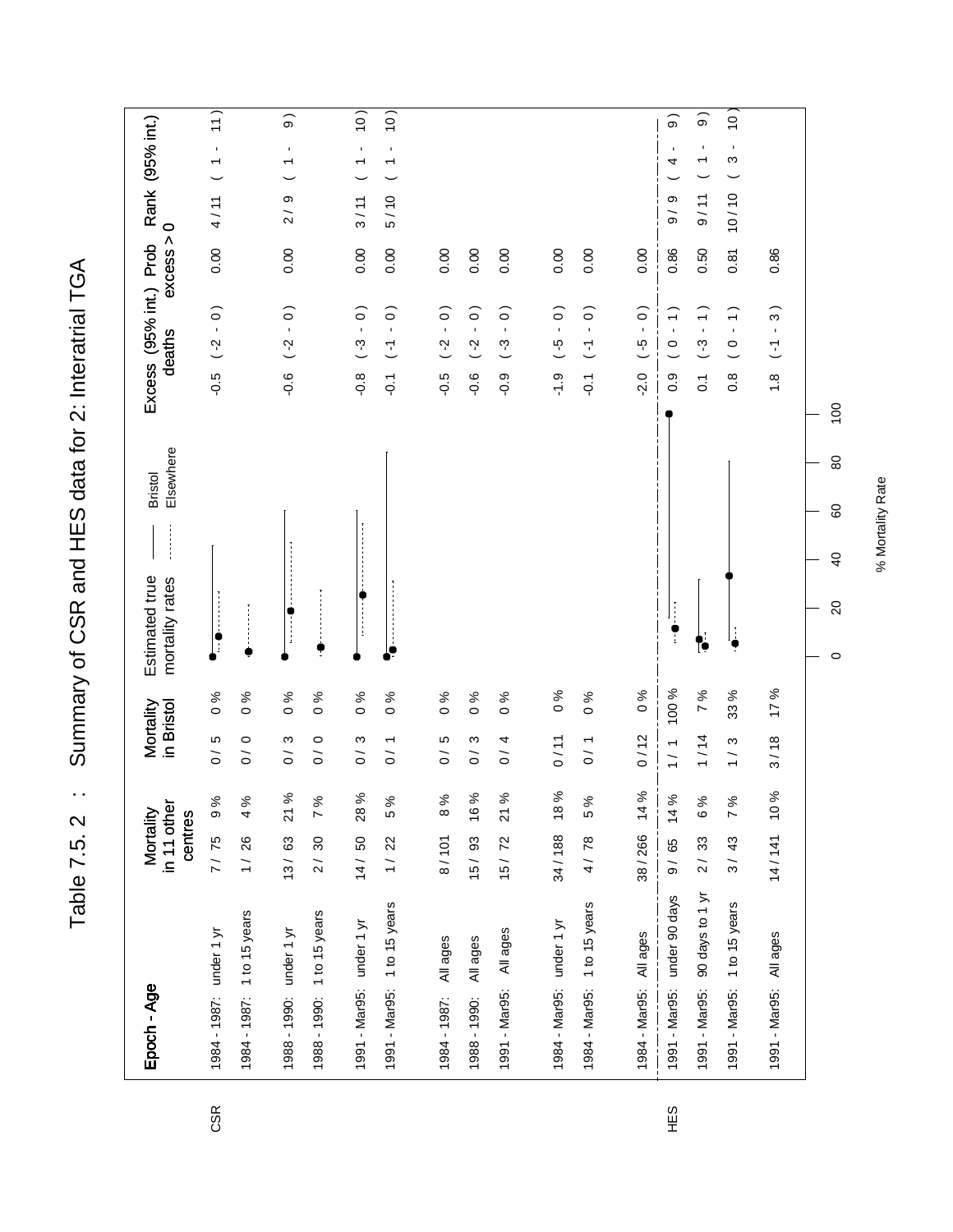Summary of CSR and HES data for 3: Other TGA Table 7.5. 3 : Summary of CSR and HES data for 3: Other TGA Table 7.5.3 :

| Epoch - Age                 |                 | in 11 other<br>Mortality<br>centres |                        | in Bristol<br>Mortality                                   |                     | Elsewhere<br><b>Bristol</b><br>Estimated true<br>mortality rates |                  | Excess (95% int.) Prob<br>deaths                                      | excess > | $\circ$                     | Rank (95% int.)                                                  |
|-----------------------------|-----------------|-------------------------------------|------------------------|-----------------------------------------------------------|---------------------|------------------------------------------------------------------|------------------|-----------------------------------------------------------------------|----------|-----------------------------|------------------------------------------------------------------|
| 1984 - 1987: under 1 yr     |                 | 56/295                              | $\%$<br>ó,             | 1/12                                                      | 8%                  |                                                                  | $\frac{4}{1}$    | $\overline{\cdot}$<br>$\blacksquare$<br>ပ္ပ္                          | 0.10     | 2/11                        | $\widehat{\Theta}$<br>$\blacksquare$<br>$\overline{\phantom{0}}$ |
| 1984 - 1987: 1 to 15 years  |                 | 10/128                              | $\%$<br>$\infty$       | 2/23                                                      | $\%$<br>თ           | Ŀ                                                                | $\overline{0}$   | $\sim$<br>$\blacksquare$<br>$\overline{4}$                            | 0.49     | 8/11                        | (0)<br>$\sim$                                                    |
| 1988 - 1990: under 1 yr     |                 | 60/353                              | $\%$<br>$\overline{1}$ | 4/34                                                      | 12%                 |                                                                  | $-2.2$           | $\widehat{3}$<br>$\blacksquare$<br>$11 -$                             | 0.26     | 4/12                        | $\widehat{\Theta}$<br>$\blacksquare$<br>$\overline{\phantom{a}}$ |
| 1988 - 1990: 1 to 15 years  |                 | 9/117                               | 8%                     | $\overline{ }$<br>$\overline{\mathcal{E}}$                | 27 %                |                                                                  | $\overline{2.1}$ | ∽<br>$\infty$<br>$\blacksquare$<br>$\circ$                            | 0.92     | 11/11                       | (11)<br>$\mathbf{r}$<br>4                                        |
| 1991 - Mar95: under 1 yr    |                 | 72/573                              | $\%$<br>$\frac{3}{2}$  | 10/36                                                     | 28 %                |                                                                  | 5.0              | $(01 -$<br>$\overline{c}$                                             | 0.92     | 12/12                       | $-12)$<br>$\frac{1}{2}$                                          |
| 1991 - Mar95: 1 to 15 years |                 | 7/ 67                               | 10%                    | თ<br>$\tilde{0}$                                          | $\frac{6}{6}$       | $\ddot{\phantom{a}}$                                             | $-1.0$           | $\widehat{\circ}$<br>$\mathbf{r}$<br>4                                | 0.00     | 4/12                        | $\widehat{\Theta}$<br>$\blacksquare$<br>$\overline{\phantom{0}}$ |
| All ages<br>1984 - 1987:    |                 | 66/423                              | $\%$<br>$\frac{6}{5}$  | 3/35                                                      | 9%                  |                                                                  | $-1.3$           | $\widehat{2}$<br>$\mathbf{r}$<br>$\overline{L}$                       | 0.23     |                             |                                                                  |
| All ages<br>1988 - 1990:    |                 | 69/470                              | ℅<br>$\frac{6}{1}$     | 45<br>$\frac{1}{2}$                                       | 16 %                |                                                                  | $\overline{O}$ . | $\circ$<br>$-0(-)$                                                    | 0.50     |                             |                                                                  |
| All ages<br>1991 - Mar95:   |                 | 79 / 640                            | $\%$<br>$\frac{1}{2}$  | 10/45                                                     | $\%$<br>22          |                                                                  | 4.1              | $\widehat{\circ}$<br>$\blacksquare$<br>$\overline{4}$                 | 0.87     |                             |                                                                  |
| 1984 - Mar95: under 1 yr    |                 | 188/1221                            | ಸ<br>40                | 15/82                                                     | 18 %                |                                                                  | $\ddot{4}$       | $(01 - 10)$                                                           | 0.60     |                             |                                                                  |
| 1984 - Mar95: 1 to 15 years |                 | 26/312                              | $\%$<br>$\infty$       | 5/43                                                      | 12%                 |                                                                  | $\ddot{.}$       | $\widehat{5}$<br>$\mathbf{I}$<br>$\begin{array}{c} 1 \ 4 \end{array}$ | 0.68     |                             |                                                                  |
| All ages<br>1984 - Mar95:   |                 | 214/1533                            | ಸಿ<br>$\dot{a}$        | 20/125                                                    | 16%                 |                                                                  | 2.6              | 12)<br>$\mathbf{I}$<br>$0(-)$                                         | 0.68     |                             |                                                                  |
| 1991 - Mar95: under 90 days |                 | 54/531                              | $\%$<br>$\frac{1}{2}$  | $\frac{1}{2}$<br>$\frac{1}{\sqrt{2}}$                     | 90 %                | ٌّ                                                               | 7.8              | $\widehat{9}$<br>$\blacksquare$<br>Ю                                  | 00.1     | 12/12                       | $(11 - 12)$                                                      |
| 1991 - Mar95:               | 90 days to 1 yr | $6/42$ 14%                          |                        | ო<br>$\overline{ }$                                       | 33 %                | $\ddot{\bullet}$                                                 | 0.6              | $\widehat{+}$<br>$\blacksquare$<br>7                                  | 0.64     | 0/10                        | $-10$<br>$\boldsymbol{\sim}$                                     |
| 1991 - Mar95:               | 1 to 15 years   | 3/47                                | 6 %                    | ဖ<br>$\overline{\phantom{0}}$<br>$\overline{\phantom{0}}$ | ℅<br>$\overline{1}$ | le                                                               | 0.6              | $\widehat{\phantom{a}}$<br>$\mathbf{r}$<br>$\overline{\mathbf{r}}$    | 0.68     | $^\infty$<br>$\overline{6}$ | $\widehat{8}$<br>$\blacksquare$<br>$\mathbf{\Omega}$             |
| 1991 - Mar95: All ages      |                 | 63/620                              | $\%$<br>$\frac{1}{2}$  | 11 / 19                                                   | 58 %                |                                                                  | 0.6              | 11)<br>$\mathbf{r}$<br>ဖ                                              | 1.00     |                             |                                                                  |
|                             |                 |                                     |                        |                                                           |                     | 80<br>80<br>$\overline{6}$<br>$\Omega$<br>$\circ$                | $\overline{100}$ |                                                                       |          |                             |                                                                  |

CSR

% Mortality Rate % Mortality Rate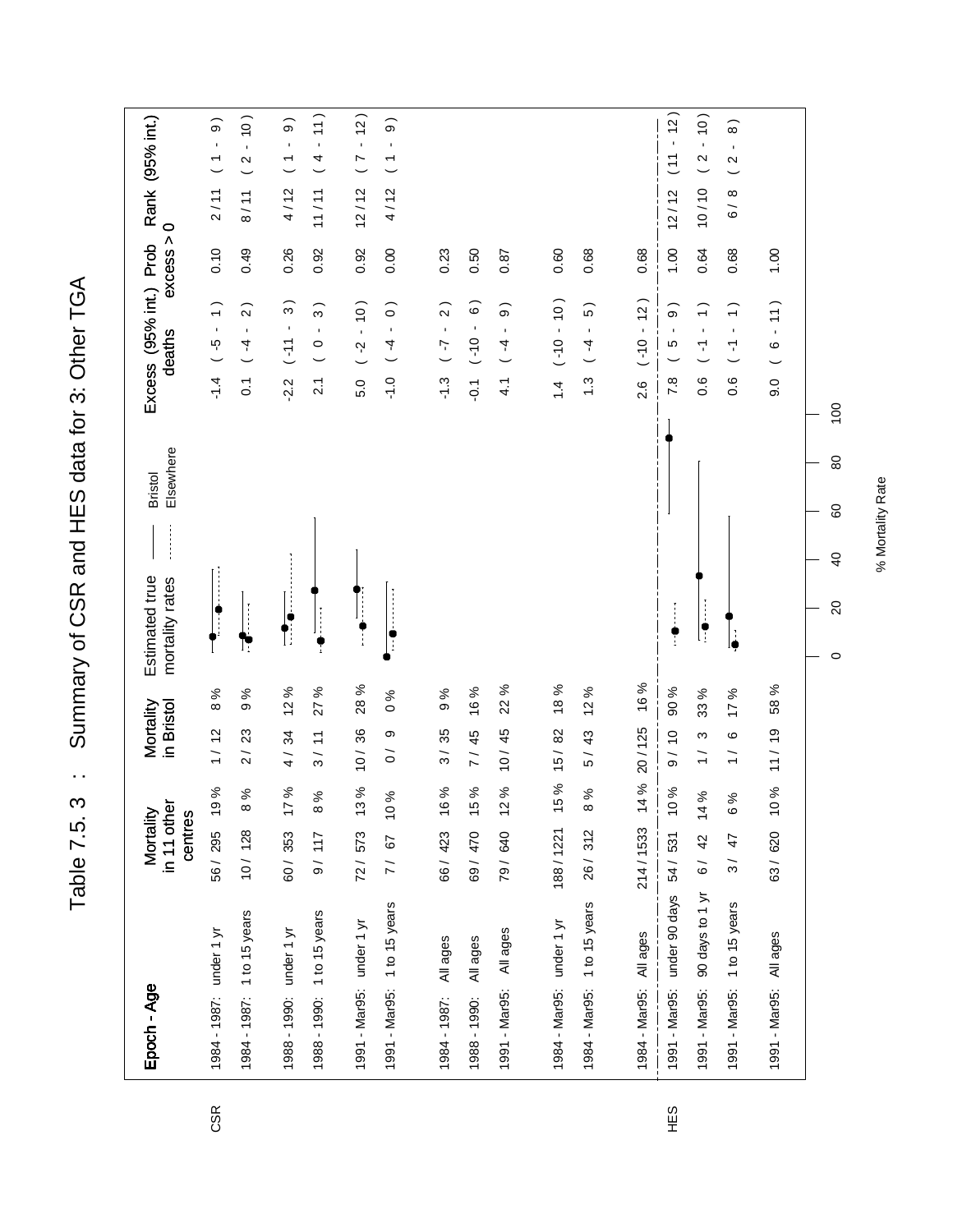Table 7.5.4 : Summary of CSR and HES data for 4: TAPVD Table 7.5. 4 : Summary of CSR and HES data for 4: TAPVD

| Epoch - Age                 | in 11 other<br>Mortality<br>centres |    | in Bristol<br>Mortality |                 | Elsewhere<br><b>Bristol</b><br>Estimated true<br>mortality rates |                | Excess (95% int.) Prob<br>deaths                      | excess > | $\circ$                   | Rank (95% int.)                                                |
|-----------------------------|-------------------------------------|----|-------------------------|-----------------|------------------------------------------------------------------|----------------|-------------------------------------------------------|----------|---------------------------|----------------------------------------------------------------|
| 1984 - 1987: under 1 yr     | 22/114 19%                          |    | 6/16                    | 37 %            |                                                                  | 3.0            | $\widehat{\circ}$<br>$\blacksquare$<br>$-3$           | 0.86     | 10/11                     | 11)<br>$\bar{1}$<br>$\mathfrak{g}$                             |
| 1984 - 1987: 1 to 15 years  | $2/24$ 8%                           |    | 0/1                     | $\%$<br>$\circ$ |                                                                  | $\overline{Q}$ | $\widehat{\circ}$<br>$\blacksquare$<br>$\overline{L}$ | 0.00     | თ<br>$\frac{1}{4}$        | $\widehat{\circ}$<br>$\mathbf{I}$<br>$\overline{\phantom{0}}$  |
| 1988 - 1990: under 1 yr     | 18/140 13%                          |    | 5/11                    | 45 %            |                                                                  | 3.5            | $\widehat{5}$<br>$\blacksquare$<br>$\circ$            | 0.97     | 11/12                     | (2)<br>$\mathbf{r}$<br>$\infty$                                |
| 1988 - 1990: 1 to 15 years  | $1/26$ 4%                           |    | 1/2                     | 50 %            |                                                                  | 0.9            | $\widehat{\cdot}$<br>$\blacksquare$<br>$\circ$        | 0.92     | တ<br>$\frac{1}{\sqrt{2}}$ | $\widehat{\circ}$<br>٠<br>$\boldsymbol{\sim}$                  |
| 1991 - Mar95: under 1 yr    | 21/153 14%                          |    | 6/18                    | 33 %            |                                                                  | 3.4            | $\widehat{\circ}$<br>$\blacksquare$<br>$\overline{C}$ | 0.93     | 11/12                     | $-12)$<br>$\mathfrak{g}$                                       |
| 1991 - Mar95: 1 to 15 years | 1/31                                | 3% | $\frac{1}{2}$           | $\%$<br>$\circ$ |                                                                  | 0.0            | $\widehat{\circ}$<br>$\blacksquare$<br>$\overline{L}$ | 0.00     | 6/11                      | $\left(1\right)$<br>$\blacksquare$<br>$\overline{\phantom{0}}$ |
|                             |                                     |    |                         |                 |                                                                  |                |                                                       |          |                           |                                                                |
| All ages<br>1984 - 1987:    | 24/138 17%                          |    | 6/17                    | 35 %            |                                                                  | 2.9            | $\widehat{\circ}$<br>$\blacksquare$<br>$\binom{3}{4}$ | 0.85     |                           |                                                                |
| All ages<br>1988 - 1990:    | 19/166 11%                          |    | 6/13                    | 46 %            |                                                                  | 4.4            | $\widehat{\circ}$<br>$\blacksquare$<br>$\overline{C}$ | 0.98     |                           |                                                                |
| All ages<br>1991 - Mar95:   | 22/184 12%                          |    | 6/19                    | 32 %            |                                                                  | 3.4            | $\widehat{\circ}$<br>$\blacksquare$<br>$\overline{L}$ | 0.92     |                           |                                                                |
|                             |                                     |    |                         |                 |                                                                  |                |                                                       |          |                           |                                                                |
| 1984 - Mar95: under 1 yr    | 61/407 15%                          |    | 17/45                   | 38 %            |                                                                  | 9.9            | (5)<br>$\mathbf{I}$<br>$\boldsymbol{\sim}$            | 0.99     |                           |                                                                |
| 1984 - Mar95: 1 to 15 years | 4/81                                | 5% | 1 / 4                   | 25 %            |                                                                  | $\frac{8}{2}$  | $\widehat{\cdot}$<br>$\blacksquare$<br>$\circ$        | 0.81     |                           |                                                                |
|                             |                                     |    |                         |                 |                                                                  |                |                                                       |          |                           |                                                                |
| 1984 - Mar95: All ages      | 65/488 13%                          |    | 18/49                   | 37 %            |                                                                  | 10.7           | (91)<br>$\blacksquare$<br>$\mathfrak{S}$              | 0.99     |                           |                                                                |
| 1991 - Mar95: under 90 days | 22/131 17%                          |    | 5/10                    | 50 %            |                                                                  | 3.3            | $\widehat{5}$<br>$\blacksquare$<br>$\circ$            | 0.97     | 11/11                     | $-11)$<br>$\frac{1}{2}$                                        |
| 1991 - Mar95:               | 90 days to 1 yr 1 / 35              | 3% | 0/4                     | $\%0$           |                                                                  | $\overline{Q}$ | $\widehat{\circ}$<br>$\blacksquare$<br>$\overline{L}$ | 0.00     | 5/10                      | $(01 -$<br>$\overline{\phantom{0}}$                            |
| 1991 - Mar95: 1 to 15 years | 1/32                                | 3% | $\circ$<br>$\tilde{0}$  | $\%$<br>$\circ$ |                                                                  |                |                                                       |          |                           |                                                                |
| 1991 - Mar95: All ages      | 24/198 12%                          |    | 5/14                    | 36 %            |                                                                  | 3.2            | 5)<br>$\blacksquare$<br>$\circ$                       | 0.97     |                           |                                                                |
|                             |                                     |    |                         |                 | 80<br>60<br>$\overline{6}$<br>$\Omega$<br>$\circ$                | 100            |                                                       |          |                           |                                                                |

CSR

% Mortality Rate % Mortality Rate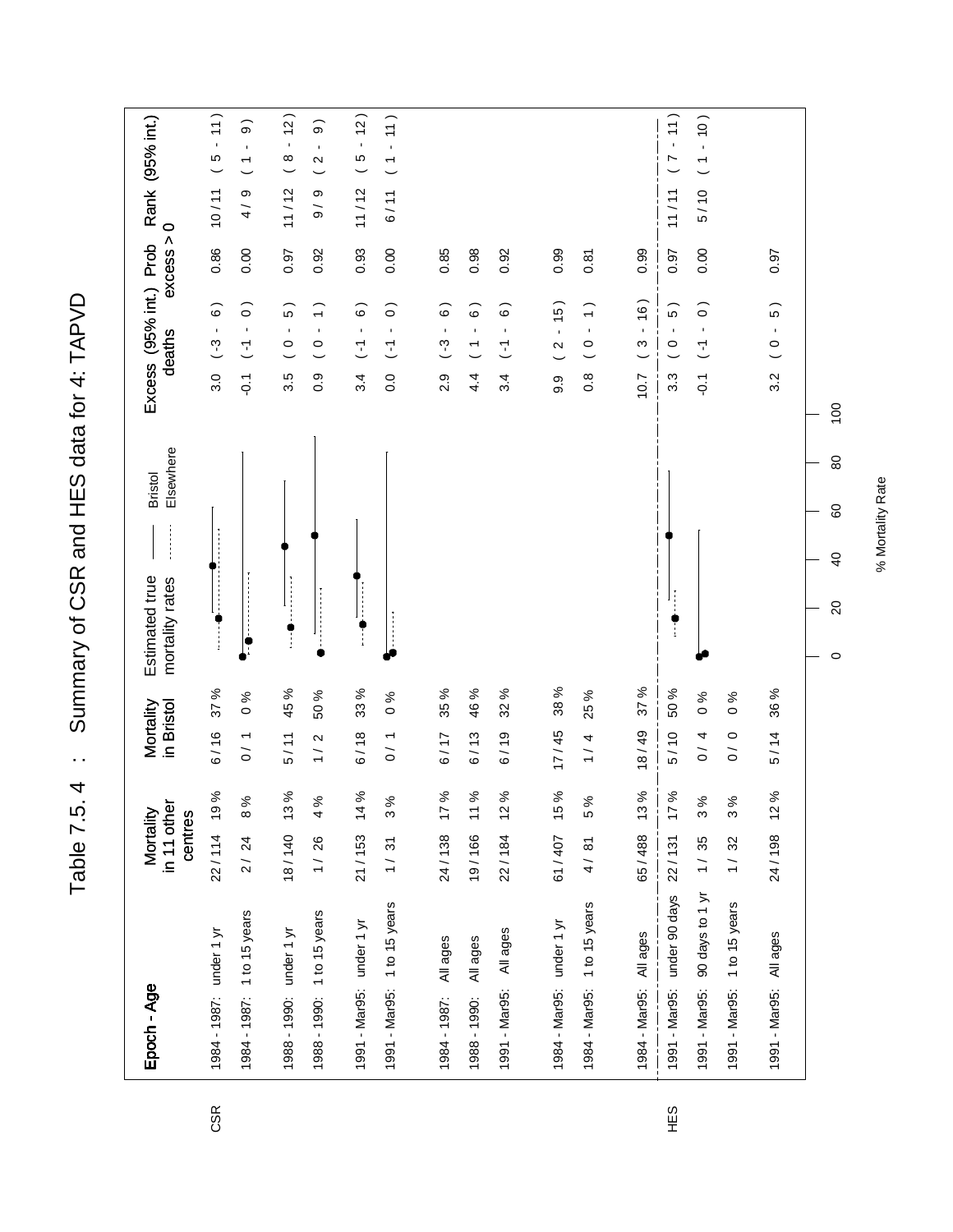Summary of CSR and HES data for 5: AVSD Table 7.5. 5 : Summary of CSR and HES data for 5: AVSD Table 7.5.5 :

| Epoch - Age                      | in 11 other<br>Mortality<br>centres |      | Mortality<br>in Bristol   |                       | Elsewhere<br><b>Bristol</b><br>Estimated true<br>mortality rates | Excess (95% int.) Prob<br>deaths                                     | excess | Rank (95% int.)<br>$\circ$                        |
|----------------------------------|-------------------------------------|------|---------------------------|-----------------------|------------------------------------------------------------------|----------------------------------------------------------------------|--------|---------------------------------------------------|
| 1984 - 1987: under 1 yr          | 16/61                               | 26 % | 3/4                       | 75 %                  |                                                                  | $\widehat{3}$ )<br>$\blacksquare$<br>$\circ$<br>$\frac{0}{1}$        | 0.90   | (0)<br>4<br>7/10                                  |
| 1984 - 1987: 1 to 15 years       | 22/118 19%                          |      | 3/12                      | ಸಿ<br>25              |                                                                  | $\widehat{3}$<br>$\mathbf{I}$<br>$\overline{1}$<br>$\overline{0}$ .7 | 0.60   | (11)<br>$\mathbf{I}$<br>$\mathbf{\Omega}$<br>9/11 |
| 1988 - 1990: under 1 yr          | 28/146 19%                          |      | 4/13                      | $\%$<br>$\frac{1}{2}$ |                                                                  | $\widehat{4}$<br>$\blacksquare$<br>$\overline{4}$<br>$\frac{2}{1}$   | 0.68   | (2)<br>S<br>9/12                                  |
| 1988 - 1990: 1 to 15 years       | 14 / 99 14 %                        |      | $\infty$<br>$\frac{1}{4}$ | ಸಿ<br>SO.             |                                                                  | $\widehat{4}$<br>$\blacksquare$<br>$\circ$<br>2.7                    | 0.95   | $\frac{1}{2}$<br>$\blacksquare$<br>ဖ<br>12/12     |
| 1991 - Mar95: under 1 yr         | 44/331 13%                          |      | 8/32                      | 25 %                  |                                                                  | $\widehat{\circ}$<br>$\blacksquare$<br>ကု<br>3.5                     | 0.86   | (2)<br>$\blacksquare$<br>S<br>11/12               |
| 1991 - Mar95: 1 to 15 years      | 10/181                              | 6%   | თ<br>$\frac{1}{3}$        | ಸಿ<br>33              |                                                                  | $\widehat{3}$<br>$\blacksquare$<br>$\circ$<br>2.5                    | 0.97   | $\overline{a}$<br>$\blacksquare$<br>L<br>12/12    |
|                                  |                                     |      |                           |                       |                                                                  |                                                                      |        |                                                   |
| All ages<br>1984 - 1987:         | 38/179                              | 21 % | 6/16                      | 37 %                  |                                                                  | $\widehat{\circ}$<br>$\blacksquare$<br>$\binom{2}{1}$<br>2.6         | 0.85   |                                                   |
| All ages<br>1988 - 1990:         | 42/245 17%                          |      | 8/21                      | 38 %                  |                                                                  | $\widehat{\circ}$<br>$\blacksquare$<br>$\overline{L}$<br>3.9         | 0.92   |                                                   |
| All ages<br>1991 - Mar95:        | 54/512                              | 11 % | 11/41                     | ಸಿ<br>27              |                                                                  | (0)<br>$\mathbf{r}$<br>$\overline{L}$<br>5.9                         | 0.95   |                                                   |
|                                  |                                     |      |                           |                       |                                                                  |                                                                      |        |                                                   |
| 1984 - Mar95: under 1 yr         | 88/538                              | 16%  | 15/49                     | 31 %                  |                                                                  | 12)<br>$\overline{L}$<br>6.5                                         | 0.94   |                                                   |
| 1984 - Mar95: 1 to 15 years      | 46/398                              | 12%  | 10/29                     | 34 %                  |                                                                  | $(01 -$<br>$\overline{\phantom{a}}$<br>5.9                           | 0.98   |                                                   |
|                                  |                                     |      |                           |                       |                                                                  |                                                                      |        |                                                   |
| 1984 - Mar95: All ages           | 134/936 14%                         |      | 25/78                     | 32 %                  |                                                                  | 20)<br>$\mathbf{r}$<br>ო<br>12.4                                     | 0.99   |                                                   |
| 1991 - Mar95: under 90 days      | 22/125                              | 18%  | 2/2                       | 100 %                 |                                                                  | $\sim$<br>$\blacksquare$<br>$\circ$<br>$\frac{6}{1}$                 | 0.94   | $-12$<br>$\frac{7}{2}$<br>12/12                   |
| 90 days to 1 yr<br>1991 - Mar95: | 26/277                              | 9%   | 9/21                      | 43 %                  | $\ddot{\bullet}$                                                 | $\widehat{\Theta}$<br>$\blacksquare$<br>ო<br>7.0                     | 00.1   | (2)<br>$-0(1)$<br>12/12                           |
| 1991 - Mar95: 1 to 15 years      | 14/367                              | 4%   | 1/11                      | $\%$<br>Φ             | ۱ò                                                               | $\widehat{\cdot}$<br>$\blacksquare$<br>7<br>0.5                      | 0.64   | (5)<br>$\blacksquare$<br>$\infty$<br>9/12         |
| 1991 - Mar95: All ages           | 62/769                              | 8%   | 12/34                     | 35 %                  |                                                                  | 12)<br>$\mathbf{r}$<br>LO<br>$\overline{9}$ .                        | 1.00   |                                                   |
|                                  |                                     |      |                           |                       | 80<br>60<br>$\overline{4}$<br>$\overline{20}$<br>$\circ$         | $\overline{100}$                                                     |        |                                                   |

CSR

% Mortality Rate % Mortality Rate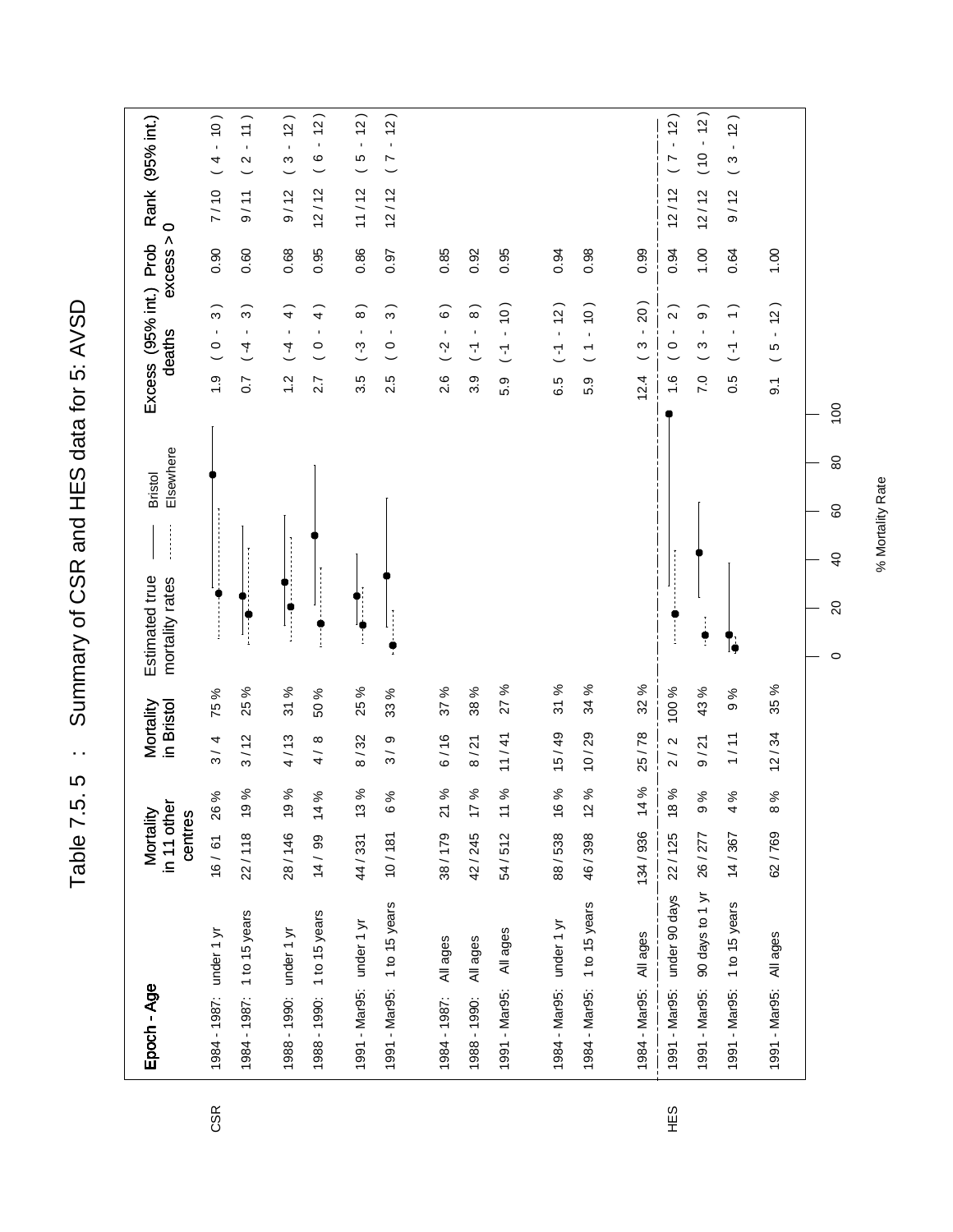Table 7.5. 6 : Summary of CSR and HES data for 6: Closure of ASD Table 7.5. 6 : Summary of CSR and HES data for 6: Closure of ASD

| Epoch - Age                          | in 11 other<br>Mortality<br>centres |                                                                                                                                                                                                                                                                                                                                                                                                                                                                                                                                                                                                                                                                                      | Mortality<br>in Bristol                   |                                  | Elsewhere<br><b>Bristol</b><br>Estimated true<br>mortality rates    |                  |                  | Excess (95% int.) Prob<br>deaths                          | excess > | $\circ$ | Rank (95% int.)                                        |
|--------------------------------------|-------------------------------------|--------------------------------------------------------------------------------------------------------------------------------------------------------------------------------------------------------------------------------------------------------------------------------------------------------------------------------------------------------------------------------------------------------------------------------------------------------------------------------------------------------------------------------------------------------------------------------------------------------------------------------------------------------------------------------------|-------------------------------------------|----------------------------------|---------------------------------------------------------------------|------------------|------------------|-----------------------------------------------------------|----------|---------|--------------------------------------------------------|
| 1984 - 1987: under 1 yr              | 59<br>$\overline{6}$                | 10 %                                                                                                                                                                                                                                                                                                                                                                                                                                                                                                                                                                                                                                                                                 | $\overline{\phantom{0}}$<br>$\frac{1}{1}$ | 100 %                            | $\ddot{\phantom{a}}$                                                |                  | $0.\overline{9}$ | $\widehat{\cdot}$<br>$\bar{1}$<br>$\circ$                 | 0.90     | 11/11   | $-11)$<br>LO                                           |
| 1984 - 1987: 1 to 15 years           | 6/857                               | 1%                                                                                                                                                                                                                                                                                                                                                                                                                                                                                                                                                                                                                                                                                   | 88<br>$\frac{1}{1}$                       | $\%$<br>$\overline{\phantom{0}}$ |                                                                     |                  | 0.4              | $\overline{ }$<br>$\blacksquare$<br>$(-2)$                | 0.57     | 9/12    | (2)<br>$\mathbf{r}$<br>$\mathbf{\Omega}$               |
| 1988 - 1990: under 1 yr              | 8/ 67                               | 12%                                                                                                                                                                                                                                                                                                                                                                                                                                                                                                                                                                                                                                                                                  | 4<br>$\overline{2}$                       | 50 %                             | ÷                                                                   |                  | $\dot{4}$        | $\widehat{2}$<br>$\blacksquare$<br>$\overline{L}$         | 0.87     | 9/11    | (11)<br>$\bar{\phantom{a}}$<br>$\overline{a}$          |
| 1988 - 1990: 1 to 15 years           | 5/857                               | 1%                                                                                                                                                                                                                                                                                                                                                                                                                                                                                                                                                                                                                                                                                   | 83<br>$\tilde{0}$                         | $\%0$                            |                                                                     |                  | $-5.0$           | $\circ$<br>$\mathbf{r}$<br>$\binom{3}{4}$                 | 0.00     | 4/12    | 11)<br>$\bar{\phantom{a}}$<br>$\overline{\phantom{a}}$ |
| 1991 - Mar95: under 1 yr             | 2/129                               | 2%                                                                                                                                                                                                                                                                                                                                                                                                                                                                                                                                                                                                                                                                                   | LO.<br>$\overline{2}$                     | 40 %                             | j.                                                                  |                  | $\frac{0}{1}$    | $\widehat{2}$<br>$\mathbf{r}$<br>$\overline{\phantom{a}}$ | 0.99     | 11/11   | $-11)$<br>$\overline{C}$                               |
| 1991 - Mar95: 1 to 15 years          | 7/1270                              | $\%$<br>$\overline{ }$                                                                                                                                                                                                                                                                                                                                                                                                                                                                                                                                                                                                                                                               | 0/121                                     | $\frac{6}{6}$                    |                                                                     |                  | $-0.7$           | $\widehat{\circ}$<br>$\blacksquare$<br>$(-3)$             | 0.00     | 4/12    | 11)<br>$\bar{\mathbf{r}}$<br>$\overline{ }$            |
| 1984 - 1987:                         | 12/916                              | $\%$<br>٣                                                                                                                                                                                                                                                                                                                                                                                                                                                                                                                                                                                                                                                                            | 89<br>$\overline{2}$                      | 2%                               |                                                                     |                  | $\frac{3}{1}$    | $\alpha$<br>$\overline{L}$                                | 0.83     |         |                                                        |
| All ages<br>All ages<br>1988 - 1990: | 13/924                              | $\%$<br>$\overline{\phantom{0}}$                                                                                                                                                                                                                                                                                                                                                                                                                                                                                                                                                                                                                                                     | $\overline{8}$<br>$\frac{2}{\sqrt{2}}$    | 2%                               |                                                                     |                  | $0.\overline{9}$ | $\alpha$<br>$\blacksquare$<br>$\blacksquare$<br>$(-2)$    | 0.70     |         |                                                        |
| All ages<br>1991 - Mar95:            | 9/1399                              | $\%$<br>$\overline{\phantom{0}}$                                                                                                                                                                                                                                                                                                                                                                                                                                                                                                                                                                                                                                                     | 2/126                                     | %<br>$\sim$                      |                                                                     |                  | $\frac{2}{1}$    | $\alpha$<br>$\blacksquare$<br>$(-2)$                      | 0.82     |         |                                                        |
|                                      |                                     |                                                                                                                                                                                                                                                                                                                                                                                                                                                                                                                                                                                                                                                                                      |                                           |                                  |                                                                     |                  |                  |                                                           |          |         |                                                        |
| 1984 - Mar95: under 1 yr             | 16/255                              | ಸಿ<br>$\circ$                                                                                                                                                                                                                                                                                                                                                                                                                                                                                                                                                                                                                                                                        | 5/10                                      | 50 %                             |                                                                     |                  | 4.2              | 5)<br>$\blacksquare$<br>$\mathbf{\Omega}$                 | 0.1      |         |                                                        |
| 1984 - Mar95: 1 to 15 years          | 18/2984                             | $\%$<br>٣                                                                                                                                                                                                                                                                                                                                                                                                                                                                                                                                                                                                                                                                            | 1/292                                     | $\frac{6}{6}$                    |                                                                     |                  | $-0.9$           | $\widehat{\cdot}$<br>$\mathbf{r}$<br>$\overline{G}$       | 0.20     |         |                                                        |
| All ages<br>1984 - Mar95:            | 34/3239                             | $\%$<br>$\overline{ }$                                                                                                                                                                                                                                                                                                                                                                                                                                                                                                                                                                                                                                                               | 6/302                                     | 2%                               |                                                                     |                  | $3.\overline{3}$ | $\widehat{\circ}$<br>$\blacksquare$<br>$\overline{L}$     | 0.92     |         |                                                        |
| under 90 days<br>1991 - Mar95:       | 8/ 64                               | 12%                                                                                                                                                                                                                                                                                                                                                                                                                                                                                                                                                                                                                                                                                  | $\mathbf{\Omega}$<br>$\tilde{\circ}$      | $\%0$                            | J,                                                                  |                  | $-0.2$           | $\widehat{\circ}$<br>$\blacksquare$<br>$\overline{L}$     | 0.00     | 4/10    | $(01 -$<br>$\overline{ }$                              |
| 90 days to 1 yr<br>1991 - Mar95:     | 3/85                                | 4 %                                                                                                                                                                                                                                                                                                                                                                                                                                                                                                                                                                                                                                                                                  | $\infty$<br>$\overline{5}$                | 62 %                             |                                                                     |                  | 4.7              | LO.<br>$\blacksquare$<br>S                                | 1.00     | 11/11   | 11)<br>$\bar{\phantom{a}}$<br>$\circ$                  |
| 1 to 15 years<br>1991 - Mar95:       | 3/1015                              | $\%$<br>$\circ$                                                                                                                                                                                                                                                                                                                                                                                                                                                                                                                                                                                                                                                                      | 80<br>$\tilde{\circ}$                     | $\sim 0$                         |                                                                     |                  | $-0.2$           | $\widehat{\circ}$<br>$\blacksquare$<br>$(-2)$             | 0.00     | 5/12    | 11)<br>$\mathbf{r}$<br>$\overline{\phantom{a}}$        |
| 1991 - Mar95: All ages               | 14/1164                             | $% \mathbf{G} \rightarrow \mathbf{G} \rightarrow \mathbf{G} \rightarrow \mathbf{G} \rightarrow \mathbf{G} \rightarrow \mathbf{G} \rightarrow \mathbf{G} \rightarrow \mathbf{G} \rightarrow \mathbf{G} \rightarrow \mathbf{G} \rightarrow \mathbf{G} \rightarrow \mathbf{G} \rightarrow \mathbf{G} \rightarrow \mathbf{G} \rightarrow \mathbf{G} \rightarrow \mathbf{G} \rightarrow \mathbf{G} \rightarrow \mathbf{G} \rightarrow \mathbf{G} \rightarrow \mathbf{G} \rightarrow \mathbf{G} \rightarrow \mathbf{G} \rightarrow \mathbf{G} \rightarrow \mathbf{G} \rightarrow \mathbf{G} \rightarrow \mathbf{G} \rightarrow \mathbf{G} \rightarrow \mathbf$<br>$\overline{\phantom{0}}$ | $\infty$<br>$\overline{5}$                | 6 %                              |                                                                     |                  | 4.2              | 5)<br>$\mathbf{r}$<br>$\boldsymbol{\sim}$                 | 1.00     |         |                                                        |
|                                      |                                     |                                                                                                                                                                                                                                                                                                                                                                                                                                                                                                                                                                                                                                                                                      |                                           |                                  | $\pmb{\mathbb{S}}$<br>80<br>$\overline{40}$<br>$\gtrsim$<br>$\circ$ | $\overline{100}$ |                  |                                                           |          |         |                                                        |

HES

CSR

% Mortality Rate % Mortality Rate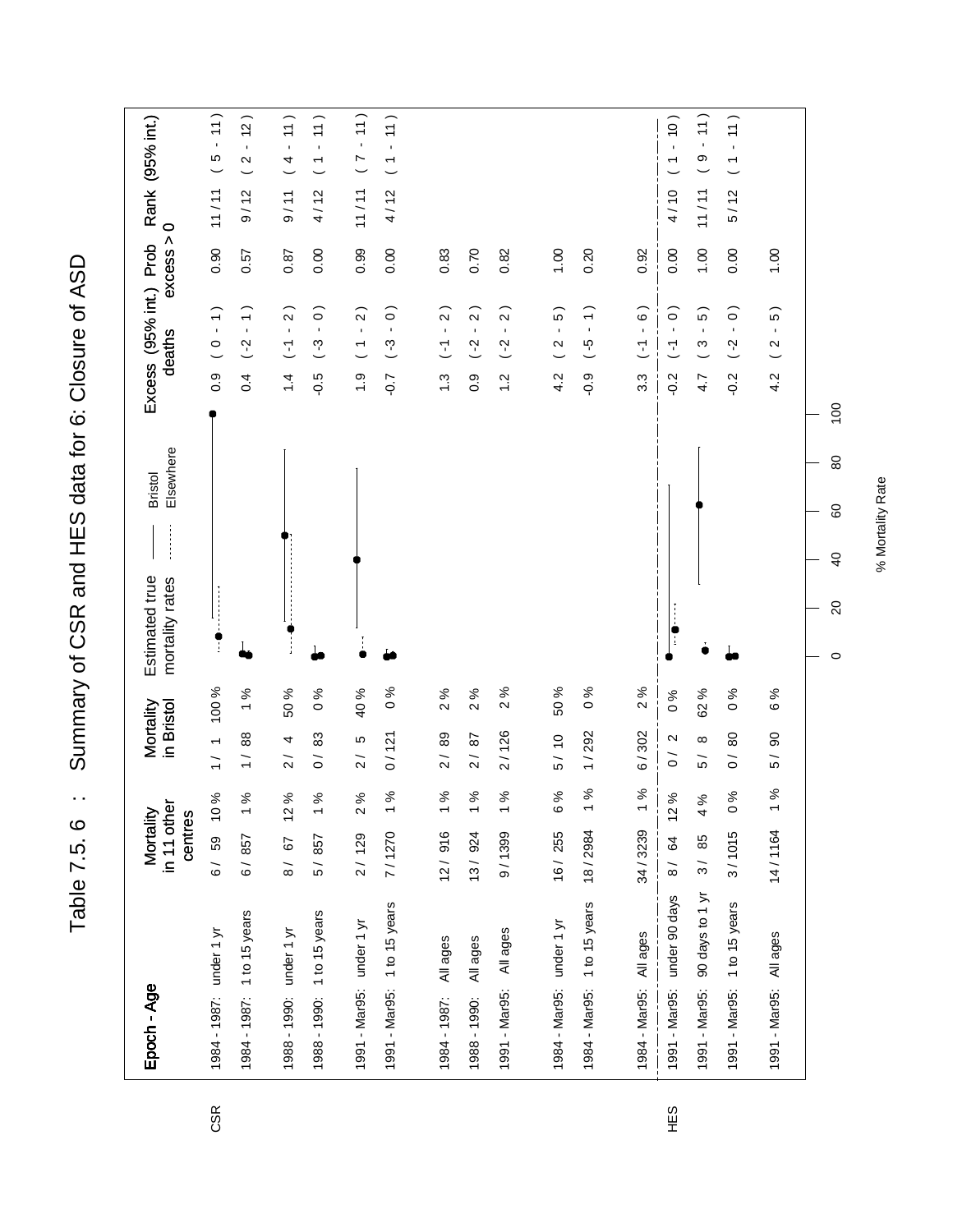Table 7.5. 7 : Summary of CSR and HES data for 7: Closure of VSD Table 7.5. 7 : Summary of CSR and HES data for 7: Closure of VSD

| Epoch - Age                    | in 11 other<br>Mortality | centres                                                                                                                                                                                                                                                                                                                                                                                                                                                                                                                                                                                                                                                        | Mortality<br>in Bristol                                                                    |                                                                                                                                                                                                                                                                                                                                                                                                                                                                                                                                                                                                                                                          | Elsewhere<br><b>Bristol</b><br>Estimated true<br>mortality rates | Excess (95% int.) Prob<br>deaths                            | excess >                  | $\circ$ | Rank (95% int.)                                                  |
|--------------------------------|--------------------------|----------------------------------------------------------------------------------------------------------------------------------------------------------------------------------------------------------------------------------------------------------------------------------------------------------------------------------------------------------------------------------------------------------------------------------------------------------------------------------------------------------------------------------------------------------------------------------------------------------------------------------------------------------------|--------------------------------------------------------------------------------------------|----------------------------------------------------------------------------------------------------------------------------------------------------------------------------------------------------------------------------------------------------------------------------------------------------------------------------------------------------------------------------------------------------------------------------------------------------------------------------------------------------------------------------------------------------------------------------------------------------------------------------------------------------------|------------------------------------------------------------------|-------------------------------------------------------------|---------------------------|---------|------------------------------------------------------------------|
| 1984 - 1987: under 1 yr        | 34/338                   | $\%$<br>$\frac{0}{\tau}$                                                                                                                                                                                                                                                                                                                                                                                                                                                                                                                                                                                                                                       | 0/12                                                                                       | $\%$ 0                                                                                                                                                                                                                                                                                                                                                                                                                                                                                                                                                                                                                                                   | $\ddot{\phantom{a}}$                                             | $\blacksquare$<br>ယူ<br>$-1.5$                              | 0.00<br>$\widehat{\circ}$ | 2/11    | $\widehat{\Theta}$<br>$\blacksquare$<br>$\overline{\phantom{0}}$ |
| 1984 - 1987: 1 to 15 years     | 12/331                   | $\%$<br>$\frac{1}{4}$                                                                                                                                                                                                                                                                                                                                                                                                                                                                                                                                                                                                                                          | 27<br>$\tilde{0}$                                                                          | $\%0$                                                                                                                                                                                                                                                                                                                                                                                                                                                                                                                                                                                                                                                    | ŀ                                                                | $\mathbf{r}$<br>4<br>$\frac{0}{1}$                          | 0.00<br>$\widehat{\circ}$ | 3/11    | $-10)$<br>$\overline{\phantom{0}}$                               |
| 1988 - 1990: under 1 yr        | 24 / 434                 | $\%$<br>$\tilde{\circ}$                                                                                                                                                                                                                                                                                                                                                                                                                                                                                                                                                                                                                                        | 28<br>$\frac{1}{4}$                                                                        | 14 %                                                                                                                                                                                                                                                                                                                                                                                                                                                                                                                                                                                                                                                     |                                                                  | $\mathbf{r}$<br>ကု<br>$\overline{2}$                        | 0.85<br>$\widehat{4}$     | 9/11    | 11)<br>$\mathbf{I}$<br>$\circ$                                   |
| 1988 - 1990: 1 to 15 years     | 12/375                   | 3%                                                                                                                                                                                                                                                                                                                                                                                                                                                                                                                                                                                                                                                             | 42<br>$\overline{2}$                                                                       | $\%$<br>ယ                                                                                                                                                                                                                                                                                                                                                                                                                                                                                                                                                                                                                                                |                                                                  | $\mathbf{r}$<br>ကု<br>0.6                                   | 0.61<br>$\sim$            | 8/11    | 11)<br>$\bar{\mathbf{r}}$<br>$\boldsymbol{\sim}$                 |
| 1991 - Mar95: under 1 yr       | 18/689                   | ৡ<br>$\tilde{\Omega}$                                                                                                                                                                                                                                                                                                                                                                                                                                                                                                                                                                                                                                          | 5<br>$\tilde{\circ}$                                                                       | $\frac{6}{6}$                                                                                                                                                                                                                                                                                                                                                                                                                                                                                                                                                                                                                                            | b                                                                | $\blacksquare$<br>ယူ<br>$-1.4$                              | 0.00<br>$\widehat{\circ}$ | 2/12    | $-10$<br>$\overline{ }$                                          |
| 1991 - Mar95: 1 to 15 years    | 8/362                    | 2%                                                                                                                                                                                                                                                                                                                                                                                                                                                                                                                                                                                                                                                             | 39<br>$\frac{1}{\sqrt{2}}$                                                                 | $\%$<br>$\circ$                                                                                                                                                                                                                                                                                                                                                                                                                                                                                                                                                                                                                                          | Ŀ                                                                | $\mathbf{r}$<br>4<br>$-1.0$                                 | 0.00<br>$\widehat{\circ}$ | 4/12    | $-10)$<br>$\overline{ }$                                         |
|                                |                          |                                                                                                                                                                                                                                                                                                                                                                                                                                                                                                                                                                                                                                                                |                                                                                            |                                                                                                                                                                                                                                                                                                                                                                                                                                                                                                                                                                                                                                                          |                                                                  |                                                             |                           |         |                                                                  |
| All ages<br>1984 - 1987:       | 46 / 669                 | $\%$<br>$\overline{ }$                                                                                                                                                                                                                                                                                                                                                                                                                                                                                                                                                                                                                                         | 39<br>$\frac{1}{\sqrt{2}}$                                                                 | $% \mathbf{G} \rightarrow \mathbf{H}$<br>$\circ$                                                                                                                                                                                                                                                                                                                                                                                                                                                                                                                                                                                                         |                                                                  | $\blacksquare$<br>7<br>$-2.5$                               | 0.00<br>$\widehat{\circ}$ |         |                                                                  |
| All ages<br>1988 - 1990:       | 36 / 809                 | 4%                                                                                                                                                                                                                                                                                                                                                                                                                                                                                                                                                                                                                                                             | $\overline{C}$<br>$\overline{6}$                                                           | $\%$<br>თ                                                                                                                                                                                                                                                                                                                                                                                                                                                                                                                                                                                                                                                |                                                                  | $\mathbf{r}$<br>4<br>2.7                                    | 0.84<br>$\widehat{\circ}$ |         |                                                                  |
| All ages<br>1991 - Mar95:      | 26/1051                  | $% \mathcal{C}_{\mathcal{A}}^{\mathcal{A}}(\mathcal{A})=\mathcal{A}_{\mathcal{A}}^{\mathcal{A}}(\mathcal{A})$<br>$\boldsymbol{\sim}$                                                                                                                                                                                                                                                                                                                                                                                                                                                                                                                           | $\infty$<br>$\tilde{o}$                                                                    | $\%$<br>$\circ$                                                                                                                                                                                                                                                                                                                                                                                                                                                                                                                                                                                                                                          |                                                                  | $\mathbf{r}$<br>7<br>$-2.4$                                 | 0.00<br>$\widehat{\circ}$ |         |                                                                  |
|                                |                          |                                                                                                                                                                                                                                                                                                                                                                                                                                                                                                                                                                                                                                                                |                                                                                            |                                                                                                                                                                                                                                                                                                                                                                                                                                                                                                                                                                                                                                                          |                                                                  |                                                             |                           |         |                                                                  |
| 1984 - Mar95: under 1 yr       | 76/1461                  | ಸಿ<br>LO                                                                                                                                                                                                                                                                                                                                                                                                                                                                                                                                                                                                                                                       | 4/91                                                                                       | $\%$<br>4                                                                                                                                                                                                                                                                                                                                                                                                                                                                                                                                                                                                                                                |                                                                  | $\blacksquare$<br>ထု<br>$-0.7$                              | 0.38<br>$\widehat{3}$     |         |                                                                  |
| 1984 - Mar95: 1 to 15 years    | 32/1068                  | $\%$<br>$\sigma$                                                                                                                                                                                                                                                                                                                                                                                                                                                                                                                                                                                                                                               | 2/108                                                                                      | 2%                                                                                                                                                                                                                                                                                                                                                                                                                                                                                                                                                                                                                                                       |                                                                  | $\blacksquare$<br>7<br>$-1.4$                               | 0.20<br>$\sim$            |         |                                                                  |
|                                |                          |                                                                                                                                                                                                                                                                                                                                                                                                                                                                                                                                                                                                                                                                |                                                                                            |                                                                                                                                                                                                                                                                                                                                                                                                                                                                                                                                                                                                                                                          |                                                                  |                                                             |                           |         |                                                                  |
| All ages<br>1984 - Mar95:      | 108/2529                 | $\%$<br>4                                                                                                                                                                                                                                                                                                                                                                                                                                                                                                                                                                                                                                                      | 6/199                                                                                      | 3%                                                                                                                                                                                                                                                                                                                                                                                                                                                                                                                                                                                                                                                       |                                                                  | $\blacksquare$<br>$0(-)$<br>$\frac{1}{2}$                   | 0.25<br>$\widehat{4}$     |         |                                                                  |
| under 90 days<br>1991 - Mar95: | 31 / 267                 | $% \mathcal{C}_{\mathcal{A}}^{\mathcal{A}}(\mathcal{A})=\mathcal{A}_{\mathcal{A}}^{\mathcal{A}}(\mathcal{A})$<br>$\frac{1}{2}$                                                                                                                                                                                                                                                                                                                                                                                                                                                                                                                                 | $\circ$<br>$\overline{\phantom{0}}$<br>$\rm \stackrel{\scriptstyle >}{\scriptstyle \circ}$ | $% \mathbf{G} \rightarrow \mathbf{H}$                                                                                                                                                                                                                                                                                                                                                                                                                                                                                                                                                                                                                    | $\ddot{\phantom{a}}$                                             | $\mathbf{r}$<br>$\overline{\mathbf{r}}$<br>$\overline{O}$ . | 0.00<br>$\widehat{\circ}$ | 1/12    | (2)<br>↽                                                         |
| 1991 - Mar95:                  | 90 days to 1 yr 14 / 544 | 3%                                                                                                                                                                                                                                                                                                                                                                                                                                                                                                                                                                                                                                                             | 46<br>$\tilde{0}$                                                                          | $\%$<br>$\circ$                                                                                                                                                                                                                                                                                                                                                                                                                                                                                                                                                                                                                                          |                                                                  | $\mathbf{r}$<br>ယှ<br>$-1.3$                                | 0.00<br>$\widehat{\circ}$ | 2/12    | (0)<br>$\bar{\mathbf{r}}$<br>$\overline{\phantom{a}}$            |
| 1 to 15 years<br>1991 - Mar95: | 20/465                   | 4%                                                                                                                                                                                                                                                                                                                                                                                                                                                                                                                                                                                                                                                             | $\mathbf{\Omega}$<br>46<br>$\frac{1}{1}$                                                   | వ్                                                                                                                                                                                                                                                                                                                                                                                                                                                                                                                                                                                                                                                       |                                                                  | $\mathbf{r}$<br>ယူ<br>$-1.0$                                | 71.0<br>$\widehat{\cdot}$ | 3/12    | 11)<br>$\mathbf{r}$<br>$\overline{\phantom{a}}$                  |
| All ages<br>1991 - Mar95:      | 65/1276                  | $% \mathbf{G} \rightarrow \mathbf{G} \rightarrow \mathbf{G} \rightarrow \mathbf{G} \rightarrow \mathbf{G} \rightarrow \mathbf{G} \rightarrow \mathbf{G} \rightarrow \mathbf{G} \rightarrow \mathbf{G} \rightarrow \mathbf{G} \rightarrow \mathbf{G} \rightarrow \mathbf{G} \rightarrow \mathbf{G} \rightarrow \mathbf{G} \rightarrow \mathbf{G} \rightarrow \mathbf{G} \rightarrow \mathbf{G} \rightarrow \mathbf{G} \rightarrow \mathbf{G} \rightarrow \mathbf{G} \rightarrow \mathbf{G} \rightarrow \mathbf{G} \rightarrow \mathbf{G} \rightarrow \mathbf{G} \rightarrow \mathbf{G} \rightarrow \mathbf{G} \rightarrow \mathbf{G} \rightarrow \mathbf$<br>LO | $\overline{\phantom{0}}$<br>33<br>$\frac{1}{1}$                                            | $% \mathbf{G} \rightarrow \mathbf{G} \rightarrow \mathbf{G} \rightarrow \mathbf{G} \rightarrow \mathbf{G} \rightarrow \mathbf{G} \rightarrow \mathbf{G} \rightarrow \mathbf{G} \rightarrow \mathbf{G} \rightarrow \mathbf{G} \rightarrow \mathbf{G} \rightarrow \mathbf{G} \rightarrow \mathbf{G} \rightarrow \mathbf{G} \rightarrow \mathbf{G} \rightarrow \mathbf{G} \rightarrow \mathbf{G} \rightarrow \mathbf{G} \rightarrow \mathbf{G} \rightarrow \mathbf{G} \rightarrow \mathbf{G} \rightarrow \mathbf{G} \rightarrow \mathbf{G} \rightarrow \mathbf{G} \rightarrow \mathbf{G} \rightarrow \mathbf{G} \rightarrow \mathbf{G} \rightarrow \mathbf$ |                                                                  | $\mathbf{r}$<br>7<br>$-2.4$                                 | 0.05<br>$\widehat{\cdot}$ |         |                                                                  |
|                                |                          |                                                                                                                                                                                                                                                                                                                                                                                                                                                                                                                                                                                                                                                                |                                                                                            |                                                                                                                                                                                                                                                                                                                                                                                                                                                                                                                                                                                                                                                          | 80<br>60<br>$\overline{4}$<br>$\Omega$<br>$\circ$                | 100                                                         |                           |         |                                                                  |

CSR

% Mortality Rate % Mortality Rate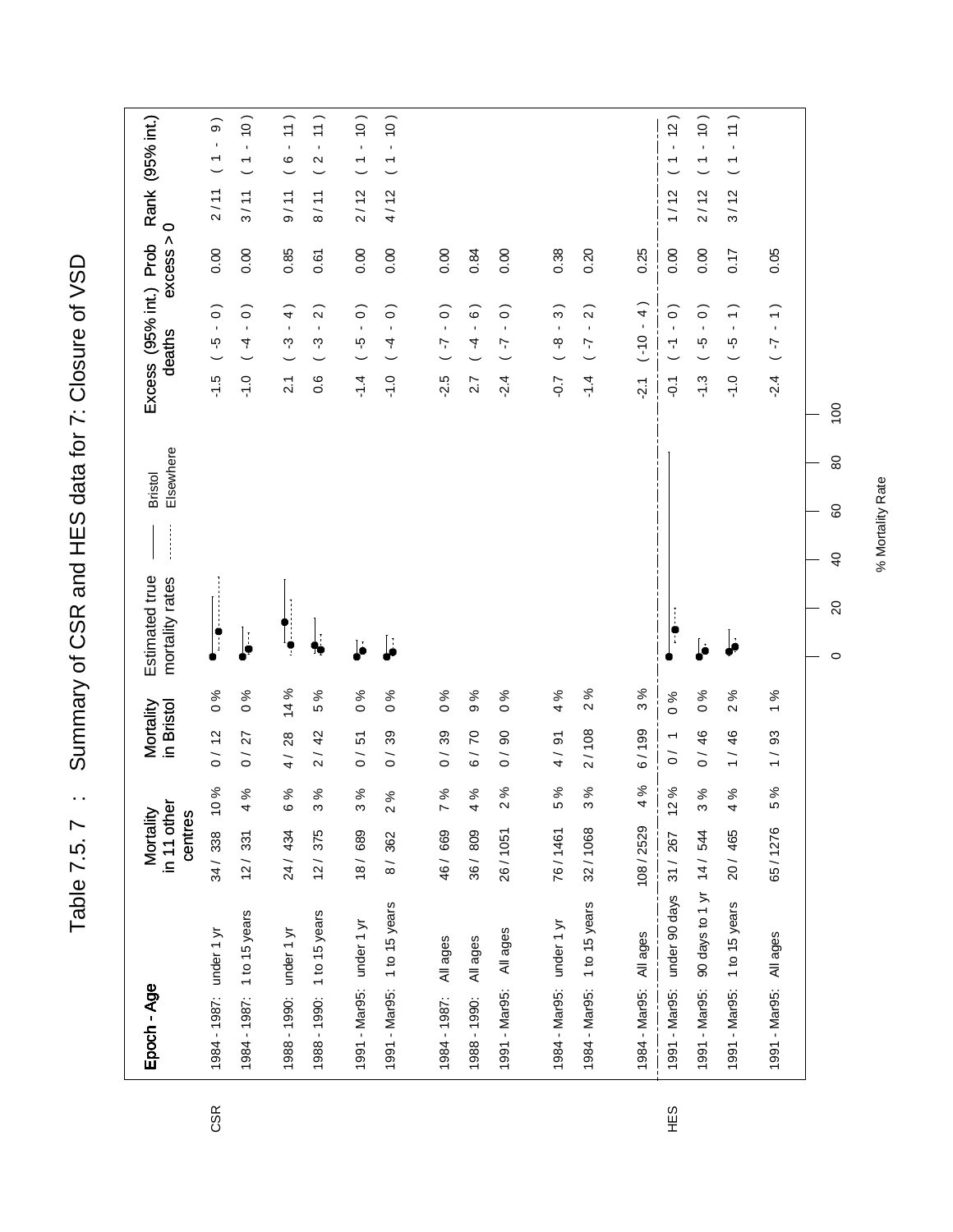Summary of CSR and HES data for 8: Truncus Table 7.5. 8 : Sumary of CSR and HES data for 8: Truncus Table 7.5. 8 :

| Epoch - Age                      | in 11 other<br>Mortality<br>centres | Mortality<br>in Bristol                     | Elsewhere<br><b>Bristol</b><br>Estimated true<br>mortality rates | Excess (95% int.) Prob<br>deaths                                             | $\circ$<br>excess | Rank (95% int.)                                                                              |
|----------------------------------|-------------------------------------|---------------------------------------------|------------------------------------------------------------------|------------------------------------------------------------------------------|-------------------|----------------------------------------------------------------------------------------------|
| 1984 - 1987: under 1 yr          | 52 %<br>31 / 60                     | 100 %<br>3/3                                |                                                                  | $\widehat{3}$<br>$\blacksquare$<br>$\circ$<br>$\overline{4}$                 | 0.82              | 11)<br>$\mathbf{r}$<br>$\begin{array}{c} 4 \end{array}$<br>11/11                             |
| 1984 - 1987: 1 to 15 years       | $2/9$ 22 %                          | $\frac{6}{6}$<br>0/1                        |                                                                  | $\widehat{\circ}$<br>$\blacksquare$<br>$\overline{L}$<br>$-0.2$              | 0.00              | $\widehat{+}$<br>$\blacksquare$<br>$\overline{ }$<br>2/4                                     |
| 1988 - 1990: under 1 yr          | 35 / 61 57 %                        | 67 %<br>4/6                                 |                                                                  | $\widehat{3}$<br>$\blacksquare$<br>$( -2)$<br>0.5                            | 0.48              | 11)<br>$\mathbf{r}$<br>$\overline{ }$<br>8/11                                                |
| 1988 - 1990: 1 to 15 years       | 3/743%                              | ಸಿ<br>$\circ$<br>0/1                        |                                                                  | $\widehat{\circ}$<br>$\mathbf{r}$<br>$\overline{L}$<br>$-0.4$                | 0.00              | $\widehat{\circ}$<br>$\blacksquare$<br>$\overline{\phantom{0}}$<br>6<br>$\frac{1}{2}$        |
| 1991 - Mar95: under 1 yr         | 26/102 25%                          | 29 %<br>2/7                                 | İ                                                                | $\widehat{2}$<br>$\blacksquare$<br>$\binom{3}{4}$<br>$\overline{0}$ :        | 0.44              | (2)<br>$\mathbf{r}$<br>$\overline{ }$<br>8/12                                                |
| 1991 - Mar95: 1 to 15 years      | 15 %<br>2/13                        | ಸ<br>$\circ$<br>0/1                         | -<br>-<br>-<br>-                                                 | $\widehat{\circ}$<br>$\mathbf{r}$<br>$\overline{L}$<br>$-0.2$                | 0.00              | $\widehat{8}$<br>$\blacksquare$<br>$\overline{\phantom{0}}$<br>$\infty$<br>$\frac{1}{4}$     |
| All ages<br>1984 - 1987:         | 33/69 48%                           | 75 %<br>3/4                                 |                                                                  | $\widehat{3}$<br>$\blacksquare$<br>$\overline{L}$<br>$\frac{2}{1}$           | 0.75              |                                                                                              |
| All ages<br>1988 - 1990:         | 56%<br>38 / 68                      | 57 %<br>r,<br>$\frac{1}{4}$                 |                                                                  | $\widehat{3}$<br>$\blacksquare$<br>$-3$<br>$\overline{C}$                    | 0.38              |                                                                                              |
| All ages<br>1991 - Mar95:        | 24 %<br>28/115                      | 25 %<br>${}^{\circ}$<br>$\overline{2}$      |                                                                  | $\widehat{2}$<br>$\blacksquare$<br>$(-3)$<br>0.0                             | 0.39              |                                                                                              |
|                                  |                                     |                                             |                                                                  |                                                                              |                   |                                                                                              |
| 1984 - Mar95: under 1 yr         | $92 / 223$ 41 %                     | 56 %<br>9/16                                |                                                                  | $\overline{\phantom{0}}$<br>$\overline{C}$<br>$\overline{2.1}$               | 77                |                                                                                              |
| 1984 - Mar95: 1 to 15 years      | 24 %<br>7/29                        | $\frac{96}{6}$<br>0/3                       |                                                                  | $\widehat{\circ}$<br>$\mathbf{r}$<br>$(-2)$<br>$-0.8$                        | 0.00              |                                                                                              |
|                                  | 99/252                              |                                             |                                                                  |                                                                              |                   |                                                                                              |
| All ages<br>1984 - Mar95:        | 39%                                 | 47 %<br>9/19                                |                                                                  | $\widehat{6}$ )<br>$\blacksquare$<br>$(-3)$<br>$\ddot{.}$                    | 0.64              |                                                                                              |
| 1991 - Mar95: under 90 days      | 35 %<br>26 / 75                     | 100 %<br>$\mathbf{\Omega}$<br>$\frac{1}{2}$ |                                                                  | $\widehat{2}$<br>$\blacksquare$<br>$\circ$<br>$\ddot{.}3$                    | 0.86              | (2)<br>4<br>12/12                                                                            |
| 90 days to 1 yr<br>1991 - Mar95: | 5/22 23%                            | 50 %<br>$\mathbf{\Omega}$<br>$\frac{1}{1}$  |                                                                  | $\widehat{\cdot}$<br>$\overline{L}$<br>0.5                                   | 0.61              | (2)<br>$\mathbf{r}$<br>$\boldsymbol{\sim}$<br>9/12                                           |
| 1 to 15 years<br>1991 - Mar95:   | 17%<br>1 / 6                        | ℅<br>$\circ$<br>0/1                         | $\ddot{\phantom{a}}$                                             | $\widehat{\circ}$<br>$\mathbf{r}$<br>$\overline{L}$<br>$-0.2$                | 0.00              | $\widehat{\circ}$<br>$\blacksquare$<br>$\overline{\phantom{0}}$<br>$\circ$<br>$\overline{3}$ |
| 1991 - Mar95: All ages           | 31%<br>32/103                       | 60 %<br>Ю<br>$\frac{1}{3}$                  |                                                                  | $\widehat{\mathcal{E}}$<br>$\blacksquare$<br>$\overline{L}$<br>$\frac{6}{1}$ | 0.86              |                                                                                              |
|                                  |                                     |                                             | 80<br>60<br>$\overline{6}$<br>$\Omega$<br>$\circ$                | $\overline{100}$                                                             |                   |                                                                                              |

CSR

% Mortality Rate % Mortality Rate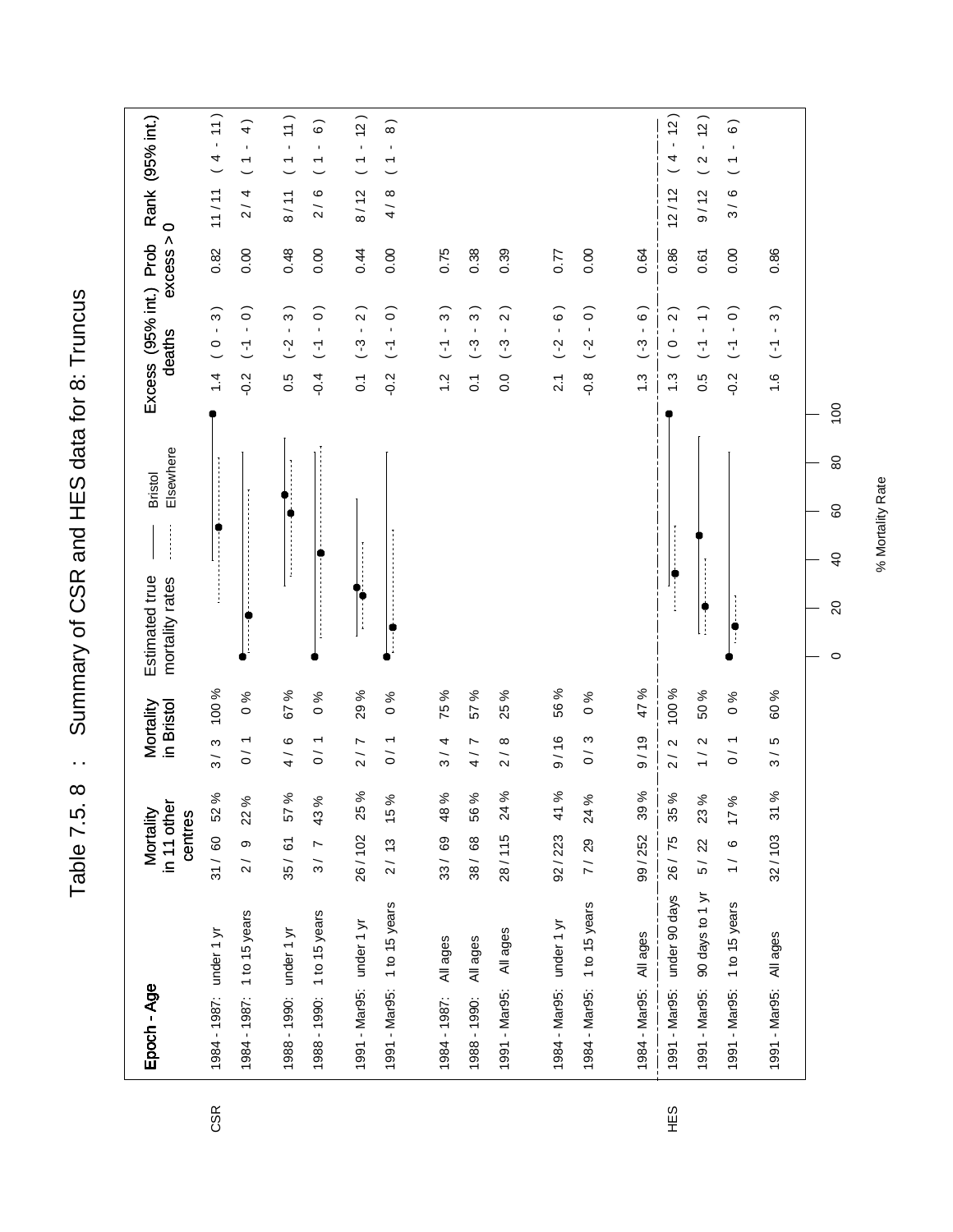Table 7.5. 9 : Summary of CSR and HES data for 9: Fontan type Summary of CSR and HES data for 9: Fontan type  $\ddot{\phantom{1}}$  . Table 7.5.9

 $\left|1\right\rangle$  $\overline{11}$  $(01 - 1)$  01/6  $\overline{2}$ 1988 - 1990: 1 to 15 years 14 / 120 12 % 6 / 11 55 % 4.4 ( 1 - 6 ) 0.98 12 / 12 ( 7 - 12 ) 1991 - Mar90 days to 1 d - 10 days to 1 d - 10 days to 1 d - 10 days to 10 days to 10 days to 10 days to 10 da<br>
10 days to 10 days to 10 days to 10 days to 10 days to 10 days to 10 days to 10 days to 10 days to 10 days to 1984 - 1984 - 1984 - 1984 - 1984 - 1984 - 1984 - 1984 - 1984 - 1984 - 1984 - 1985 - 1986 - 1986 - 1986 - 1986 - 1  $\widehat{8}$ 1991 - Mar95: 1 to 15 years 28 / 280 10 % 6 / 38 16 % 2.0 ( -8 - 6 ) 0.75 9 / 12 ( 4 - 11 )  $\frac{1}{2}$ 1991 - Mar95: 1 to 15 years 51 / 525 10 % 3 / 34 9 % - 7 .......................<br>1991 - Mar95: 1 to 15 years 51 / 525 10 % 3 / 34 9 % - 7........................ Excess (95% int.) Prob Rank (95% int.) 1991 - Mar95: under 1 yr 7 / 21 33 % 1 / 1 100 % 0.6 ( 0 - 1 ) 0.64 7 / 8 ( 2 - 8 ) Rank (95% int.)  $9/12$  ( 4 - $\begin{pmatrix} 2 \\ 1 \end{pmatrix}$  $12/12$  ( 7  $7/8$  ( 2  $10/10$  (4  $7/12$  $excess > 0$ 0.98  $0.90$ 0.52 0.64 0.75 0.52  $0.98$ 0.79 0.64 0.93  $0.94$  $0.41$ 0.64 1984 - 1987: All ages 25 / 65 38 % 2 / 4 50 % 0.5 ( -2 - 2 ) 0.52 1988 - 1990: All ages 16 / 128 12 % 6 / 11 55 % 4.4 ( 1 - 6 ) 0.98 1991 - Mar95: All ages 35 / 301 12 % 7 / 39 18 % 2.6 ( -7 - 7 ) 0.79 1984 - Mar95: under 1 yr 1 / 1 0.6 ( 0.6 ( 0.6 ( 0.6 t 0.6 t 0.64 - Mars) 1 0.64 - Mars) 1 0.6 ( 0 - 1 ) 0.64 1984 - Mar95: 1 to 15 years 66 / 464 14 / 53 26 % 6.8 % 6.8 ( -3 - 13 ) 0.93<br>1 1984 - Mar95: All ages 76 / 494 15 % 15 / 54 28 % 7.5 ( -3 - 13 ) 0.94 1991 - Mar95: All ages 71 / 643 11 % 5 / 38 13 % 1.0 ( -5 - 5 ) 0.64 Excess (95% int.)  $\widehat{z}$  $\widehat{6}$  $\widehat{2}$  $\tilde{z}$  $\widehat{3}$  $\widehat{5}$  $4.4$  (1 - 6)  $0.6$  (  $0 - 1$  )  $\widehat{\circ}$  $(0 - 1)$  $(-3 - 13)$  $(-3 - 13)$  $\overline{2}$ deaths  $\frac{1}{2}$  $\bar{1}$  $\bar{1}$  $\bar{1}$  $\bar{1}$  $\overline{\phantom{a}}$  $\frac{8}{1}$  $\overline{c}$  $\overline{L}$  $(-5)$  $0.5( -2)$  $1.5(0)$  $L^2$ )  $9.0$  $0.6$  $\overline{c}$  $\frac{5}{2}$  $4.4$  $6.8$  $\frac{0}{1}$ 2.6 7.5  $\overline{100}$ Bristol Elsewhere  $\pmb{\mathbb{S}}$ 60  $\overline{4}$ Estimated true<br>mortality rates  $\begin{bmatrix} 1 & 0 \\ 0 & 1 \end{bmatrix}$ mortality rates  $\infty$  $\mathbf{r}$  $\circ$ 55 % 100 % 16 % 55 % 18% 100 % 26 % 28% 13 % 50 % 50 %  $0%$ 50 %  $9%$  $\frac{6}{6}$  $\frac{6}{6}$ 1984 - 1987: under 1 yr 1 1 1 1 0 0 0 0 0 0 0 0 % 1988 - 1990: under 1 yr 2 / 8 25 % 0 / 0 0 % 1991 - Mar95: under 90 days 10 / 38 26 % 0 / 0 0 % Mortality in Bristol  $0/0$  $2/4$  $1/1$  $14/53$ 15/54  $3/34$  $0/0$ 6/38  $1/1$  $0/0$  $2 / 4$  $5/38$  $6/11$  $2/4$  $6/11$ 7/39  $12%$ 10 %  $12%$  $12%$ 33% 14 % 15 % 10% 11% 100 % 37 % 33 % 38 % 26 %  $12%$ 25 % in 11 other Mortality Epoch - Age Mortality centres 16/128  $\frac{1}{1}$  $25/65$ 14/120 24/64  $\infty$  $7/21$ 28/280 35/301  $10/30$ 66/464 76/494  $38$ 90 days to 1 yr 10/80 51 / 525 71/643  $\frac{2}{\sqrt{2}}$  $\frac{10}{10}$ under 90 days 1991 - Mar95: 1 to 15 years 1991 - Mar95: 1 to 15 years 1984 - Mar95: 1 to 15 years 1988 - 1990: 1 to 15 years 1984 - 1987: 1 to 15 years 1991 - Mar95: under 1 yr 1984 - Mar95: under 1 yr All ages 1984 - 1987: under 1 yr 1988 - 1990: under 1 yr 1984 - Mar95: All ages All ages All ages All ages 1991 - Mar95: 1991 - Mar95: Epoch - Age 1991 - Mar95: 1991 - Mar95: 1984 - 1987: 1988 - 1990:

HES

CSR

% Mortality Rate % Mortality Rate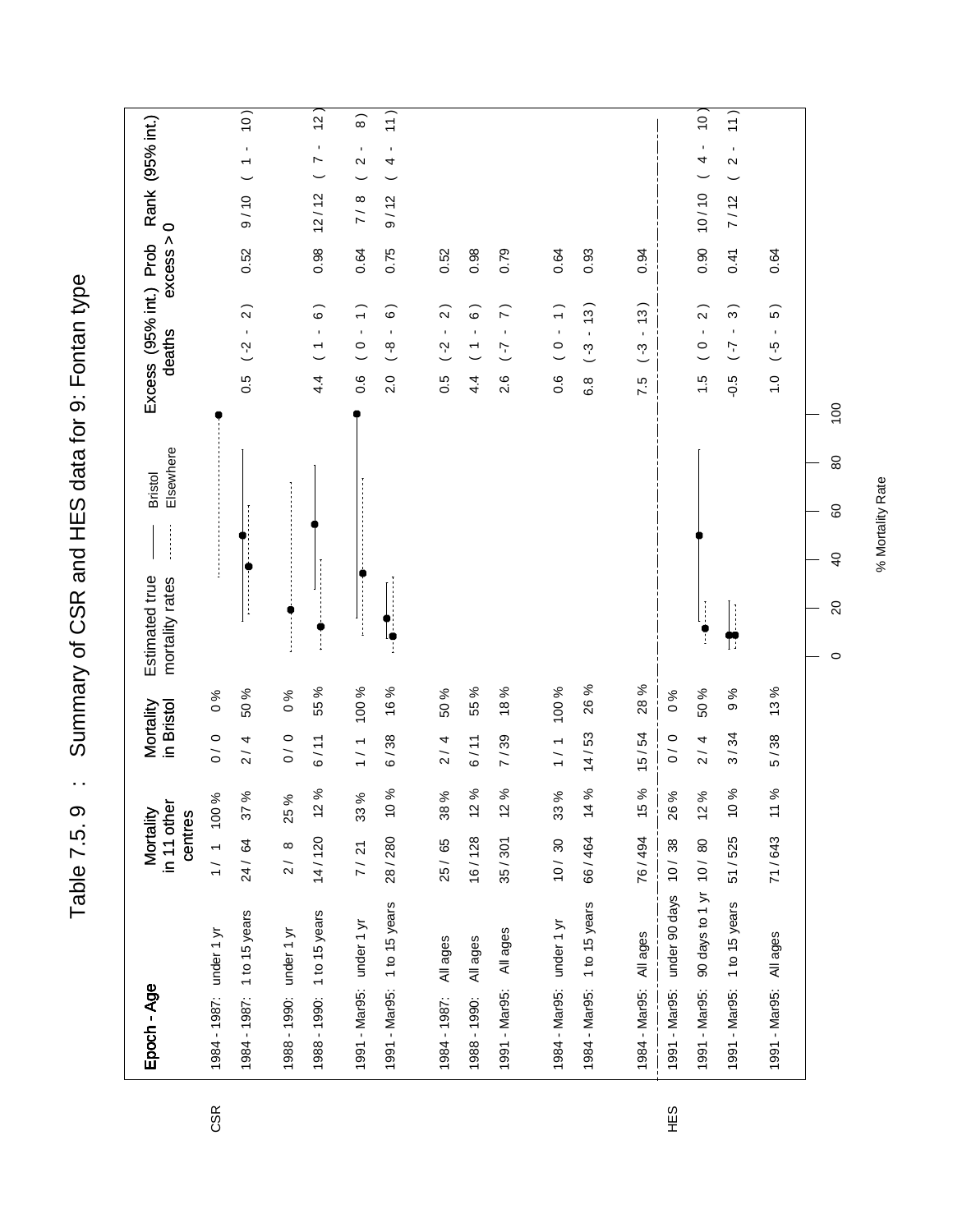Table 7.5. 10 : Summary of CSR and HES data for 10: Aortic and pulmonary valves Table 7.5. 10 : Summary of CSR and HES data for 10: Aortic and pulmonary valves

| Epoch - Age                                                | in 11 other<br>Mortality<br>centres |                 | Mortality<br>in Bristol                    |                             | Elsewhere<br><b>Bristol</b><br>Estimated true<br>mortality rates | Excess (95% int.) Prob<br>deaths                                                               | excess >          | Rank (95% int.)<br>$\circ$                                                   |
|------------------------------------------------------------|-------------------------------------|-----------------|--------------------------------------------|-----------------------------|------------------------------------------------------------------|------------------------------------------------------------------------------------------------|-------------------|------------------------------------------------------------------------------|
| 1984 - 1987: under 1 yr                                    | 38/158                              | 24 %            | 2/11                                       | 18 %                        | Ï                                                                | $\widehat{2}$<br>$\blacksquare$<br>ယု<br>$-0.8$                                                | 0.25              | $-10$<br>$\overline{\phantom{a}}$<br>4/11                                    |
| 1984 - 1987: 1 to 15 years                                 | 20 / 341                            | 6%              | 0/27                                       | $\%0$                       | ļ.                                                               | $\widehat{\circ}$<br>$\blacksquare$<br>7<br>$-1.6$                                             | 0.00              | $\widehat{\circ}$<br>$\blacksquare$<br>$\overline{\phantom{a}}$<br>3/12      |
| 1988 - 1990: under 1 yr                                    | 39/183                              | 21 %            | $\circ$<br>$\frac{1}{1}$                   | $^{96}$ 11                  | İ                                                                | $\widehat{\cdot}$<br>$\blacksquare$<br>ကု<br>$-0.3$                                            | 0.28              | (2)<br>$\mathbf{r}$<br>$\overline{\phantom{a}}$<br>6/12                      |
| 1988 - 1990: 1 to 15 years                                 | 23/331                              | 7%              | $\mathbf{S}$<br>$\tilde{0}$                | $\%0$                       | <br> •                                                           | $\widehat{\circ}$<br>$\blacksquare$<br>ပှ<br>$-2.1$                                            | 0.00              | $\widehat{\mathbf{e}}$<br>$\blacksquare$<br>$\overline{\phantom{0}}$<br>3/12 |
| 1991 - Mar95: under 1 yr                                   | 24/ 179 13%                         |                 | $\overline{\phantom{0}}$<br>$\overline{1}$ | 100 %                       | İ                                                                | $\widehat{\cdot}$<br>$\blacksquare$<br>$\circ$<br>$\frac{8}{1}$                                | 0.84              | 12)<br>$\blacksquare$<br>5<br>$\overline{\phantom{0}}$<br>12/12              |
| 1 to 15 years<br>1991 - Mar95:                             | 17/614                              | 3%              | 33<br>$\tilde{\circ}$                      | 0%                          | ļ                                                                | $\widehat{\circ}$<br>$\blacksquare$<br>4<br>$\frac{1}{2}$                                      | 0.00              | $\overline{0}$<br>$\mathbf{r}$<br>$\overline{\phantom{0}}$<br>2/12           |
| All ages<br>1984 - 1987:                                   | $\frac{2}{3}$<br>58/499             | ℅               | 38<br>$\frac{1}{2}$                        | 5 %                         |                                                                  | $\sim$<br>$\blacksquare$<br>ဂု<br>$-2.4$                                                       | $\overline{0.11}$ |                                                                              |
| All ages<br>1988 - 1990:                                   | 62/514                              | 12%             | 35<br>$\frac{1}{1}$                        | 3%                          |                                                                  | $\widehat{\cdot}$<br>$\blacksquare$<br>7<br>$-2.4$                                             | 0.05              |                                                                              |
| All ages<br>1991 - Mar95:                                  | 41/793                              | 5 %             | 34<br>$\frac{1}{1}$                        | %<br>ω                      |                                                                  | $\widehat{\cdot}$<br>$\blacksquare$<br>4<br>$-0.3$                                             | 0.34              |                                                                              |
|                                                            |                                     |                 |                                            |                             |                                                                  |                                                                                                |                   |                                                                              |
| 1 to 15 years<br>1984 - Mar95: under 1 yr<br>1984 - Mar95: | 6,<br>101 / 520<br>60/1286          | $\%$<br>5 %     | 0/89<br>4/18                               | <b>22%</b><br>$\frac{6}{6}$ |                                                                  | $\widehat{\tau}$<br>ω<br>$\blacksquare$<br>$\blacksquare$<br>$(-12)$<br>ယှ<br>$-0.3$<br>$-4.8$ | 0.39<br>0.00      |                                                                              |
|                                                            |                                     |                 |                                            |                             |                                                                  |                                                                                                |                   |                                                                              |
| All ages<br>1984 - Mar95:                                  | 161/1806                            | $\%$<br>$\circ$ | 4/107                                      | 4%                          |                                                                  | $\widehat{\cdot}$<br>$\blacksquare$<br>$(-13)$<br>$-5.1$                                       | 0.04              |                                                                              |
| 1991 - Mar95: under 90 days                                | 22/149                              | 15 %            | $\overline{\phantom{0}}$<br>$\frac{1}{1}$  | 100 %                       |                                                                  | $\widehat{\cdot}$<br>$\mathbf{I}$<br>$\circ$<br>$\frac{8}{2}$                                  | 0.84              | $\frac{1}{2}$<br>$\blacksquare$<br>Ю<br>12/12                                |
| 90 days to 1 yr<br>1991 - Mar95:                           | 3/101                               | 3%              | ω<br>$\overline{1}$                        | 33 %                        |                                                                  | $\widehat{\cdot}$<br>$\blacksquare$<br>$\circ$<br>$0.\overline{0}$                             | 0.91              | $\tilde{a}$<br>$\blacksquare$<br>Ю<br>12/12                                  |
| 1 to 15 years<br>1991 - Mar95:                             | 18/645                              | 3%              | 46<br>$\frac{1}{3}$                        | $\%$<br>$\overline{ }$      |                                                                  | ო<br>$\blacksquare$<br>Ņ<br>$\frac{6}{1}$                                                      | 0.83              | $\frac{1}{2}$<br>$\blacksquare$<br>4<br>11/12                                |
| 1991 - Mar95: All ages                                     | 43/895                              | 5 %             | SO<br>5 /                                  | 10%                         |                                                                  | $\widehat{5}$<br>$\blacksquare$<br>$\circ$<br>3.4                                              | 0.96              |                                                                              |
|                                                            |                                     |                 |                                            |                             | 80<br>60<br>$\overline{6}$<br>$\Omega$<br>$\circ$                | $\overline{100}$                                                                               |                   |                                                                              |

CSR

% Mortality Rate % Mortality Rate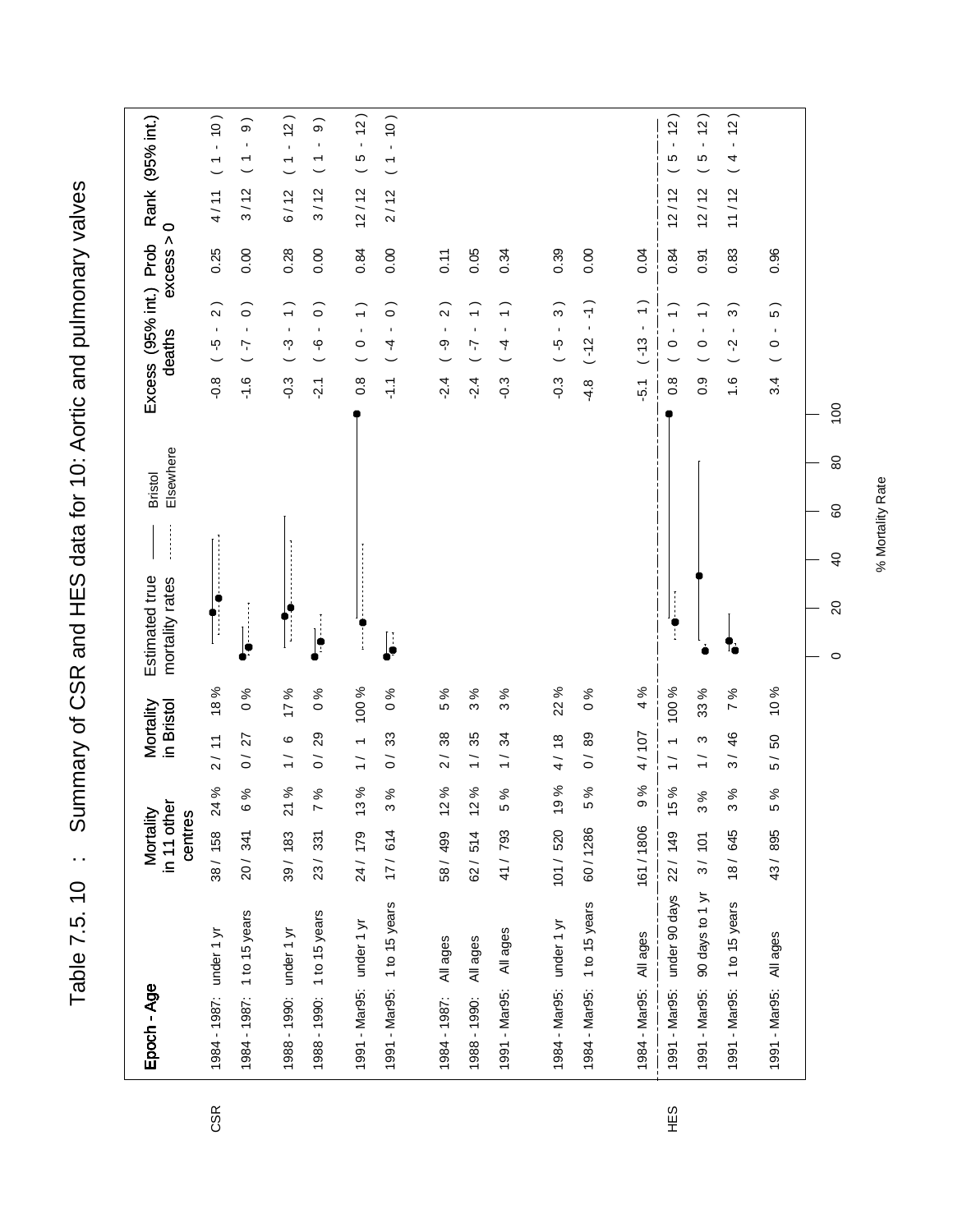Table 7.5.11 : Summary of CSR and HES data for 11: Mitral valves Table 7.5. 11 : Summary of CSR and HES data for 11: Mitral valves

| Epoch - Age                      | in 11 other<br>Mortality<br>centres | in Bristol<br>Mortality                                              | Elsewhere<br><b>Bristol</b><br>Estimated true<br>mortality rates | Excess (95% int.) Prob<br>deaths                                          | Rank (95% int.)<br>$\circ$<br>excess >                                          |
|----------------------------------|-------------------------------------|----------------------------------------------------------------------|------------------------------------------------------------------|---------------------------------------------------------------------------|---------------------------------------------------------------------------------|
| 1984 - 1987: under 1 yr          | 25 %<br>1 / 4                       | $\frac{6}{6}$<br>0/0                                                 |                                                                  |                                                                           |                                                                                 |
| 1984 - 1987: 1 to 15 years       | 11 / 51 22%                         | <b>20%</b><br>LO<br>$\frac{1}{1}$                                    |                                                                  | $\widehat{\cdot}$<br>$\mathbf{I}$<br>(2)<br>$\overline{Q}$                | $\widehat{\circ}$<br>$\blacksquare$<br>$\overline{\phantom{0}}$<br>4/10<br>0.34 |
| 1988 - 1990: under 1 yr          | $6/25$ 24%                          | $\%0$<br>0/1                                                         |                                                                  | $\widehat{\circ}$<br>$\blacksquare$<br>$\overline{L}$<br>$-0.2$           | $\widehat{\Theta}$<br>$\blacksquare$<br>$\overline{\phantom{0}}$<br>2/9<br>0.00 |
| 1988 - 1990: 1 to 15 years       | 10/69 14%                           | 33 %<br>ო<br>$\frac{1}{1}$                                           | ∶                                                                | $\widehat{\cdot}$<br>$\blacksquare$<br>$\tilde{L}$<br>0.5                 | $\tilde{c}$<br>٠<br>$\mathbf{\Omega}$<br>12/12<br>0.63                          |
| 1991 - Mar95: under 1 yr         | 5/36 14%                            | $\frac{6}{6}$<br>0/1                                                 |                                                                  | $\widehat{\circ}$<br>$\blacksquare$<br>$\overline{L}$<br>$-0.2$           | 10)<br>$\blacksquare$<br>$\overline{ }$<br>4/10<br>0.00                         |
| 1991 - Mar95: 1 to 15 years      | 9%<br>10/115                        | $\%$<br>$\circ$<br>$\infty$<br>$\overline{O}$                        |                                                                  | $\widehat{\circ}$<br>$\mathbf{I}$<br>$(-3)$<br>$-0.7$                     | 10)<br>$\blacksquare$<br>$\overline{\phantom{0}}$<br>2/11<br>0.00               |
|                                  |                                     |                                                                      |                                                                  |                                                                           |                                                                                 |
| All ages<br>1984 - 1987:         | 22 %<br>12/55                       | <b>20%</b><br>LO                                                     |                                                                  | $\widehat{\cdot}$<br>$\blacksquare$<br>$\tilde{S}$<br>$\overline{O}$ .    | 0.34                                                                            |
| All ages<br>1988 - 1990:         | 17%<br>16 / 94                      | 25 %<br>4<br>$\frac{1}{1}$                                           |                                                                  | $\widehat{\cdot}$<br>$\blacksquare$<br>$\overline{L}$<br>$0.\overline{3}$ | 0.47                                                                            |
| All ages<br>1991 - Mar95:        | 10%<br>15/151                       | $% \mathbf{G} \rightarrow \mathbf{H}$<br>$\circ$<br>თ<br>$\tilde{0}$ |                                                                  | $\widehat{\circ}$<br>$\blacksquare$<br>$(-3)$<br>$-0.9$                   | 0.00                                                                            |
|                                  |                                     |                                                                      |                                                                  |                                                                           |                                                                                 |
| 1984 - Mar95: under 1 yr         | $12/65$ 18%                         | $\frac{6}{6}$<br>0/2                                                 |                                                                  | $\widehat{\circ}$<br>$\blacksquare$<br>(2)<br>$-0.4$                      | 0.00                                                                            |
| 1984 - Mar95: 1 to 15 years      | $31 / 235$ 13%                      | 12%<br>2/16                                                          |                                                                  | $\widehat{z}$<br>$\blacksquare$<br>$\overline{4}$<br>$-0.3$               | 0.34                                                                            |
|                                  |                                     |                                                                      |                                                                  |                                                                           |                                                                                 |
| 1984 - Mar95: All ages           | 43/300 14%                          | 11%<br>2/18                                                          |                                                                  | $\widehat{2}$<br>$\blacksquare$<br>$\overline{4}$<br>$-0.7$               | 0.25                                                                            |
| 1991 - Mar95: under 90 days      | 6/ 11 55 %                          | $\%$<br>$\circ$<br>0/0                                               |                                                                  |                                                                           |                                                                                 |
| 90 days to 1 yr<br>1991 - Mar95: | 6/40 15%                            | 67 %<br>2/3                                                          |                                                                  | $\widehat{2}$<br>$\blacksquare$<br>$\circ$<br>$\frac{1}{2}$               | $\overline{r}$<br>$\blacksquare$<br>LO<br>11/11<br>0.92                         |
| 1 to 15 years<br>1991 - Mar95:   | 7%<br>13/180                        | $\%$<br>5<br>1/20                                                    | T                                                                | $\overline{ }$<br>$\blacksquare$<br>$\overline{4}$<br>$-0.4$              | 11)<br>$\blacksquare$<br>$\overline{\phantom{0}}$<br>8/12<br>0.31               |
| All ages<br>1991 - Mar95:        | 11%<br>25/231                       | 13%<br>3/23                                                          |                                                                  | $\widehat{\mathcal{E}}$<br>$\mathbf{r}$<br>$(-3)$<br>$\tilde{=}$          | 0.71                                                                            |
|                                  |                                     |                                                                      | 80<br>60<br>$\overline{6}$<br>$\Omega$<br>$\circ$                | $\overline{100}$                                                          |                                                                                 |

HES

CSR

% Mortality Rate % Mortality Rate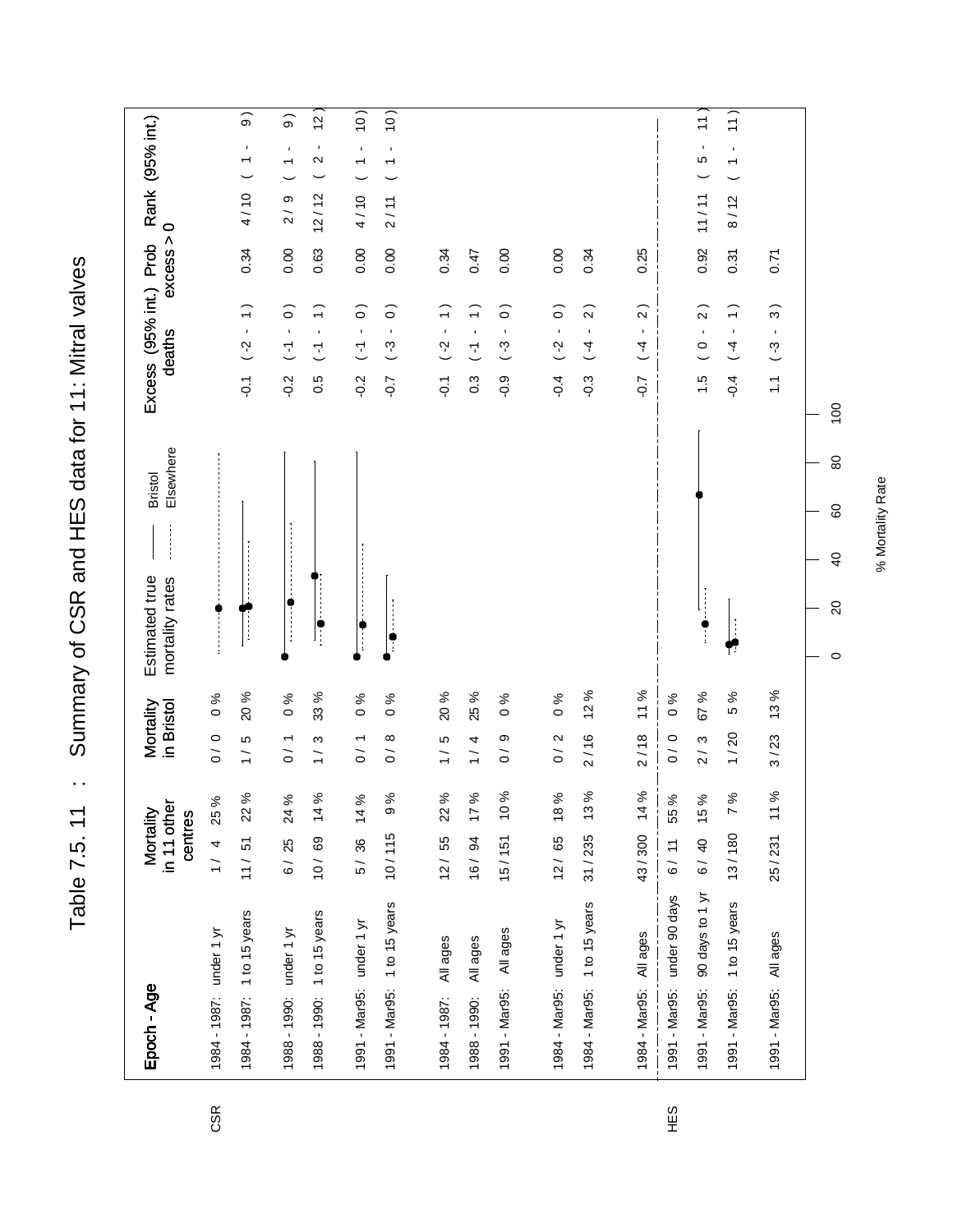| Epoch - Age                             | in 11 other<br>Mortality<br>centres |                  | in Bristol<br>Mortality   |                | Elsewhere<br><b>Bristol</b><br>Estimated true<br>mortality rates | Excess (95% int.) Prob<br>deaths                                    | Rank (95% int.)<br>excess > 0                                               |
|-----------------------------------------|-------------------------------------|------------------|---------------------------|----------------|------------------------------------------------------------------|---------------------------------------------------------------------|-----------------------------------------------------------------------------|
| 1984 - 1987: under 1 yr                 | $\circ$<br>$\overline{O}$           | 0%               | 0/0                       | $\frac{6}{6}$  |                                                                  |                                                                     |                                                                             |
| 1 to 15 years<br>1984 - 1987:           | $\circ$<br>$\overline{0}$           | $\frac{96}{6}$   | 0/0                       | $\%0$          |                                                                  |                                                                     |                                                                             |
| under 1 yr<br>1988 - 1990:              | $\circ$<br>$\tilde{0}$              | $\frac{96}{6}$   | $\circ$<br>$\overline{O}$ | $\frac{6}{6}$  |                                                                  |                                                                     |                                                                             |
| 1988 - 1990: 1 to 15 years              | $\circ$<br>$\overline{O}$           | $\frac{6}{6}$    | 0/0                       | $\frac{6}{6}$  |                                                                  |                                                                     |                                                                             |
| 1991 - Mar95: under 1 yr                | $\circ$<br>$\overline{)}$           | $\frac{96}{6}$   | 0/0                       | $\frac{6}{6}$  |                                                                  |                                                                     |                                                                             |
| 1991 - Mar95: 1 to 15 years             | $\circ$<br>$\overline{O}$           | $\frac{96}{6}$   | 0/0                       | $\frac{6}{6}$  |                                                                  |                                                                     |                                                                             |
| All ages<br>1984 - 1987:                | $\circ$<br>$\tilde{\circ}$          | $\frac{6}{6}$    | 0/0                       | $\frac{96}{6}$ |                                                                  |                                                                     |                                                                             |
| All ages<br>1988 - 1990:                | $\circ$<br>$\tilde{0}$              | $\frac{96}{6}$   | 0/0                       | $\frac{6}{6}$  |                                                                  |                                                                     |                                                                             |
| All ages<br>1991 - Mar95:               | $\circ$<br>$\tilde{\circ}$          | $\frac{6}{6}$    | $\circ$<br>$\overline{O}$ | 0%             |                                                                  |                                                                     |                                                                             |
| 1984 - Mar95: under 1 yr                | $\circ$<br>$\frac{1}{\sqrt{2}}$     | $\frac{96}{6}$   | 0/0                       | $\frac{6}{6}$  |                                                                  |                                                                     |                                                                             |
| 1 to 15 years<br>1984 - Mar95:          | $\circ$<br>$\overline{0}$           | $\%0$            | 0/0                       | $\frac{6}{6}$  |                                                                  |                                                                     |                                                                             |
| All ages<br>1984 - Mar95:               | $\circ$<br>$\overline{O}$           | $\frac{6}{6}$    | 0/0                       | $\frac{6}{6}$  |                                                                  |                                                                     |                                                                             |
| 1991 - Mar95: under 90 days 45/430      |                                     | 10%              | 2/25                      | 8%             | T                                                                | $-0.6$ $(-5 - 2)$                                                   | $\frac{1}{1}$<br>$\blacksquare$<br>$\mathbf{\Omega}$<br>6/12<br>0.33        |
| 90 days to 1 yr 13/168<br>1991 - Mar95: |                                     | $\%$<br>$\infty$ | 1/13                      | 8 %            | Γ                                                                | $\widehat{\cdot}$<br>$-3 -$<br>$\overline{Q}$                       | $\frac{1}{1}$<br>$\blacksquare$<br>$\overline{\phantom{0}}$<br>8/12<br>0.38 |
| 1991 - Mar95: 1 to 15 years             | 18/292                              | $\%$<br>$\circ$  | 4/27                      | 15 %           |                                                                  | $\widehat{4}$<br>$\bar{1}$<br>$(-2)$<br>2.2                         | $\overline{12}$<br>$\blacksquare$<br>4<br>11/12<br>0.86                     |
| 1991 - Mar95: All ages                  | 76/890                              | ಸಿ<br>$\infty$   | 7/65                      | 11%            |                                                                  | $\widehat{6}$ )<br>$\blacksquare$<br>$\frac{6}{7}$<br>$\frac{6}{1}$ | 0.68                                                                        |
|                                         |                                     |                  |                           |                | 80<br>60<br>$\overline{4}$<br>$\Omega$<br>$\circ$                | $\overline{100}$                                                    |                                                                             |

Table 7.5. 12 : Summary of CSR and HES data for 12: Closed shunts Table 7.5. 12 : Summary of CSR and HES data for 12: Closed shunts

CSR

HES

% Mortality Rate % Mortality Rate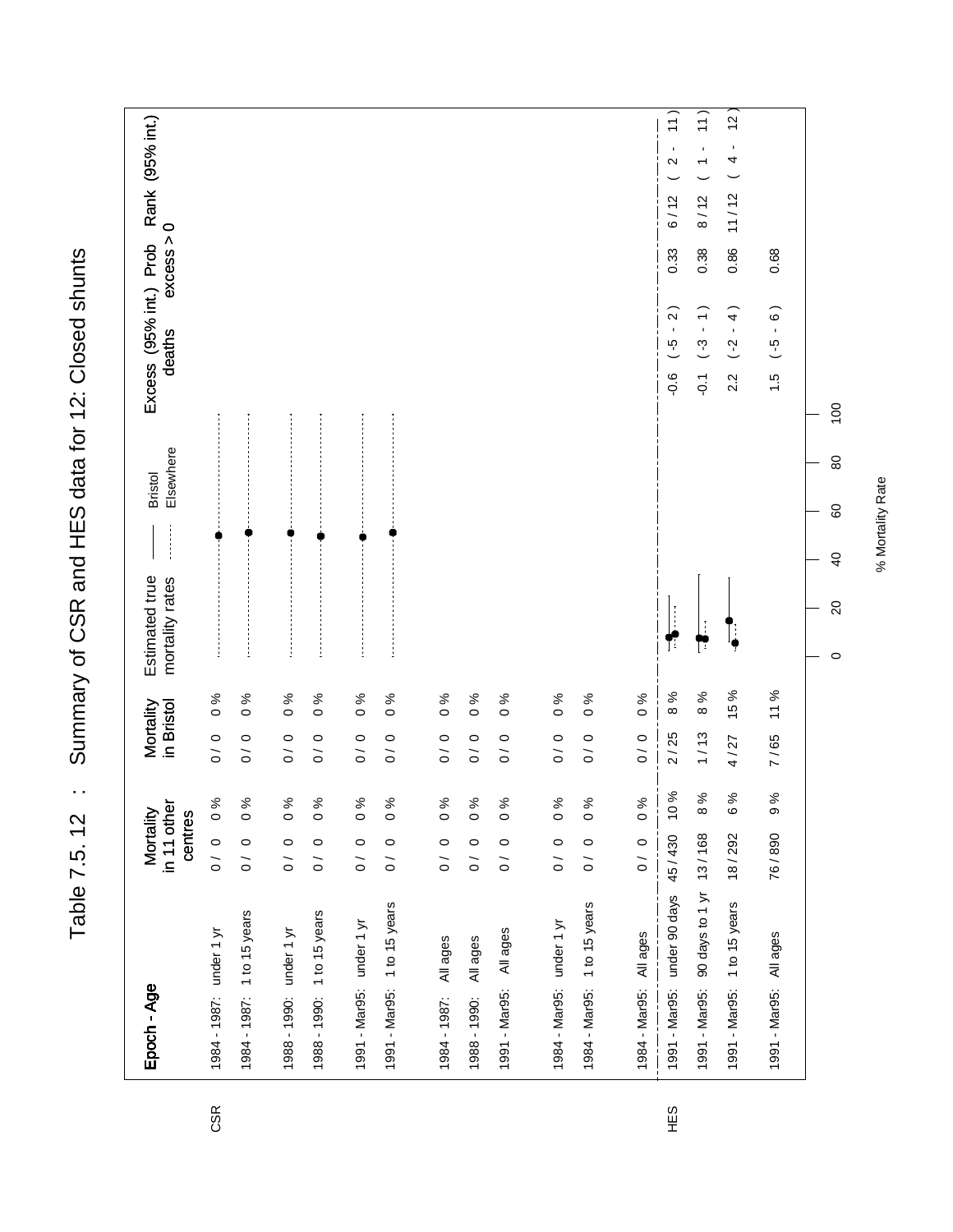Table 7.5. 13 : Summary of CSR and HES data for 13: Simple coarctation Table 7.5. 13 : Summary of CSR and HES data for 13: Simple coarctation

| Epoch - Age                      | in 11 other<br>Mortality<br>centres | Mortality<br>in Bristol                                     | Elsewhere<br><b>Bristol</b><br>Estimated true<br>mortality rates | Excess (95% int.) Prob<br>deaths                                             | Rank (95% int.)<br>$\circ$<br>excess >                                         |
|----------------------------------|-------------------------------------|-------------------------------------------------------------|------------------------------------------------------------------|------------------------------------------------------------------------------|--------------------------------------------------------------------------------|
| 1984 - 1987: under 1 yr          | 2%<br>7/302                         | 4%<br>23<br>$\frac{1}{1}$                                   |                                                                  | $\overline{1}$<br>$\overline{S}$<br>0.5                                      | 12)<br>$\mathbf{r}$<br>$\mathbf{\Omega}$<br>11/12<br>0.62                      |
| 1984 - 1987: 1 to 15 years       | $0\%$<br>0/223                      | $\frac{6}{6}$<br>35<br>$\overline{0}$                       |                                                                  | $\widehat{\circ}$<br>$\mathbf{r}$<br>$\overline{L}$<br>$\overline{0}$ .      | $\left(1\right)$<br>$\mathbf{r}$<br>$\overline{\phantom{a}}$<br>6/12<br>0.00   |
| 1988 - 1990: under 1 yr          | 4%<br>13/339                        | $\frac{6}{6}$<br>0/19                                       |                                                                  | $\overline{0}$ .<br>$(-3)$<br>$-0.7$                                         | 11)<br>$\mathbf{r}$<br>$\overline{ }$<br>4/12<br>0.00                          |
| 1988 - 1990: 1 to 15 years       | $\%$ 0<br>0/235                     | $\%$<br>$\circ$<br>0/43                                     |                                                                  | $\widehat{\circ}$<br>$\bar{\phantom{a}}$<br>$\overline{L}$<br>$\overline{Q}$ | $\left($ 0<br>$\blacksquare$<br>$\overline{\phantom{0}}$<br>6/12<br>0.00       |
| 1991 - Mar95: under 1 yr         | 2%<br>9/464                         | $\frac{6}{6}$<br>$\overline{\mathrm{30}}$<br>$\overline{O}$ |                                                                  | $\widehat{\circ}$<br>$\blacksquare$<br>$\binom{3}{4}$<br>$-0.6$              | (2)<br>$\mathbf{r}$<br>$\overline{ }$<br>4/12<br>0.00                          |
| 1991 - Mar95: 1 to 15 years      | $\frac{96}{6}$<br>3/247             | 0%<br>$\tilde{\mathcal{E}}$<br>$\tilde{0}$                  |                                                                  | $\widehat{\circ}$<br>$\bar{\mathbf{r}}$<br>$( -2)$<br>$-0.4$                 | 11)<br>$\mathbf{I}$<br>$\overline{\phantom{0}}$<br>5/12<br>0.00                |
| All ages<br>1984 - 1987:         | 1%<br>7/525                         | 2%<br>58<br>$\frac{1}{1}$                                   |                                                                  | $\overline{1}$<br>$\overline{C}$<br>$\overline{0}$                           | 0.59                                                                           |
| All ages<br>1988 - 1990:         | 2%<br>13/574                        | $\%$ 0<br>0/62                                              |                                                                  | $\widehat{\circ}$<br>$\bar{\mathbf{r}}$<br>$(-3)$<br>$-0.8$                  | 0.00                                                                           |
| All ages<br>1991 - Mar95:        | 2%<br>12/711                        | %<br>$\circ$<br><u>ර</u><br>$\overline{O}$                  |                                                                  | $\widehat{\circ}$<br>$\mathbf{r}$<br>$\overline{4}$<br>$-1.0$                | 0.00                                                                           |
|                                  |                                     |                                                             |                                                                  |                                                                              |                                                                                |
| 1984 - Mar95: under 1 yr         | 3%<br>29/1105                       | 1%<br>1/72                                                  |                                                                  | $\overline{1}$<br>$\mathcal{G}$ - )<br>$-0.9$                                | 0.19                                                                           |
| 1984 - Mar95: 1 to 15 years      | 3/705 0%                            | $\frac{9}{6}$<br>0/109                                      |                                                                  | $\widehat{\circ}$<br>$\mathbf{r}$<br>$\binom{3}{4}$<br>$-0.5$                | 0.00                                                                           |
| All ages<br>1984 - Mar95:        | 2%<br>32/1810                       | $\%$<br>$\overline{ }$<br>1/181                             |                                                                  | $\overline{1}$<br>$\frac{6}{5}$<br>$\frac{4}{1}$                             | 0.12                                                                           |
| 1991 - Mar95: under 90 days      | 4 %<br>15/372                       | $% \mathbf{G} \rightarrow \mathbf{H}$<br>4<br>2/52          |                                                                  | $\widehat{2}$<br>$\blacksquare$<br>$\overline{4}$<br>$-0.2$                  | $\left(1\right)$<br>$\blacksquare$<br>$\overline{\phantom{0}}$<br>6/12<br>0.42 |
| 90 days to 1 yr<br>1991 - Mar95: | 4%<br>2/ 54                         | $\frac{6}{6}$<br>$\frac{1}{2}$<br>$\tilde{0}$               |                                                                  | $\widehat{\circ}$<br>$\mathbf{r}$<br>$( -2)$<br>$-10.4$                      | თ<br>$\mathbf{I}$<br>$\overline{\phantom{a}}$<br>5/11<br>0.00                  |
| 1 to 15 years<br>1991 - Mar95:   | $\%$ 0<br>0/159                     | వ్<br>$\circ$<br>28<br>$\tilde{0}$                          |                                                                  | $\widehat{\circ}$<br>$\mathbf{r}$<br>$\circ$<br>0.0                          | (0)<br>$\blacksquare$<br>$\overline{\phantom{a}}$<br>6/12<br>0.00              |
| All ages<br>1991 - Mar95:        | 3%<br>17/585                        | 2%<br>$\overline{9}$<br>$\frac{1}{2}$                       |                                                                  | $\overline{2}$<br>$\blacksquare$<br>$\overline{G}$<br>$-0.6$                 | 0.32                                                                           |
|                                  |                                     |                                                             | 80<br>80<br>$\overline{40}$<br>$\Omega$<br>$\circ$               | $\overline{100}$                                                             |                                                                                |

CSR

% Mortality Rate % Mortality Rate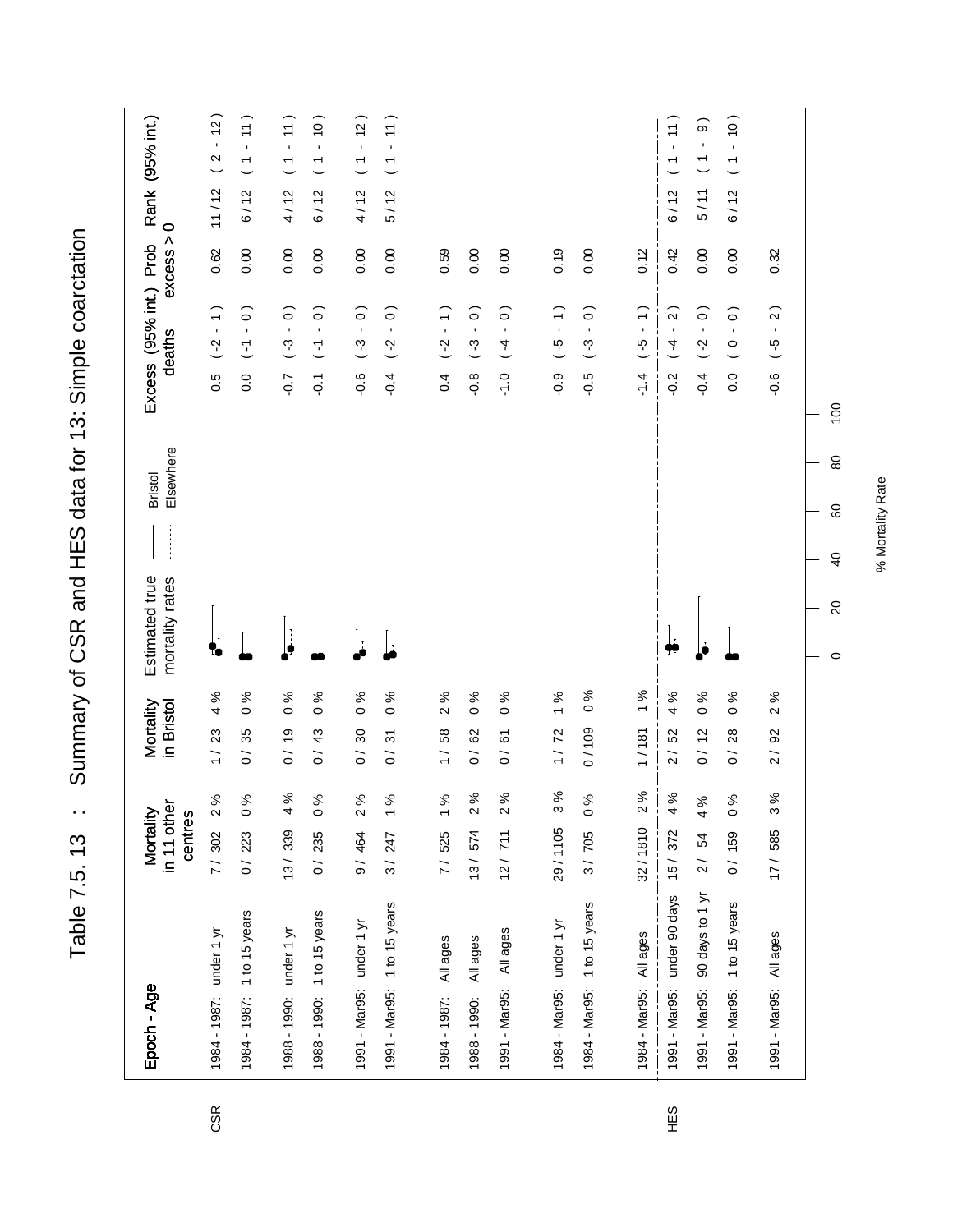Table 7.5. 14 : Summary of CSR and HES data for 88: Open Table 7.5. 14 : Summary of CSR and HES data for 88: Open

| Epoch - Age                            | in 11 other<br>Mortality<br>centres | in Bristol<br>Mortality            |         | Estimated true<br>mortality rates |                      | Elsewhere<br><b>Bristol</b> |                   | Excess (95% int.) Prob<br>deaths           | excess > | $\circ$ | Rank (95% int.)                 |
|----------------------------------------|-------------------------------------|------------------------------------|---------|-----------------------------------|----------------------|-----------------------------|-------------------|--------------------------------------------|----------|---------|---------------------------------|
| 1984 - 1987: under 1 yr                | 267 / 1290                          | 63<br>%16/<br>۶Î                   | 25 %    | l;                                |                      |                             | 2.0               | $(-12 - 12)$                               | 0.65     | 7/11    | 11)<br>$\mathfrak{S}$           |
| 1984 - 1987: 1 to 15 years             | 237 / 2904                          | 24 / 284<br>%<br>$\infty$          | 8%      |                                   |                      |                             | 0.7               | $(-30 - 18)$                               | 0.59     | 7/12    | 11)<br>4                        |
| 1988 - 1990: under 1 yr                | 336/1863                            | 18 % 31 / 108                      | 29%     | $\frac{1}{4}$                     |                      |                             | 8.7               | $(-12 - 23)$                               | 0.83     | 10/12   | $-12)$<br>$\triangleright$      |
| 1988 - 1990: 1 to 15 years             | 224 / 3319                          | 304<br>37/<br>ಸಿ                   | 12%     |                                   |                      |                             | 14.6              | 32)<br>$\blacksquare$<br>(9)               | 0.88     | 11/12   | (2)<br>$\mathbf{r}$<br>$\infty$ |
| 1991 - Mar95: under 1 yr               | 395/3161                            | 12 % 43/ 181                       | 24 %    |                                   |                      |                             | 19.0              | 32)<br>$\mathbf{r}$<br>$\frac{2}{3}$       | 0.98     | 12/12   | $(10 - 12)$                     |
| 1991 - Mar95: 1 to 15 years            | 232 / 4503                          | 382<br>28/<br>ಸಿ                   | 7%      |                                   |                      |                             | 5.2               | 24)<br>$\mathbf{I}$<br>$(-35)$             | 0.72     | 9/12    | (0)<br>$\mathbf{r}$<br>$\circ$  |
| All ages<br>1984 - 1987:               | 504 / 4194                          | 12 % 40 / 347                      | 12%     |                                   |                      |                             | 2.7               | $(-30 - 24)$                               | 0.63     |         |                                 |
| All ages<br>1988 - 1990:               | 560/5182                            | 412<br>% 68/<br>Ξ                  | 17%     |                                   |                      |                             | 23.2              | $-48$<br>$-16$                             | 0.91     |         |                                 |
| All ages<br>1991 - Mar95:              | 627 / 7664                          | 563<br>$\frac{1}{7}$<br>ৡ          | 13%     |                                   |                      |                             | 24.1              | 49)<br>$\mathbf{r}$<br>$( -18)$            | 0.92     |         |                                 |
| 1984 - Mar95: under 1 yr               | 998 / 6314                          | 16 % 90 / 352                      | 26 %    |                                   |                      |                             | 29.6              | 53)<br>$\mathbf{r}$<br>$\circ$             | 0.97     |         |                                 |
| 1984 - Mar95: 1 to 15 years            | 693/10726                           | 970<br>5 % 89/                     | 9%      |                                   |                      |                             | 20.4              | 56)<br>$\mathbf{r}$<br>$(-38)$             | 0.83     |         |                                 |
| 1984 - Mar95: All ages                 | 1691 / 17040                        | 10 % 79 / 1322                     | 14 %    |                                   |                      |                             | 50.0              | <b>94)</b><br>$\blacksquare$<br>$( -14)$   | 0.95     |         |                                 |
| 1991 - Mar95: under 90 days 254 / 1615 |                                     | $\boldsymbol{S}$<br>16 % 19/       | 63%     |                                   |                      |                             | 13.9              | (8)<br>$\mathbf{r}$<br>$\infty$            | 1.00     | 12/12   | $-12)$<br>(12)                  |
| 1991 - Mar95:                          | 90 days to 1 yr 102 / 1561          | 22/113<br>ಸಿ                       | 19%     |                                   |                      |                             | 14.4              | 20)<br>$\bar{\mathbf{r}}$<br>$\frac{7}{2}$ | 00.1     | 12/12   | $-12)$<br>$\overline{C}$        |
| 1991 - Mar95: 1 to 15 years            | 194 / 4211                          | $\overline{ }$<br>314<br>21/<br>ಸಿ | ℅       | ł,                                |                      |                             | $\overline{6}$ .0 | (17)<br>$\mathbf{r}$<br>$( -14)$           | 0.80     | 11/12   | 11)<br>$\mathbf{r}$<br>$\circ$  |
| 1991 - Mar95: All ages                 | 550 / 7387                          | % 62/ 457                          | 14%     |                                   |                      |                             | 34.3              | 49)<br>$\mathbf{r}$<br>(13)                | 0.99     |         |                                 |
|                                        |                                     |                                    | $\circ$ | $\Omega$                          | 80<br>$\overline{6}$ | 80                          | 100               |                                            |          |         |                                 |

HES

CSR

% Mortality Rate % Mortality Rate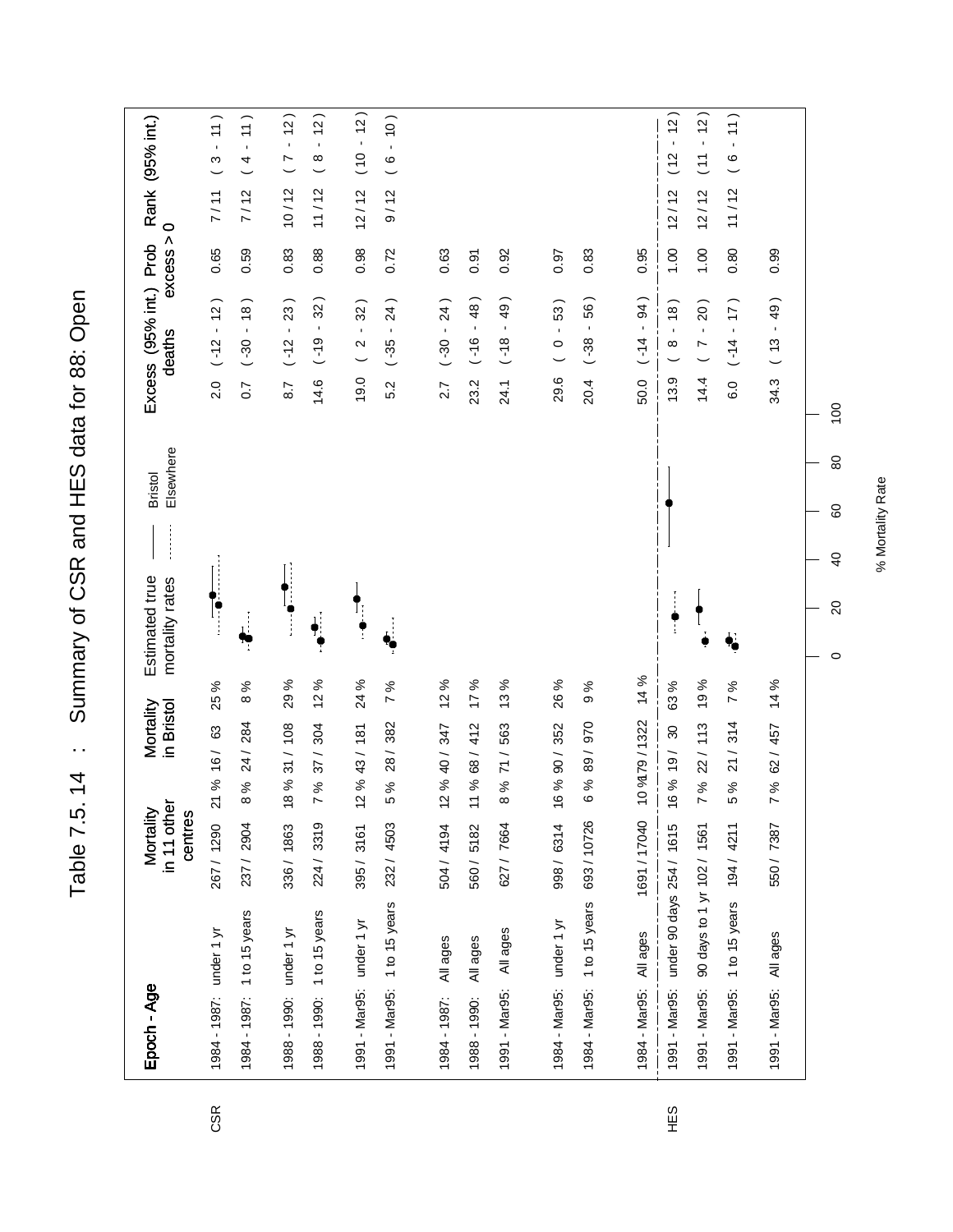Table 7.5. 15 : Summary of CSR and HES data for 99: Closed Table 7.5. 15 : Summary of CSR and HES data for 99: Closed

| Epoch - Age                               | in 11 other<br>Mortality<br>centres   | Mortality<br>in Bristol               | Elsewhere<br><b>Bristol</b><br>Estimated true<br>mortality rates | Excess (95% int.) Prob<br>deaths                                    | Rank (95% int.)<br>$\circ$<br>excess >                                          |
|-------------------------------------------|---------------------------------------|---------------------------------------|------------------------------------------------------------------|---------------------------------------------------------------------|---------------------------------------------------------------------------------|
| 1984 - 1987: under 1 yr                   | $\%$<br>$\mathbf  \omega$<br>110/1814 | 12%<br>18/154                         | $\ddagger$                                                       | $(-5 - 16)$<br>8.6                                                  | (2)<br>$\mathbf{r}$<br>$\infty$<br>11/12<br>0.92                                |
| 1984 - 1987: 1 to 15 years                | 2%<br>21/1226                         | 2%<br>3/120                           |                                                                  | $\widehat{3}$<br>$\mathbf{r}$<br>$\frac{1}{4}$<br>$\frac{0}{1}$     | (2)<br>$\blacksquare$<br>S<br>10/12<br>0.69                                     |
| 1988 - 1990: under 1 yr                   | 5%<br>95/1740                         | 8%<br>12/152                          |                                                                  | $(-21 - 12)$<br>$\frac{1}{4}$                                       | 11)<br>$\circ$<br>11/12<br>0.79                                                 |
| 1988 - 1990: 1 to 15 years                | 2%<br>21 / 980                        | $\%$<br>S<br>4/127                    | j.                                                               | $\widehat{+}$<br>$\mathbf{r}$<br>$\frac{G}{2}$<br>1.4               | (2)<br>$\blacksquare$<br>4<br>9/12<br>0.73                                      |
| 1991 - Mar95: under 1 yr                  | 3%<br>57/1839                         | 3 %<br>5/179                          | $\mathbf{L}$                                                     | $\widehat{+}$<br>$\mathbf{I}$<br>$11-$<br>$-1.2$                    | $\left(1\right)$<br>$\blacksquare$<br>$\mathbf{\Omega}$<br>5/12<br>0.38         |
| 1 to 15 years<br>1991 - Mar95:            | 3%<br>21 / 792                        | 3 %<br>3/88                           | Į.                                                               | $\widehat{3}$<br>$\mathbf{r}$<br>$\frac{9}{2}$<br>0.5               | 11)<br>$\blacksquare$<br>S<br>8/12<br>0.61                                      |
| All ages<br>1984 - 1987:                  | $\%$<br>4<br>131/3040                 | 8%<br>21/274                          |                                                                  | $-18$<br>$\frac{6}{7}$<br>9.6                                       | 0.93                                                                            |
| All ages<br>1988 - 1990:                  | $\%$<br>4<br>116/2720                 | $\%$<br>$\ddot{\circ}$<br>16/279      |                                                                  | $(-20 - 15)$<br>5.4                                                 | 0.81                                                                            |
| All ages<br>1991 - Mar95:                 | 3%<br>78/2631                         | 3 %<br>8/267                          |                                                                  | $\widehat{\circ}$<br>$\blacksquare$<br>$(-12)$<br>$-0.7$            | 0.46                                                                            |
|                                           |                                       |                                       |                                                                  |                                                                     |                                                                                 |
| 1984 - Mar95: under 1 yr                  | $\%$<br>LO<br>262/5393                | 7 %<br>35/485                         |                                                                  | 27)<br>$-11-$<br>11.5                                               | 0.87                                                                            |
| 1984 - Mar95: 1 to 15 years               | 2%<br>63/2998                         | 3%<br>10/335                          |                                                                  | $\widehat{\circ}$<br>$\mathbf{I}$<br>$\left( -\right)$<br>2.8       | 0.77                                                                            |
| 1984 - Mar95: All ages                    | $\%$<br>4<br>325/8391                 | $\%$<br>LO<br>45/820                  |                                                                  | 32)<br>$\blacksquare$<br>$-16$<br>14.3                              | 0.89                                                                            |
| 1991 - Mar95: under 90 days               | 5 %<br>61/1323                        | $\%$<br>5<br>96<br>5 /                | l.<br>P                                                          | 5)<br>$\blacksquare$<br>$\mathcal{L}^{-}$<br>0.4                    | (2)<br>$\mathbf{\Omega}$<br>$8/12$<br>0.55                                      |
| 90 days to 1 yr 17 / 461<br>1991 - Mar95: | 4 %                                   | 4 %<br>57<br>$\frac{1}{2}$            |                                                                  | $\widehat{2}$<br>$\blacksquare$<br>$\overline{4}$<br>$\overline{Q}$ | 11)<br>$\bar{\mathbf{r}}$<br>$\overline{ }$<br>5/12<br>0.42                     |
| 1 to 15 years<br>1991 - Mar95:            | 2%<br>15/893                          | $\frac{6}{6}$<br>89<br>$\overline{O}$ |                                                                  | $\widehat{\circ}$<br>$\mathbf{I}$<br>7<br>$-1.7$                    | $\widehat{\circ}$<br>$\blacksquare$<br>$\overline{\phantom{0}}$<br>4/12<br>0.00 |
| 1991 - Mar95: All ages                    | 3%<br>93/2677                         | 3%<br>7/242                           |                                                                  | 5)<br>$\blacksquare$<br>$\overline{11}$<br>$-1.5$                   | 0.35                                                                            |
|                                           |                                       |                                       | 80<br>60<br>$\overline{6}$<br>$\Omega$<br>$\circ$                | $\overline{100}$                                                    |                                                                                 |

CSR

% Mortality Rate % Mortality Rate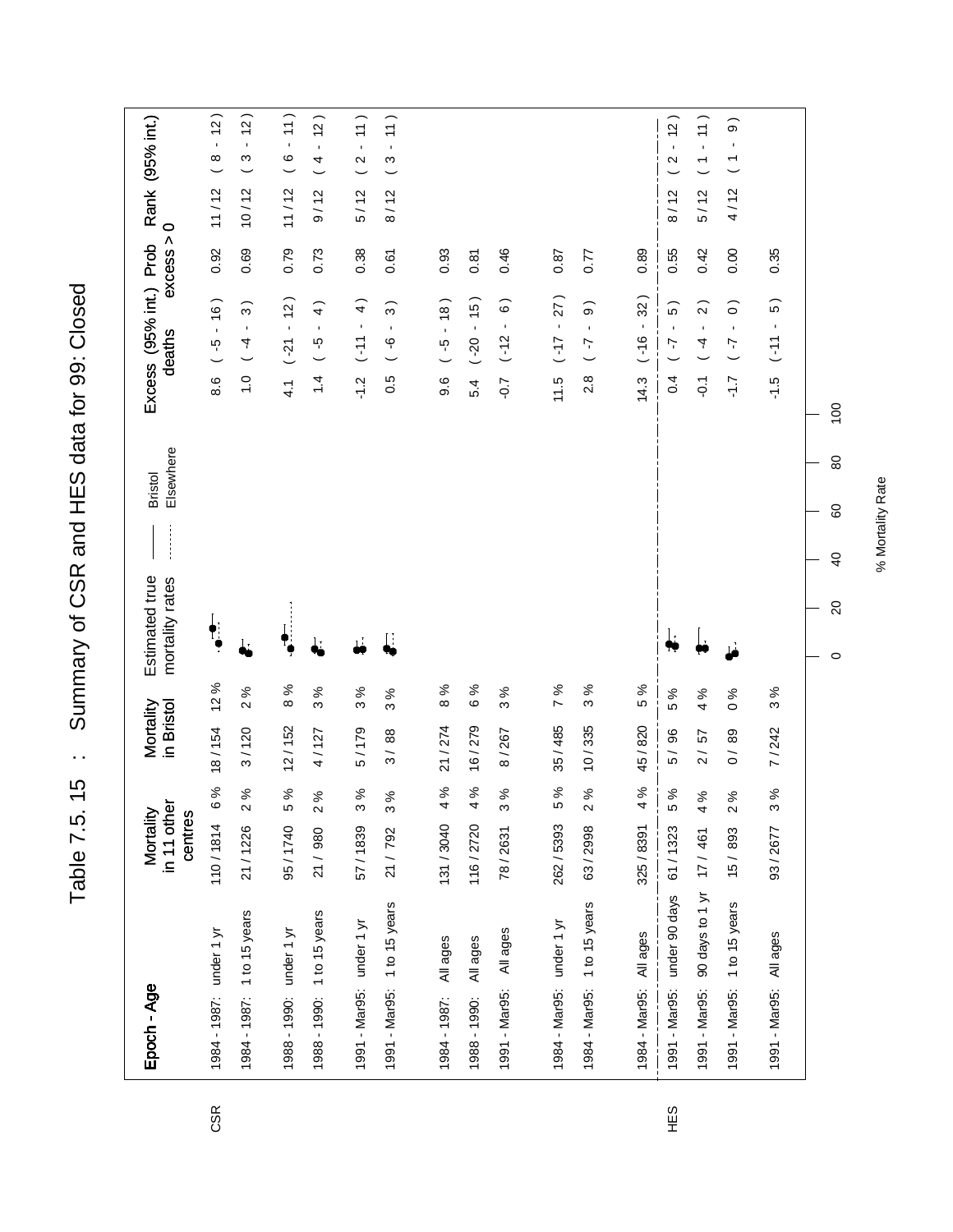Table 8.2. 1: Summary of excess mortality associated with all centres,<br>derived from HES data: 1991 - Mar95: under 90 days Table 8.2. 1 : Summary of excess mortality associated with all centres,

|                                                           |                              | đer           | ived from        | S<br>出               | $\cdot$ .<br>data | 1991                          | - Mar95:                     | under 90             | days             |                   |                |                  |
|-----------------------------------------------------------|------------------------------|---------------|------------------|----------------------|-------------------|-------------------------------|------------------------------|----------------------|------------------|-------------------|----------------|------------------|
| Group                                                     | <b>Bristol</b>               | $\frac{2}{3}$ | S<br>$\circ$     | 4<br>$\circ$         | Ю<br>$\circ$      | ဖ<br>$\circ$                  | $\overline{C}$               | $\infty$<br>$\circ$  | თ<br>$\circ$     | C 10              | 71<br>0        | C <sub>12</sub>  |
| 1: Fallot type                                            | $\lessgtr$                   | $-0.2$        | $-0.4$           | 0.5                  | $\lessgtr$        | $0.\overline{8}$              | $-2.0$                       | $-1.6$               | ₹                | $\overline{0}$ .7 | $-0.8$         | $0.\overline{8}$ |
| 2: Interatrial TGA                                        | 0.9                          | $-1.0$        | $-0.3$           | $-0.2$               | ₹                 | $\dot{4}$                     | $-0.5$                       | $-0.9$               | $\lessgtr$       | 0.6               | $\frac{4}{2}$  | 0.4              |
| 3: Other TGA                                              | $\ast$<br>7.8                | $-0.7$        | $-6.8$           | $\overline{c}$       | $\ddot{5}$ .      | $\overline{4}$                | $-0.8$                       | $-11.1$              | $-2.6$           | 0.7               | $-19.3$        | $-2.4$           |
| 4: TAPVD                                                  | 3.3                          | $-0.6$        | $-1.5$           | 0.0                  | $\ddot{.}$        | $-1.5$                        | -1.7                         | $\frac{2}{1}$        | 0.7              | ₹                 | $-0.8$         | $\frac{2}{1}$    |
| 5: AVSD                                                   | $\frac{6}{1}$                | 0.6           | $-5.1$           | $0.\overline{8}$     | 3.0               | $-0.5$                        | 0.9                          | $-3.2$               | $0.\overline{8}$ | $\frac{8}{2}$     | $-6.4$         | $-1.0$           |
| 6: Closure of ASD                                         | $-0.2$                       | $\frac{0}{1}$ | $-1.4$           | $\frac{1}{\sqrt{2}}$ | $\lessgtr$        | $-0.5$                        | $\stackrel{\triangle}{\geq}$ | $-0.8$               | $\overline{Q}$   | 0.0               | 0.8            | $-0.4$           |
| 7: Closure of VSD                                         | $\overline{Q}$               | $-1.6$        | $-1.6$           | 0.5                  | $0.\overline{3}$  | $-0.4$                        | $-1.6$                       | $\ddot{0}$           | $-0.8$           | $\tilde{L}$       | $-2.4$         | 3.7              |
| 8: Truncus                                                | $\ddot{.}3$                  | 0.5           | $-3.7$           | 0.6                  | $-1.4$            | $-2.3$                        | $0.\overline{9}$             | $\overline{1}$ .0    | $0.\overline{9}$ | $-0.4$            | $\overline{0}$ | 0.5              |
| 9: Fontan type                                            | $\lessgtr$                   | $-0.3$        | $-0.3$           | ₹                    | $0.\overline{8}$  | $0.\overline{8}$              | $\overline{Q}$ .             | $-0.6$               | ≨                | $-0.3$            | 0.4            | $-0.3$           |
| 10: Aortic/pulm valv                                      | $0.\overline{8}$             | 0.7           | $-0.6$           | 2.2                  | $-0.2$            | $-4.0$                        | $-0.8$                       | $\frac{1}{\sqrt{2}}$ | $0.\overline{3}$ | 두                 | $-2.5$         | $\frac{0}{1}$    |
| 11: Mitral valves                                         | $\stackrel{\triangle}{\geq}$ | $\lessgtr$    | $\lessgtr$       | $\mathbb{Z}$         | $-0.6$            | $-0.6$                        | $\stackrel{\triangle}{\geq}$ | 0.5                  | $\lessgtr$       | $\lessgtr$        | $-0.2$         | $\lessgtr$       |
| 12: Closed shunts                                         | $-0.6$                       | $-3.3$        | $-2.1$           | $-1.3$               | $0.\overline{8}$  | $\tilde{z}$                   | 0.4                          | $-2.8$               | $\ddot{ }$ .     | 3.5               | $\frac{6}{1}$  | $-3.8$           |
| 13: Simple coarct                                         | $-0.2$                       | $\frac{6}{1}$ | $0.\overline{8}$ | 0.0                  | $-0.2$            | $0.\overline{8}$              | $-0.7$                       | $-0.9$               | $-0.2$           | 0.5               | 0.2            | 3.0              |
| Groups 1-13: Total                                        | ¥<br>14.6                    | $-2.1$        | $-23.1$          | 5.4                  | $-1.3$            | 2.5                           | $-6.0$                       | $-16.2$              | 0.0              | $\overline{6}$ .  | .29.3          | $-5.7$           |
|                                                           |                              |               |                  |                      |                   |                               |                              |                      |                  |                   |                |                  |
| Open                                                      | ×<br>13.9                    | $-4.7$        | $-25.5$          | 4.6                  | $\frac{1}{2}$     | $-5.0$                        | $-7.5$                       | $-17.1$              | 0.5              | $\overline{Q}$    | 31.3           | $-4.8$           |
| Closed                                                    | 0.4                          | $\dot{4}$     | $-1.5$           | $\frac{1}{2}$        | 0.9               | 7.0                           | $-1.3$                       | 0.4                  | $-0.6$           | $\ddot{ }$        | $-2.9$         | $-7.8$           |
| Open/closed: Total                                        | $\ast$<br>14.3               | $-2.6$        | $-26.9$          | 3.4                  | $\frac{0}{1}$     | 2.0                           | $-8.8$                       | $-16.8$              | $-0.1$           | $\frac{0}{1}$     | $-34.1$        | $-12.6$          |
| * indicates 99 % certainty that excess mortality occured: |                              |               |                  |                      |                   | NA indicates 'not applicable' |                              |                      |                  |                   |                |                  |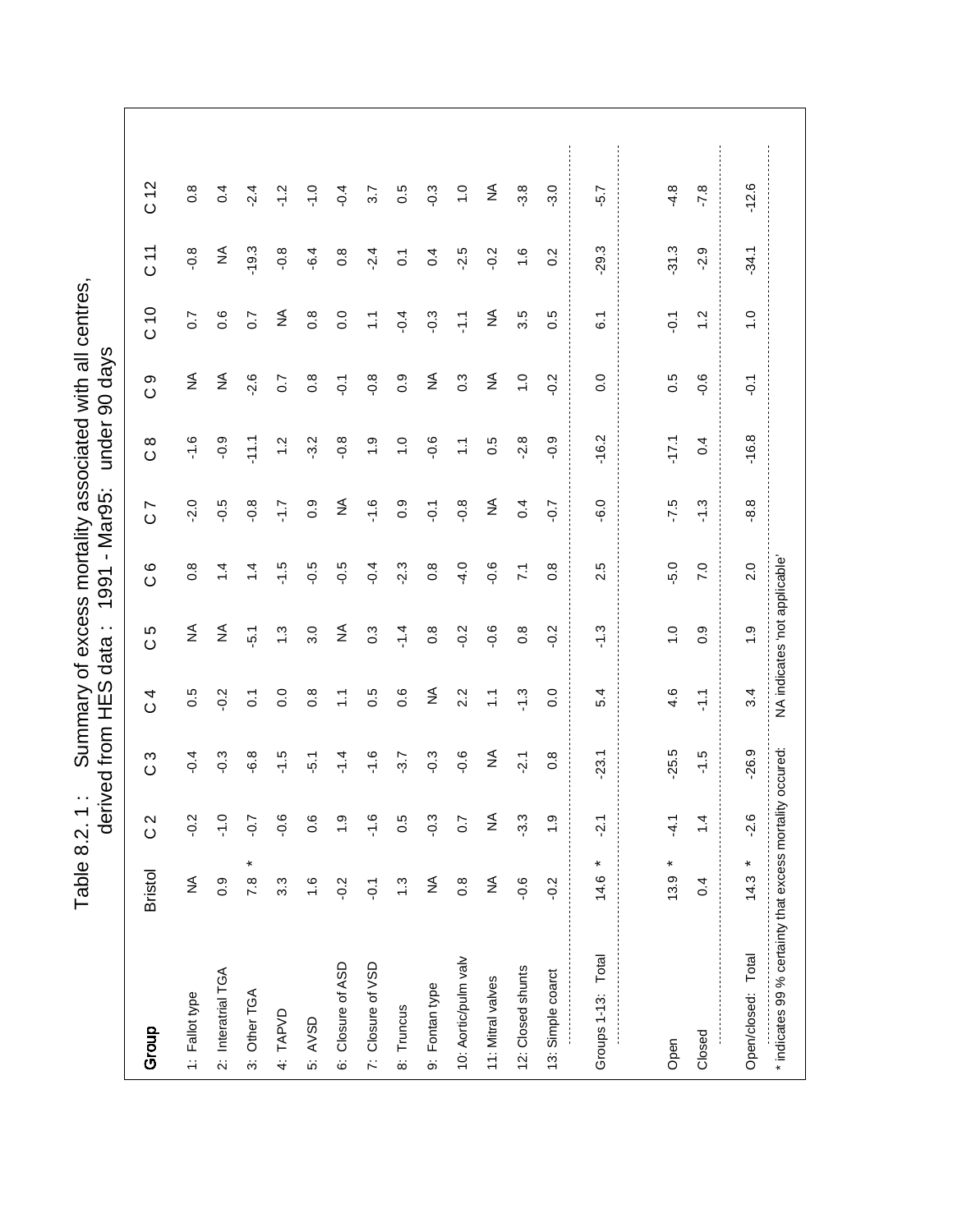Table 8.2. 2: Summary of excess mortality associated with all centres,<br>derived from HES data: 1991 - Mar95: 90 days to 1 yr Table 8.2. 2 : Summary of excess mortality associated with all centres, derived from HES data : 1991 - Mare Sult Eorgen designed

| Group                                                     | <b>Bristol</b>      | $\frac{2}{3}$                | c 3            | $\overline{C}$ | 5<br>$\circ$                  | $\circ$<br>$\circ$ | $\overline{C}$   | $\infty$<br>$\circ$  | တ<br>$\circ$     | 010              | $\overline{11}$ | C12            |
|-----------------------------------------------------------|---------------------|------------------------------|----------------|----------------|-------------------------------|--------------------|------------------|----------------------|------------------|------------------|-----------------|----------------|
| 1: Fallot type                                            | $-0.2$              | $-0.7$                       | $-0.4$         | $-0.2$         | $\sim$                        | $\ddot{ }$         | $-0.2$           | $\overline{0}$       | $-0.5$           | $\frac{2}{1}$    | $-1.0$          | $-1.0$         |
| 2: Interatrial TGA                                        | $\overline{O}$ .    | $\frac{8}{2}$                | $-0.4$         | $\lessgtr$     | $-0.2$                        | $\overline{Q}$     | $\overline{O}$ . | $\overline{0.7}$     | $-0.2$           | $-0.2$           | $-0.1$          | $-0.4$         |
| 3: Other TGA                                              | 0.6                 | $\stackrel{\triangle}{\geq}$ | $\frac{0}{1}$  | $\lessgtr$     | $-0.5$                        | $-0.2$             | $-0.9$           | $-1.2$               | 0.6              | $-0.3$           | 0.9             | $-0.2$         |
| 4: TAPVD                                                  | $\overline{Q}$ .    | $\overline{0}$               | $-0.1$         | $\overline{Q}$ | ≨                             | $-0.2$             | $-0.1$           | ×<br>$\frac{0}{1}$   | $-0.1$           | ₹                | $-0.3$          | $\overline{Q}$ |
| 5: AVSD                                                   | ×<br>7.0            | $\overline{21}$              | $-0.3$         | $-0.9$         | 77                            | $-3.6$             | $-2.1$           | $-2.0$               | $0.\overline{6}$ | $0.\overline{3}$ | $-2.7$          | $\overline{c}$ |
| 6: Closure of ASD                                         | $\pmb{\ast}$<br>4.7 | $-0.6$                       | $-0.1$         | $-0.2$         | $\lessgtr$                    | $-0.8$             | $-0.6$           | Ξ                    | $-0.2$           | $-0.9$           | $-1.2$          | $-1.4$         |
| 7: Closure of VSD                                         | $-1.3$              | $\frac{0}{1}$                | $-1.6$         | 2.3            | $\ddot{.}3$                   | $\ddot{ }$ :       | $\overline{0}$ . | $-1.3$               | $-1.0$           | $\frac{1}{2}$    | $-1.6$          | 0.8            |
| 8: Truncus                                                | 0.5                 | $\frac{8}{2}$                | $-0.3$         | $\frac{6}{1}$  | $\frac{8}{2}$                 | $-0.6$             | $-0.3$           | $-0.3$               | $-1.2$           | $-0.3$           | $-0.7$          | $-0.6$         |
| 9: Fontan type                                            | 1.5                 | $-0.2$                       | ₹              | ₹              | $-0.9$                        | 2.4                | 0.4              | $\overline{Q}$       | $-0.3$           | 0.6              | $-4.7$          | $50-$          |
| 10: Aortic/pulm valv                                      | 0.9                 | $0.\overline{8}$             | $\overline{Q}$ | $-0.2$         | $-0.2$                        | 두                  | $-0.4$           | $-0.4$               | $-0.2$           | $-0.3$           | 0.2             | 0.6            |
| 11: Mitral valves                                         | 1.5                 | $-0.4$                       | $-0.6$         | $\lessgtr$     | $-0.2$                        | 0.0                | $-0.8$           | $\overline{2.1}$     | 0.7              | $-0.4$           | $-0.2$          | $-2.1$         |
| 12: Closed shunts                                         | $\overline{Q}$ .    | $\frac{0}{1}$                | $-0.3$         | $-0.4$         | $-0.2$                        | $-1.6$             | $0.\overline{8}$ | $\frac{1}{\sqrt{2}}$ | $-0.8$           | $\ddot{ }$       | $\ddot{.}$      | $-2.1$         |
| 13: Simple coarct                                         | $-0.4$              | $\frac{2}{3}$                | $-0.2$         | 0.9            | ≨                             | $-0.2$             | $\overline{Q}$   | $\frac{8}{2}$        | $\overline{0}$   | $\overline{Q}$   | $\overline{Q}$  | $-0.4$         |
| Groups 1-13: Total                                        | $14.8 *$            | 2.5                          | $-3.5$         | 2.8            | $\frac{1}{2}$                 | $-6.3$             | $-4.3$           | $\frac{1}{1}$ .5     | $-2.8$           | 2.0              | -9.9            | $-7.3$         |
|                                                           |                     |                              |                |                |                               |                    |                  |                      |                  |                  |                 |                |
| Open                                                      | $14.4 *$            | $\ddot{ }$ .                 | $-3.6$         | 0.6            | $-0.9$                        | $-7.0$             | $-4.0$           | $-0.7$               | $-1.0$           | 2.6              | $-6.3$          | $-6.6$         |
| Closed                                                    | $\overline{Q}$      | $-0.7$                       | 0.0            | $-1.4$         | 0.4                           | $\overline{Q}$     | $-0.7$           | 0.5                  | $-1.0$           | $\frac{2}{1}$    | 0.5             | 0.9            |
| Open/closed: Total                                        | ×<br>14.3           | $\frac{2}{1}$                | $-3.6$         | $-0.9$         | $-0.4$                        | $-7.0$             | $-4.7$           | $-0.2$               | $-1.9$           | $3.\overline{8}$ | $-5.9$          | -5.7           |
| * indicates 99 % certainty that excess mortality occured: |                     |                              |                |                | NA indicates 'not applicable' |                    |                  |                      |                  |                  |                 |                |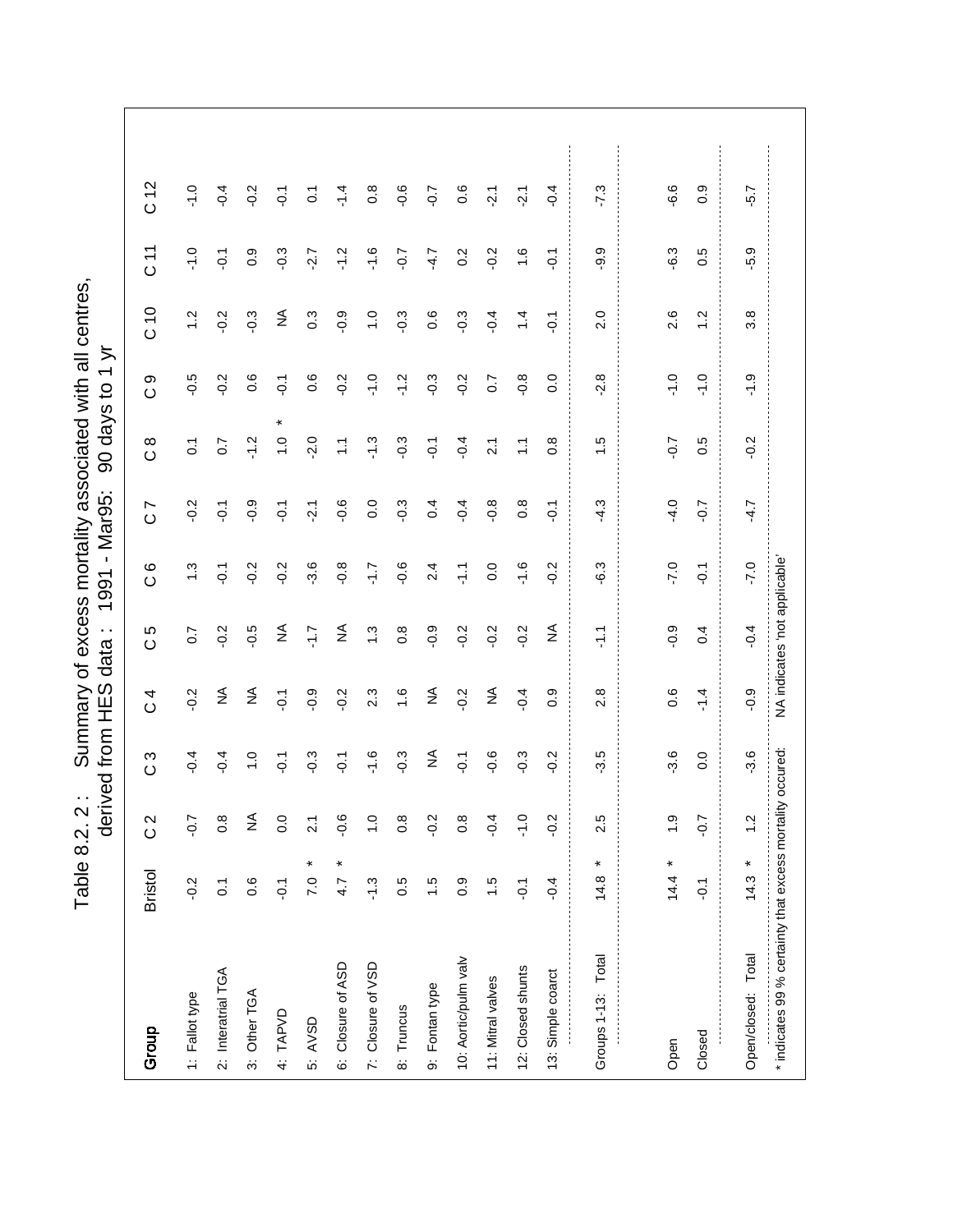Table 8.2. 3: Summary of excess mortality associated with all centres,<br>derived from HES data: 1991 - Mar95: 1 to 15 years Table 8.2. 3 : Summary of excess mortality associated with all centres,

|                                                           |                  |                | derived from     | SコH              | $\sim$<br>data                | $\mathbf{I}$<br>1991 | Mar95:                    | $\overline{c}$<br>$\overline{\phantom{0}}$ | years<br>15       |                    |                  |                  |
|-----------------------------------------------------------|------------------|----------------|------------------|------------------|-------------------------------|----------------------|---------------------------|--------------------------------------------|-------------------|--------------------|------------------|------------------|
| Group                                                     | <b>Bristol</b>   | $\frac{2}{3}$  | S<br>$\circ$     | 4<br>$\circ$     | Ю<br>$\circ$                  | ဖ<br>$\circ$         | $\overline{ }$<br>$\circ$ | $\infty$<br>$\circ$                        | တ<br>$\circ$      | C 10               | $\frac{1}{2}$    | C <sub>12</sub>  |
| 1: Fallot type                                            | 2.8              | $-0.2$         | $-1.5$           | $-0.6$           | $-3.0$                        | $-0.9$               | $-0.8$                    | $-1.5$                                     | 0.2               | $\ast$<br>7.0      | $-0.6$           | $-3.1$           |
| 2: Interatrial TGA                                        | $0.\overline{8}$ | $-0.2$         | $-0.6$           | $\lessgtr$       | ₹                             | $-0.4$               | $-0.3$                    | $\overline{0}$ .7                          | $-0.5$            | $-0.6$             | $-0.5$           | $\frac{1}{1}$    |
| 3: Other TGA                                              | 0.6              | ≨              | 0.9              | ₹                | $-0.4$                        | $-0.5$               | 0.7                       | $-0.2$                                     | ₹                 | $\lessgtr$         | $-1.3$           | $-0.5$           |
| 4: TAPVD                                                  | ≨                | $\overline{Q}$ | $\overline{Q}$   | 0.0              | 0.0                           | $\overline{Q}$       | $-0.2$                    | $-0.2$                                     | $\overline{1}$ .0 | $\lessgtr$         | $\overline{Q}$ : | $\overline{Q}$   |
| 5: AVSD                                                   | 0.5              | 0.2            | $\overline{2.1}$ | 0.7              | $-2.0$                        | $-0.7$               | $0.\overline{2}$          | $\frac{0}{1}$                              | $\tilde{L}$       | $-0.3$             | $-2.2$           | $\ddot{1}$       |
| 6: Closure of ASD                                         | $-0.2$           | $-0.2$         | $-0.4$           | 0.9              | 0.0                           | 0.5                  | $-0.2$                    | $-0.6$                                     | $-0.1$            | $-0.2$             | 0.7              | $-0.4$           |
| 7: Closure of VSD                                         | $-1.0$           | $-1.0$         | $\tilde{c}$      | $-1.3$           | 0.2                           | 0.2                  | $-0.1$                    | $-1.6$                                     | $0.\overline{8}$  | $\frac{8}{1}$      | 0.6              | $0.\overline{3}$ |
| 8: Truncus                                                | $-0.2$           | ≨              | ₹                | ₹                | ₹                             | $-0.2$               | $-0.2$                    | $-0.2$                                     | $-0.2$            | ×<br>$\frac{0}{1}$ | ≨                | ₹                |
| 9: Fontan type                                            | $-0.5$           | $\frac{4}{1}$  | $-1.2$           | $\overline{0.7}$ | $-3.7$                        | $-2.8$               | $-2.6$                    | $\frac{0}{1}$                              | 2.6               | $\overline{6}$ .   | $-4.6$           | 2.9              |
| 10: Aortic/pulm valv                                      | $\frac{6}{1}$    | $\overline{Q}$ | 0.9              | $-0.7$           | 0.0                           | $-3.0$               | 0.2                       | $-1.0$                                     | $-0.8$            | 2.8                | $-2.4$           | 0.2              |
| 11: Mitral valves                                         | $-0.4$           | $-0.2$         | 0.0              | $-0.3$           | $\overline{4}$                | $-2.3$               | $-0.5$                    | 4.6                                        | $-0.8$            | $-0.9$             | 0.6              | $-14$            |
| 12: Closed shunts                                         | 2.2              | $-0.8$         | $\mathbb{Z}$     | 0.0              | $0.\overline{3}$              | $-2.2$               | $-0.8$                    | $\overline{C}$                             | 0.4               | 2.9                | $-1.8$           | $-4.5$           |
| 13: Simple coarct                                         | $\overline{0}$ . | 0.0            | 0.0              | 0.0              | $\overline{0}$ .              | $\overline{0}$       | 0.0                       | 0.0                                        | 0.0               | 0.0                | 0.0              | 0.0              |
| Groups 1-13: Total                                        | 6.2              | $-4.0$         | 1.2              | $-0.6$           | $-7.2$                        | $-12.3$              | $-4.5$                    | $-0.7$                                     | 0.9               | $\ast$<br>9.7      | $-11.6$          | $-3.6$           |
|                                                           |                  |                |                  |                  |                               |                      |                           |                                            |                   |                    |                  |                  |
| Open                                                      | 6.0              | $-6.3$         | $-0.7$           | $-2.7$           | $-3.9$                        | $-11.2$              | .7.1                      | $-0.4$                                     | 2.5               | $\ast$<br>22.4     | $-13.7$          | $\ddot{ }$ .     |
| Closed                                                    | $\overline{1.7}$ | $-1.3$         | $-2.6$           | $0.\overline{8}$ | $-0.2$                        | 7.J-                 | $-0.4$                    | $-3.0$                                     | $\frac{8}{1}$     | $\ast$<br>4.5      | 1.5              | $-2.4$           |
| Open/closed: Total                                        | 4.3              | $-7.6$         | $-3.3$           | $-2.0$           | $-4.2$                        | $-12.9$              | $-7.4$                    | $-3.4$                                     | 4.3               | ×<br>တ္<br>8       | $-12.2$          | $-0.5$           |
| * indicates 99 % certainty that excess mortality occured: |                  |                |                  |                  | NA indicates 'not applicable' |                      |                           |                                            |                   |                    |                  |                  |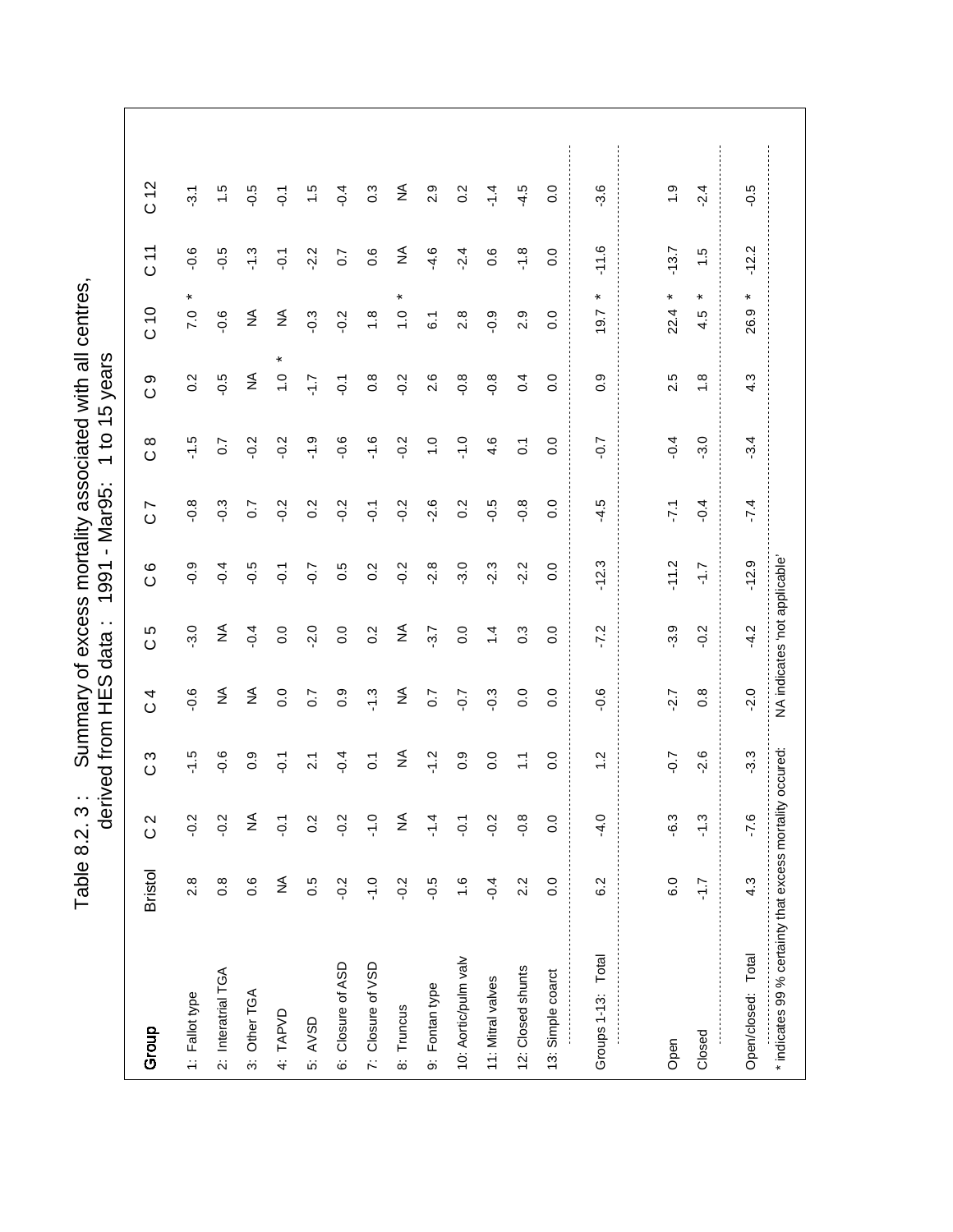Table 8.2. 4: Summary of excess mortality associated with all centres,<br>derived from HES data: 1991 - Mar95: All ages Table 8.2. 4 : Summary of excess mortality associated with all centres,

|                                                           |                     |                 | derived from | S<br>王            | $\cdot$ .<br>data             | 1991               | - Mar95:                  | ₹                   | ages             |                       |           |                  |
|-----------------------------------------------------------|---------------------|-----------------|--------------|-------------------|-------------------------------|--------------------|---------------------------|---------------------|------------------|-----------------------|-----------|------------------|
| Group                                                     | <b>Bristol</b>      | $\frac{2}{3}$   | ო<br>$\circ$ | 4<br>$\circ$      | Ю<br>$\circ$                  | $\circ$<br>$\circ$ | $\overline{ }$<br>$\circ$ | $\infty$<br>$\circ$ | တ<br>$\circ$     | $\frac{0}{2}$         | 71<br>0   | C <sub>12</sub>  |
| 1: Fallot type                                            | 2.7                 | $\frac{0}{1}$   | $-2.4$       | $-0.3$            | $-2.3$                        | $\ddot{.}$         | $-2.9$                    | $-3.1$              | $-0.3$           | $\ast$<br>8.9         | $-2.5$    | $-3.2$           |
| 2: Interatrial TGA                                        | $\frac{8}{1}$       | $-0.4$          | $-1.3$       | $-0.2$            | $-0.2$                        | $0.\overline{8}$   | $-0.8$                    | 0.5                 | $-0.7$           | $-0.2$                | $-0.6$    | $\frac{6}{1}$    |
| 3: Other TGA                                              | ×<br>0.6            | $-0.7$          | $-4.9$       | $\overline{c}$    | 6.0                           | $0.\overline{8}$   | $-1.0$                    | $-12.5$             | $-2.0$           | 0.3                   | $-19.7$   | $\overline{3}$ . |
| 4: TAPVD                                                  | 3.2                 | $-0.7$          | ۲J-          | $\overline{Q}$    | $\ddot{.}$                    | $-1.8$             | $-1.9$                    | 2.0                 | $\frac{6}{1}$    | $\lessgtr$            | $-1.2$    | $-1.5$           |
| 5: AVSD                                                   | ×<br>$\overline{9}$ | 2.9             | $-3.4$       | $0.\overline{6}$  | $-0.6$                        | $-4.8$             | $-1.0$                    | $-7.2$              | $-0.3$           | 0.9                   | $-11.3$   | 0.5              |
| 6: Closure of ASD                                         | ×<br>4.2            | $\tilde{\cdot}$ | $-2.0$       | $\frac{8}{1}$     | $\overline{0}$ .              | $-0.8$             | $-0.8$                    | $-0.3$              | $-0.4$           | $-1.0$                | 0.4       | $-2.2$           |
| 7: Closure of VSD                                         | $-2.4$              | $-1.6$          | $-3.2$       | $\frac{6}{1}$     | $\frac{0}{1}$                 | <u>بہ</u> ۔        | 7.1-                      | $-1.0$              | $-1.0$           | 3.9                   | $-3.4$    | 4.9              |
| 8: Truncus                                                | $\frac{6}{1}$       | $\ddot{.}3$     | $-4.0$       | 2.2               | $-0.6$                        | $-3.1$             | 0.5                       | 0.5                 | $-0.5$           | $0.\overline{3}$      | $-0.6$    | $\overline{Q}$   |
| 9: Fontan type                                            | $\overline{1}$ . O  | $-1.9$          | $-1.5$       | $\overline{0}$ .7 | $-3.8$                        | 0.4                | $-2.3$                    | $0.\overline{3}$    | 2.3              | 6.4                   | $-8.9$    | $\frac{6}{1}$    |
| 10: Aortic/pulm valv                                      | 3.4                 | $\ddot{4}$      | 0.2          | 1.3               | $-0.4$                        | $-8.0$             | $-1.0$                    | $-0.4$              | $-0.7$           | 1.4                   | $-4.7$    | $\frac{8}{1}$    |
| 11: Mitral valves                                         | $\ddot{ }$          | $-0.6$          | $-0.6$       | $0.\overline{8}$  | 0.6                           | $-2.9$             | $-1.4$                    | $\ast$<br>7.2       | $\overline{Q}$   | $-1.3$                | 0.2       | $-3.5$           |
| 12: Closed shunts                                         | $\ddot{.}$          | -5.0            | $-1.3$       | 7.1-              | $\frac{1}{\sqrt{2}}$          | 3.2                | 0.4                       | $-1.6$              | $0.\overline{6}$ | $\star$<br>7.8        | $\dot{4}$ | $-10.4$          |
| 13: Simple coarct                                         | $-0.6$              | $\frac{6}{1}$   | 0.5          | 0.9               | $-0.2$                        | $\overline{0}$ .   | $-0.8$                    | $\overline{Q}$      | $-0.2$           | 0.4                   | 0.0       | $-3.3$           |
| Groups 1-13: Total                                        | ¥<br>35.6           | $-3.6$          | $-25.4$      | 7.7               | -9.5                          | $-16.1$            | $-14.8$                   | $-15.4$             | $-1.8$           | ¥<br>27.8             | $-50.9$   | $-16.6$          |
|                                                           |                     |                 |              |                   |                               |                    |                           |                     |                  |                       |           |                  |
| Open                                                      | $34.3 *$            | -8.5            | -29.7        | 2.4               | $-3.8$                        | $-23.2$            | $-18.5$                   | $-18.3$             | $\overline{21}$  | 24.9                  | $-51.3$   | $-9.5$           |
| Closed                                                    | $-1.5$              | $-0.6$          | $-4.7$       | $-1.8$            | $\ddot{ }$                    | 5.3                | $-2.4$                    | $-2.1$              | $0.\overline{3}$ | ×<br>$6.\overline{8}$ | $-0.9$    | $-9.2$           |
| Open/closed: Total                                        | ×<br>32.8           | ာ့              | $-33.8$      | 0.6               | $-2.7$                        | $-18.0$            | $-20.9$                   | $-20.4$             | 2.3              | ×<br>31.8             | $-52.2$   | $-18.8$          |
| * indicates 99 % certainty that excess mortality occured: |                     |                 |              |                   | NA indicates 'not applicable' |                    |                           |                     |                  |                       |           |                  |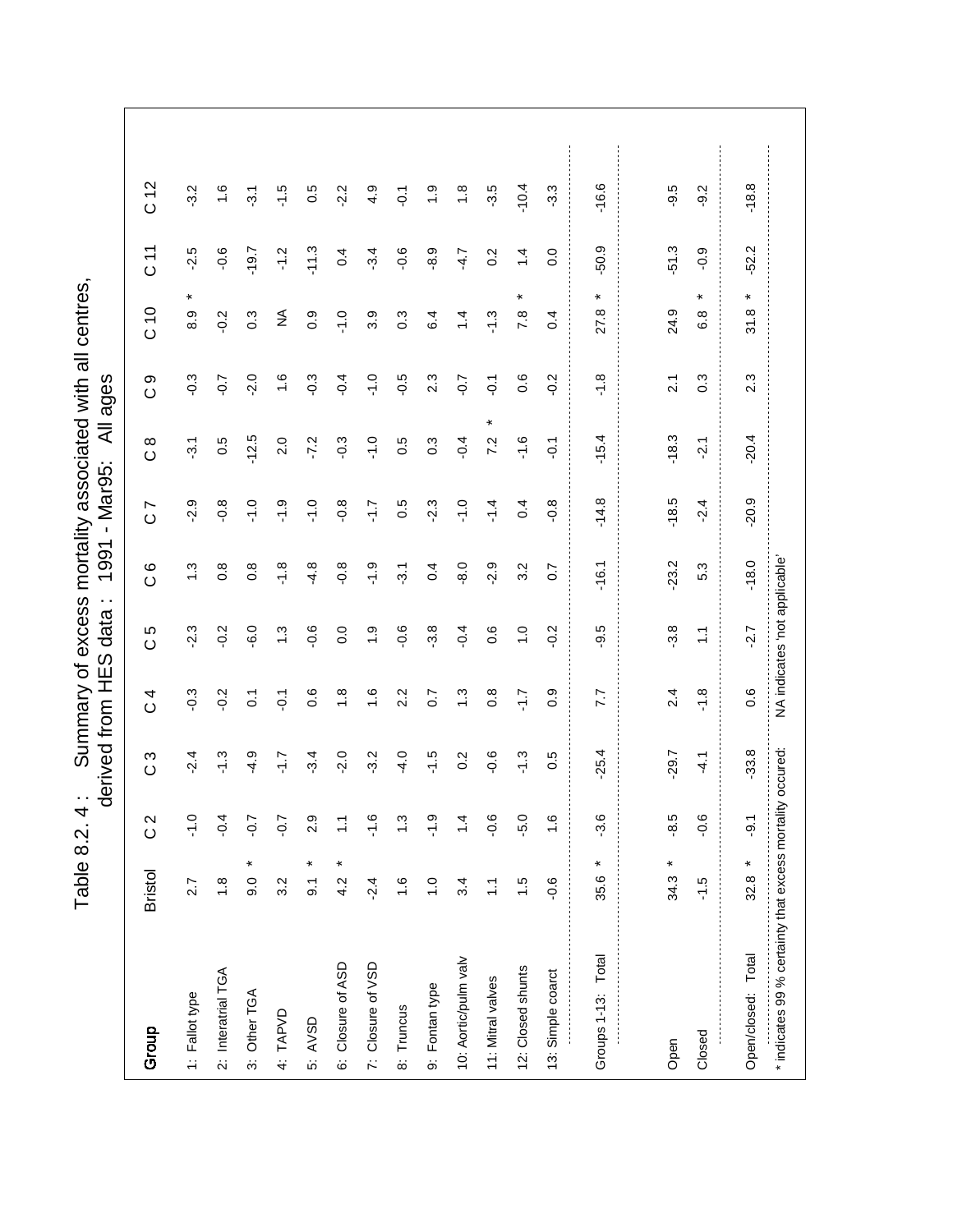Table 8.3. 1: Summary of excess mortality associated with all centres,<br>derived from CSR data: 1984 - 1987: under 1 yr Table 8.3. 1 : Summary of excess mortality associated with all centres,

|                                                           |                |                  | derived from     | SR<br>O          | $\cdot$ .<br>data             | 1984               | 1987:<br>$\blacksquare$      | under             | ミ<br>$\overline{\phantom{0}}$ |                  |                              |                 |
|-----------------------------------------------------------|----------------|------------------|------------------|------------------|-------------------------------|--------------------|------------------------------|-------------------|-------------------------------|------------------|------------------------------|-----------------|
| Group                                                     | <b>Bristol</b> | $\frac{2}{3}$    | ვ<br>ე           | 4<br>$\circ$     | 5<br>$\circ$                  | $\circ$<br>$\circ$ | $\overline{C}$               | $\frac{8}{2}$     | တ<br>$\circ$                  | C 10             | 11<br>O                      | C <sub>12</sub> |
| 1: Fallot type                                            | $\lessgtr$     | $\frac{1}{2}$    | ≨                | $\lessgtr$       | $\overline{0}$                | $\frac{1}{1}$      | $-2.1$                       | $-0.7$            | $-0.5$                        | $0.\overline{8}$ | $\overline{0.7}$             | $-0.2$          |
| 2: Interatrial TGA                                        | $-0.5$         | $\overline{0.7}$ | $\overline{Q}$ : | $\lessgtr$       | $\overline{0.4}$              | 0.6                | $-0.2$                       | $\overline{1}$ .0 | $-1.2$                        | 7.7              | $-0.6$                       | $\ddot{ }$      |
| 3: Other TGA                                              | $\frac{4}{1}$  | 0.4              | $-0.4$           | $\lessgtr$       | 0.6                           | $\frac{2}{1}$      | $-3.6$                       | $-4.0$            | $\frac{6}{1}$                 | $-1.3$           | 3.5                          | $-1.6$          |
| 4: TAPVD                                                  | 3.0            | $-0.7$           | $-0.7$           | $\frac{4}{2}$    | 4.4                           | 1.4                | $-0.5$                       | $\overline{2.1}$  | $-1.8$                        | $-1.3$           | $-0.7$                       | $-4.3$          |
| 5: AVSD                                                   | $\ddot{6}$     | 0.7              | 0.7              | $\lessgtr$       | 두                             | 7.1-               | $-3.2$                       | 2.0               | 0.7                           | ₹                | $-1.4$                       | $-1.8$          |
| 6: Closure of ASD                                         | 0.9            | $-9.4$           | $\overline{Q}$ . | $\lessgtr$       | $\frac{3}{1}$                 | $\frac{8}{1}$      | $-0.2$                       | 0.4               | $-0.4$                        | $-0.5$           | $-0.2$                       | $\overline{Q}$  |
| 7: Closure of VSD                                         | $-1.5$         | $-2.8$           | $\ddot{ }$       | $\lessgtr$       | $\frac{1}{2}$                 | $-5.9$             | $-2.8$                       | $-0.7$            | $0.\overline{2}$              | 3.0              | $3.\overline{8}$             | $-3.5$          |
| 8: Truncus                                                | 1.4            | $-1.2$           | $-0.2$           | $\lessgtr$       | 0.9                           | $\ddot{\circ}$     | $-5.0$                       | 1.5               | $-0.7$                        | 0.9              | $\ddot{0}$                   | $-1.2$          |
| 9: Fontan type                                            | $\lessgtr$     | 0.5              | $\lessgtr$       | $\lessgtr$       | $\lessgtr$                    | $\lessgtr$         | $\stackrel{\triangle}{\geq}$ | $\lessgtr$        | $\lessgtr$                    | $\lessgtr$       | $\stackrel{\triangle}{\geq}$ | ₹               |
| 10: Aortic/pulm valv                                      | $-0.8$         | 0.2              | $-0.3$           | $\lessgtr$       | 0.6                           | 2.2                | 6.3                          | $-0.7$            | 2.4                           | $-0.8$           | $\overline{2.1}$             | $-1.4$          |
| 11: Mitral valves                                         | ≨              | ≨                | $\lessgtr$       | $\lessgtr$       | ≨                             | $\frac{0}{1}$      | $\stackrel{\triangle}{\geq}$ | $-1.0$            | ₹                             | ≨                | $\lessapprox$                | $-0.3$          |
| 12: Closed shunts                                         | ≨              | $\lessgtr$       | $\lessgtr$       | $\lessgtr$       | $\lessgtr$                    | $\lessgtr$         | $\stackrel{\triangle}{\geq}$ | ₹                 | $\lessgtr$                    | $\lessgtr$       | $\stackrel{\triangle}{\geq}$ | ₹               |
| 13: Simple coarct                                         | 0.5            | $\frac{4}{1}$    | $-1.0$           | $\overline{Q}$   | $-0.7$                        | 0.9                | $1\overline{4}$              | $-0.2$            | $-0.3$                        | $-0.2$           | 0.6                          | 0.7             |
| Groups 1-13: Total                                        | 3.5            | $-3.9$           | $-0.9$           | $\overline{Q}$ : | 5.6                           | 2.7                | 22.3                         | $-0.4$            | $\overline{Q}$                | $\frac{1}{2}$    | 8.5                          | $-12.5$         |
|                                                           |                |                  |                  |                  |                               |                    |                              |                   |                               |                  |                              |                 |
| Open                                                      | 2.0            | 4.4              | $\ddot{6}$       | ≨                | 4.5                           | $-8.1$             | $-25.8$                      | $\ddot{.}3$       | $-0.5$                        | 3.6              | 13.9                         | $-16.0$         |
| Closed                                                    | 8.6            | $-0.8$           | $-6.7$           | $-1.5$           | 15.5                          | $-1.8$             | $-2.8$                       | $-3.8$            | $2.\overline{3}$              | $-2.4$           | $-7.8$                       | $-1.4$          |
| Open/closed: Total                                        | 10.6           | -5.2             | $-4.7$           | $-1.5$           | 20.0                          | -9.9               | $-28.7$                      | $-2.5$            | 1.8                           | $\frac{1}{2}$    | 6.0                          | $-17.4$         |
| * indicates 99 % certainty that excess mortality occured: |                |                  |                  |                  | NA indicates 'not applicable' |                    |                              |                   |                               |                  |                              |                 |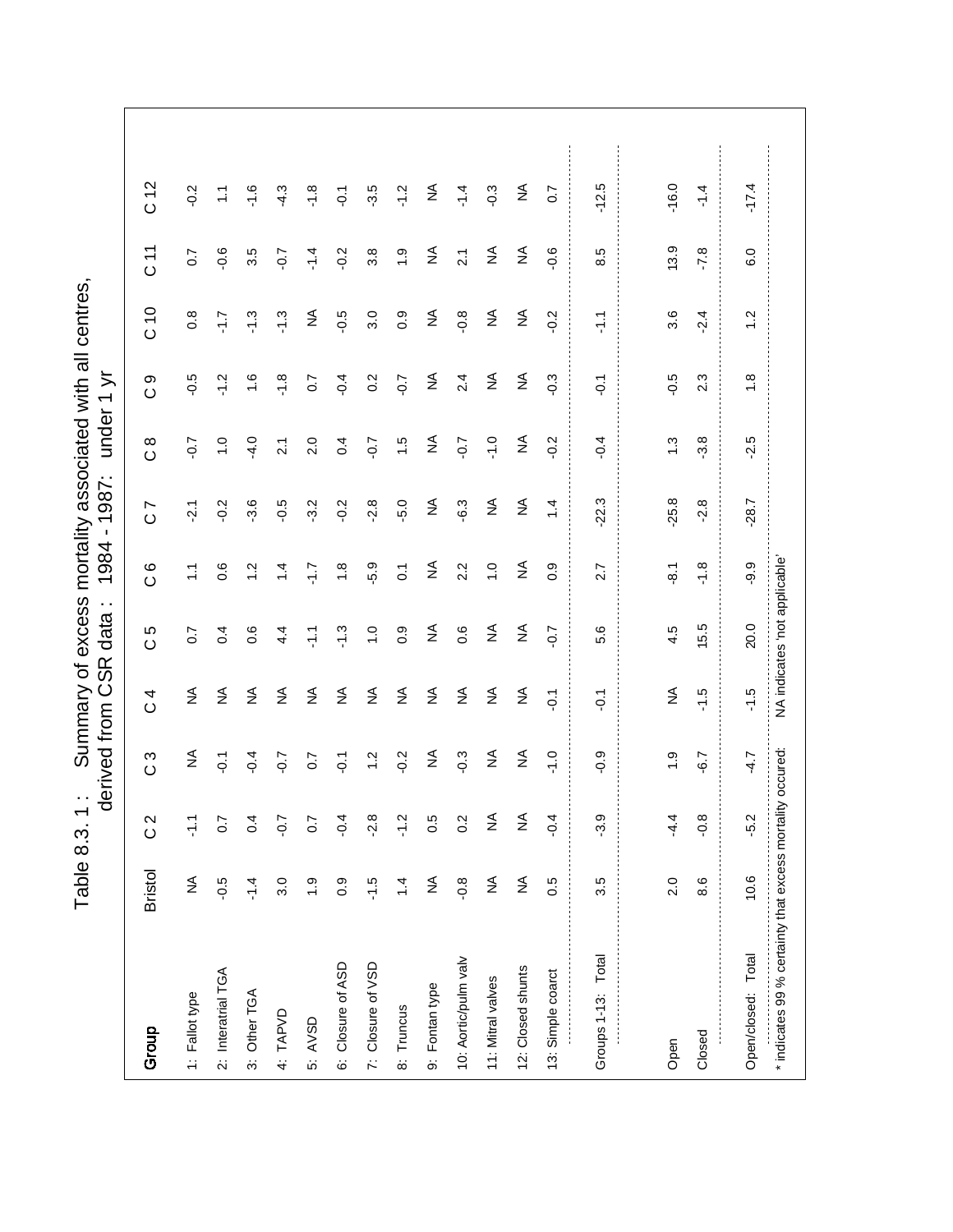Table 8.3. 2: Summary of excess mortality associated with all centres,<br>derived from CSR data: 1984 - 1987: 1 to 15 years Table 8.3. 2 : Summary of excess mortality associated with all centres,

|                                                           |                  |                  | derived from     | CSR<br>C       | $\cdot$ .<br>data            | $\blacksquare$<br>1984 | 1987:                        | 15<br><u>ု</u><br>$\overline{\phantom{0}}$ | years            |                  |                              |                  |
|-----------------------------------------------------------|------------------|------------------|------------------|----------------|------------------------------|------------------------|------------------------------|--------------------------------------------|------------------|------------------|------------------------------|------------------|
| Group                                                     | <b>Bristol</b>   | $\frac{2}{3}$    | S<br>$\circ$     | 4<br>$\circ$   | Ю<br>$\circ$                 | ဖ<br>$\circ$           | $\overline{ }$<br>$\circ$    | $\infty$<br>$\circ$                        | တ<br>$\circ$     | C10              | $\overline{11}$              | C <sub>12</sub>  |
| 1: Fallot type                                            | 3.6              | $-0.4$           | 0.5              | $\lessgtr$     | $\frac{2}{1}$                | $-4.2$                 | 7.7                          | 4.4                                        | 4.9              | $-1.0$           | 0.6                          | $-4.0$           |
| 2: Interatrial TGA                                        | ≨                | $\overline{Q}$ : | $\overline{Q}$ : | $\lessgtr$     | $\overline{Q}$               | $\frac{0}{1}$          | 0.0                          | $\overline{Q}$                             | $-0.2$           | $\overline{0}$ . | $-0.2$                       | $\overline{Q}$ : |
| 3: Other TGA                                              | $\overline{O}$   | 0.6              | $-0.2$           | $\lessgtr$     | $\mathcal{L}$                | $\overline{Q}$         | $-0.8$                       | $0.\overline{9}$                           | $-0.5$           | $\overline{0}$ . | $-0.9$                       | $-1.5$           |
| 4: TAPVD                                                  | $\overline{Q}$ . | $-0.6$           | $-0.2$           | $\lessgtr$     | $\lessgtr$                   | 0.5                    | $-0.1$                       | $\frac{0}{1}$                              | $\lessgtr$       | $-0.1$           | $-0.3$                       | $-0.3$           |
| 5: AVSD                                                   | $\overline{0}$   | 0.2              | $\frac{7}{7}$    | $\lessgtr$     | 3.7                          | $\overline{C}$         | $-1.9$                       | $\ddot{ }$                                 | 0.6              | $\overline{0.2}$ | $-4.1$                       | $-0.8$           |
| 6: Closure of ASD                                         | 0.4              | 0.4              | 1.5              | $\overline{Q}$ | $-0.7$                       | $\overline{Q}$         | $-0.8$                       | 0.5                                        | $0.\overline{3}$ | $-0.3$           | $-0.4$                       | $-1.0$           |
| 7: Closure of VSD                                         | $-1.0$           | $\frac{4}{5}$    | $-0.6$           | $\lessgtr$     | $\frac{1}{2}$                | $-1.0$                 | $\ddot{.}$                   | 0.7                                        | $-0.4$           | $-0.4$           | 2.0                          | 0.6              |
| 8: Truncus                                                | $-0.2$           | $\frac{1}{2}$    | ₹                | ₹              | ≨                            | $\frac{8}{1}$          | $\stackrel{\triangle}{\ge}$  | ₹                                          | ₹                | $-0.2$           | $\stackrel{\triangle}{\geq}$ | $-0.8$           |
| 9: Fontan type                                            | 0.5              | 0.2              | $-0.6$           | $\lessgtr$     | $-0.8$                       | 0.8                    | $\frac{1}{2}$                | $-0.9$                                     | $\lessgtr$       | $\overline{0}$   | 0.2                          | $-1.3$           |
| 10: Aortic/pulm valv                                      | $-1.6$           | $-0.6$           | 1.4              | $\overline{Q}$ | 0.0                          | $-1.3$                 | $-2.5$                       | 9.4                                        | $-0.1$           | $-0.2$           | $-0.8$                       | $-2.8$           |
| 11: Mitral valves                                         | $\overline{Q}$   | $\lessgtr$       | $\frac{8}{2}$    | $\lessgtr$     | $-0.7$                       | $-0.6$                 | 0.6                          | $\overline{C}$                             | 0.6              | 0.5              | 0.0                          | $-1.8$           |
| 12: Closed shunts                                         | $\lessgtr$       | $\lessgtr$       | ₹                | $\lessgtr$     | $\lessgtr$                   | $\lessgtr$             | $\stackrel{\triangle}{\geq}$ | $\lessgtr$                                 | $\lessgtr$       | $\lessgtr$       | $\stackrel{\triangle}{\geq}$ | ₹                |
| 13: Simple coarct                                         | 0.0              | 0.0              | 0.0              | 0.0            | 0.0                          | $\overline{0}$         | 0.0                          | 0.0                                        | 0.0              | 0.0              | 0.0                          | 0.0              |
| Groups 1-13: Total                                        | 2.3              | $-0.7$           | $\frac{4}{1}$    | $-0.2$         | 3.0                          | $-2.6$                 | $-4.9$                       | $\overline{\mathbf{8}}$                    | $\overline{5}$   | $-1.4$           | $-3.8$                       | $-13.8$          |
|                                                           |                  |                  |                  |                |                              |                        |                              |                                            |                  |                  |                              |                  |
| Open                                                      | 0.7              | -9.6             | $-1.3$           | $-1.3$         | $\frac{8}{1}$                | 2.2                    | $-11.6$                      | 15.4                                       | 4.4              | 15.7             | $-0.8$                       | $-19.6$          |
| Closed                                                    | $\frac{0}{1}$    | $\frac{1}{2}$ .  | $-1.2$           | $-0.6$         | 4.5                          | $\frac{6}{1}$          | $-0.5$                       | 0.6                                        | $-1.2$           | $-0.7$           | $-1.9$                       | 0.0              |
| Open/closed: Total                                        | $\ddot{ }$ :     | $-11.2$          | $-2.4$           | $-1.9$         | 6.3                          | 3.8                    | $-12.0$                      | 16.0                                       | 3.2              | 15.0             | $-2.7$                       | $-19.6$          |
| * indicates 99 % certainty that excess mortality occured: |                  |                  |                  |                | 'A indicates 'not applicable |                        |                              |                                            |                  |                  |                              |                  |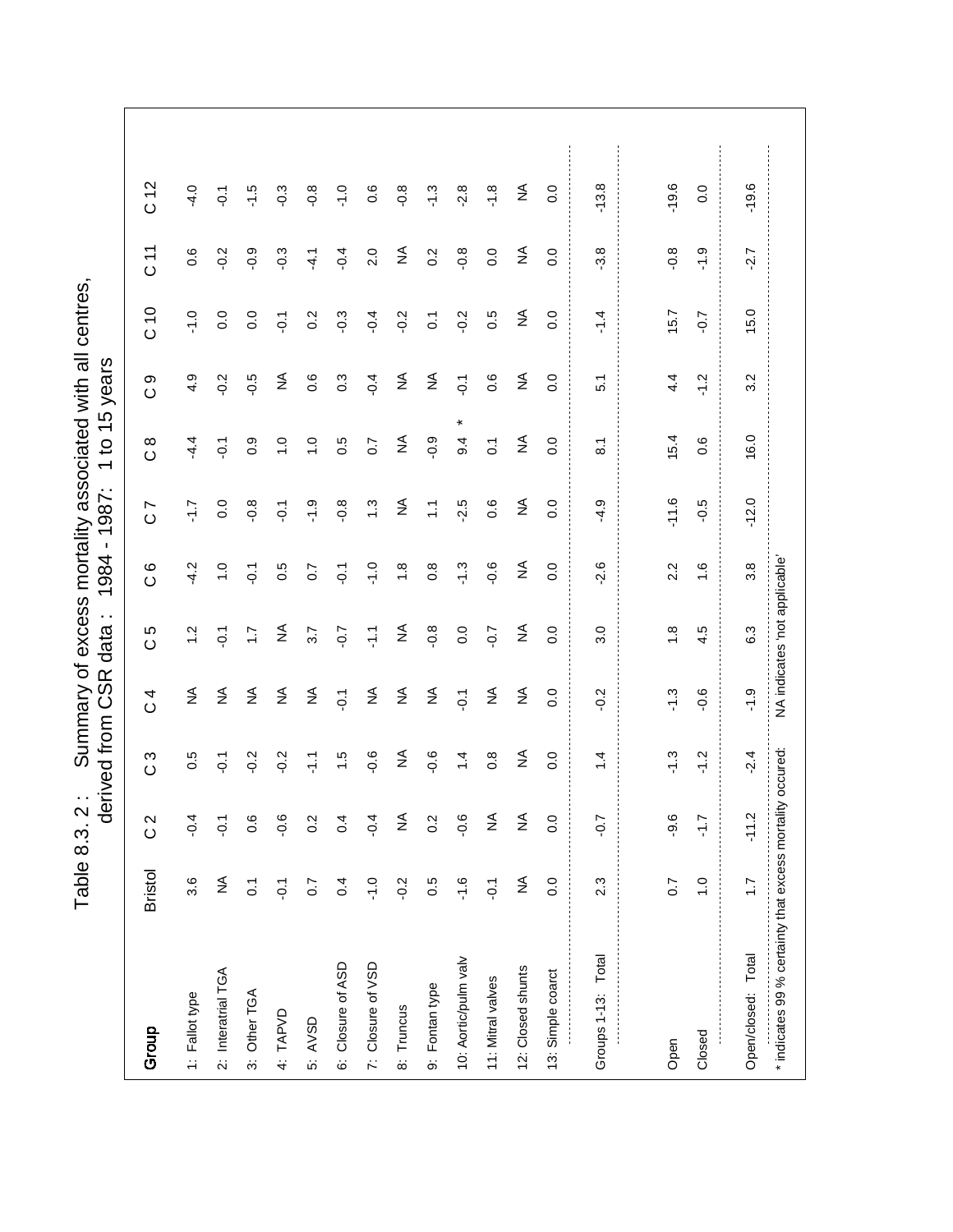Table 8.3. 3: Summary of excess mortality associated with all centres,<br>derived from CSR data: 1988 - 1990: under 1 yr Table 8.3. 3 : Summary of excess mortality associated with all centres,

|                                                           |                |                  | derived from     | SR<br>O          | $\cdot$ .<br>data             | 1988               | 1990:<br>$\blacksquare$   | under               | ミ<br>$\overline{\phantom{0}}$ |                  |                              |                 |
|-----------------------------------------------------------|----------------|------------------|------------------|------------------|-------------------------------|--------------------|---------------------------|---------------------|-------------------------------|------------------|------------------------------|-----------------|
| Group                                                     | <b>Bristol</b> | $\frac{2}{3}$    | က<br>$\circ$     | 4<br>$\circ$     | Ю<br>$\circ$                  | $\circ$<br>$\circ$ | $\overline{ }$<br>$\circ$ | $\infty$<br>$\circ$ | တ<br>$\circ$                  | 010              | 71<br>0                      | C <sub>12</sub> |
| 1: Fallot type                                            | $\frac{8}{1}$  | 0.9              | $-0.9$           | $\overline{Q}$   | $-0.2$                        | $-0.6$             | $-1.5$                    | $-0.8$              | $-0.5$                        | 0.0              | $\frac{0}{1}$                | $\ddot{\circ}$  |
| 2: Interatrial TGA                                        | $-0.6$         | $-0.2$           | ₹                | $-0.4$           | $3.\overline{3}$              | $-0.2$             | 0.5                       | $-2.1$              | $-0.4$                        | $\lessgtr$       | $0.\overline{8}$             | $\frac{4}{2}$   |
| 3: Other TGA                                              | $-2.2$         | $-1.5$           | $\overline{9}$ . | $0.\overline{8}$ | $-1.3$                        | $-0.8$             | $-0.8$                    | 0.9                 | $-2.0$                        | 3.4              | $-11.4$                      | $\overline{0}$  |
| 4: TAPVD                                                  | 3.5            | $-2.5$           | $-2.6$           | $-0.7$           | 2.7                           | $-1.0$             | $-1.8$                    | $-0.7$              | 0.2                           | $\frac{4}{3}$    | $-2.0$                       | $-1.3$          |
| 5: AVSD                                                   | $\ddot{ }$     | 2.3              | $\overline{c}$   | $-0.4$           | 0.9                           | $-4.0$             | $0.\overline{2}$          | 2.0                 | $\dot{4}$                     | $\overline{Q}$   | $-8.0$                       | $-1.5$          |
| 6: Closure of ASD                                         | $\dot{z}$      | $0.\overline{8}$ | ₹                | $-0.4$           | $-0.4$                        | $\frac{6}{1}$      | 0.6                       | $-3.5$              | 0.7                           | $0.\overline{8}$ | $-2.8$                       | $-2.8$          |
| 7: Closure of VSD                                         | $\tilde{2}$    | $\overline{O}$   | $-1.5$           | $\lessgtr$       | 3.8                           | $\ddot{.}3$        | $-2.9$                    | $-2.7$              | $-2.5$                        | $\star$<br>4.2   | $-5.0$                       | $\frac{4}{1}$   |
| 8: Truncus                                                | 0.5            | 0.2              | $0.\overline{8}$ | $\lessgtr$       | $\overline{0}$                | 7.1-               | 0.3                       | $-0.7$              | $-1.3$                        | 0.9              | $-0.8$                       | 0.2             |
| 9: Fontan type                                            | ≨              | $-0.3$           | ₹                | $\lessgtr$       | $\lessgtr$                    | ₹                  | $-0.3$                    | $-0.3$              | $-0.3$                        | $0.\overline{9}$ | $0.\overline{9}$             | $-0.7$          |
| 10: Aortic/pulm valv                                      | $-0.3$         | $-1.3$           | 4.7              | 0.5              | 2.8                           | $-0.4$             | $-5.3$                    | $\overline{2.1}$    | 두                             | $-0.9$           | -1.7                         | $-0.6$          |
| 11: Mitral valves                                         | $-0.2$         | $-2.0$           | $-0.2$           | $\lessgtr$       | $\lessgtr$                    | 0.4                | $0.\overline{3}$          | $-0.2$              | $\lessgtr$                    | $0.\overline{3}$ | 0.2                          | $-0.2$          |
| 12: Closed shunts                                         | $\lessgtr$     | $\lessgtr$       | ≨                | $\lessgtr$       | $\lessgtr$                    | $\lessgtr$         | $\lessgtr$                | ₹                   | $\lessgtr$                    | $\lessgtr$       | $\stackrel{\triangle}{\geq}$ | ₹               |
| 13: Simple coarct                                         | $-0.7$         | 0.4              | $-0.2$           | $-0.5$           | $-0.9$                        | 3.0                | $\sum_{i=1}^{n}$          | $\ddot{ }$ :        | $-0.6$                        | $-0.4$           | $-1.4$                       | 1.4             |
| Groups 1-13: Total                                        | 6.3            | $\frac{1}{2}$    | 9.6              | $\ddot{.}3$      | 11.4                          | $-5.2$             | $-11.8$                   | $\overline{5}$ .    | $-6.6$                        | *<br>10.5        | $-30.1$                      | $-6.0$          |
|                                                           |                |                  |                  |                  |                               |                    |                           |                     |                               |                  |                              |                 |
| Open                                                      | 8.7            | $\sum_{i=1}^{n}$ | 6.7              | 4.7              | 4.0                           | $-9.2$             | $-16.0$                   | $-22.7$             | $-6.3$                        | 16.2             | $-40.2$                      | $-5.3$          |
| Closed                                                    | 4.1            | $\dot{4}$        | $\ddot{.}$       | $-2.4$           | 21.8                          | $\frac{1}{4}$      | $-6.5$                    | $0.\overline{2}$    | $-8.8$                        | $-2.3$           | $-11.8$                      | 0.5             |
| Open/closed: Total                                        | 12.7           | 0.4              | 7.9              | 2.3              | 25.8                          | $-7.8$             | $-22.4$                   | $-22.5$             | $-15.1$                       | 14.0             | $-52.0$                      | $-4.8$          |
| * indicates 99 % certainty that excess mortality occured: |                |                  |                  |                  | NA indicates 'not applicable' |                    |                           |                     |                               |                  |                              |                 |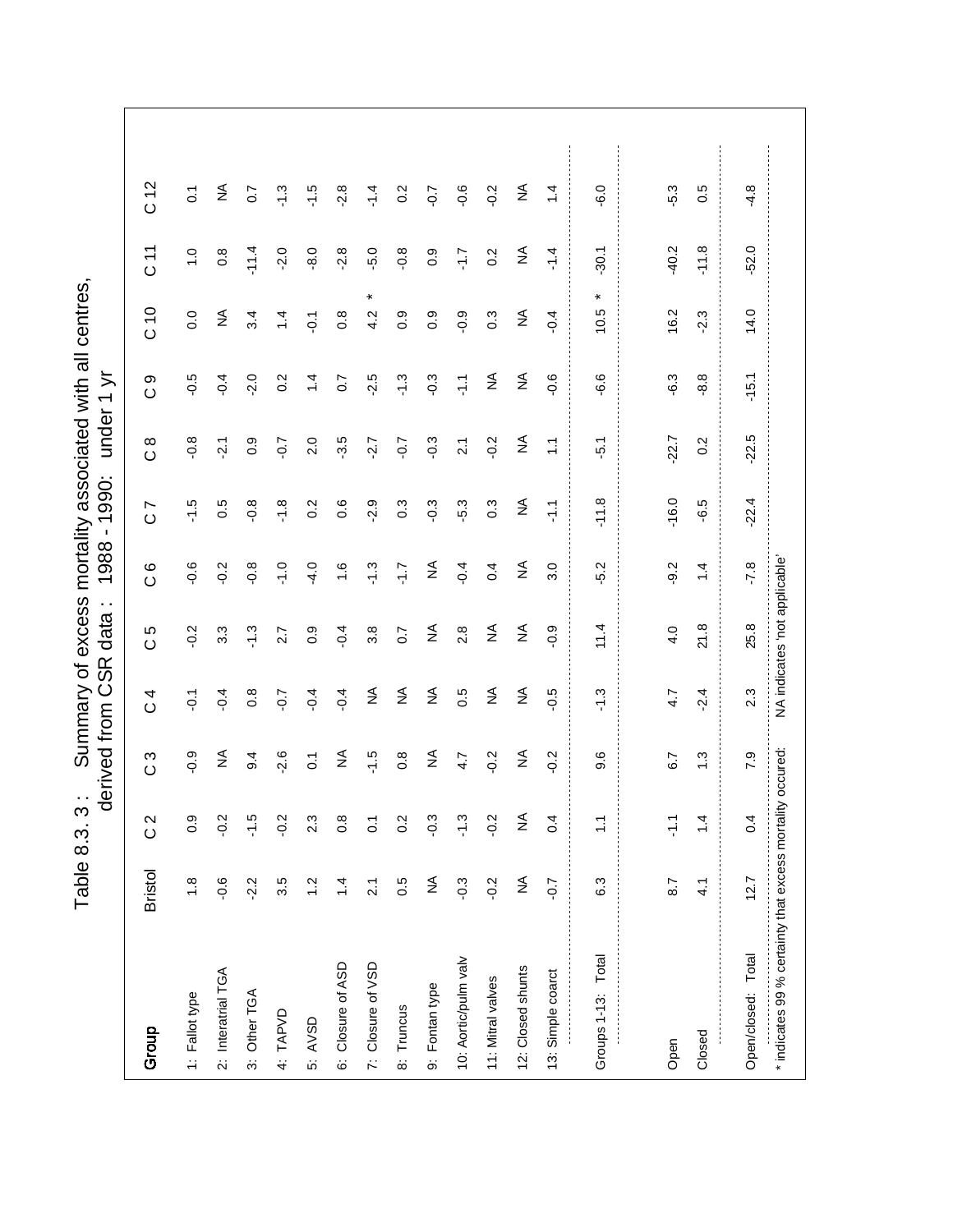Table 8.3. 4: Summary of excess mortality associated with all centres,<br>derived from CSR data: 1988 - 1990: 1 to 15 years Table 8.3. 4 : Summary of excess mortality associated with all centres,

|                                                           |                              | Ō                | erived from      | SR<br>CSR         | $\cdot$ .<br>data             | $\blacksquare$<br>1988 | 1990:                        | 15<br>$\overline{c}$<br>$\overline{ }$ | years          |                  |                              |                  |
|-----------------------------------------------------------|------------------------------|------------------|------------------|-------------------|-------------------------------|------------------------|------------------------------|----------------------------------------|----------------|------------------|------------------------------|------------------|
| Group                                                     | <b>Bristol</b>               | $\frac{2}{3}$    | S<br>$\circ$     | 4<br>$\circ$      | 5<br>$\circ$                  | $\circ$<br>$\circ$     | Ľ<br>$\circ$                 | $\infty$<br>$\circ$                    | တ<br>$\circ$   | C 10             | 71                           | C <sub>12</sub>  |
| 1: Fallot type                                            | 3.0                          | $0.\overline{8}$ | $\ddot{ }$ :     | $\ddot{.}$        | $-0.8$                        | $\frac{0}{1}$          | 7.1-                         | $-8.5$                                 | $\frac{0}{1}$  | $-0.6$           | $-8.5$                       | $\tilde{\cdot}$  |
| 2: Interatrial TGA                                        | ≨                            | ≨                | $\overline{Q}$   | $\lessgtr$        | $-0.3$                        | ₹                      | $\stackrel{\triangle}{\geq}$ | $-0.4$                                 | $\lessgtr$     | $-0.1$           | $\frac{8}{1}$                | $\overline{Q}$   |
| 3: Other TGA                                              | $\overline{21}$              | $-2.0$           | $-1.5$           | $\lessgtr$        | $\overline{Q}$                | $\ddot{.}$             | $-0.4$                       | $-1.9$                                 | $-0.2$         | $0.\overline{2}$ | $\overline{0}$ .             | $-0.5$           |
| 4: TAPVD                                                  | 0.9                          | $\overline{S}$   | $\overline{Q}$   | $\lessgtr$        | ₹                             | $-0.2$                 | $\stackrel{\triangle}{\geq}$ | 0.6                                    | $\overline{Q}$ | $\overline{Q}$   | $-0.2$                       | $-1.2$           |
| 5: AVSD                                                   | 2.7                          | $-0.2$           | $-0.4$           | $-0.6$            | $\frac{6}{1}$                 | $-1.3$                 | $\sum$                       | $-1.4$                                 | $-0.2$         | 0.4              | $-4.7$                       | 0.4              |
| 6: Closure of ASD                                         | $-0.5$                       | $-0.3$           | 1.6              | $-0.4$            | $-0.3$                        | 0.5                    | $-0.6$                       | $0.\overline{3}$                       | $-0.5$         | $\overline{Q}$   | $-0.5$                       | $\overline{0}$   |
| 7: Closure of VSD                                         | 0.6                          | $\overline{0}$   | 2.0              | $\lessgtr$        | $0.\overline{8}$              | $-0.4$                 | $-0.6$                       | $-0.8$                                 | 0.4            | $-0.2$           | $-1.5$                       | $-1.3$           |
| 8: Truncus                                                | $-0.4$                       | ≨                | ≨                | $\overline{0}$ .7 | $\lessgtr$                    | ≨                      | 0.7                          | $\frac{0}{1}$                          | ₹              | $-0.4$           | $0.\overline{3}$             | ≨                |
| 9: Fontan type                                            | 4.4                          | $\frac{2}{3}$    | $\ddot{.}$       | $-0.2$            | 0.6                           | $\sum$                 | $-2.0$                       | $-3.4$                                 | $-0.6$         | 1.4              | $-8.6$                       | $-0.9$           |
| 10: Aortic/pulm valv                                      | $\ddot{2}$ .                 | 0.5              | 0.7              | $-0.3$            | 3.6                           | $\overline{3}$         | $-2.2$                       | $-0.3$                                 | $-0.7$         | $-0.5$           | $-1.0$                       | $-0.9$           |
| 11: Mitral valves                                         | 0.5                          | $-0.2$           | $0.\overline{3}$ | $-0.2$            | 0.6                           | $\overline{c}$         | 0.2                          | $\ddot{.}$                             | $-0.5$         | $-0.2$           | $0.\overline{3}$             | $-0.3$           |
| 12: Closed shunts                                         | $\stackrel{\triangle}{\geq}$ | ≨                | $\lessgtr$       | $\lessgtr$        | $\lessgtr$                    | $\lessgtr$             | $\stackrel{\triangle}{\geq}$ | ₹                                      | $\lessgtr$     | $\lessgtr$       | $\stackrel{\triangle}{\geq}$ | $\lessgtr$       |
| 13: Simple coarct                                         | $\overline{Q}$               | 0.0              | 0.0              | 0.0               | 0.0                           | 0.0                    | $\overline{0}$               | $\overline{Q}$                         | 0.0            | 0.0              | 0.0                          | 0.0              |
| Groups 1-13: Total                                        | ×<br>11.2                    | $\overline{0}$   | 5.6              | 0.4               | 4.6                           | $\tilde{\circ}$        | $-5.5$                       | $-18.1$                                | $-1.4$         | $-0.2$           | $-22.5$                      | $-2.8$           |
|                                                           |                              |                  |                  |                   |                               |                        |                              |                                        |                |                  |                              |                  |
| Open                                                      | 14.6                         | $-0.5$           | 4.6              | $-6.0$            | $\ddot{ }$                    | 13.6                   | $-11.8$                      | $-27.4$                                | $-6.3$         | 16.6             | $-22.3$                      | $-5.3$           |
| Closed                                                    | $\dot{4}$                    | 0.2              | $\frac{8}{1}$    | $-0.8$            | $-0.5$                        | $-1.9$                 | $\overline{1.7}$             | 3.7                                    | $-0.4$         | $-0.7$           | $-2.4$                       | $2.\overline{8}$ |
| Open/closed: Total                                        | 15.9                         | $-0.3$           | 6.4              | $-6.7$            | 0.7                           | 11.7                   | $-13.5$                      | $-23.7$                                | $-6.8$         | ×<br>15.9        | $-24.7$                      | $-2.5$           |
| * indicates 99 % certainty that excess mortality occured: |                              |                  |                  |                   | 'MA indicates 'not applicable |                        |                              |                                        |                |                  |                              |                  |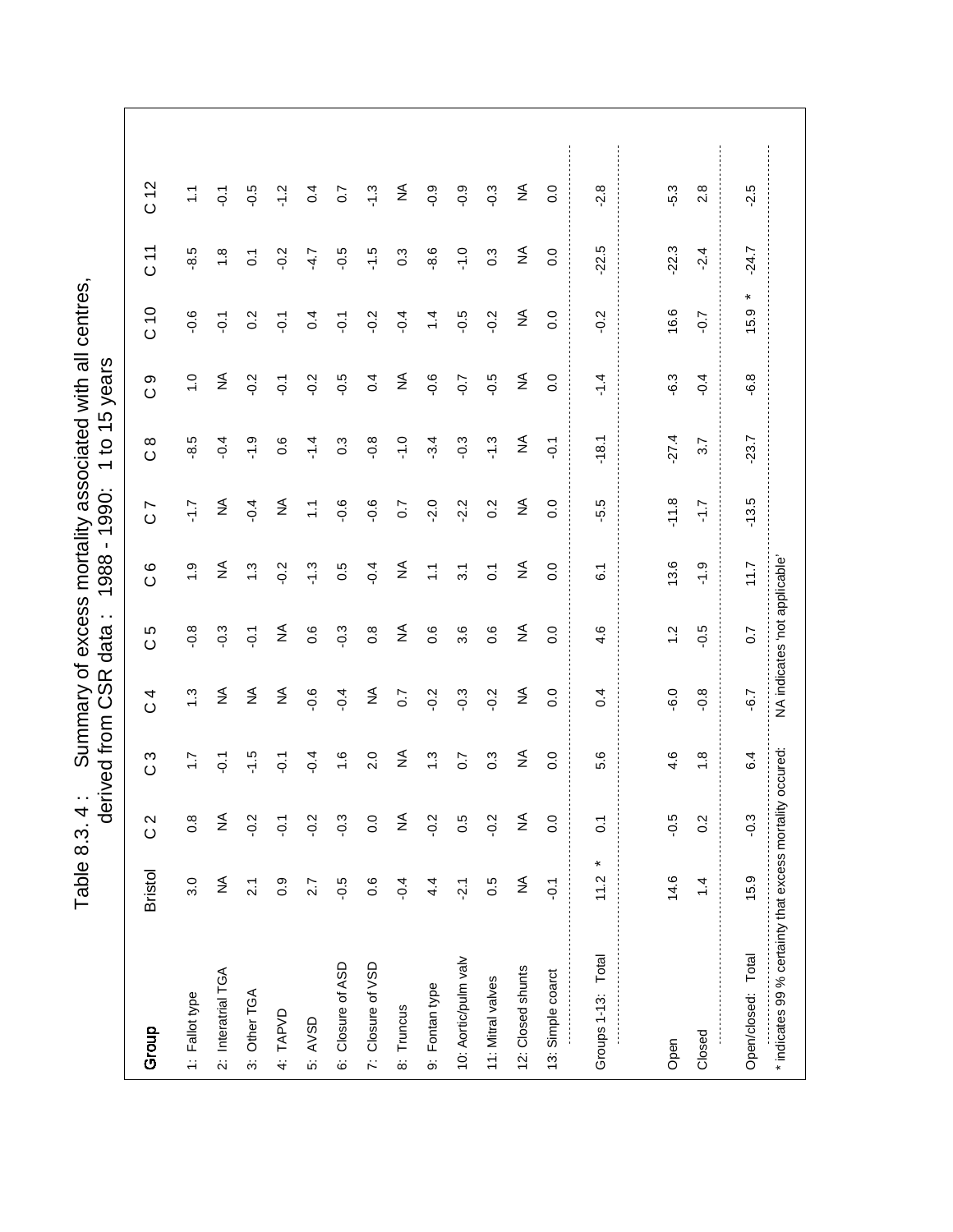Table 8.3. 5: Summary of excess mortality associated with all centres,<br>derived from CSR data: 1991 - Mar95: under 1 yr Table 8.3. 5 : Summary of excess mortality associated with all centres,

|                                                           |                            | ਹ                | erived from      | CSR<br>C      | $\sim$<br>data                | 1991               | Mar95:<br>$\bar{1}$          | under            | ミ<br>$\overline{\phantom{0}}$ |              |                              |                 |
|-----------------------------------------------------------|----------------------------|------------------|------------------|---------------|-------------------------------|--------------------|------------------------------|------------------|-------------------------------|--------------|------------------------------|-----------------|
| Group                                                     | <b>Bristol</b>             | $\frac{2}{3}$    | c 3              | 4<br>$\circ$  | 5<br>$\circ$                  | $\circ$<br>$\circ$ | $\overline{ }$<br>$\circ$    | $\frac{8}{2}$    | တ<br>$\circ$                  | C10          | $\frac{1}{2}$                | C <sub>12</sub> |
| 1: Fallot type                                            | $-0.2$                     | $\overline{0}$   | $\tilde{c}$      | $\frac{0}{1}$ | $\tilde{\cdot}$               | 0.0                | $-0.9$                       | $0.\overline{9}$ | $-2.5$                        | $\ddot{ }$ : | $-1.6$                       | $-2.6$          |
| 2: Interatrial TGA                                        | $-0.8$                     | $-0.5$           | ≨                | 0.5           | $\frac{7}{1}$                 | 2.9                | 0.2                          | 0.6              | $-0.8$                        | $\ddot{.}3$  | $-0.5$                       | $-0.6$          |
| 3: Other TGA                                              | 5.0                        | ە.<br>7-         | $\frac{1}{1}$    | $\ddot{.}3$   | $-1.6$                        | 2.3                | $-1.2$                       | 5.3              | 0.2                           | $-0.7$       | $-17.6$                      | $-3.3$          |
| 4: TAPVD                                                  | 3.4                        | -0.5             | $-1.2$           | $\frac{2}{1}$ | $\overline{Q}$ :              | $-2.6$             | $-1.0$                       | $-0.3$           | $-1.5$                        | $\ddot{ }$   | $-0.9$                       | 0.9             |
| 5: AVSD                                                   | 3.5                        | $\overline{0}$ . | $-1.9$           | $-0.6$        | 2.4                           | $-1.6$             | $-0.4$                       | $-2.3$           | $\tilde{2}$                   | 3.0          | $-6.1$                       | $-1.5$          |
| 6: Closure of ASD                                         | $\pmb{\ast}$<br>$\ddot{6}$ | $-9.6$           | ₹                | $-1.2$        | 0.9                           | $-0.6$             | $-0.2$                       | $-0.6$           | $0.\overline{8}$              | $-0.3$       | $-1.0$                       | $-0.3$          |
| 7: Closure of VSD                                         | $-1.4$                     | $\frac{8}{2}$    | 0.2              | $-0.8$        | $\overline{Q}$                | $\overline{c}$     | $0.\overline{6}$             | 0.6              | $-0.5$                        | $-0.3$       | $-0.3$                       | 0.5             |
| 8: Truncus                                                | $\overline{0}$             | 0.7              | $-0.1$           | 0.5           | 2.6                           | $-0.7$             | 0.0                          | $-2.0$           | $-0.6$                        | 0.2          | $-1.4$                       | $-0.4$          |
| 9: Fontan type                                            | 0.6                        | $\lessgtr$       | ₹                | 0.6           | $-3.1$                        | ₹                  | $\stackrel{\triangle}{\geq}$ | $-0.3$           | $0.\overline{9}$              | 0.2          | $-1.4$                       | 0.6             |
| 10: Aortic/pulm valv                                      | $0.\overline{8}$           | $\frac{0}{1}$    | $\overline{3}$ . | $-0.7$        | 0.4                           | $-4.9$             | $\overline{0}$ .7            | 3.8              | $\overline{11}$               | $-0.9$       | -5.3                         | $-2.2$          |
| 11: Mitral valves                                         | $-0.2$                     | $-0.2$           | $\lessgtr$       | $\lessgtr$    | $-0.3$                        | 0.7                | $-0.9$                       | $\ddot{.}3$      | 0.9                           | $-0.2$       | $-3.1$                       | 0.4             |
| 12: Closed shunts                                         | $\lessgtr$                 | $\frac{1}{2}$    | $\lessgtr$       | $\lessgtr$    | $\lessgtr$                    | ₹                  | $\stackrel{\triangle}{\geq}$ | $\lessgtr$       | $\lessgtr$                    | $\lessgtr$   | $\stackrel{\triangle}{\geq}$ | ₹               |
| 13: Simple coarct                                         | $-0.6$                     | 0.4              | 0.5              | $-0.5$        | $-0.5$                        | $-0.7$             | $1\overline{4}$              | 2.0              | 두                             | $-0.2$       | $-1.3$                       | 0.0             |
| Groups 1-13: Total                                        | ×<br>12.3                  | $0.\overline{8}$ | 2.4              | $\ddot{1}$    | 0.5                           | $\frac{1}{2}$      | -1.7                         | $\ddot{.}$       | $-0.7$                        | 5.3          | 40.4                         | $-8.5$          |
|                                                           |                            |                  |                  |               |                               |                    |                              |                  |                               |              |                              |                 |
| Open                                                      | 19.0                       | $\frac{4}{1}$    | $\frac{1}{4}$    | -5.5          | 5.6                           | $-11.3$            | $-9.8$                       | 5.3              | $-2.6$                        | 5.4          | $-41.3$                      | $-6.7$          |
| Closed                                                    | $\frac{2}{1}$              | $\overline{0}$   | $\overline{21}$  | 0.7           | 2.4                           | 3.8                | $-2.1$                       | $-0.7$           | $-2.6$                        | 2.6          | $-8.8$                       | $-3.5$          |
| Open/closed: Total                                        | 17.8                       | $-1.3$           | 6.2              | $-4.8$        | 8.0                           | $-7.5$             | $-11.9$                      | 4.6              | $-5.2$                        | 8.0          | $-50.1$                      | $-10.2$         |
| * indicates 99 % certainty that excess mortality occured: |                            |                  |                  |               | NA indicates 'not applicable' |                    |                              |                  |                               |              |                              |                 |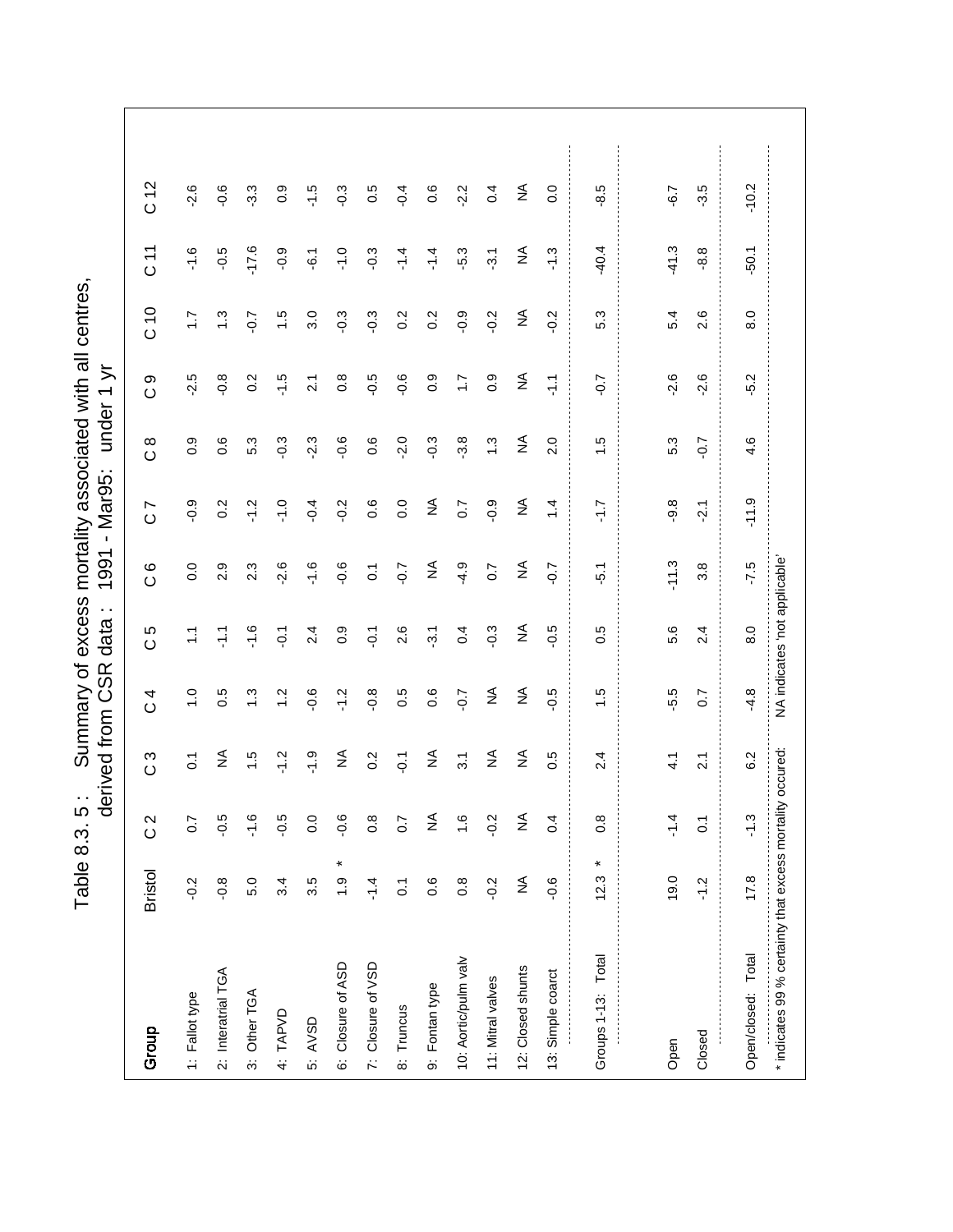Table 8.3. 6: Summary of excess mortality associated with all centres,<br>derived from CSR data: 1991 - Mar95: 1 to 15 years Table 8.3. 6 : Summary of excess mortality associated with all centres,

|                                                           |                  |                  | derived from     | CSR<br>C                      | $\cdot$ .<br>data | $\mathbf{I}$<br>1991 | Mar95:                    | 45<br>$\overline{c}$<br>$\overline{\phantom{0}}$ | years        |                |                              |                  |
|-----------------------------------------------------------|------------------|------------------|------------------|-------------------------------|-------------------|----------------------|---------------------------|--------------------------------------------------|--------------|----------------|------------------------------|------------------|
| Group                                                     | <b>Bristol</b>   | $\frac{2}{3}$    | S<br>$\circ$     | 4<br>$\circ$                  | Ю<br>$\circ$      | $\circ$<br>$\circ$   | $\overline{ }$<br>$\circ$ | $\infty$<br>$\circ$                              | တ<br>$\circ$ | C 10           | $\frac{1}{2}$                | C <sub>12</sub>  |
| 1: Fallot type                                            | 3.1              | $-0.8$           | $-1.5$           | $0.\overline{6}$              | $-1.3$            | $-3.2$               | $-0.7$                    | $-1.4$                                           | $-0.4$       | 2.2            | $-1.4$                       | $\overline{3}$ . |
| 2: Interatrial TGA                                        | $\overline{Q}$   | 0.0              | $\frac{0}{1}$    | ₹                             | 0.0               | $\overline{Q}$       | 0.0                       | $-0.3$                                           | 0.0          | ₹              | $-0.2$                       | $-0.5$           |
| 3: Other TGA                                              | $-1.0$           | $-2.0$           | 0.7              | $-0.2$                        | 0.5               | $-0.5$               | 0.4                       | $0.\overline{3}$                                 | $-0.2$       | $\angle$       | 0.5                          | 0.9              |
| 4: TAPVD                                                  | 0.0              | $\overline{Q}$   | $\overline{Q}$   | $\lessgtr$                    | $\overline{Q}$    | $\overline{Q}$       | $\overline{O}$ .          | $\overline{Q}$                                   | 0.0          | 0.0            | $0.\overline{9}$             | $\overline{Q}$   |
| 5: AVSD                                                   | 2.5              | $\overline{L}$   | 0.5              | $\overline{Q}$                | $-0.2$            | 0.6                  | $-0.2$                    | $-4.1$                                           | $-0.1$       | 0.6            | $-2.6$                       | 2.2              |
| 6: Closure of ASD                                         | $-0.7$           | $-0.8$           | ×<br>2.7         | $\overline{Q}$                | $-0.8$            | $\ddot{ }$           | 0.4                       | $-0.6$                                           | $-0.7$       | $-0.5$         | $-1.0$                       | 0.2              |
| 7: Closure of VSD                                         | $-1.0$           | $-0.5$           | 0.4              | $\ddot{0}$                    | $-0.4$            | $\overline{O}$       | $-0.7$                    | $-1.4$                                           | $-0.8$       | 0.2            | 0.0                          | $\ddot{c}$       |
| 8: Truncus                                                | $-0.2$           | ≨                | $0.\overline{9}$ | ₹                             | ≨                 | $-0.8$               | $\lessgtr$                | $-0.2$                                           | $-0.3$       | 0.7            | $-0.2$                       | $-0.2$           |
| 9: Fontan type                                            | 2.0              | $-2.0$           | $-0.7$           | $0.\overline{8}$              | $-0.5$            | $-2.7$               | $-0.9$                    | $-2.1$                                           | 1.3          | $\star$<br>7.7 | $-1.5$                       | $-3.0$           |
| 10: Aortic/pulm valv                                      | $\sum_{i=1}^{n}$ | $-1.2$           | 1.5              | $\ddot{ }$ :                  | 2.2               | $-3.2$               | $-1.4$                    | $-1.2$                                           | 0.0          | $\frac{0}{1}$  | $-0.9$                       | $-2.2$           |
| 11: Mitral valves                                         | $-0.7$           | $\overline{0.7}$ | $0.\overline{8}$ | $\lessgtr$                    | $\frac{2}{1}$     | 0.2                  | $\overline{C}$            | $-1.0$                                           | $-0.8$       | $\overline{c}$ | 0.0                          | $-1.3$           |
| 12: Closed shunts                                         | ≨                | ≨                | ₹                | $\lessgtr$                    | $\lessgtr$        | $\lessgtr$           | $\lessgtr$                | ₹                                                | ₹            | $\lessgtr$     | $\stackrel{\triangle}{\geq}$ | ₹                |
| 13: Simple coarct                                         | $-0.4$           | $\frac{8}{2}$    | 0.7              | $-0.2$                        | $\overline{Q}$    | $\overline{Q}$       | $\overline{0}$ .7         | $-0.2$                                           | $-0.3$       | $\overline{Q}$ | $-0.3$                       | $-0.6$           |
| Groups 1-13: Total                                        | 2.4              | -5.8             | 6.9              | 4.4                           | 0.4               | $-8.8$               | $-2.5$                    | $-12.3$                                          | $-2.4$       | ¥<br>10.0      | $-6.6$                       | $-0.4$           |
|                                                           |                  |                  |                  |                               |                   |                      |                           |                                                  |              |                |                              |                  |
| Open                                                      | 5.2              | $-16.0$          | 5.3              | 5.2                           | $-0.4$            | $-6.0$               | $-14.2$                   | $-15.1$                                          | $-9.9$       | 28.1           | $-20.2$                      | $-3.4$           |
| Closed                                                    | 0.5              | 3.2              | $-1.4$           | $-0.5$                        | $\frac{1}{2}$     | $-0.6$               | $-0.9$                    | $-2.2$                                           | 3.6          | 0.9            | $-4.4$                       | 0.7              |
| Open/closed: Total                                        | 5.6              | $-12.9$          | 3.9              | 4.7                           | $\frac{4}{1}$     | -6.6                 | $-15.1$                   | $-17.3$                                          | $-6.3$       | ×<br>29.0      | $-24.6$                      | $-2.7$           |
| * indicates 99 % certainty that excess mortality occured: |                  |                  |                  | NA indicates 'not applicable' |                   |                      |                           |                                                  |              |                |                              |                  |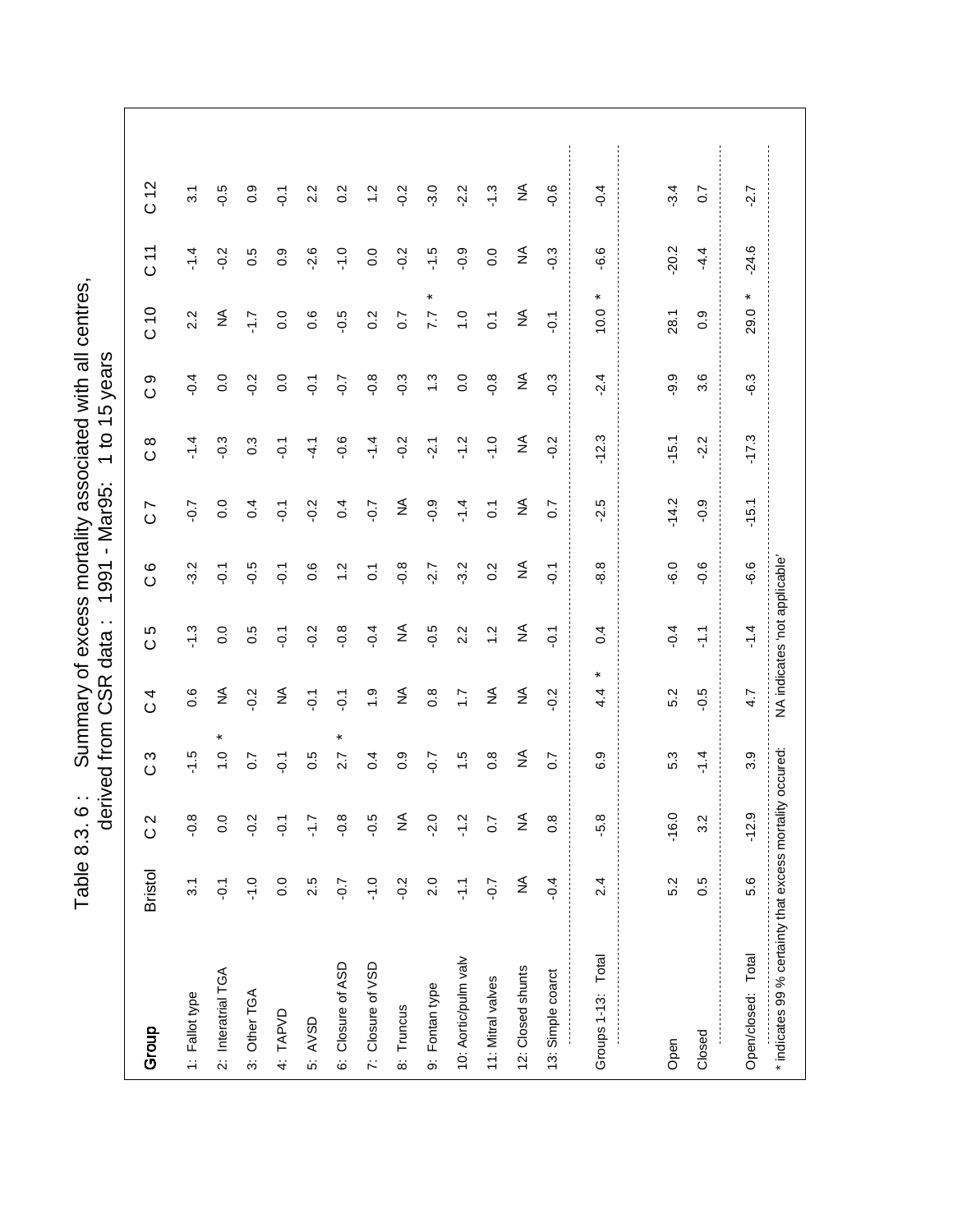Table 8.3. 7: Summary of excess mortality associated with all centres,<br>derived from CSR data: 1984 - 1987: All ages Table 8.3. 7 : Summary of excess mortality associated with all centres,

|                                                           |                |                  | derived from     | CSR<br>C         | data                          | 1984<br>$\cdot$ .  | 1987:<br>$\mathbf{I}$        | ₹                   | ages             |                |                              |                  |  |
|-----------------------------------------------------------|----------------|------------------|------------------|------------------|-------------------------------|--------------------|------------------------------|---------------------|------------------|----------------|------------------------------|------------------|--|
| Group                                                     | <b>Bristol</b> | $\frac{2}{3}$    | S<br>$\circ$     | 4<br>$\circ$     | Ю<br>$\circ$                  | $\circ$<br>$\circ$ | Ľ<br>$\circ$                 | $\infty$<br>$\circ$ | တ<br>$\circ$     | 0 <sup>1</sup> | 71<br>0                      | C <sub>12</sub>  |  |
| 1: Fallot type                                            | 3.6            | $-1.5$           | 0.5              | $\lessgtr$       | $\ddot{ }$ .                  | $-3.1$             | $-3.7$                       | $-5.1$              | 4.4              | $-0.2$         | $\dot{4}$                    | $-4.1$           |  |
| 2: Interatrial TGA                                        | $-0.5$         | 0.6              | $-0.2$           | $\lessgtr$       | $0.\overline{3}$              | $\ddot{ }$         | $-0.2$                       | 0.9                 | $-1.4$           | 7.J-           | $-0.8$                       | $\frac{1}{2}$    |  |
| 3: Other TGA                                              | $-1.3$         | $\frac{0}{1}$    | $-0.6$           | $\lessgtr$       | 2.3                           | Ξ                  | $-4.4$                       | $-3.0$              | $\frac{0}{1}$    | $-1.3$         | 2.6                          | $\overline{3}$ . |  |
| 4: TAPVD                                                  | 2.9            | $\frac{2}{1}$    | $-0.9$           | $\lessgtr$       | 4.4                           | $\ddot{ }$ .       | $-0.6$                       | 3.1                 | $-1.8$           | $-1.4$         | $-1.0$                       | $-4.6$           |  |
| 5: AVSD                                                   | 2.6            | 0.9              | $-0.4$           | $\lessgtr$       | 2.5                           | $\frac{1}{2}$      | $-5.1$                       | 3.0                 | $\ddot{.}3$      | 0.2            | $-5.5$                       | $-2.6$           |  |
| 6: Closure of ASD                                         | 1.3            | $\overline{0}$ . | $\ddot{ }$       | $\overline{Q}$ : | $-2.0$                        | $\ddot{ }$ :       | $-0.9$                       | $\frac{0}{1}$       | $\overline{Q}$   | $-0.8$         | $-0.7$                       | $-1.0$           |  |
| 7: Closure of VSD                                         | $-2.5$         | $-3.2$           | 0.6              | $\lessgtr$       | $\overline{Q}$                | $-6.9$             | $-1.5$                       | 0.0                 | $-0.2$           | 2.6            | 5.8                          | $-2.9$           |  |
| 8: Truncus                                                | $\frac{2}{1}$  | $\frac{2}{1}$    | $-0.2$           | $\lessgtr$       | 0.9                           | 2.0                | $-5.0$                       | $\frac{1}{1}$       | $-0.7$           | 0.7            | $\ddot{ }$ .                 | $-2.0$           |  |
| 9: Fontan type                                            | 0.5            | 0.7              | $-0.6$           | $\lessgtr$       | $-0.8$                        | $\frac{8}{2}$      | $\frac{1}{\sqrt{2}}$         | $-0.9$              | $\lessgtr$       | $\overline{0}$ | 0.2                          | $-1.3$           |  |
| 10: Aortic/pulm valv                                      | $-2.4$         | $-0.4$           | $\frac{1}{1}$    | $\overline{Q}$   | 0.6                           | $\frac{8}{2}$      | 8.8                          | 8.7                 | $2.\overline{3}$ | $-1.0$         | $\ddot{.}$                   | $-4.2$           |  |
| 11: Mitral valves                                         | $\overline{Q}$ | $\frac{1}{2}$    | $0.\overline{8}$ | $\lessgtr$       | $-0.7$                        | $0.\overline{3}$   | 0.6                          | $-0.9$              | 0.6              | 0.5            | 0.0                          | $-2.1$           |  |
| 12: Closed shunts                                         | $\lessgtr$     | $\frac{1}{2}$    | ₹                | $\lessgtr$       | $\lessgtr$                    | $\lessgtr$         | $\stackrel{\triangle}{\geq}$ | ₹                   | $\lessgtr$       | $\lessgtr$     | $\stackrel{\triangle}{\geq}$ | ₹                |  |
| 13: Simple coarct                                         | 0.4            | $-9.4$           | $-1.0$           | $\overline{Q}$   | $-0.7$                        | $0.\overline{8}$   | $\frac{1}{4}$                | $-0.2$              | $-0.3$           | $-0.2$         | $-0.6$                       | $\overline{0}$ . |  |
| Groups 1-13: Total                                        | 5.7            | $-4.6$           | 0.5              | $-0.3$           | 8.6                           | 0.0                | $-27.2$                      | 7.8                 | 5.0              | $-2.5$         | 4.7                          | $-26.4$          |  |
|                                                           |                |                  |                  |                  |                               |                    |                              |                     |                  |                |                              |                  |  |
| Open                                                      | 2.7            | $-14.0$          | 0.6              | $-1.3$           | 6.3                           | -5.9               | $-37.4$                      | 16.7                | 3.9              | 19.3           | 13.1                         | $-35.5$          |  |
| Closed                                                    | 9.6            | $-2.4$           | $-7.8$           | $-2.1$           | $\star$<br>20.0               | $-0.2$             | $-3.3$                       | $-3.2$              | $\frac{0}{1}$    | $-3.1$         | $-9.7$                       | $-1.5$           |  |
| Open/closed: Total                                        | 12.2           | $-16.4$          | $-7.2$           | $-3.4$           | 26.3                          | -6.1               | $-40.7$                      | 13.5                | 4.9              | 16.2           | 3.4                          | $-37.0$          |  |
| * indicates 99 % certainty that excess mortality occured: |                |                  |                  |                  | NA indicates 'not applicable' |                    |                              |                     |                  |                |                              |                  |  |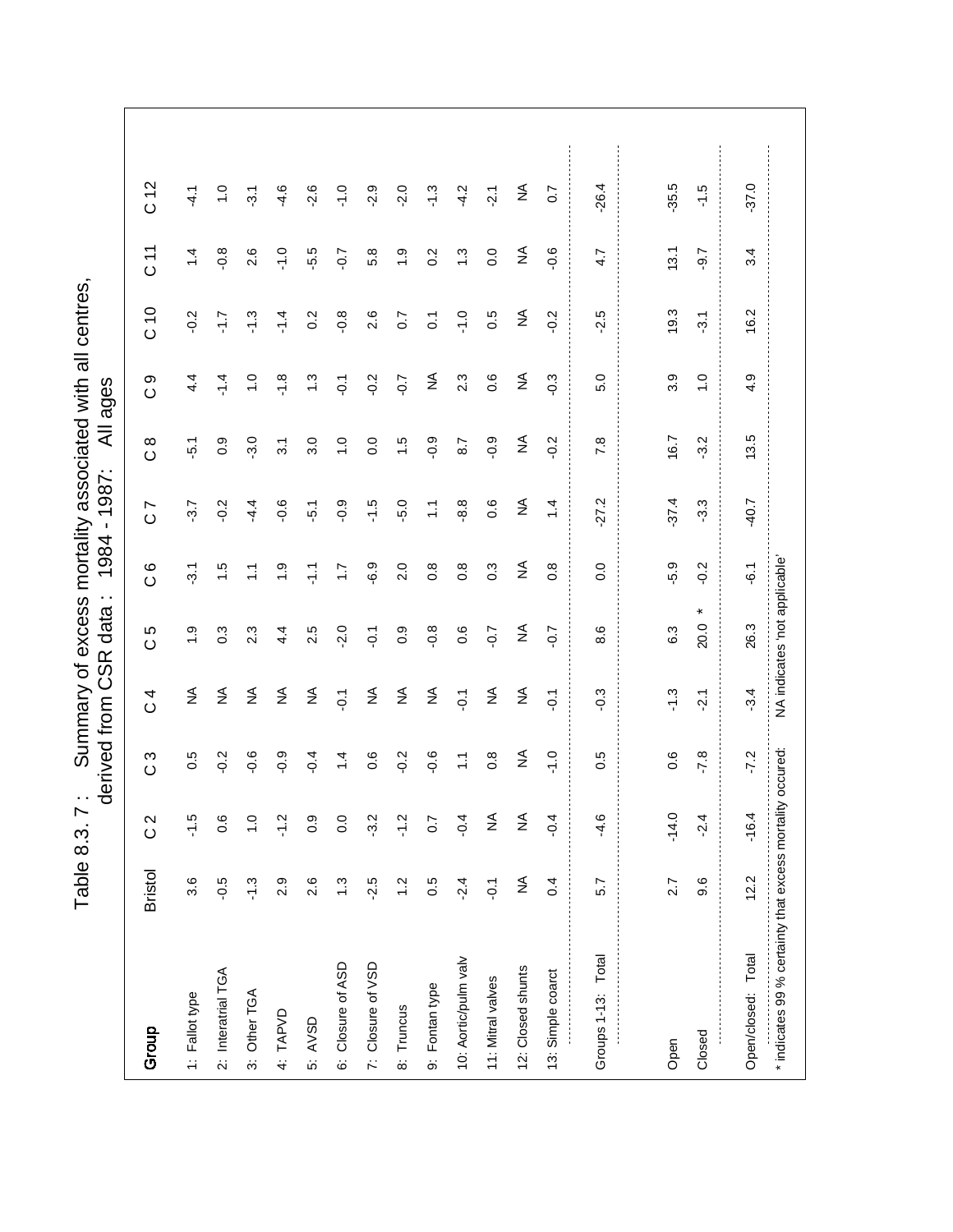Table 8.3. 8: Summary of excess mortality associated with all centres,<br>derived from CSR data: 1988 - 1990: All ages Table 8.3. 8 : Summary of excess mortality associated with all centres,

|                                                           |                |                  | derived from     | SR<br>CSR                    | $\cdot$ .<br>data             | 1988               | 1990:<br>$\blacksquare$      | ₹                   | ages           |                  |                              |                  |
|-----------------------------------------------------------|----------------|------------------|------------------|------------------------------|-------------------------------|--------------------|------------------------------|---------------------|----------------|------------------|------------------------------|------------------|
| Group                                                     | <b>Bristol</b> | $\frac{2}{3}$    | ო<br>$\circ$     | 4<br>$\circ$                 | Ю<br>$\circ$                  | $\circ$<br>$\circ$ | L<br>$\circ$                 | $\infty$<br>$\circ$ | တ<br>$\circ$   | C10              | 11<br>O                      | C <sub>12</sub>  |
| 1: Fallot type                                            | 4.8            | $\ddot{ }$ :     | $0.\overline{8}$ | $\frac{2}{1}$                | $-1.0$                        | $\ddot{.}$         | $-3.2$                       | $-9.2$              | 0.5            | $-0.5$           | $-7.6$                       | $\ddot{.}$       |
| 2: Interatrial TGA                                        | $-0.6$         | $-0.2$           | $\overline{Q}$ : | $-0.4$                       | 3.0                           | $-0.2$             | 0.5                          | $-2.6$              | $-0.4$         | $-0.1$           | 2.6                          | $\overline{Q}$   |
| 3: Other TGA                                              | $\overline{Q}$ | $\overline{1.7}$ | 7.8              | $0.\overline{8}$             | $-1.4$                        | 0.5                | $-1.3$                       | $-1.0$              | $-2.2$         | 3.6              | $-11.2$                      | 0.2              |
| 4: TAPVD                                                  | 4.4            | $-0.3$           | $-2.7$           | $-0.7$                       | 2.7                           | 두                  | $-1.8$                       | $-0.2$              | $\overline{0}$ | $\ddot{.}3$      | $-2.2$                       | $-2.5$           |
| 5: AVSD                                                   | 3.9            | $\tilde{21}$     | $-0.3$           | $-1.0$                       | $\ddot{ }$                    | -5.3               | $\ddot{.}3$                  | 0.6                 | $\ddot{5}$     | 0.3              | $-12.7$                      | $-1.0$           |
| 6: Closure of ASD                                         | 0.9            | 0.6              | $\frac{6}{1}$    | $-0.8$                       | $-0.7$                        | $\frac{1}{2}$      | 0.0                          | $-3.2$              | $\overline{C}$ | $\overline{0.7}$ | $-3.3$                       | $-2.2$           |
| 7: Closure of VSD                                         | 2.7            | $\overline{0}$   | 0.5              | $\stackrel{\triangle}{\geq}$ | 4.5                           | $-1.8$             | $-3.5$                       | $-3.5$              | $-2.1$         | 4.0              | $-6.4$                       | $-2.6$           |
| 8: Truncus                                                | $\overline{0}$ | 0.2              | $0.\overline{8}$ | $\overline{0}$               | $\overline{0}$                | ۲.۲                | $\overline{1}$ .0            | 7.1-                | $-1.3$         | 0.4              | $-0.5$                       | $0.\overline{2}$ |
| 9: Fontan type                                            | 4.4            | $-0.5$           | 1.3              | $-0.2$                       | 0.6                           | $\sum$             | $-2.3$                       | $-3.7$              | $-0.9$         | 2.2              | -7.7                         | $-1.5$           |
| 10: Aortic/pulm valv                                      | $-2.4$         | $-0.8$           | 5.4              | $0.\overline{2}$             | 6.4                           | 2.7                | $-7.5$                       | $\frac{8}{1}$       | $-1.8$         | $-1.4$           | $-2.8$                       | $-1.5$           |
| 11: Mitral valves                                         | 0.3            | $-9.4$           | 0.0              | $-0.2$                       | 0.6                           | 0.4                | 0.5                          | $-1.5$              | $-0.5$         | 0.2              | 0.5                          | $-0.5$           |
| 12: Closed shunts                                         | ≨              | $\frac{1}{2}$    | ₹                | $\lessgtr$                   | $\lessgtr$                    | $\lessgtr$         | $\stackrel{\triangle}{\geq}$ | ₹                   | ₹              | ₹                | $\stackrel{\triangle}{\geq}$ | ₹                |
| 13: Simple coarct                                         | $-0.8$         | 0.4              | $-0.2$           | $-0.6$                       | $-0.9$                        | 3.0                | $\frac{1}{2}$                | $\overline{1}$ . O  | $-0.6$         | $-0.4$           | $-1.4$                       | $\ddot{.}$       |
| Groups 1-13: Total                                        | ×<br>17.6      | $\ddot{.}$       | 15.2             | $-0.8$                       | $\ast$<br>16.0                | 0.9                | $-17.3$                      | 23.2                | $-8.0$         | 10.3             | $-52.6$                      | $-8.8$           |
|                                                           |                |                  |                  |                              |                               |                    |                              |                     |                |                  |                              |                  |
| Open                                                      | 23.2           | $-1.6$           | 11.2             | $-1.2$                       | 5.2                           | 4.4                | $-27.7$                      | $-50.2$             | $-12.6$        | $\ast$<br>32.9   | $-62.6$                      | $-10.6$          |
| Closed                                                    | 5.4            | $\frac{6}{1}$    | 3.1              | $-3.2$                       | 21.3                          | $-0.5$             | $-8.2$                       | 4.0                 | $-9.3$         | $-3.0$           | $-14.2$                      | 3.2              |
| Open/closed: Total                                        | 28.7           | 0.0              | 14.3             | 4.4                          | 26.6                          | 3.9                | $-35.9$                      | $-46.2$             | $-21.9$        | ×<br>29.9        | $-76.7$                      | $-7.4$           |
| * indicates 99 % certainty that excess mortality occured: |                |                  |                  |                              | NA indicates 'not applicable' |                    |                              |                     |                |                  |                              |                  |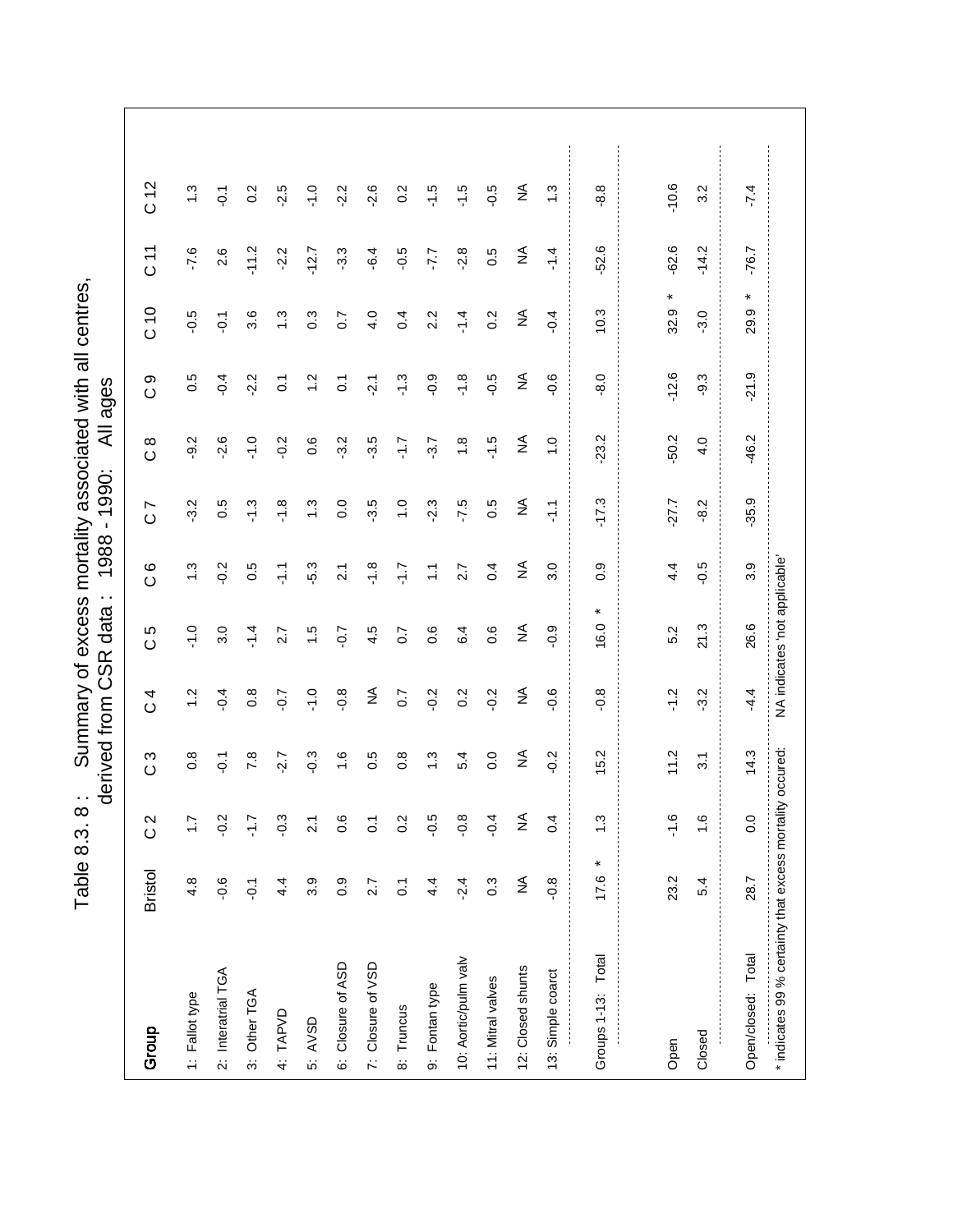Table 8.3. 9: Summary of excess mortality associated with all centres,<br>derived from CSR data: 1991 - Mar95: All ages Table 8.3. 9 : Summary of excess mortality associated with all centres,

|                                                           |                |                  | derived from     | SR<br>O          | $\cdot$ .<br>data             | 1991               | Mar95:<br>$\mathbf{I}$       | ₹                   | ages             |                  |                              |                 |
|-----------------------------------------------------------|----------------|------------------|------------------|------------------|-------------------------------|--------------------|------------------------------|---------------------|------------------|------------------|------------------------------|-----------------|
| Group                                                     | <b>Bristol</b> | $\frac{2}{3}$    | က<br>$\circ$     | 4<br>$\circ$     | Ю<br>$\circ$                  | $\circ$<br>$\circ$ | Ľ<br>$\circ$                 | $\infty$<br>$\circ$ | တ<br>$\circ$     | C10              | 71                           | C <sub>12</sub> |
| 1: Fallot type                                            | 3.0            | $\overline{Q}$   | $-1.4$           | $\frac{6}{1}$    | $-0.2$                        | $-3.3$             | $-1.6$                       | $-0.5$              | $-2.9$           | 3.8              | $-3.0$                       | 0.5             |
| 2: Interatrial TGA                                        | $-0.9$         | $-0.6$           | $\frac{0}{1}$    | 0.5              | $-1.2$                        | 2.8                | 0.2                          | $0.\overline{3}$    | $-0.9$           | $\ddot{.}3$      | $-0.7$                       | $-1.2$          |
| 3: Other TGA                                              | 4.1            | $-1.8$           | 2.2              | $\tilde{\cdot}$  | $-1.2$                        | $\frac{8}{1}$      | $-0.8$                       | 5.7                 | 0.0              | $-2.4$           | $-17.1$                      | $-2.4$          |
| 4: TAPVD                                                  | 3.4            | <u>م.</u>        | $-1.3$           | $\ddot{ }$       | $-0.2$                        | $-2.8$             | 두                            | $-0.4$              | $-1.6$           | $\ddot{4}$       | $\overline{0}$ .             | 0.7             |
| 5: AVSD                                                   | 5.9            | $\frac{1}{2}$    | $-1.4$           | $-0.7$           | 2.2                           | $\frac{0}{1}$      | $-0.7$                       | $-6.4$              | 2.0              | 3.6              | $-8.8$                       | 0.7             |
| 6: Closure of ASD                                         | $\ddot{.}$     | $-1.4$           | $\ast$<br>2.7    | $-1.3$           | $\ddot{\circ}$                | 0.6                | $\overline{0}$ .             | $-1.2$              | $\overline{0}$ . | $-0.8$           | $-2.0$                       | $\overline{Q}$  |
| 7: Closure of VSD                                         | $-2.4$         | $0.\overline{3}$ | 0.6              | $\tilde{L}$      | $-0.5$                        | 0.2                | $-0.1$                       | $-0.8$              | $-1.4$           | $\overline{O}$ . | $-0.3$                       | $\frac{6}{1}$   |
| 8: Truncus                                                | 0.0            | 0.7              | $0.\overline{9}$ | 0.5              | 2.6                           | $-1.5$             | 0.0                          | $-2.1$              | $-1.0$           | $0.\overline{9}$ | $-1.6$                       | $-0.6$          |
| 9: Fontan type                                            | 2.6            | $-2.0$           | $-0.7$           | $\dot{4}$        | 3.6                           | $-2.7$             | $-0.9$                       | $-2.4$              | 2.2              | $\ast$<br>7.9    | $-2.9$                       | $-2.4$          |
| 10: Aortic/pulm valv                                      | $-0.3$         | 0.5              | 4.6              | $\frac{0}{1}$    | 2.5                           | $\overline{8}$ .   | $-0.6$                       | $-5.0$              | $\ddot{ }$ :     | $\overline{0}$   | $-6.2$                       | 4.4             |
| 11: Mitral valves                                         | $-0.9$         | 0.5              | $0.\overline{8}$ | $\lessgtr$       | 0.9                           | 0.9                | $-0.9$                       | 0.3                 | 0.0              | $\overline{0}$ . | $-3.1$                       | $-0.8$          |
| 12: Closed shunts                                         | $\lessgtr$     | $\lessgtr$       | ₹                | $\lessgtr$       | $\lessgtr$                    | ₹                  | $\stackrel{\triangle}{\geq}$ | $\lessgtr$          | $\lessgtr$       | $\lessgtr$       | $\stackrel{\triangle}{\geq}$ | ₹               |
| 13: Simple coarct                                         | $-1.0$         | $\ddot{2}$       | 1.3              | $-0.7$           | $-0.6$                        | $-0.8$             | $\overline{2}$ .             | $\frac{8}{1}$       | $-1.4$           | $-0.4$           | $-1.5$                       | $-0.6$          |
| Groups 1-13: Total                                        | 14.7           | -5.0             | $9.\overline{3}$ | 5.9              | $\overline{0}$ .              | $-13.8$            | $-4.2$                       | $-10.7$             | $-3.1$           | *<br>15.3        | -46.9                        | 8.8             |
|                                                           |                |                  |                  |                  |                               |                    |                              |                     |                  |                  |                              |                 |
| Open                                                      | 24.1           | $-17.4$          | 9.4              | $-0.3$           | 5.2                           | $-17.3$            | $-24.0$                      | $-9.8$              | $-12.5$          | 33.5             | $-61.5$                      | $-10.1$         |
| Closed                                                    | $-0.7$         | 3.3              | 0.7              | $0.\overline{2}$ | $\ddot{.}$                    | 3.2                | $-3.0$                       | $-2.9$              | $\frac{0}{1}$    | 3.5              | $-13.2$                      | $-2.8$          |
| Open/closed: Total                                        | 23.4           | $-14.1$          | 10.1             | $\overline{Q}$   | 6.5                           | $-14.0$            | $-27.0$                      | $-12.8$             | $-11.5$          | ×<br>37.0        | $-74.7$                      | $-13.0$         |
| * indicates 99 % certainty that excess mortality occured: |                |                  |                  |                  | NA indicates 'not applicable' |                    |                              |                     |                  |                  |                              |                 |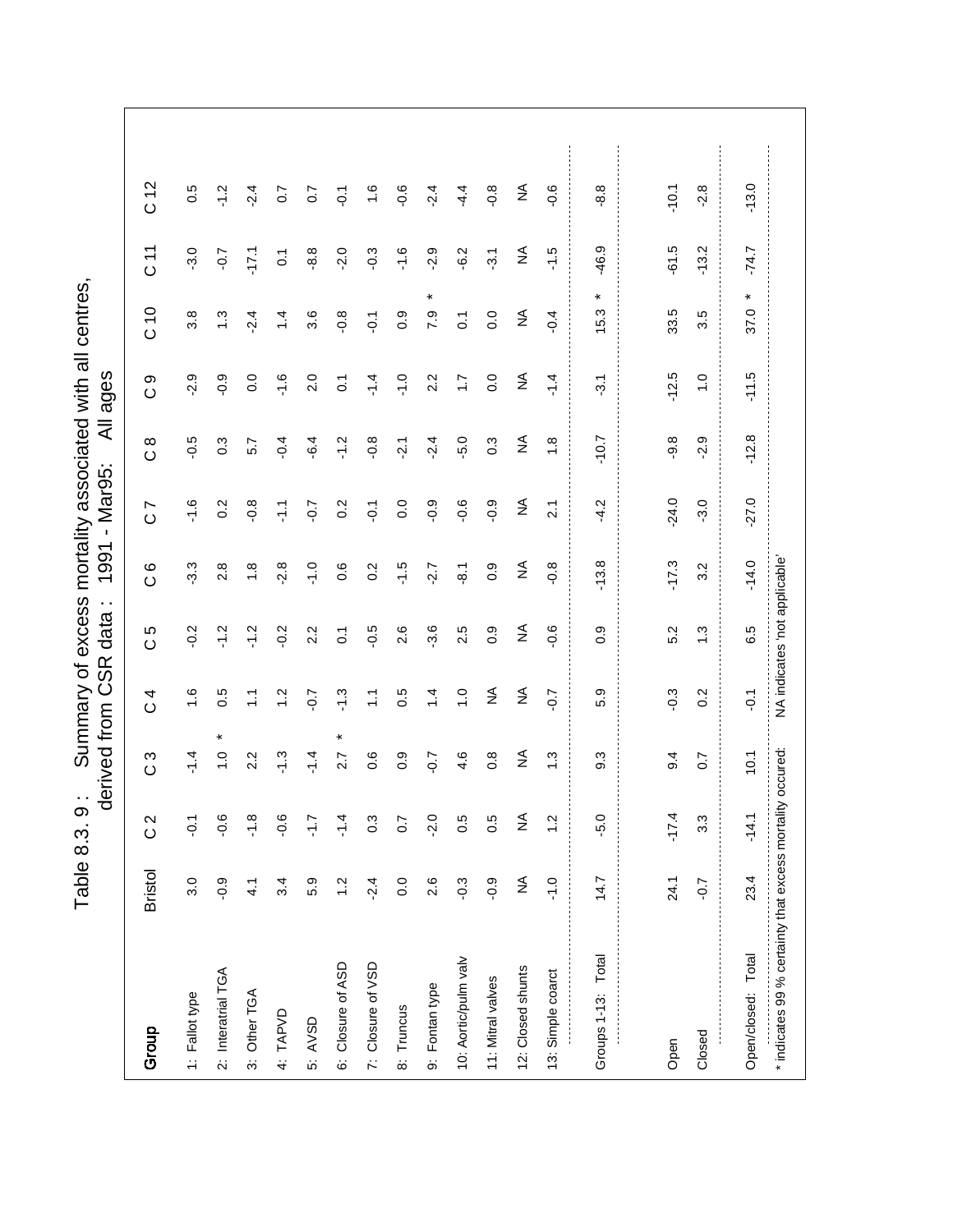Table 8.3. 10: Summary of excess mortality associated with all centres,<br>derived from CSR data: 1984 - Mar95: under 1 yr Table 8.3. 10: Summary of excess mortality associated with all centres,

|                                                           |                     | ℧                | erived from      | CSR<br>C         | $\cdot$ .<br>data             | 1984               | Mar95:<br>$\bar{1}$          | under               | こ<br>$\overline{\phantom{0}}$ |               |                  |                 |
|-----------------------------------------------------------|---------------------|------------------|------------------|------------------|-------------------------------|--------------------|------------------------------|---------------------|-------------------------------|---------------|------------------|-----------------|
| Group                                                     | <b>Bristol</b>      | $\frac{2}{3}$    | ပိ               | $\overline{C}$   | Ю<br>$\circ$                  | $\circ$<br>$\circ$ | L<br>$\circ$                 | $\infty$<br>$\circ$ | တ<br>$\circ$                  | C10           | $\frac{1}{2}$    | C <sub>12</sub> |
| 1: Fallot type                                            | $\frac{6}{1}$       | 0.5              | $-0.7$           | 0.9              | $\frac{6}{1}$                 | 0.5                | $-4.4$                       | $-0.6$              | $-3.6$                        | 2.5           | $\overline{0}$ . | $-2.6$          |
| 2: Interatrial TGA                                        | $-1.9$              | 0.0              | $\overline{Q}$   | $\tilde{c}$      | 2.6                           | 3.3                | 0.5                          | $-0.5$              | $-2.4$                        | $-0.4$        | $-0.3$           | 0.5             |
| 3: Other TGA                                              | $\dot{4}$           | $-2.7$           | 10.4             | $\overline{2.1}$ | $-2.3$                        | 2.8                | $-5.7$                       | 2.2                 | $-0.2$                        | $\dot{4}$     | $-25.5$          | $-4.2$          |
| 4: TAPVD                                                  | 9.9                 | $-1.4$           | $-4.6$           | 0.6              | 7.0                           | $-2.2$             | $-3.3$                       | $\frac{0}{1}$       | $-3.2$                        | $\frac{5}{1}$ | $-3.6$           | $-4.7$          |
| 5: AVSD                                                   | 6.5                 | 3.0              | $\frac{1}{2}$    | $-1.0$           | 2.2                           | $-7.4$             | $-3.3$                       | $\mathcal{L}$       | 4.1                           | 2.9           | $-15.5$          | 4.8             |
| 6: Closure of ASD                                         | $\pmb{\ast}$<br>4.2 | $-0.2$           | $\overline{Q}$ . | $-1.5$           | $-0.8$                        | 2.8                | 0.2                          | $-3.6$              | $\frac{0}{1}$                 | 0.0           | $-4.0$           | -3.3            |
| 7: Closure of VSD                                         | $-0.7$              | $-1.9$           | $\overline{O}$ . | $-0.8$           | 4.7                           | $-7.1$             | $-5.1$                       | $-2.7$              | $-2.9$                        | $\ast$<br>6.9 | $-1.4$           | $-4.4$          |
| 8: Truncus                                                | $\overline{2.1}$    | $-0.2$           | 0.5              | 0.5              | 4.3                           | $-2.3$             | $-4.8$                       | $-1.2$              | $-2.7$                        | 2.0           | $-0.4$           | $-1.4$          |
| 9: Fontan type                                            | 0.6                 | 0.2              | ₹                | 0.6              | $-3.1$                        | ≨                  | $-0.3$                       | $-0.6$              | 0.6                           | $\frac{1}{2}$ | $-0.5$           | 0.0             |
| 10: Aortic/pulm valv                                      | $-0.3$              | 0.6              | 7.6              | $-0.2$           | 3.8                           | $\overline{3}$ .   | $-10.8$                      | $-2.4$              | 3.0                           | $-2.6$        | $-4.8$           | $-4.2$          |
| 11: Mitral valves                                         | $-0.4$              | $-9.4$           | $-0.2$           | ≨                | $-0.3$                        | $\tilde{2}$        | $-0.6$                       | $\overline{0}$      | $0.\overline{9}$              | 0.2           | $-2.9$           | $\overline{Q}$  |
| 12: Closed shunts                                         | $\lessgtr$          | $\frac{1}{2}$    | ₹                | $\lessgtr$       | ₹                             | ≸                  | $\stackrel{\triangle}{\geq}$ | ₹                   | ≨                             | ₹             | ≨                | ≨               |
| 13: Simple coarct                                         | $-0.9$              | 0.4              | $-0.6$           | $\frac{1}{2}$    | $-2.0$                        | 3.2                | $\frac{8}{1}$                | 2.8                 | $-2.0$                        | $-0.9$        | $-3.3$           | $\overline{21}$ |
| Groups 1-13: Total                                        | ×<br>22.1           | $-2.0$           | 11.0             | 0.2              | 17.4                          | $-7.6$             | $-35.8$                      | $-3.9$              | $-7.3$                        | 14.7          | $-62.1$          | $-27.0$         |
|                                                           |                     |                  |                  |                  |                               |                    |                              |                     |                               |               |                  |                 |
| Open                                                      | 29.6                | <u>و.</u>        | 12.6             | $-0.8$           | 14.1                          | $-28.6$            | $-51.6$                      | $-16.1$             | $-9.4$                        | 25.2          | $-67.6$          | $-28.0$         |
| Closed                                                    | 11.5                | $0.\overline{8}$ | $-3.3$           | $-3.2$           | $\ast$<br>39.6                | 3.4                | $-11.4$                      | $-4.3$              | $-9.1$                        | $-2.1$        | $-28.4$          | $-4.4$          |
| Open/closed: Total                                        | 41.1                | $-6.1$           | $9.\overline{3}$ | $-4.0$           | ×<br>53.8                     | $-25.2$            | $-63.0$                      | $-20.4$             | $-18.6$                       | 23.1          | $-96.0$          | $-32.5$         |
| * indicates 99 % certainty that excess mortality occured: |                     |                  |                  |                  | NA indicates 'not applicable' |                    |                              |                     |                               |               |                  |                 |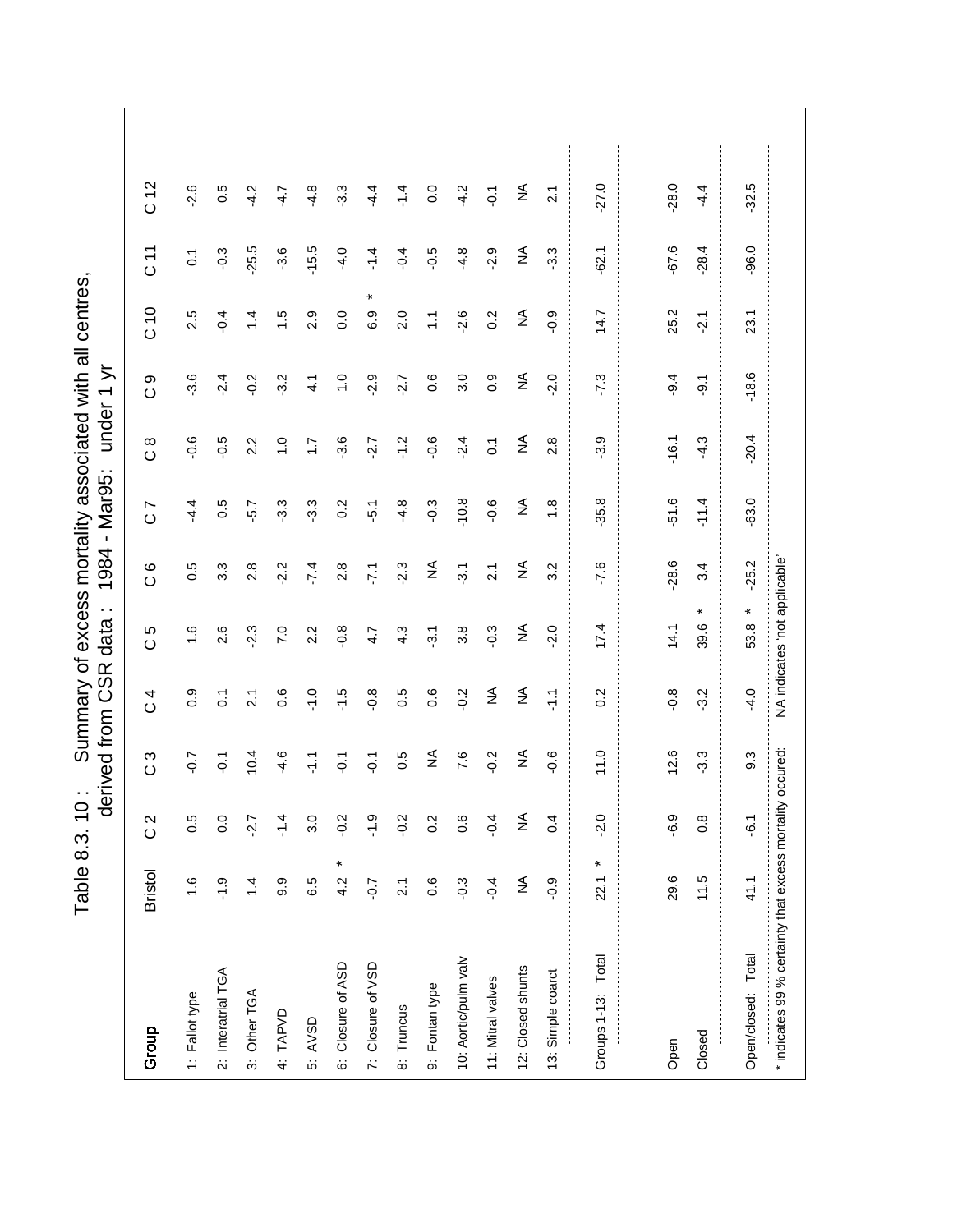Table 8.3. 11: Summary of excess mortality associated with all centres,<br>derived from CSR data: 1984 - Mar95: 1 to 15 years Table 8.3. 11 : Summary of excess mortality associated with all centres,

|                                                           |                  | ಕಿ              | rived from       | CSR<br>C          | $\cdot$ .<br>data             | $\mathbf{I}$<br>1984 | Mar95:                       | $\mathbf{S}$<br>$\overline{\phantom{0}}$ | years<br>45    |                  |               |                 |
|-----------------------------------------------------------|------------------|-----------------|------------------|-------------------|-------------------------------|----------------------|------------------------------|------------------------------------------|----------------|------------------|---------------|-----------------|
| Group                                                     | <b>Bristol</b>   | $\frac{2}{3}$   | S<br>$\circ$     | 4<br>$\circ$      | Ю<br>$\circ$                  | $\circ$<br>$\circ$   | L<br>$\circ$                 | $\infty$<br>$\circ$                      | တ<br>$\circ$   | C10              | 71<br>0       | C <sub>12</sub> |
| 1: Fallot type                                            | $9.\overline{8}$ | -0.5            | $\overline{0.7}$ | $\ddot{0}$        | $-0.9$                        | -5.5                 | $-4.1$                       | $-14.3$                                  | 5.5            | 0.5              | $-9.3$        | 0.2             |
| 2: Interatrial TGA                                        | $\overline{Q}$   | ζņ              | $0.\overline{8}$ | ≨                 | $-0.5$                        | 0.9                  | $\overline{Q}$ :             | $-0.8$                                   | $-0.2$         | $-0.2$           | $\frac{1}{1}$ | $-0.7$          |
| 3: Other TGA                                              | $\ddot{.}$       | 0.2             | $-1.0$           | $-0.2$            | 2.0                           | 0.6                  | $-0.8$                       | $-0.6$                                   | $-0.9$         | $-1.5$           | $-0.3$        | $\frac{1}{2}$   |
| 4: TAPVD                                                  | $0.\overline{8}$ | $-0.8$          | $-0.3$           | $\lessgtr$        | $\overline{Q}$                | 0.2                  | $-0.2$                       | $\ddot{ }$                               | $\overline{Q}$ | $-0.2$           | 0.5           | $-1.6$          |
| 5: AVSD                                                   | 5.9              | $\frac{1}{2}$ . | $-0.9$           | $-0.7$            | $\frac{1}{4}$                 | 0.0                  | $\frac{7}{1}$                | $-4.6$                                   | 0.4            | $\frac{2}{1}$    | $-11.4$       | $\frac{8}{1}$   |
| 6: Closure of ASD                                         | $-0.9$           | $\frac{6}{7}$   | ×<br>5.9         | $-0.6$            | 7.J-                          | $\frac{6}{1}$        | $-0.9$                       | $0.\overline{2}$                         | $-1.0$         | $-0.9$           | $-2.0$        | $\overline{Q}$  |
| 7: Closure of VSD                                         | $-1.4$           | <u>ဝ</u>        | $\ddot{ }$ :     | $\ddot{ }$ .      | $-0.8$                        | $-1.3$               | 0.0                          | $-1.6$                                   | $-0.8$         | $-0.4$           | 0.5           | 0.5             |
| 8: Truncus                                                | $-0.8$           | $\frac{1}{2}$   | $0.\overline{9}$ | $\overline{0}$ .7 | $\lessgtr$                    | $\frac{0}{1}$        | $\overline{0}$ .7            | 두                                        | $-0.3$         | 0.0              | 0.2           | $-1.0$          |
| 9: Fontan type                                            | 6.8              | $-2.0$          | $\overline{0}$ . | 0.6               | $-0.7$                        | $-0.7$               | $-1.8$                       | -6.5                                     | 0.7            | 9.2              | $-9.9$        | $-5.2$          |
| 10: Aortic/pulm valv                                      | $-4.8$           | $-1.3$          | 3.6              | $1\overline{4}$   | 5.7                           | $-1.4$               | $-6.1$                       | 8.0                                      | $-0.8$         | 0.4              | $-2.7$        | $-5.9$          |
| 11: Mitral valves                                         | $-0.3$           | 0.5             | $\frac{8}{1}$    | $-0.2$            | $\tilde{z}$                   | $-0.4$               | 0.9                          | $-2.1$                                   | $-0.8$         | 0.5              | 0.4           | $-3.3$          |
| 12: Closed shunts                                         | ≨                | $\frac{1}{2}$   | ≨                | $\lessgtr$        | ₹                             | ₹                    | $\stackrel{\triangle}{\geq}$ | ≨                                        | ≨              | ₹                | ≨             | ₹               |
| 13: Simple coarct                                         | $-0.5$           | 0.7             | 0.7              | $-0.2$            | $-0.2$                        | $-0.2$               | 0.6                          | $-0.3$                                   | $-0.3$         | $\overline{Q}$ : | $-0.3$        | $-0.7$          |
| Groups 1-13: Total                                        | 15.9             | م.<br>م         | 13.8             | 4.6               | 8.0                           | -5.3                 | $-12.9$                      | 22.3                                     | 1.2            | 8.5              | $-32.9$       | $-17.0$         |
|                                                           |                  |                 |                  |                   |                               |                      |                              |                                          |                |                  |               |                 |
| Open                                                      | 20.4             | $-26.2$         | 8.6              | $-2.1$            | 2.6                           | $9.\overline{8}$     | $-37.5$                      | $-27.2$                                  | $-11.8$        | ×<br>60.4        | $-43.3$       | $-28.3$         |
| Closed                                                    | 2.8              | $\ddot{ }$ :    | $-0.7$           | $-1.8$            | 3.0                           | $-0.9$               | $-3.1$                       | $\overline{2.1}$                         | $\frac{0}{1}$  | $-0.5$           | $-8.7$        | 3.4             |
| Open/closed: Total                                        | 23.2             | $-24.5$         | 7.9              | $-3.9$            | 5.6                           | 0.6                  | $-40.6$                      | $-25.0$                                  | $-9.9$         | ×<br>59.9        | $-52.0$       | $-24.9$         |
| * indicates 99 % certainty that excess mortality occured: |                  |                 |                  |                   | NA indicates 'not applicable' |                      |                              |                                          |                |                  |               |                 |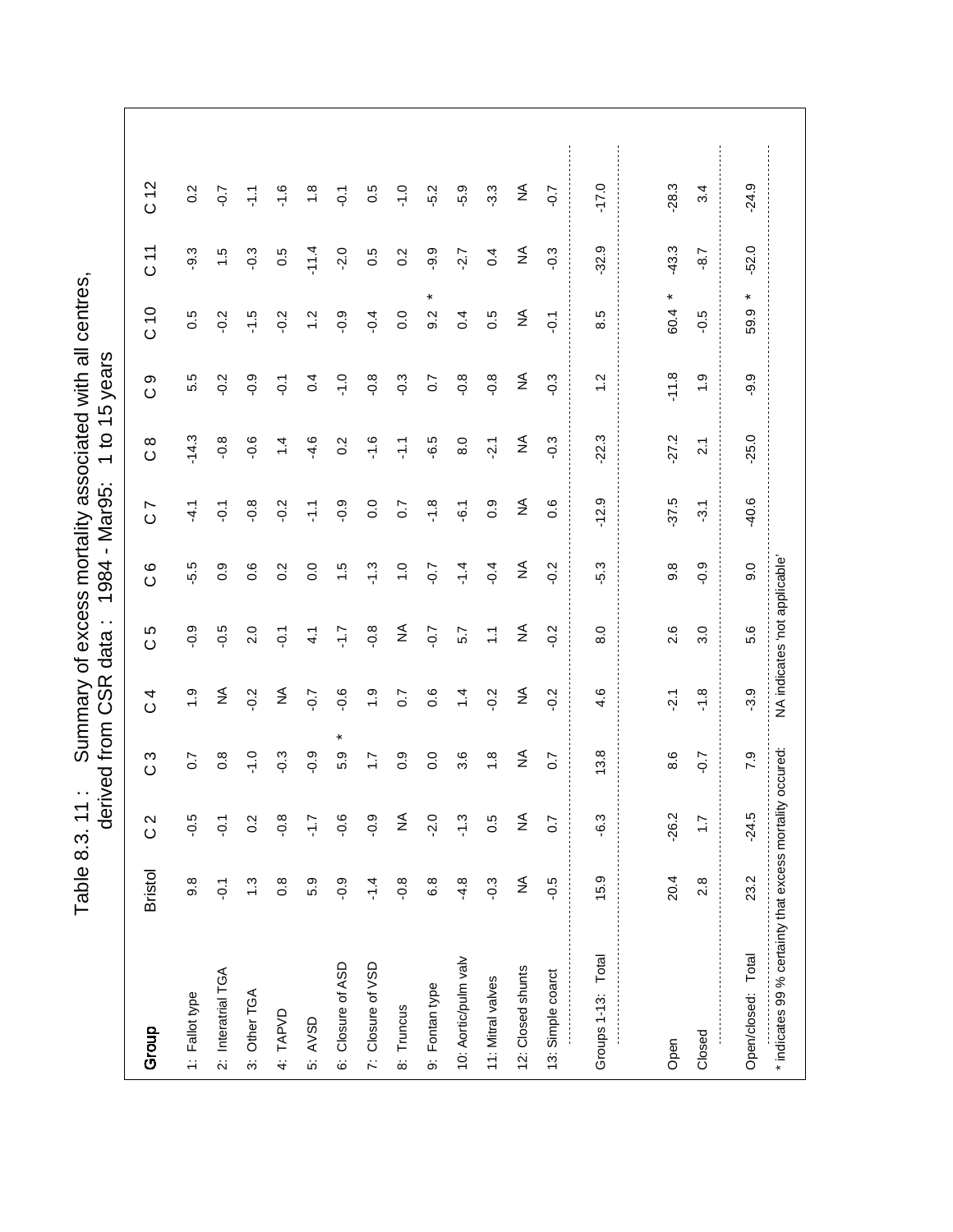Table 8.3. 12: Summary of excess mortality associated with all centres,<br>derived from CSR data: 1984 - Mar95: All ages Table 8.3. 12: Summary of excess mortality associated with all centres,

|                                                           |                |                  | derived from     | CSR<br>C         | $\ddot{\phantom{0}}$<br>data  | 1984               | - Mar95:                  | ₹                   | ages           |                              |               |                 |
|-----------------------------------------------------------|----------------|------------------|------------------|------------------|-------------------------------|--------------------|---------------------------|---------------------|----------------|------------------------------|---------------|-----------------|
| Group                                                     | <b>Bristol</b> | $\frac{2}{3}$    | ပိ               | 4<br>$\circ$     | 5<br>$\circ$                  | $\circ$<br>$\circ$ | $\overline{ }$<br>$\circ$ | $\infty$<br>$\circ$ | တ<br>$\circ$   | $\frac{0}{2}$                | 71<br>0       | C <sub>12</sub> |
| 1: Fallot type                                            | 11.4           | $\overline{0}$ . | $\overline{Q}$ : | 2.8              | $\overline{0}$                | $\overline{5}$     | $-8.5$                    | $-14.9$             | 2.0            | $\overline{3.1}$             | $-9.2$        | $-2.3$          |
| 2: Interatrial TGA                                        | $-2.0$         | $-0.2$           | $0.\overline{8}$ | $\overline{c}$   | 2.0                           | 4.1                | 0.4                       | $-1.3$              | $-2.6$         | $-0.6$                       | $\ddot{ }$    | $-0.2$          |
| 3: Other TGA                                              | 2.6            | $-2.5$           | 9.4              | $\frac{1}{2}$    | $-0.3$                        | 3.4                | -6.5                      | $\frac{6}{1}$       | $-1.2$         | $\overline{Q}$ .             | $-25.8$       | $-5.3$          |
| 4: TAPVD                                                  | ×<br>10.7      | $-2.1$           | $-4.9$           | 0.6              | 6.9                           | $-2.0$             | -3.5                      | 2.5                 | $-3.3$         | $\ddot{.}$                   | $\frac{3}{1}$ | $-6.3$          |
| 5: AVSD                                                   | $12.4 *$       | $\ddot{.}3$      | $-2.0$           | 7.1-             | 6.2                           | $-7.3$             | $-4.4$                    | $-2.9$              | 4.5            | $\frac{1}{4}$                | $-27.0$       | $-2.9$          |
| 6: Closure of ASD                                         | 3.3            | $-0.8$           | ×<br>5.8         | $-2.2$           | $-2.5$                        | 4.3                | $-0.7$                    | $-3.4$              | $\overline{C}$ | $-0.9$                       | -5.9          | $-3.4$          |
| 7: Closure of VSD                                         | $-2.1$         | $-2.8$           | $\ddot{ }$ :     | $\sum_{i=1}^{n}$ | 3.9                           | $-8.4$             | $-5.2$                    | $-4.3$              | $-3.7$         | 6.5                          | $-0.9$        | $-3.9$          |
| 8: Truncus                                                | $\ddot{.}3$    | $-0.2$           | 1.5              | $\ddot{ }$       | 4.3                           | $-1.3$             | $-4.0$                    | $-2.4$              | $-3.0$         | 2.0                          | $-0.2$        | $-2.4$          |
| 9: Fontan type                                            | 7.5            | $-1.8$           | 0.0              | $\ddot{ }$       | 3.8                           | $-0.7$             | $-2.1$                    | $-7.0$              | $\ddot{.}$     | 10.3                         | $-10.4$       | $-5.2$          |
| 10: Aortic/pulm valv                                      | $-5.1$         | $-0.7$           | 11.1             | $\frac{2}{1}$    | 9.5                           | $-4.5$             | $-17.0$                   | 5.5                 | 2.2            | $-2.2$                       | $-7.6$        | $-10.1$         |
| 11: Mitral valves                                         | $-0.7$         | $\overline{0}$   | $\frac{6}{1}$    | $-0.2$           | 0.7                           | $\frac{6}{1}$      | $0.\overline{3}$          | $-2.1$              | $\overline{0}$ | $\overline{0}$ .             | $-2.5$        | $-3.5$          |
| 12: Closed shunts                                         | ≨              | $\frac{1}{2}$    | ₹                | $\lessgtr$       | ₹                             | ≨                  | $\lessgtr$                | ≨                   | ₹              | $\stackrel{\triangle}{\geq}$ | ₹             | ≨               |
| 13: Simple coarct                                         | $-1.4$         | $\ddot{.}$       | $\overline{0}$   | $-1.3$           | $-2.2$                        | 3.0                | 2.4                       | 2.6                 | $-2.3$         | $-1.0$                       | $-3.6$        | 1.5             |
| Groups 1-13: Total                                        | $38.0 *$       | $-8.3$           | 24.9             | 4.8              | 25.5                          | $-12.9$            | -48.7                     | $-26.2$             | $-6.1$         | 23.1                         | $-94.9$       | $-44.0$         |
| Open                                                      | 50.0           | $-33.0$          | 21.2             | $-2.8$           | 167                           | $-18.8$            | $-89.1$                   | $-43.3$             | $-21.3$        | ¥<br>85.7                    | $-110.9$      | $-56.3$         |
| Closed                                                    | 14.3           | 2.5              | $-4.0$           | $-5.1$           | ×<br>42.6                     | 2.5                | $-14.5$                   | $-2.2$              | $-7.2$         | $-2.6$                       | $-37.1$       | $-1.0$          |
| Open/closed: Total                                        | 64.3           | $-30.5$          | 17.2             | $-7.9$           | 59.4                          | $-16.2$            | $-103.6$                  | $-45.5$             | $-28.5$        | ×<br>83.0                    | $-148.0$      | $-57.3$         |
| * indicates 99 % certainty that excess mortality occured: |                |                  |                  |                  | NA indicates 'not applicable' |                    |                           |                     |                |                              |               |                 |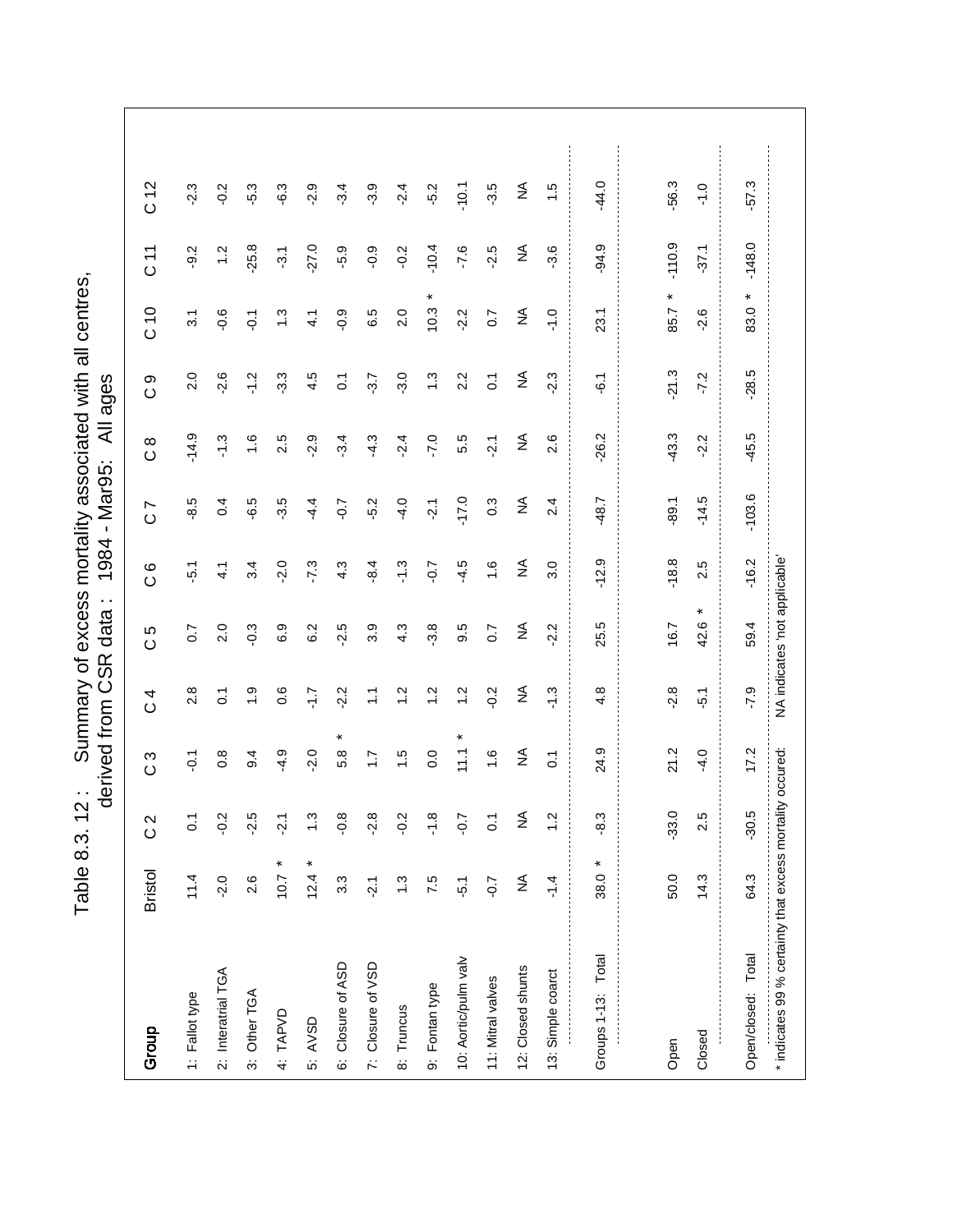Figure 8.2.1 : Mortality in all centres derived from Figure 8.2.1 : Mortality in all centres derived from 88: Open 1991 - Mar95 HES data 88: Open 1991 - Mar95 **HES data** 



1 to 15 years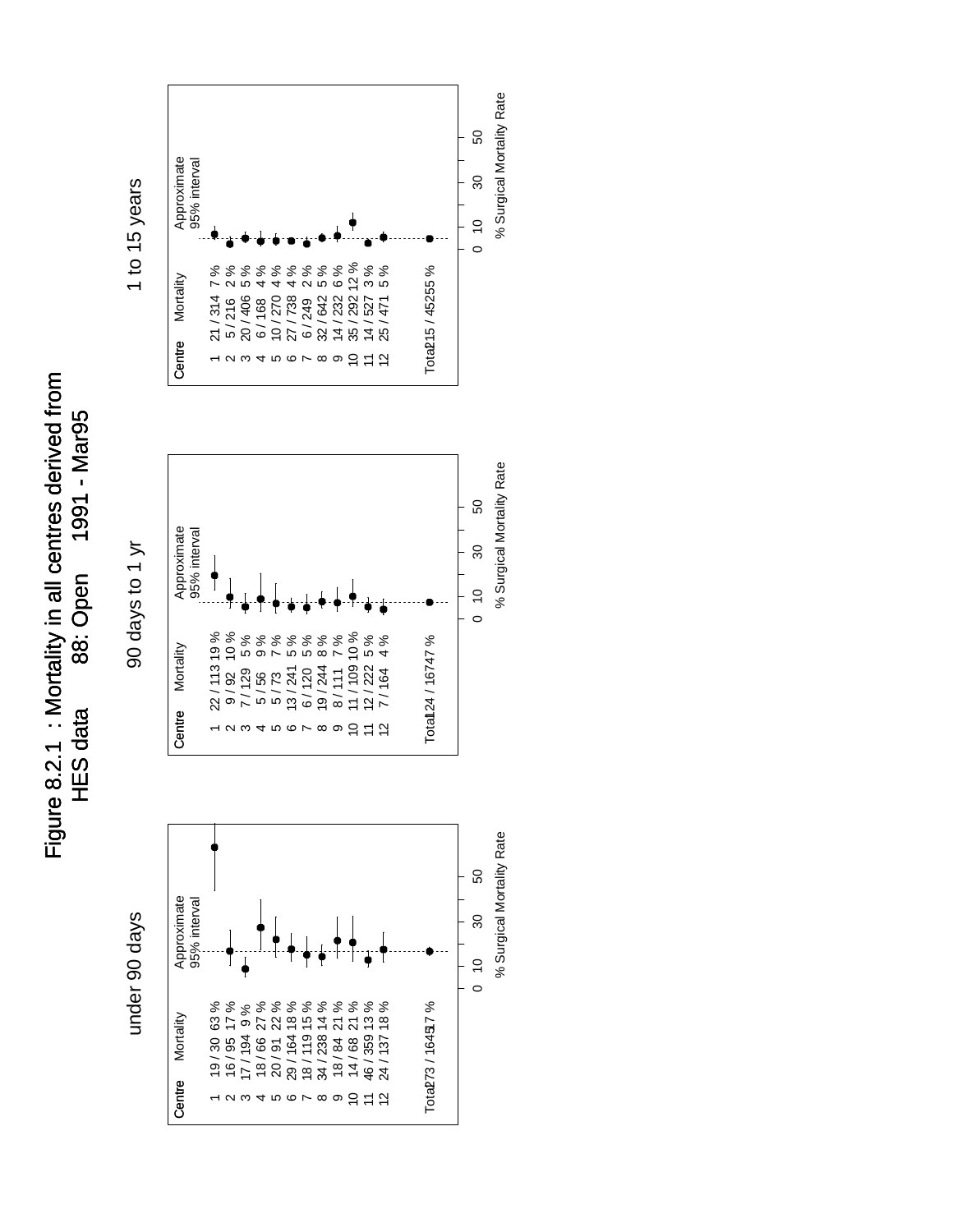Figure 8.2.2 : Mortality in all centres derived from Figure 8.2.2 : Mortality in all centres derived from 99: Closed 1991 - Mar95 HES data 99: Closed 99: Closed 1991 - Margo **HES data** 







95% interval

Approximate<br>95% interval



% Surgical Mortality Rate % Surgical Mortality Rate

0

10 30 50

 $\overline{\mathrm{30}}$ 

50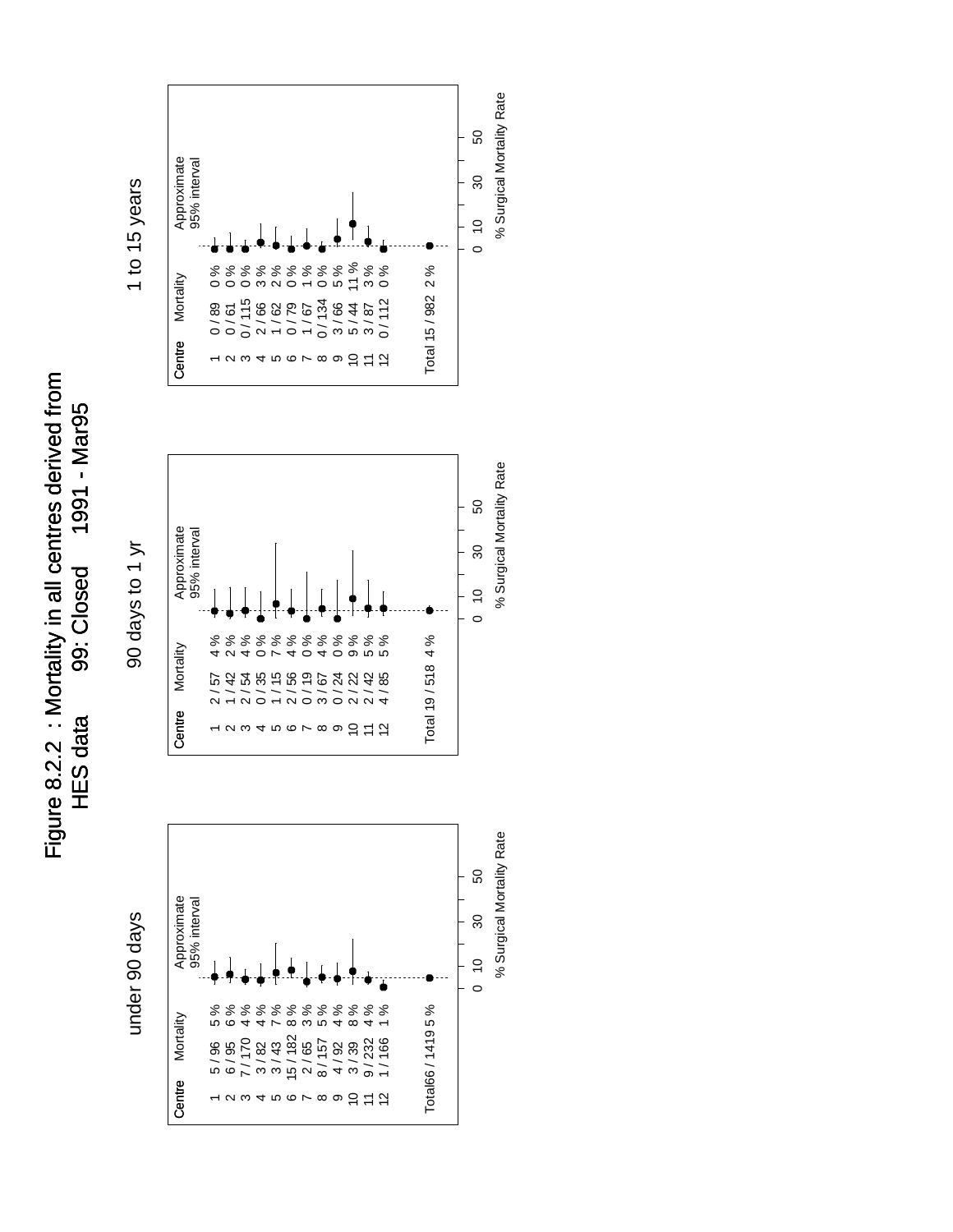

Figure 8.3.1 : Mortality in all centres derived from Figure 8.3.1 : Mortality in all centres derived from 88: Open CSR data 88: Open CSR data